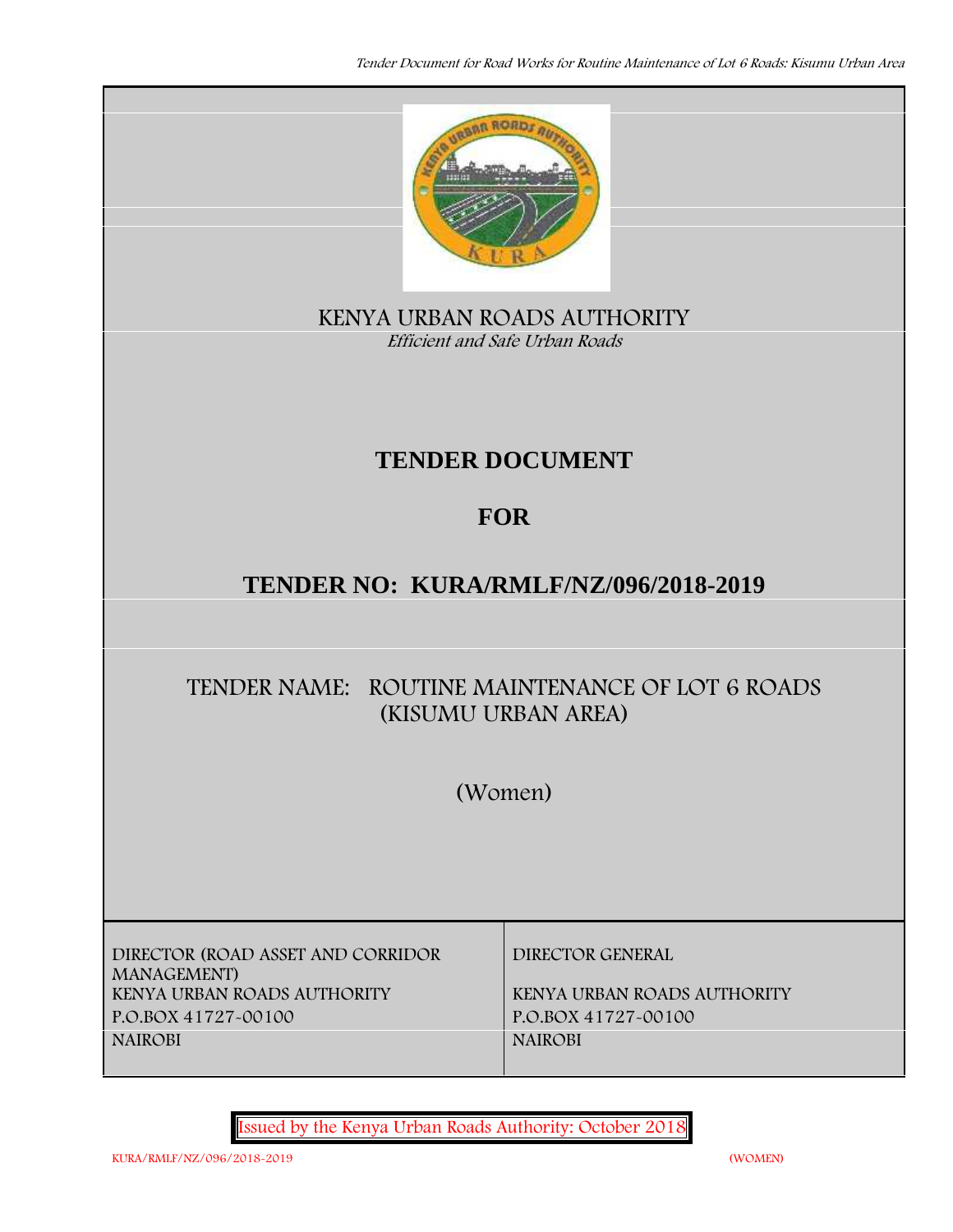# **ROUTINE MAINTENANCE OF LOT 6 ROADS: KISUMU URBAN AREA**

# **TABLE OF CONTENTS**

|      | SECTION II: INSTRUCTIONS TO TENDERERS AND CONDITIONS OF TENDER 3            |
|------|-----------------------------------------------------------------------------|
|      |                                                                             |
|      |                                                                             |
|      |                                                                             |
|      |                                                                             |
|      |                                                                             |
|      | SECTION VI: SUPERVISION AND CONTRACT EVALUATION MANUAL 2012 109             |
|      |                                                                             |
|      |                                                                             |
|      |                                                                             |
|      |                                                                             |
| .123 |                                                                             |
|      |                                                                             |
|      |                                                                             |
|      |                                                                             |
|      |                                                                             |
|      | <b>SECTION XIII: FORM OF PERFORMANCE BANK GUARANTEE (UNCONDITIONAL) 151</b> |

**Issued by the Kenya Urban Roads Authority: October 2018**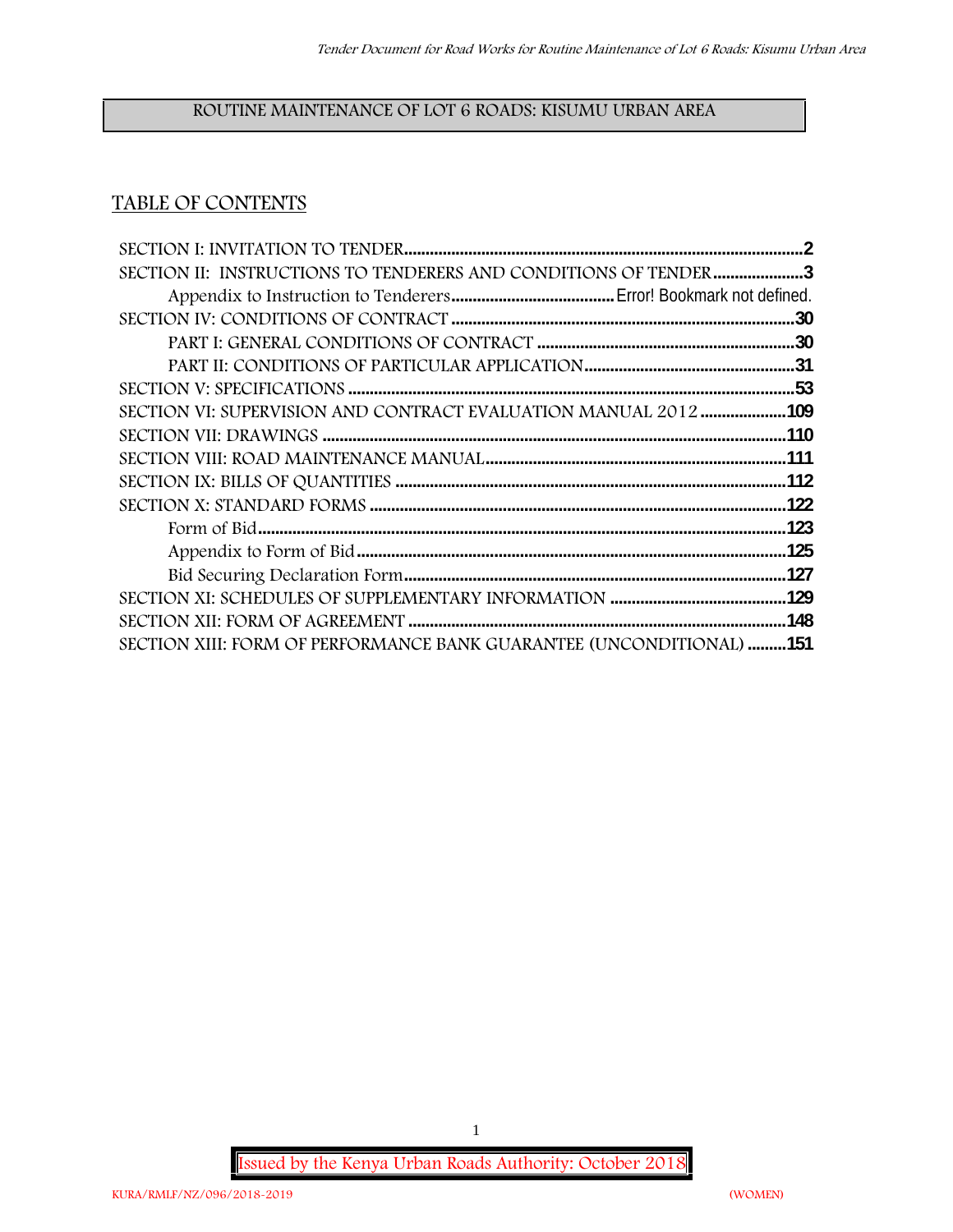# **SECTION I: INVITATION TO TENDER**

(See tender invitation on www.kura.go.ke/tender notices)

**Issued by the Kenya Urban Roads Authority: October 2018**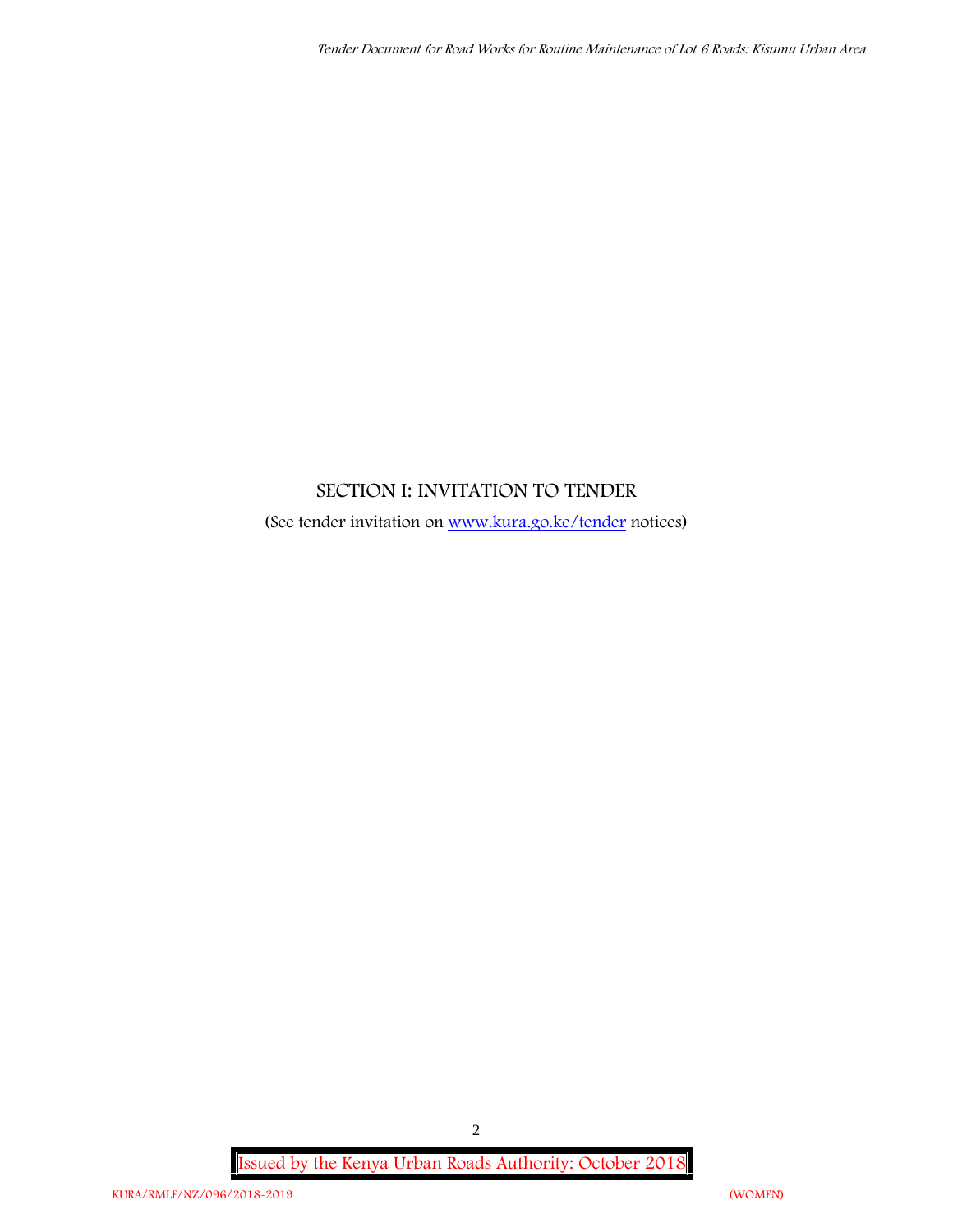# **SECTION II: INSTRUCTIONS TO TENDERERS AND CONDITIONS OF TENDER**

**Issued by the Kenya Urban Roads Authority: October 2018**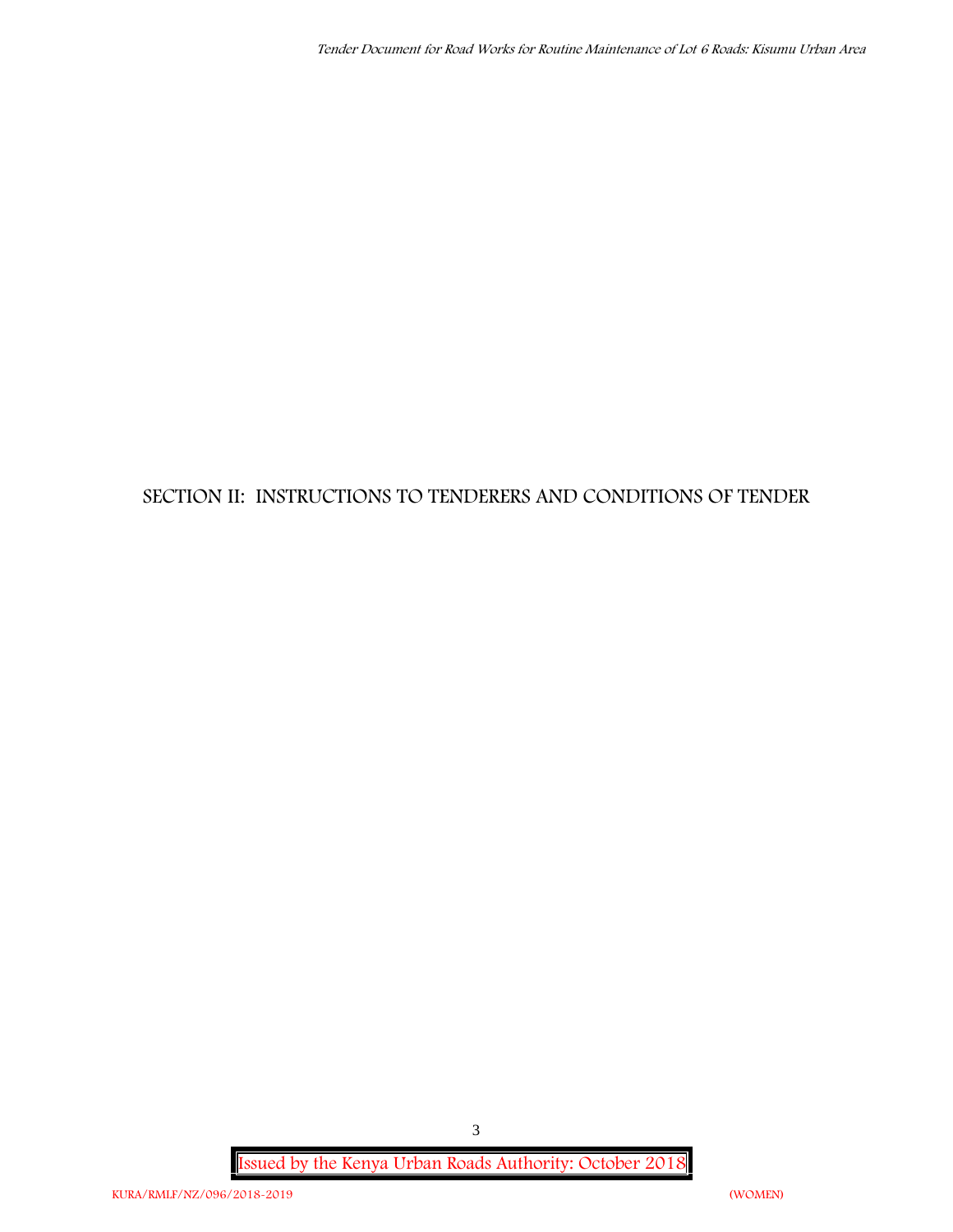#### TABLE OF CONTENTS

| 1<br>$\overline{2}$<br>3<br>4<br>5<br>6<br>7<br>8<br>9<br>10<br>11<br>12<br>13<br>14<br>15<br>16<br>17<br>18<br>19<br>20<br>21<br>22<br>23<br>24<br>25<br>26<br>27<br>28<br>29<br>30<br>G.<br>31 | A.        |    | <b>GENERAL</b> |  |
|--------------------------------------------------------------------------------------------------------------------------------------------------------------------------------------------------|-----------|----|----------------|--|
|                                                                                                                                                                                                  |           |    |                |  |
|                                                                                                                                                                                                  |           |    |                |  |
|                                                                                                                                                                                                  |           |    |                |  |
|                                                                                                                                                                                                  |           |    |                |  |
|                                                                                                                                                                                                  |           |    |                |  |
|                                                                                                                                                                                                  |           |    |                |  |
|                                                                                                                                                                                                  |           |    |                |  |
|                                                                                                                                                                                                  |           |    |                |  |
|                                                                                                                                                                                                  | <b>B.</b> |    |                |  |
|                                                                                                                                                                                                  |           |    |                |  |
|                                                                                                                                                                                                  |           |    |                |  |
|                                                                                                                                                                                                  |           |    |                |  |
|                                                                                                                                                                                                  | C.        |    |                |  |
|                                                                                                                                                                                                  |           |    |                |  |
|                                                                                                                                                                                                  |           |    |                |  |
|                                                                                                                                                                                                  |           |    |                |  |
|                                                                                                                                                                                                  |           |    |                |  |
|                                                                                                                                                                                                  |           |    |                |  |
|                                                                                                                                                                                                  |           |    |                |  |
|                                                                                                                                                                                                  |           |    |                |  |
|                                                                                                                                                                                                  |           |    |                |  |
|                                                                                                                                                                                                  |           |    |                |  |
|                                                                                                                                                                                                  | D.        |    |                |  |
|                                                                                                                                                                                                  |           |    |                |  |
|                                                                                                                                                                                                  |           |    |                |  |
|                                                                                                                                                                                                  |           |    |                |  |
|                                                                                                                                                                                                  |           |    |                |  |
|                                                                                                                                                                                                  | E.        |    |                |  |
|                                                                                                                                                                                                  |           |    |                |  |
|                                                                                                                                                                                                  |           |    |                |  |
|                                                                                                                                                                                                  |           |    |                |  |
|                                                                                                                                                                                                  |           |    |                |  |
|                                                                                                                                                                                                  |           |    |                |  |
|                                                                                                                                                                                                  |           |    |                |  |
|                                                                                                                                                                                                  | F.        |    |                |  |
|                                                                                                                                                                                                  |           |    |                |  |
|                                                                                                                                                                                                  |           |    |                |  |
|                                                                                                                                                                                                  |           | 32 |                |  |
| 33                                                                                                                                                                                               |           |    |                |  |
| 34                                                                                                                                                                                               |           |    |                |  |
| 35                                                                                                                                                                                               |           |    |                |  |
| 36                                                                                                                                                                                               |           |    |                |  |

# INSTRUCTIONS TO TENDERERS AND CONDITIONS OF TENDER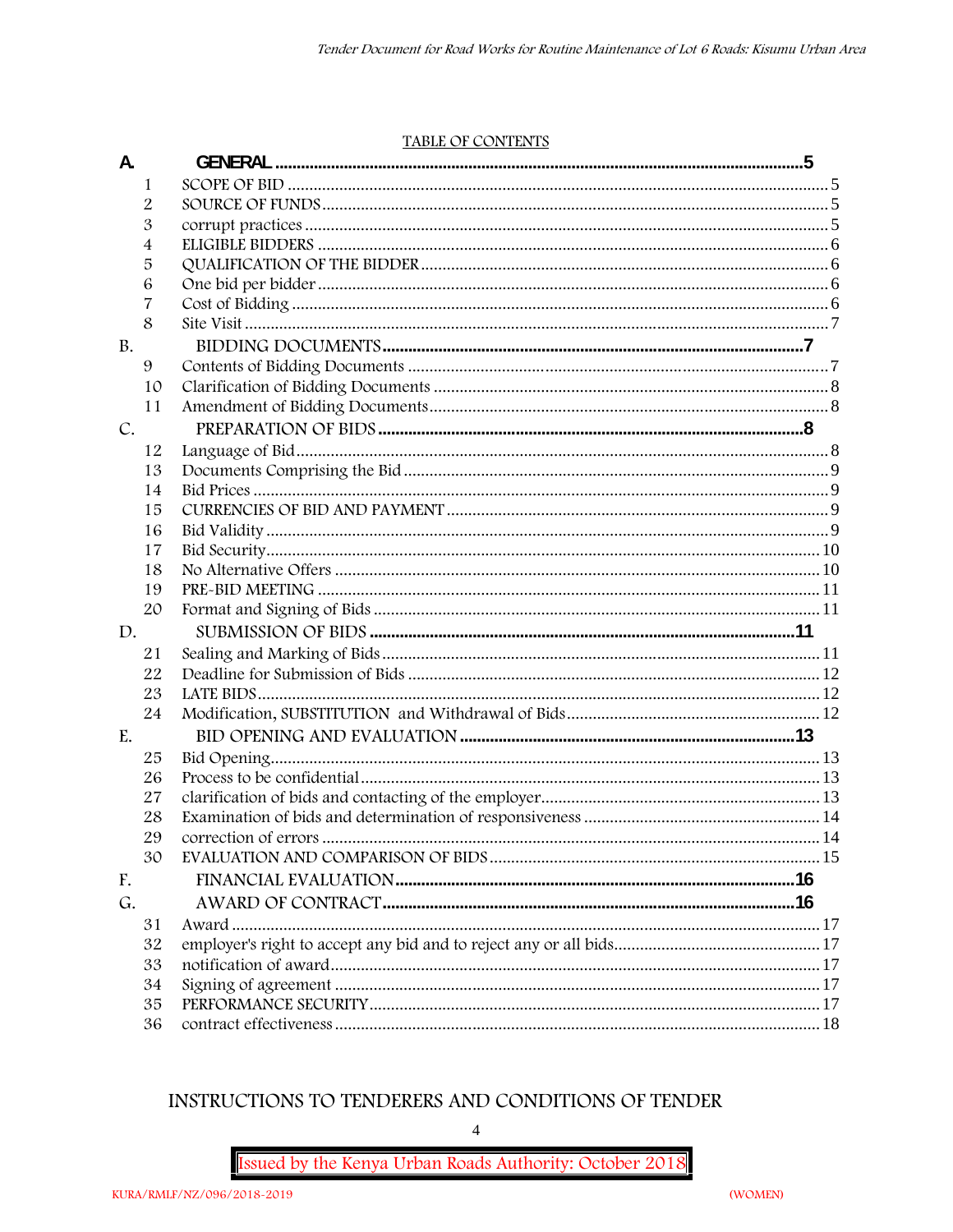## **A. GENERAL**

- **1 SCOPE OF BID**
	- 1.1 The Employer, as defined in the Conditions of Contract Part II hereinafter "the Employer" wishes to receive bids for the construction of works as described in Section 1, clause 102 of the Special Specifications –"Location and extent of the Works")
	- 1.2 The successful bidder will be expected to complete the Works within the period stated in the Appendix to Form of Bid from the date of commencement of the Works.
	- 1.3 Throughout these bidding documents, the terms bid and tender and their derivatives (bidder/tenderer, bid/tendered, bidding/tendering etc.) are synonymous, and day means calendar day. Singular also means plural.

# **2 SOURCE OF FUNDS**

2.1 The source of funding is the Government of Kenya through the Road Maintenance Levy Fund.

# **3 CORRUPT PRACTICES**

3.1 The government requires that the bidders, suppliers, sub-contractors and supervisors observe the highest standards of ethics during the execution of such contracts. In this pursuit of this policy, the government;

Defines for the purpose of this provision, the terms set forth below as follows:

- i) "corrupt practice" means the offering, giving ,receiving, or soliciting of anything of value to influence the action of the public official in the procurement process or in the execution, and
- ii) "fraudulent practice" means a misrepresentation of facts in order to influence a procurement process or the execution of a contract to the detriment of the employer, and includes collusive practices among bidders (prior to or after bid submission) designed to establish bid prices at artificial, non-competitive levels and to deprive the employer the benefits of free and open competition

Will reject a proposal for award if it determines that the bidder recommended for award has engaged in corrupt or fraudulent practices in competing for the contract, and

Will declare a firm ineligible, either indefinitely or for a stated period of time, to be awarded a government contract if it at any time it is determined that the firm has engaged in corrupt or fraudulent practices in competing for, or in executing, a government financed contract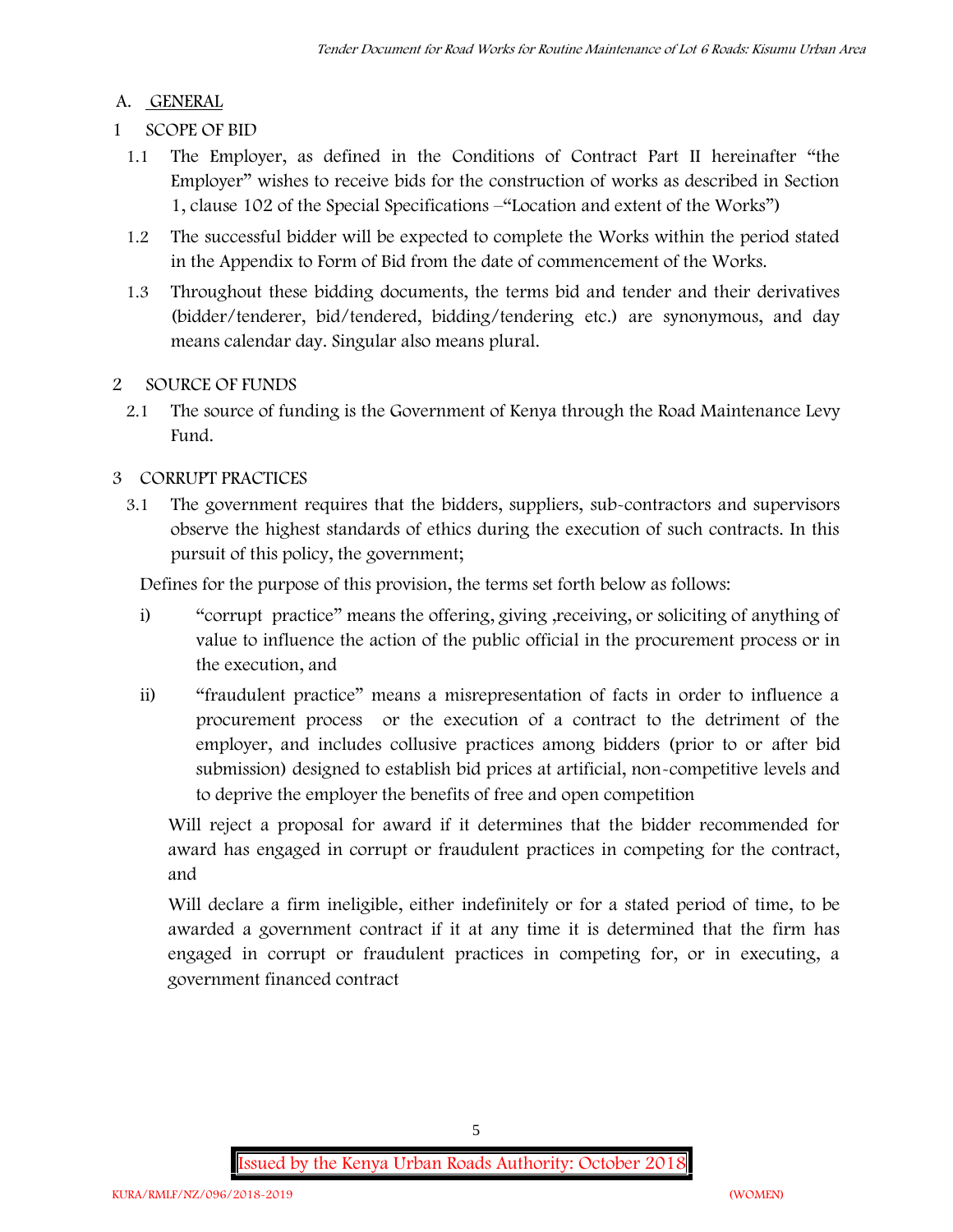## **4 ELIGIBLE BIDDERS**

- 4.1 This invitation to bid is open to all bidders who are legally registered or incorporated in the Republic of Kenya as of the time of bid submission. Registration with the National Construction Authority (NCA) as a road works contractor is mandatory.
- 4.2 Bidders shall not have a conflict of interest. Bidders shall be considered to have conflict of interest, if they participated as a consultant in the preparation of the design, documentation or technical specifications of the works that are the subject of this bidding other than as far as required by the Employer.
- 4.3 A firm that is under a declaration of eligibility by the Employer in accordance with clause 3, at the date of submission of the Bid or thereafter, shall be disqualified.
- 4.4 Bidders shall provide such evidence of their continued eligibility satisfactory to the Employer as the Employer shall reasonably request.

# **5 QUALIFICATION OF THE BIDDER**

- 5.1 Bidders shall as part of their bid:
- (a) Submit a written power of attorney authorizing the signatory of the bid to commit the bidder; and
- (b) Update any information submitted with their bids and update in any case the information indicated in the schedules and continue to meet the minimum threshold criteria set out in the bid documents.
	- 5.2 As a minimum, bidders shall update the following information:
- (a) evidence of access to lines of credit from a bank and availability of other financial resources
- (b) financial predictions for the current year and the two subsequent years, including the effect of known commitments
- (c) work commitments
- (d) current litigation information; and
- (e) availability of critical equipment
	- 5.3 Bidders shall also submit proposals of work methods and schedule in sufficient detail to demonstrate the adequacy of the bidders' proposals to meet the technical specifications and the completion time referred to in Clause 1.2 above.

## **6 ONE BID PER BIDDER**

- 6.1 Each bidder shall submit only one bid. A bidder who submits or participates in more than one bid will be disqualified.
- **7 COST OF BIDDING**
	- 7.1 The bidder shall bear all costs associated with the preparation and submission of his bid and the Employer will in no case be responsible or liable for those costs, regardless of the conduct or outcome of the bidding process.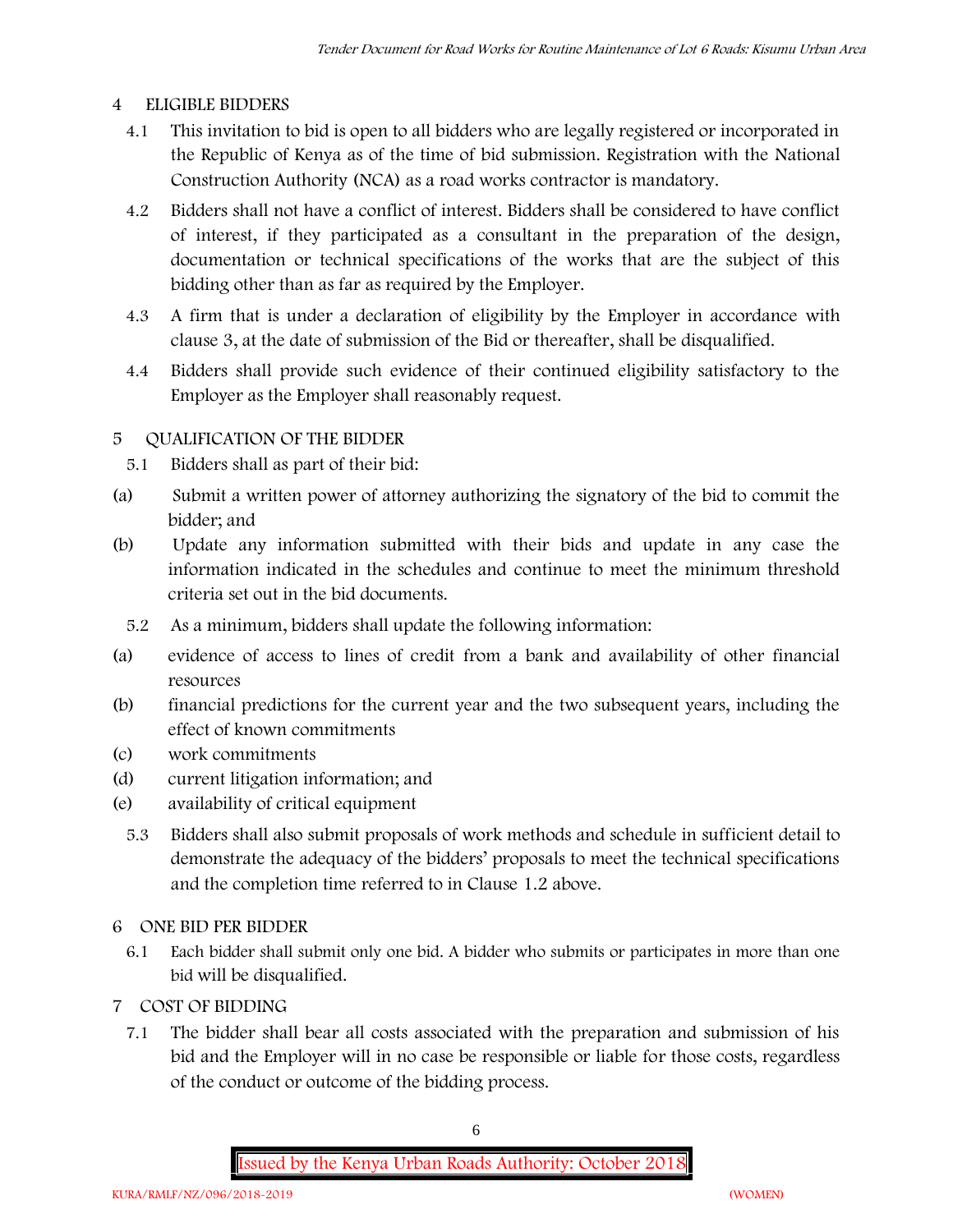## **8 SITE VISIT**

- 8.1 The tenderer is advised to visit and examine the site and its surroundings and obtain for himself on his own responsibility, all information that may be necessary for preparing the tender and entering into a contract. The costs of visiting the site shall be the tenderer's own responsibility.
	- 8.2 The tenderer and any of his personnel or agents will be granted permission by the Employer to enter upon premises and lands for the purpose of such inspection, but only upon the express condition that the tenderer, his personnel or agents, will release and indemnify the Employer from and against all liability in respect of, and will be responsible for personal injury (whether fatal or otherwise), loss of or damage to property and any other loss, damage, costs and expenses however caused, which but for the exercise of such permission, would not have arisen.
	- 8.3 A Mandatory pre-tender site meeting shall be held as specified in the tender notice. A representative of the Employer will be available to meet the intending tenderers at the venue.
	- 8.4 The Employer will conduct a Site Visit concurrently with the pre-bid meeting referred to in Clause 19, attendance for which is necessary for all bidders. Attendance by the tenderers shall be as specified in the tender notice.
	- 8.5 Tenderers must provide their own transport. The representative will not be available at any other time for site inspection visits.
	- 8.6 Each tenderer shall complete the Certificate of Tenderer's Visit to the Site, whether he in fact visits the Site at the time of the organized site visit or by himself at some other time.

# **B. BIDDING DOCUMENTS**

- 9 CONTENTS OF BIDDING DOCUMENTS
	- 9.1 The set of documents comprising the tender includes the following together with any addenda issued in accordance with Clause 11:
- (a) Invitation to Bid
- (b) Instructions to Bidders and Conditions of Tender
- (c) Appendix to Instruction to Tenderers
- (d) Conditions of Contract Part I
- (e) Conditions of Contract Part II
- (f) Road Maintenance Manual (May 2010 Edition)
- (g) Standard Specifications
- (h) Special Specifications
- (i) Form of Bid, Appendix to Form of Bid and Bid Security
- (j) Bills of Quantities
- (k) Schedules of Supplementary information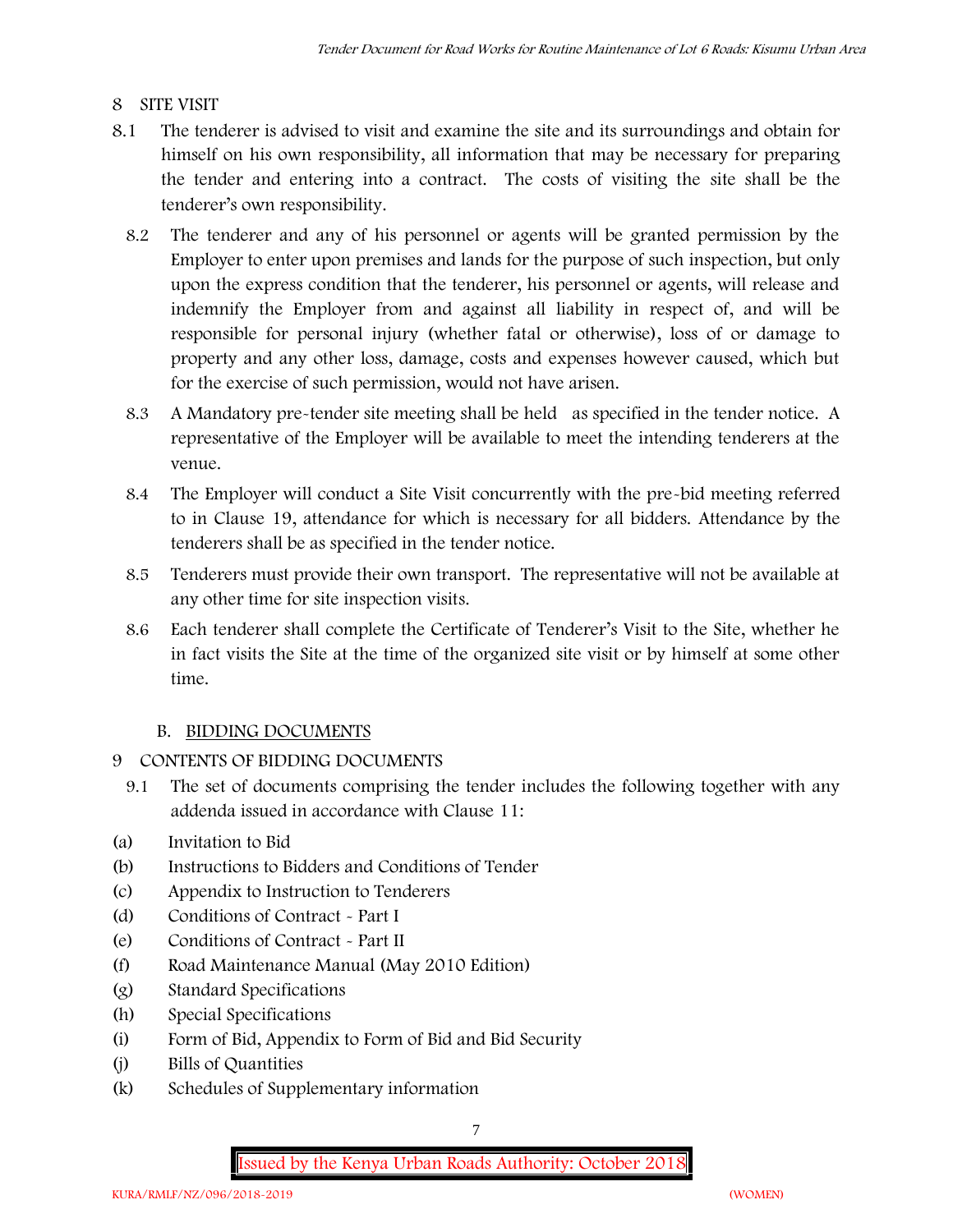- (l) Form of Contract Agreement
- (m) Form of Performance Security
- (n) Drawings
- (o) Bid Addenda (Bid Notices)
- (p) Declaration Form
	- 9.2 The bidder is expected to examine carefully all instructions, conditions, forms, terms, specifications and drawings in the bidding documents. Failure to comply with the requirements of bid submission will be at the bidder's own risk. Bids that are not substantially responsive to the requirements of the bidding documents will be rejected.
	- 9.3 All recipients of the documents for the proposed Contract for the purpose of submitting a tender (whether they submit a tender or not) shall treat the details of the documents as "private and confidential".

### **10 CLARIFICATION OF BIDDING DOCUMENTS**

- 10.1 The prospective bidder requiring any clarification of the bidding documents may notify the Employer in writing, cable or by e-mail (hereinafter the term cable is deemed to include telex and facsimile) at the Employer's mailing address indicated in the Bidding Data.
- 10.2 The Employer will respond in writing to any request for clarification that he receives earlier than 7 days prior to the deadline for the submission of bids. Copies of the Employer's response to queries raised by bidders (including an explanation of the query but without identifying the sources of the inquiry) will be sent to all prospective bidders who will have purchased the bidding documents.

### **11 AMENDMENT OF BIDDING DOCUMENTS**

- 11.1 At any time prior to the deadline for submission of bids, the Employer may, for any reason, whether at his own initiative or in response to a clarification requested by a prospective bidder, modify the bidding documents by issuing subsequent Addenda.
- 11.2 The Addendum thus issued shall be part of the bidding documents pursuant to Sub- Clause 10.1 and shall be communicated in writing or cable to all purchasers of the bidding documents. Prospective bidders shall promptly acknowledge receipt of each Addendum in writing or by cable to the Employer.
- 11.3 In order to afford prospective bidders reasonable time in which to take an Addendum into account in preparing their bids, the Employer may, at his discretion, extend the deadline for the submission of bids in accordance with Clause 16.2.

### **C. PREPARATION OF BIDS**

### **12 LANGUAGE OF BID**

12.1 The bid prepared by the bidder and all correspondences and documents relating to the bid exchanged by the bidder and the Employer shall be written in the English Language. Supporting documents and printed literature furnished by the bidder may

8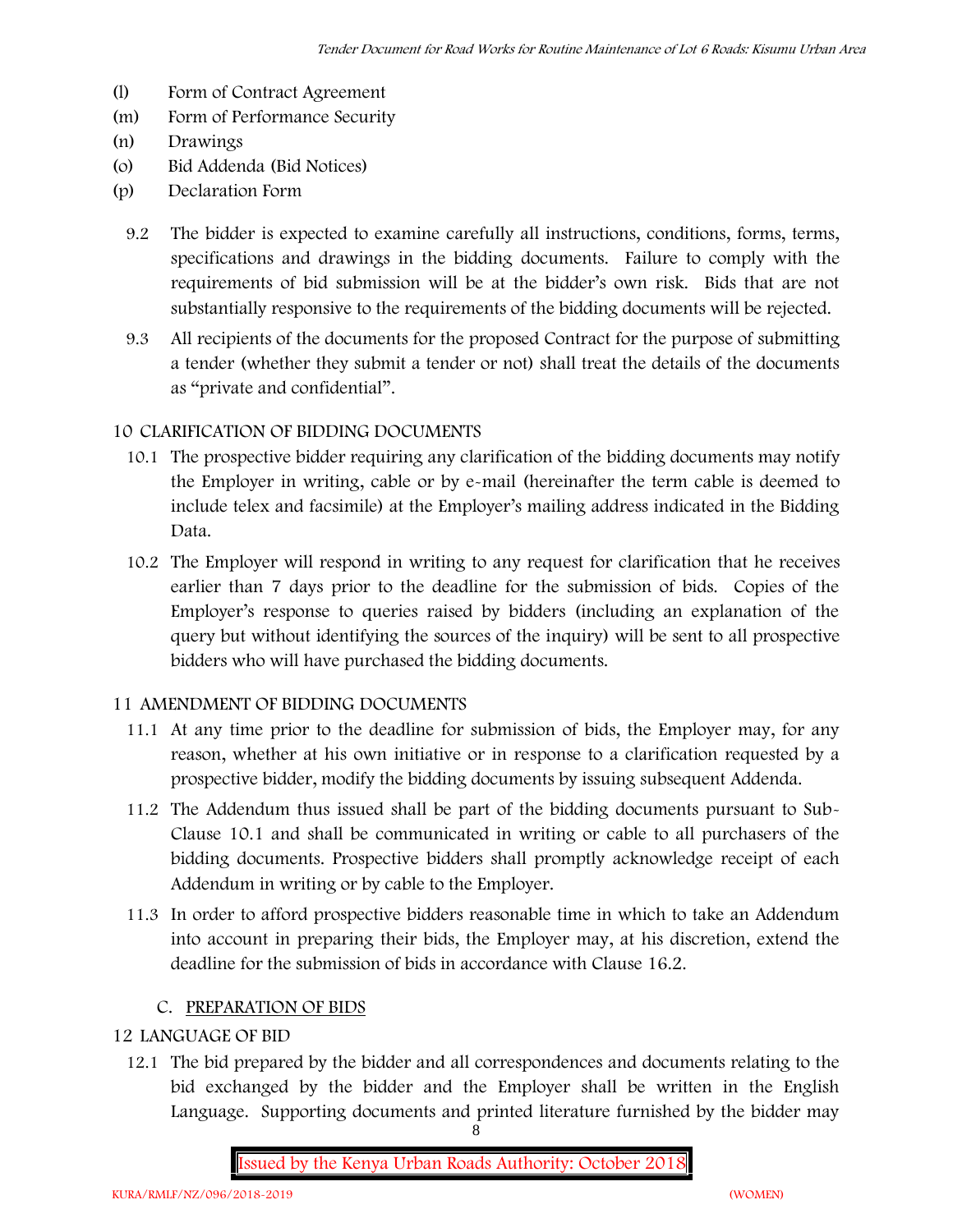be in another language provided they are accompanied by an appropriate translation of pertinent passages in the above stated language. For the purpose of interpretation of the bid, the English language shall prevail.

# **13 DOCUMENTS COMPRISING THE BID**

- 13.1 The bid to be prepared by the bidder shall comprise:
- (a) Duly filled-in Form of Bid and Appendix to form of bid;
- (b) Bid security;
- (c) Priced Bills of Quantities;
- (d) Schedules of information
- (e) Qualification criteria
- (f) Any other materials required to be completed and submitted in accordance with the Instructions to Bidders embodied in these bidding documents.
	- 13.2 These Forms, Bills of Quantities and Schedules provided in these bidding documents shall be used without exception (subject to extensions of the Schedules in the same format).

## **14 BID PRICES**

- 14.1 Unless explicitly stated otherwise in the bidding documents, the contract shall be for the whole works as described in Sub-Clause 1.1, based on the basic unit rates and prices in the Bill of Quantities submitted by the bidder.
- 14.2 The bidder shall fill in rates and prices for all items of Works described in the Bills of Quantities, whether quantities are stated or not.
- 14.3 All duties, taxes (including VAT) and other levies payable by the Contractor under the Contract, or for any other cause as of the date 7 days prior to the deadline for submission of bids, shall be included in the rates and prices and the total Bid Price submitted by the bidder.
- 14.4 Unless otherwise provided in the Bidding Data and Conditions of Particular Application the rates and prices quoted by the bidder are subject to adjustment during the performance of the contract in accordance with the provisions of Clause 70 of the Conditions of Contract.

## **15 CURRENCIES OF BID AND PAYMENT**

15.1 Bids shall be priced in Kenya Shillings.

## **16 BID VALIDITY**

- 16.1 The bid shall remain valid and open for acceptance for a period of 90 calendar days from the specified date of bid opening specified in Clause 22.
- 16.2 In exceptional circumstances prior to expiry of the original bid validity period, the Employer may request that the bidders extend the period of validity for a specified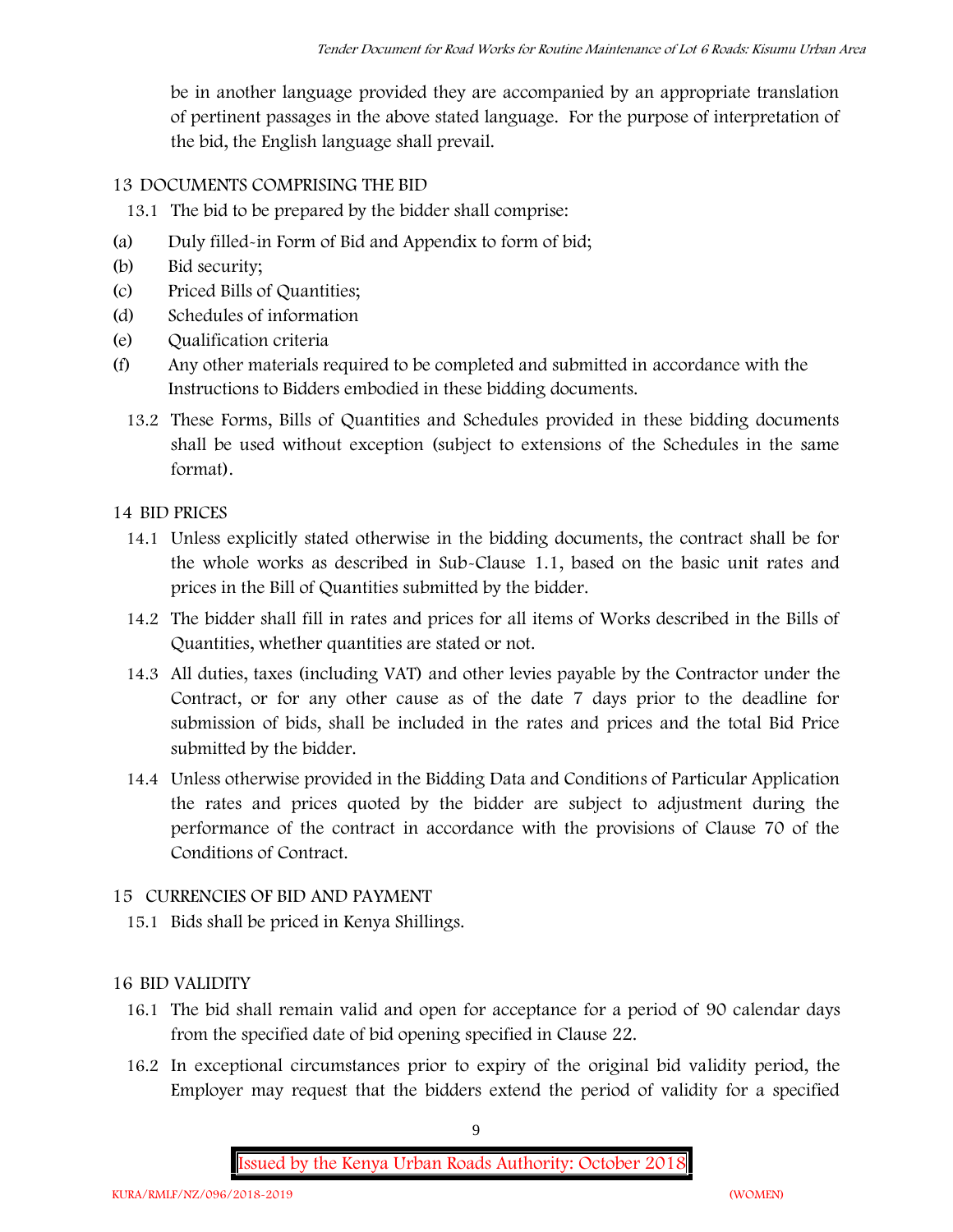additional period. The request and the responses thereto shall be made in writing or by cable. A bidder may refuse the request without forfeiting his bid security. A bidder agreeing to the request will not be required nor permitted to modify his bid but will be required to extend the validity of his bid security for the period of the extension, and in compliance with Clause 17 in all respects.

## **17 BID SECURING DECLARATION**

- 17.1 The bidder shall furnish, as part of his bid, a duly filled and signed bid Securing Declaration Form as shown in the Appendix to instruction to tenderers.
- 17.2 The bid securing declaration shall be in the format and in accordance with bid securing declaration form included in Section 3. The bid securing declaration shall remain valid for a period of thirty (30) days beyond the original validity period for the bid, and beyond any period of extension subsequently requested under Sub-Clause 16.2.
- 17.3 Any bid not accompanied by an acceptable bid securing declaration will be rejected by the Employer as non-responsive.
- 17.4 The bid securing declaration of unsuccessful bidders will expire either 28 days after the expiration of the period of bid validity or upon receipt of copy of notification of award to successful bidder whichever comes earlier.
- 17.5 The bid securing declaration of the successful bidder will be discharged upon the bidder signing the Contract Agreement and furnishing the required performance security.
- 17.6 The bidder shall automatically be suspended from being eligible for bidding in any contract with the Purchaser for the period of time of 5 years starting on the date of expiration of tender validity period, if:
- (a) a bidder withdraws his bid, except as provided in Sub-Clause 24.2. or
- (b) in the case of a successful bidder, if he fails within the specified time limit to:
	- (i) sign the Contract Agreement or
	- (ii) furnish the necessary performance security

## **18 NO ALTERNATIVE OFFERS**

- 18.1 The bidder shall submit one offer, which complies fully with the requirements of the bidding documents.
- 18.2 The bid submitted shall be solely on behalf of the bidder. A bidder who submits or participates in more than one bid will be disqualified.
- 18.3 A price or rate shall be entered in indelible ink against every item in the Bills of Quantities with the exception of items which already have Prime Cost or Provisional sums affixed thereto. The bidders are reminded that no "nil" or "included" rates or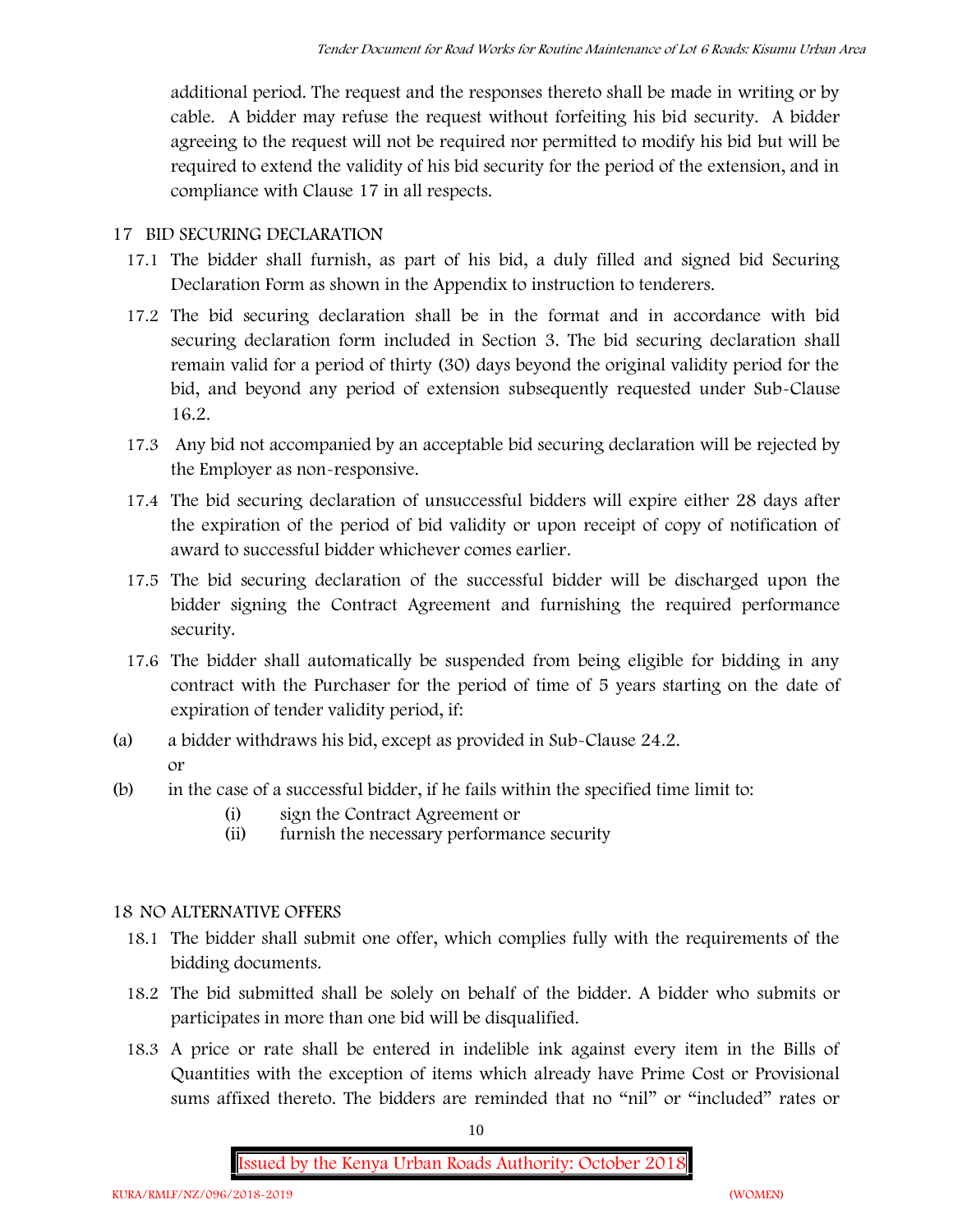"lump-sum" discounts will be accepted. The rates for various items should include discounts if any. Bidders who fail to comply will be disqualified.

### **19 PRE-BID MEETING**

- 19.1 The bidder's designated representative is invited to attend a mandatory pre-bid meeting, which will take place as specified in the Tender notice. The purpose of the meeting will be to clarify issues and to answer questions on any matter that may be raised at that stage.
- 19.2 The bidder is requested as far as possible to submit any questions in writing or by cable, to reach the Employer not later than one week before the meeting. It may not be practicable at the meeting to answer questions received late, but questions and responses will be transmitted in accordance with the Minutes of the meeting, including the text of the questions raised and the responses given together with any responses prepared after the meeting, will be transmitted without delay to all purchasers of the bidding documents. Any modification of the bidding documents listed in Sub-Clause 9.1, which may become necessary as a result of the pre-bid meeting shall be made by the Employer exclusively through the issue of an Addendum pursuant to Clause 10 or through the minutes of the pre-bid meeting.

## **20 FORMAT AND SIGNING OF BIDS**

- 20.1 The bidder shall prepare one original of the documents comprising the bid as described in Clause 13 of these Instructions to Bidders, bound with the section containing the Form of Bid and Appendix to Bid, and clearly marked "ORIGINAL". In addition, the bidder shall submit another copy of the bid clearly marked "COPY OF ORIGINAL". In the event of discrepancy between them, the original shall prevail.
- 20.2 The original and copies of the bid shall be typed or written in indelible ink (in the case of copies, photocopies are also acceptable) and shall be signed by a person or persons duly authorized to sign on behalf of the bidder pursuant to Sub-Clause 5.1(a) OR 4.3 (c) as the case may be. The person or persons signing the bid shall initial all pages of the bid where entries or amendments have been made.
- 20.3 The bid shall be without alterations, omissions or conditions except as necessary to correct errors made by the bidder, in which case such corrections shall be initialled by the person or persons signing the bid.

## **D. SUBMISSION OF BIDS**

- **21 SEALING AND MARKING OF BIDS**
	- 21.1 The bidder shall seal the original and each copy of the bid in separate envelopes duly marking the envelopes "ORIGINAL" and "COPY". The envelopes shall then be sealed in an outer separate envelope.
	- 21.2 The inner and outer envelopes shall be: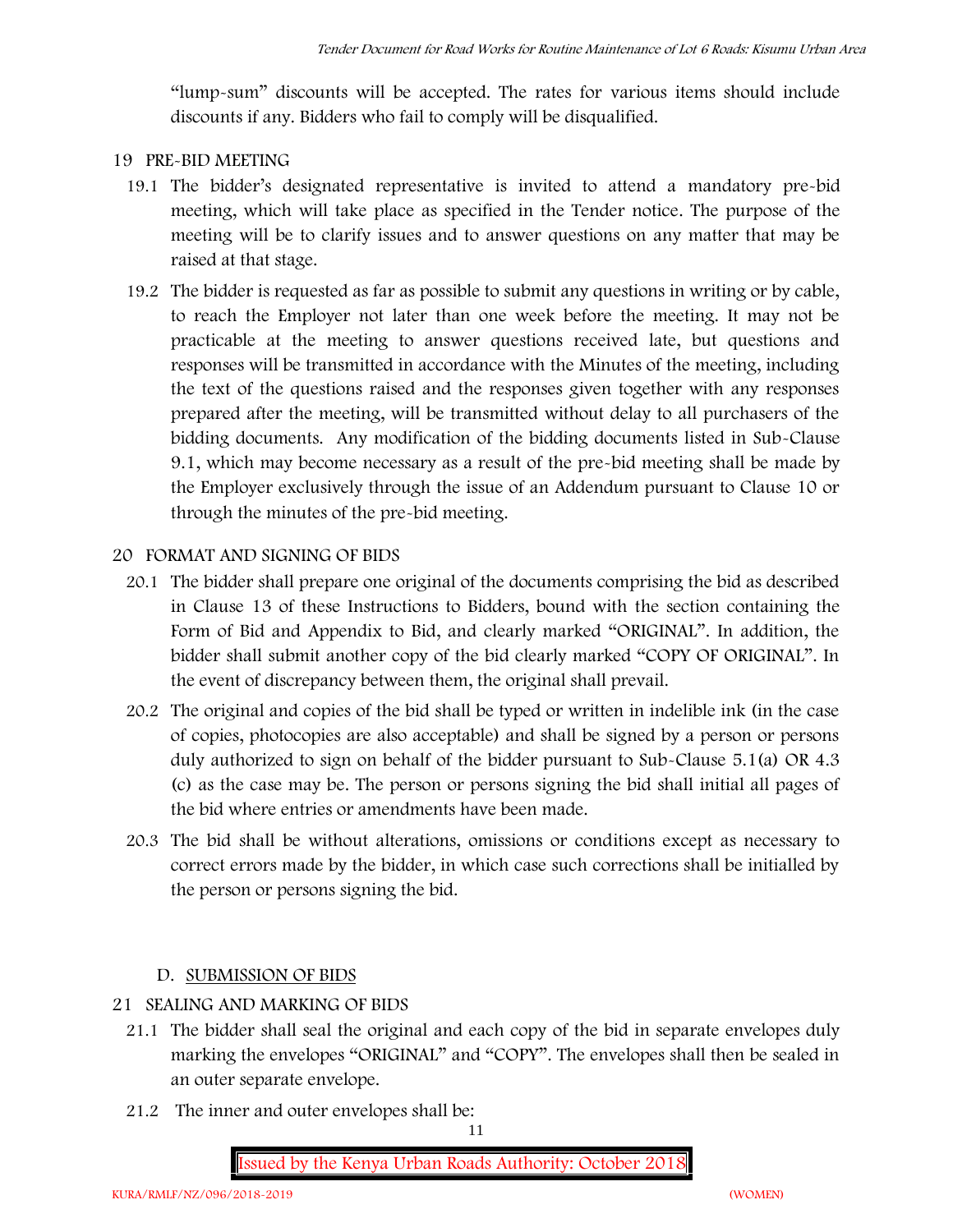- (a) Addressed to the Employer at the address provided in the Appendix to Form of Bid.
- (b) Bear the name and identification number of the contract. In addition to the identification required in sub-Clause 21.2, the inner envelopes shall indicate the name and address of the bidder to enable the bid to be returned unopened in case it is declared "late" pursuant to Clause 23.1, and for matching purposes under Clause 24.
- 21.3 If the outer envelope is not sealed and marked as instructed above, the Employer will assume no responsibility for the misplacement or premature opening of the bid. If the outer envelope discloses the bidder's identity the Employer will not guarantee the anonymity of the bid submission, but this shall not constitute grounds for rejection of the bid.

#### **22 DEADLINE FOR SUBMISSION OF BIDS**

22.1 Bids must be received by the Employer at the address specified in Sub Clause 21.2 not later than **the date indicated in the tender notice.**

Tenders delivered by hand must be placed in the "tender box" provided in the office of the employer.

Proof of posting will not be accepted as proof of delivery and any tender delivered after the above stipulated time, from whatever cause arising will not be considered.

- 22.2 The Employer may, at his discretion, extend the deadline for the submission of bids through the issue of an Addendum in accordance with Clause 11 in which case all rights and obligations of the Employer and the bidders previously subject to the original deadline shall thereafter be subject to the new deadline as extended.
- **23 LATE BIDS**
	- 23.1 Any bid received by the Employer after the deadline for submission of bids prescribed in Clause 22 will be returned unopened to the bidder.

#### **24 MODIFICATION, SUBSTITUTION AND WITHDRAWAL OF BIDS**

- 24.1 The bidder may modify, substitute or withdraw his bid after bid submission, provided that written notice of modification or withdrawal is received by the Employer prior to the prescribed deadline for submission of bids.
- 24.2 The bidder's modification, substitution or withdrawal notice shall be prepared, sealed, marked and delivered in accordance with the provisions of Clause 21, with the outer and inner envelopes additionally marked "MODIFICATION" or "WITHDRAWAL" as appropriate.
- 24.3 No bid may be modified subsequent to the deadline for submission of bids, except in accordance with Sub-Clause 29.2.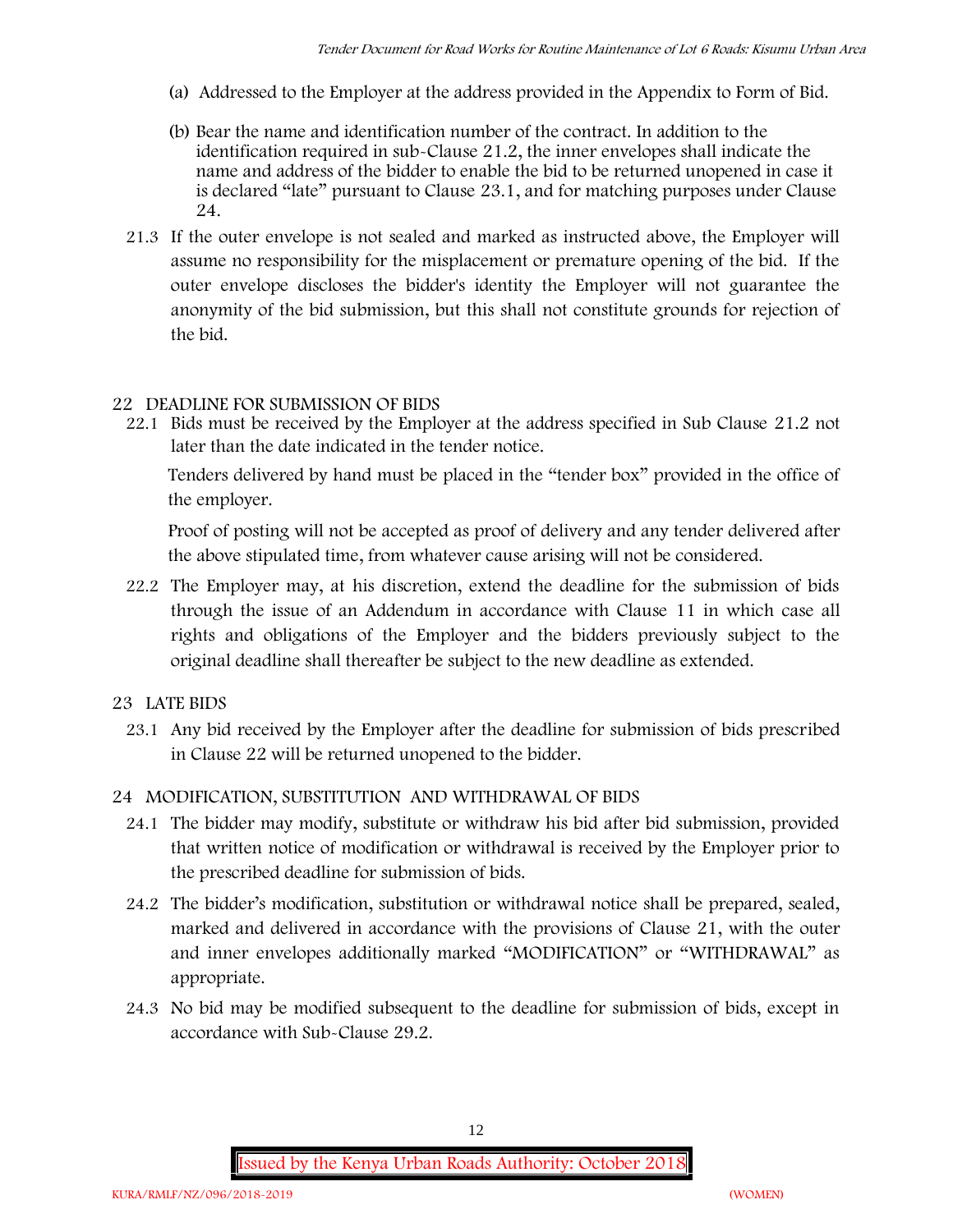24.4 Any withdrawal of a bid during the interval between the deadline for submission of bids and expiration of the period of bid validity specified in Clause 17 may result in the forfeiture of the bid security pursuant to Sub-Clause 17.6.

# **E. BID OPENING AND EVALUATION**

# **25 BID OPENING**

- 25.1 The Employer will open the bids, including withdrawals and modifications made pursuant to Clause 24, in the presence of bidders' designated representatives who choose to attend, at the time, date, and location stipulated in the letter of invitation. The bidders' representatives who are present shall sign a register evidencing their attendance.
- 25.2 Envelopes marked "WITHDRAWAL" and "SUBSTITUTION" shall be opened first and the name of the bidder shall be read out. Bids for which an acceptable notice of withdrawal has been submitted pursuant to Clause 24 shall not be opened.
- 25.3 The bidder's name, the Bid Prices, including any bid modifications and withdrawals, the presence (or absence) of bid security, and any such details as the Employer may consider appropriate, will be announced by the Employer at the opening. Subsequently, all envelopes marked "MODIFICATION" shall be opened and the submissions therein read out in appropriate detail. No bid shall be rejected at bid opening except for late bids pursuant to Clause 22.
- 25.4 The Employer shall prepare minutes of the bid opening, including the information disclosed to those present in accordance with Sub-Clause 24.3.
- 25.5 Bids not opened and read out at bid opening shall not be considered further for evaluation, irrespective of the circumstances.

# **26 PROCESS TO BE CONFIDENTIAL**

26.1 Information relating to the examination, evaluation and comparison of bids, and recommendations for the award of contract shall not be disclosed to bidders or any other persons not officially concerned with such process until the award to the successful bidder has been announced. Any effort by a bidder to influence the Employer's processing of bids or award decisions may result in the rejection of the bidder's bid.

# **27 CLARIFICATION OF BIDS AND CONTACTING OF THE EMPLOYER**

27.1 To assist in the examination, evaluation, and comparison of bids, the Employer may, at its discretion, ask any bidder for clarification of its bid, including breakdowns of unit rates. The request for clarification and the response shall be in writing or by cable, but no change in the price or substance of the bid shall be sought, offered, or permitted except as required to confirm the correction of arithmetic errors discovered by the Employer in the evaluation of the bids in accordance with Clause 29.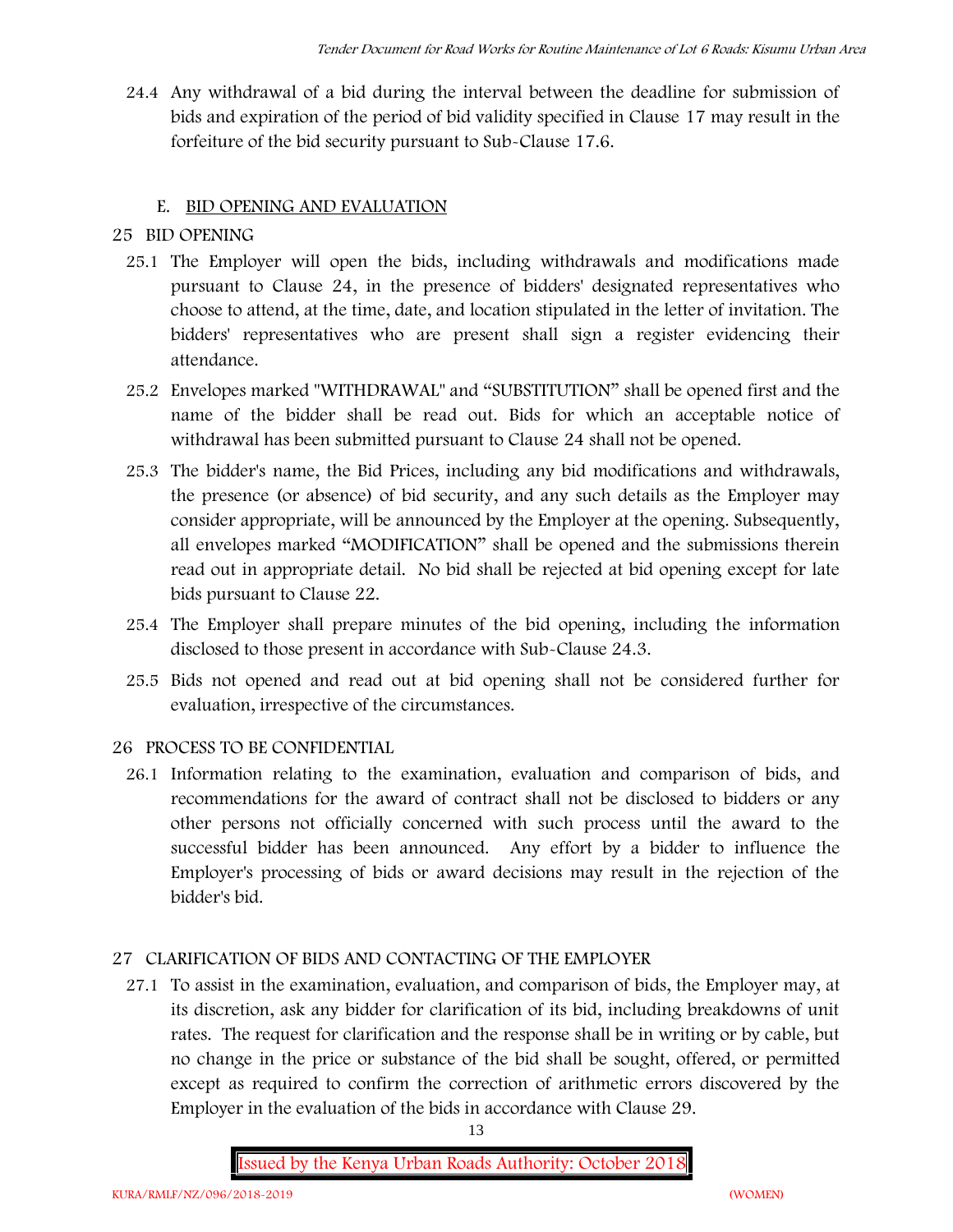- 27.2 Subject to Sub-Clause 26.1, no bidder shall contact the Employer on any matter relating to its bid from the time of the bid opening to the time the contract is awarded. If the bidder wishes to bring additional information to the notice of the Employer, should do so in writing.
- 27.3 Any effort by the bidder to influence the Employer in the Employer's bid evaluation, bid comparison or contract award decisions may result in the rejection of the bidder's bid.

## **28 EXAMINATION OF BIDS AND DETERMINATION OF RESPONSIVENESS**

- 28.1 Prior to the detailed evaluation of bids, the Employer will determine whether each bid (a) has been properly signed; (b) is accompanied by the required securities; (c) is substantially responsive to the requirements of the bidding documents; and (d) provides any clarification and/or substantiation that the Employer may require to determine responsiveness pursuant to Sub-Clause 28.2.
- 28.2 A substantially responsive bid is one that conforms to all the terms, conditions, and specifications of the bidding documents without material deviation or reservation and has a valid tender bank guarantee. A material deviation or reservation is one

(a) Which affects in any substantial way the scope, quality, or performance of the works;

(b) Which limits in any substantial way, inconsistent with the bidding documents, the Employer's rights or the bidder's obligations under the contract; or

(c) Whose rectification would affect unfairly the competitive position of other bidders presenting substantially responsive bids.

28.3 If a bid is not substantially responsive, it will be rejected by the Employer and may not subsequently be made responsive by correction or withdrawal of the nonconforming deviation or reservation.

### **29 CORRECTION OF ERRORS**

Tenders determined to be substantially responsive shall be checked by the Employer for any arithmetic errors in the computations and summations. Errors will be corrected by the Employer as follows:

- (a) Where there is a discrepancy between the amount in figures and the amount in words, the amount in words will govern.
- (b) Where there is a discrepancy between the unit rate and the line item total resulting from multiplying the unit rate by the quantity, the unit rate as quoted will prevail, unless in the opinion of the Employer, there is an obvious typographical error, in which case adjustment will be made to the entry containing that error.
- (c) In the event of a discrepancy between the tender amount as stated in the Form of Tender and the corrected tender figure in the main summary of the Bills of Quantities, the amount as stated in the Form of Tender shall prevail.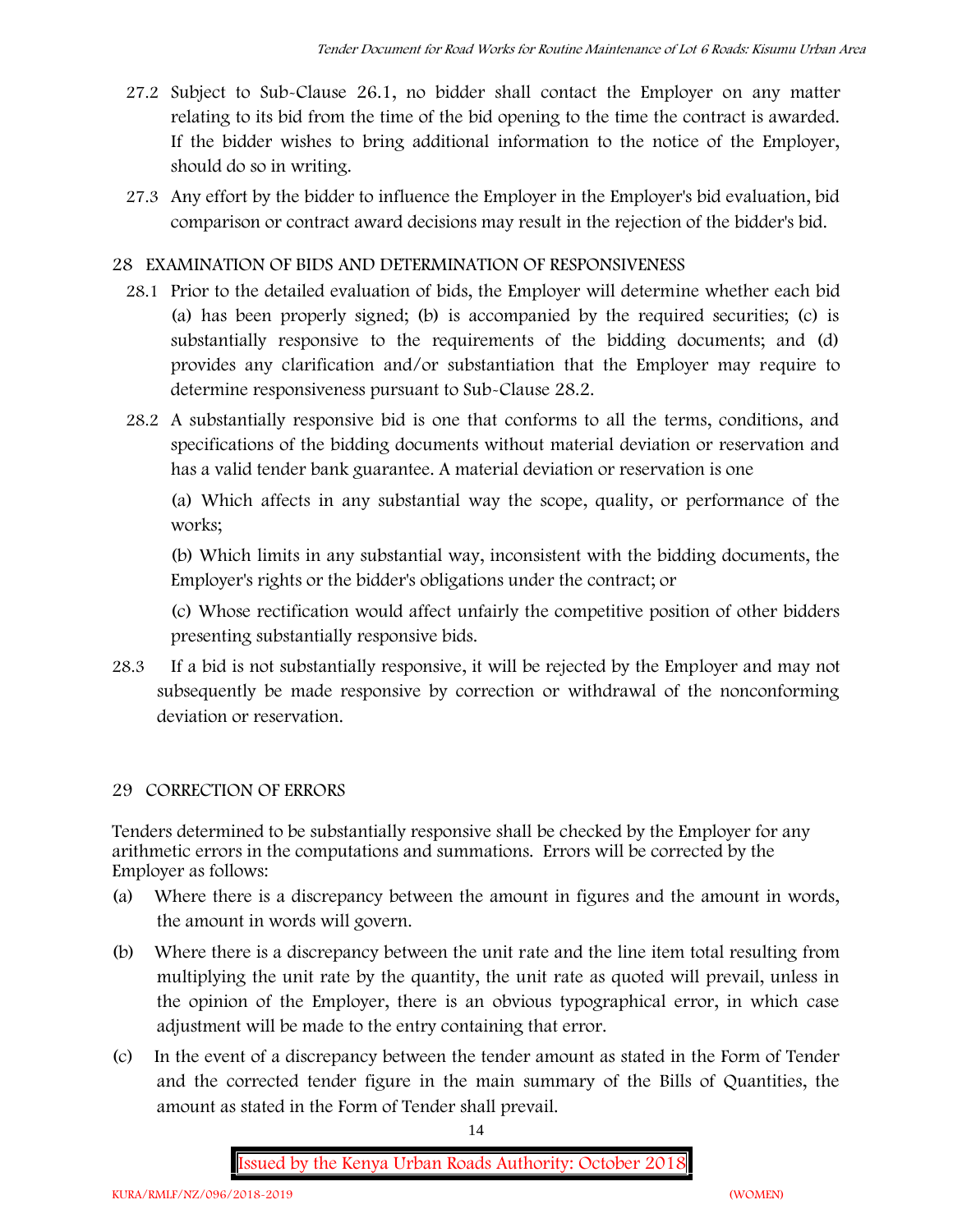- (d) The Error Correction Factor shall be computed by expressing the difference between the tender amount and the corrected tender sum as a percentage of the corrected work items (i.e. corrected tender sum less Prime Cost and Provisional Sums.
- (e) The Error Correction Factor shall be applied to all work items (as a rebate or addition as the case may be) for the purposes of valuations for Interim Certificates and valuations of variations.
- (f) The Bidder shall within three (3) days after issuance of the written notice by the Employer, or such further time as the Employer may allow, correct his tender in such a manner as may be agreed or directed by the Employer failing which the tender may be absolutely rejected and the Bid Security forfeited in accordance with Sub-Clause 17.6 .

## **30 EVALUATION AND COMPARISON OF BIDS**

- 30.1 The Employer will carry out evaluation of details and information provided in post- Qualification Questionnaire and any bidder who does not qualify shall not have his/her bid evaluated further.
- 30.2 The Employer will then evaluate and compare only the bids determined to be substantially responsive in accordance with Clauses 27 and 28.
	- 30.3 The procuring entity may at any time terminate procurement proceedings before contract award and shall not be liable to any person for the termination.
	- 30.4 A tenderer who gives false information in the tender document about its qualification or who refuses to enter into a contract after notification of contract award shall be considered for debarment from participating in future public procurement.

## **31. QUALIFICATION AND EVALUATION CRITERIA**

- 31.1 Post-qualification will be based on meeting all of the following minimum point scale criteria regarding the Applicant's general and particular experience, personnel and equipment capabilities as well as financial position. The Employer reserves the right to waive minor deviations, if they do not materially affect the capacity of an applicant to perform the contract. Subcontractor's experience and resources shall not be taken into account in determining the Applicant's compliance with qualifying criteria.
- **31.2** *General Experience***.**

The Applicant shall meet the following minimum criteria:  $\sim$ 

- (a) Average annual turnover for the last 2 years **KShs.10,000,000.00/-.**
- (b) Successful completion as a prime contractor or sub-contractor in the execution of at least three roads rehabilitation/new construction projects of a similar nature and comparable in complexity to the proposed contract within the last three years, for which at least one was located in an urban environment in Kenya.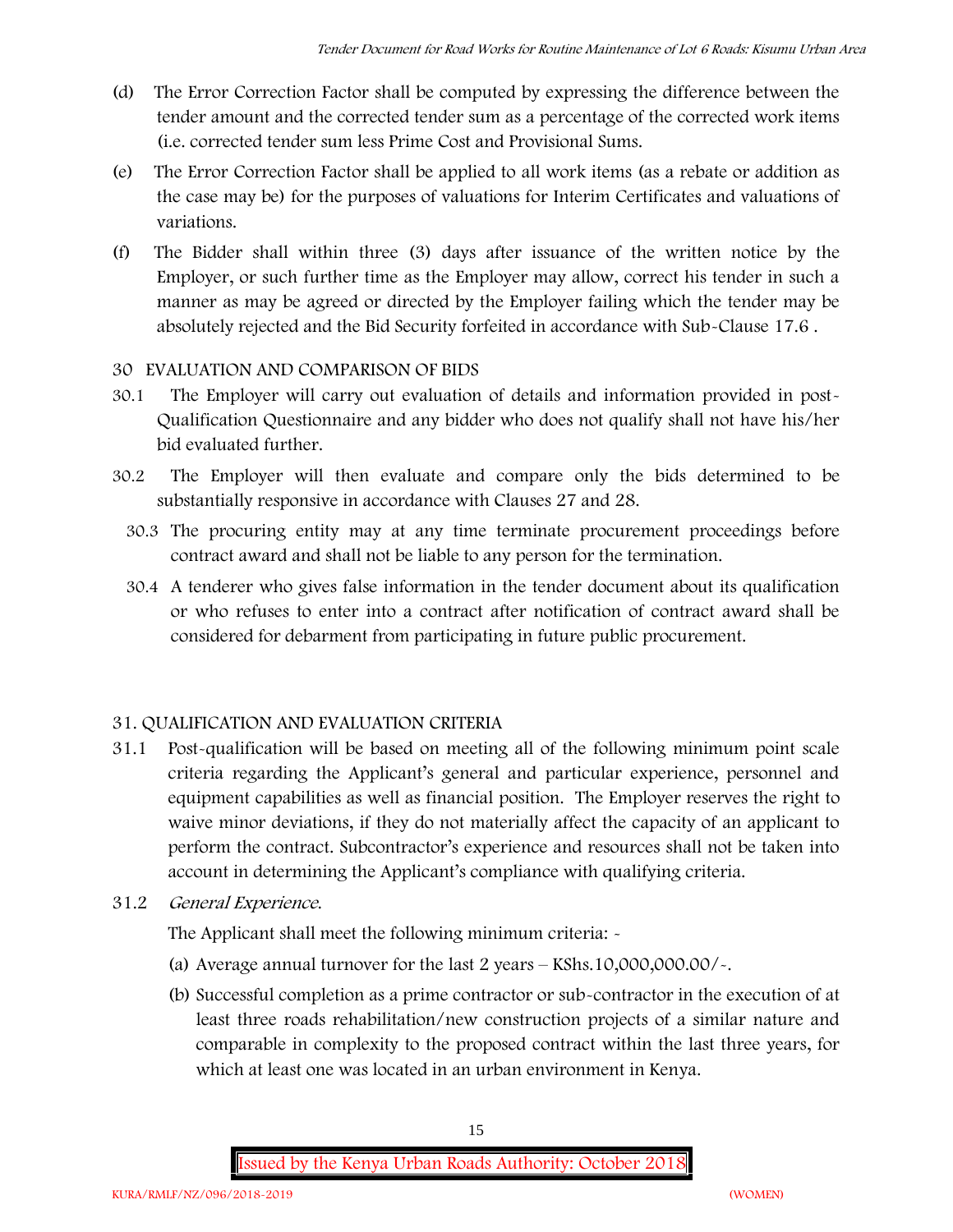- 31.3 *Personnel Capabilities***.** The Applicant should list down personnel of minimum qualification of HND in Civil Engineering for Site Agent, Ordinary Diploma for the surveyor and other supervisory staff.
- 31.4 *Equipment Capabilities.* The Applicant should list down, the plants and equipment that are in his ownership and the ones proposed for hire which should be suitable for executing contract works. – Applicants must attaché evidence of ownership or hiring arrangements.
- 31.5 *Cash flow statement.* The Applicant should demonstrate that the firm has access to or has available, liquid assets, unencumbered real assets, lines or credit, and other financial means sufficient to meet the construction cash flow for a period of 2 months, estimated at 20% of the estimated tender sum.
- **31.6 Balance Sheets***.* Signed and stamped Audited balance sheets for the last two years should be submitted and must demonstrate the soundness of the Applicant's financial position, availability of working capital and net worth.
- **31.7 Financial position/Ratios.** The applicant's financial information will be assessed in terms of ROCE, current ratio and return on equity, and the point scale criteria on their financial position given on this basis. Where necessary, the Employer may make inquiries with the Applicant's bankers.
- 31.8 *Litigation History.* The Applicant should provide accurate information on any litigation or arbitration resulting from contracts complete or under execution by him over the last five years. A consistent history of litigation against the Applicant may result in failure of the application.
- 31.9 Post-qualification criteria are as provided in the Appendix to instruction to tenderers. The bidders who pass the technical criteria will be subjected to financial evaluation.

### **F. FINANCIAL EVALUATION**

30.8 Comparison of major rates of items of construction & credibility of tenderers rates

The Employer will compare the tenderers' rates with the Engineer's estimates for major items of construction. If some bids are seriously unbalanced or front loaded in relation to the Engineer's estimates for the major items of work to be performed under the contract, the Employer may require the bidder to produce detailed price analyses for any or all items of the Bills of Quantities, to demonstrate the internal consistency of those prices with the construction methods and schedule proposed. After evaluation of the price analyses, taking into consideration the schedule of estimated contract payments, the Employer may require that the amount of the Performance Security set forth in Clause 35 be increased at the expense of the bidder to a level sufficient to protect the Employer against financial loss in the event of default of the successful bidder under the contract.

### **G. AWARD OF CONTRACT**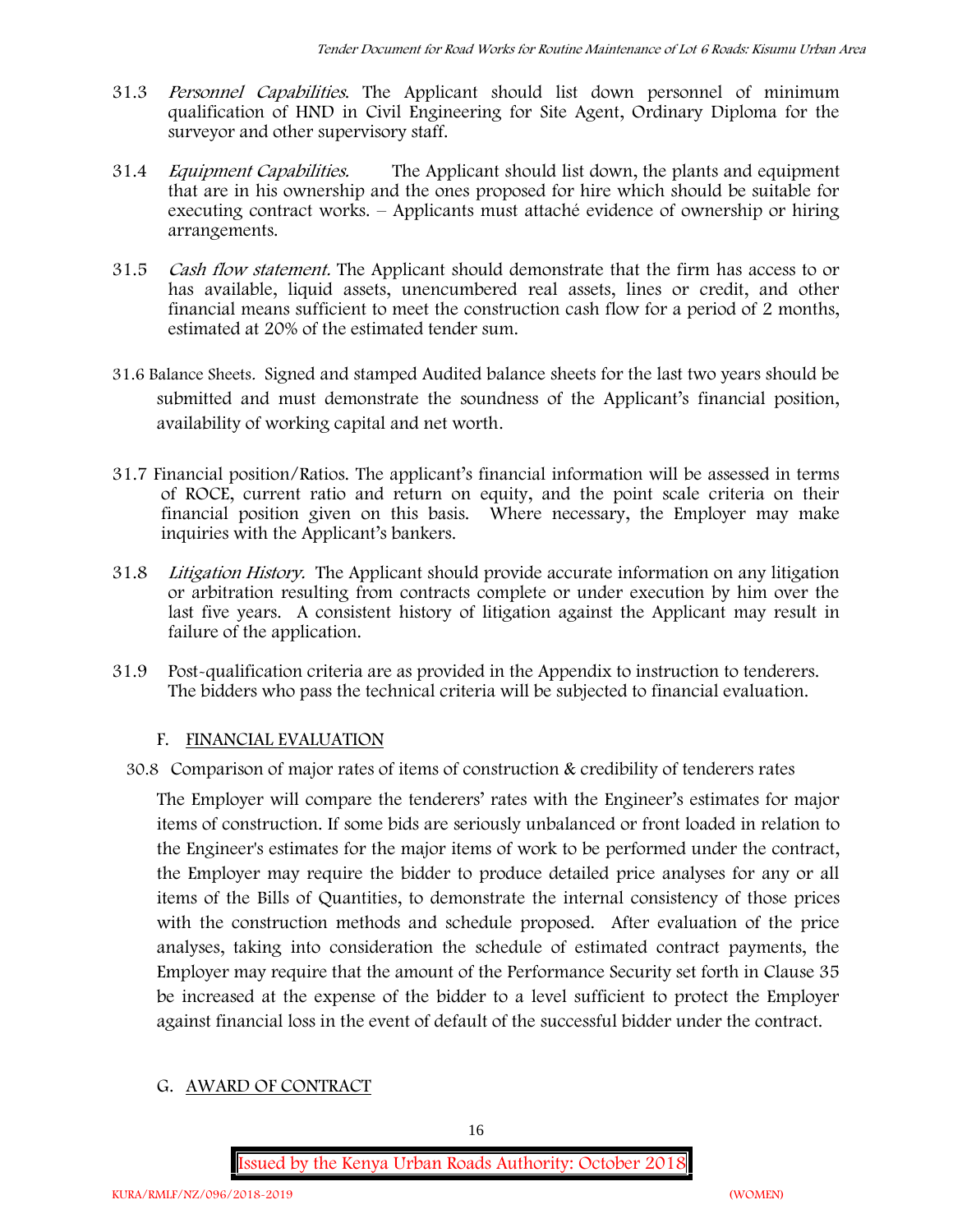### **31 AWARD**

31.1 Subject to Clause 32, the Employer will award the contract to the bidder whose bid has been determined to be substantially responsive to the bidding documents and who has offered the lowest Evaluated Bid Price pursuant to Clause 29, provided that such bidder has been determined to be (a) eligible in accordance with the provisions of Sub-Clause 3.1, and (b) qualified in accordance with the provisions of Clause 4.

## **32 EMPLOYER'S RIGHT TO ACCEPT ANY BID AND TO REJECT ANY OR ALL BIDS**

32.1 The Employer reserves the right to accept or reject any bid, and to annul the bidding process and reject all bids, at any time prior to award of contract, without thereby incurring any liability to the affected bidder or bidders or any obligation to inform the affected bidder or bidders of the grounds for the Employer's action.

# **33 NOTIFICATION OF AWARD**

- 33.1 Prior to expiration of the period of bid validity prescribed by the Employer, the Employer will notify the successful bidder in writing or by cable confirmed by registered letter that its bid has been accepted. This letter (hereinafter and in the Conditions of Contract called "Letter of Acceptance") shall specify the sum, which the Employer will pay the Contractor in consideration of the execution and completion of the works and the remedying of any defects therein by the Contractor as prescribed by the contract (hereinafter and in the Conditions of Contract called "the Contract Price").
- 33.2 At the same time that the Employer notifies the successful bidder that his bid has been accepted, the Employer shall notify the other bidders that their bids have been unsuccessful and that their bid security will be returned as promptly as possible, in accordance with sub clause 17.4.

## **34 SIGNING OF AGREEMENT**

34.1 Within 21 days of receipt of the Notification of Award, the successful bidder shall sign the Form of Agreement and return it to the Employer, together with the required performance security.

## **35 PERFORMANCE SECURITY**

- 35.1 Within 21 days of receipt of the Letter of Acceptance from the Employer, the successful bidder shall furnish to the Employer a performance security in the form stipulated in the Conditions of contract. The form of performance security provided in Section 9 of the bidding documents shall be used.
- 35.2 The successful bidder shall provide a performance security in the form of an Unconditional Bank Guarantee from a reputable bank located in Kenya.
- 35.3 Failure by successful bidder to lodge the required performance Guarantee within 21 days of the receipt of the letter of Acceptance shall constitute sufficient grounds for annulment of the award and forfeiture of the bid surety; in which event the Employer may make the award to another bidder or call for new bids.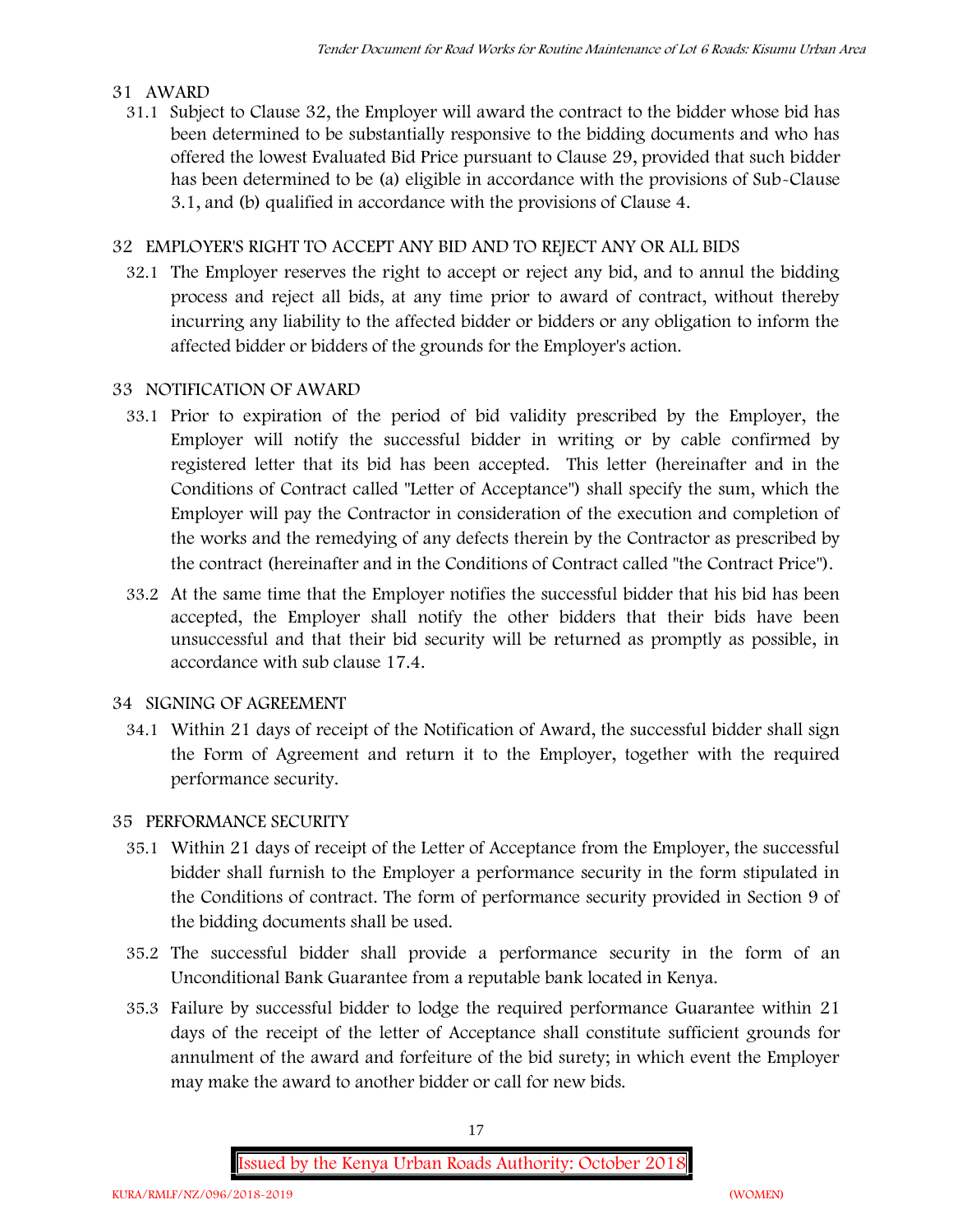## **36 CONTRACT EFFECTIVENESS**

36.1 The Contract will be effective only upon signature of the Agreement between the Contractor and the Employer.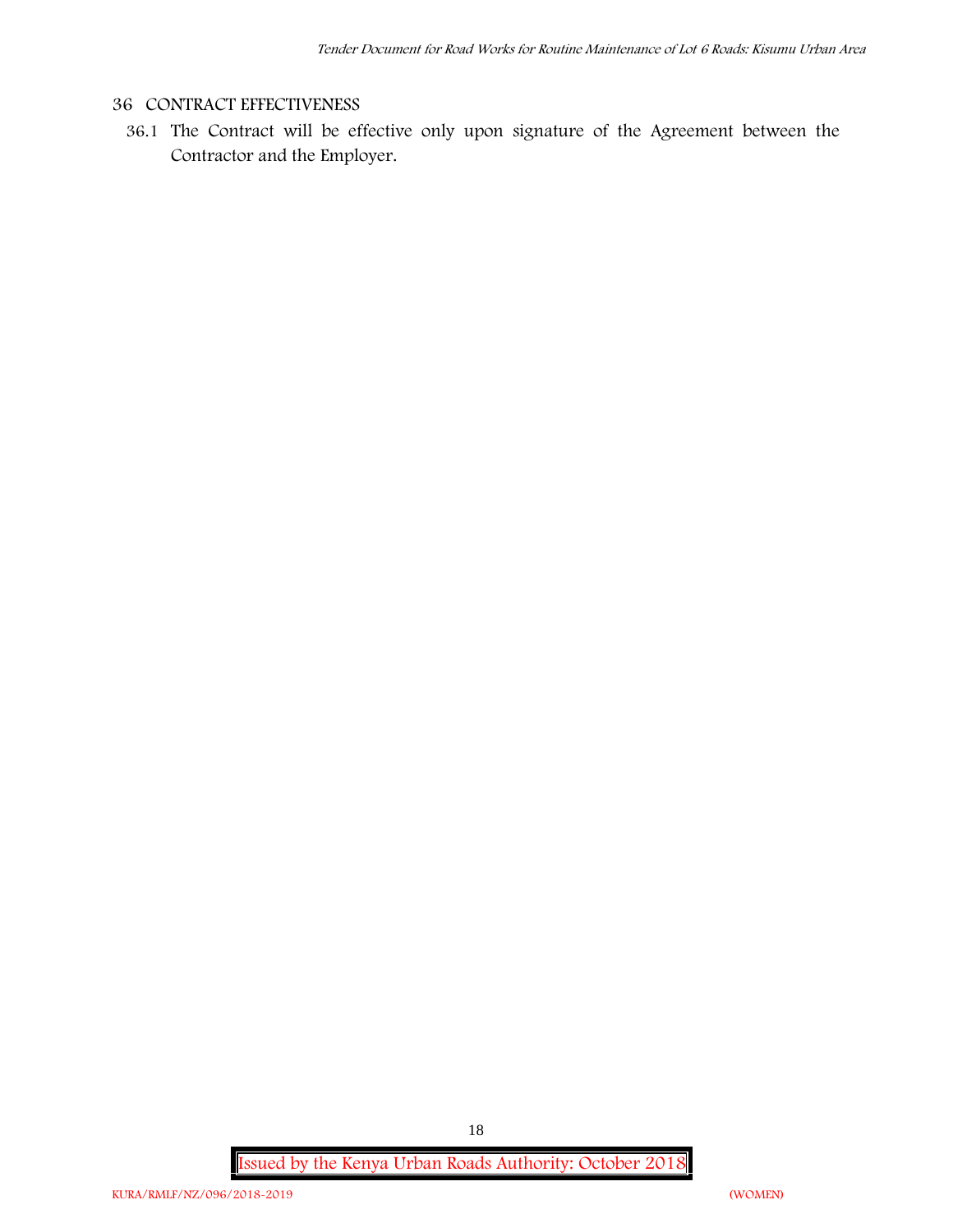# **QUALIFICATION CRITERIA**

This Section contains all the factors, methods and criteria that the Employer shall use to evaluate applications. The information to be provided in relation to each factor and the definitions of the corresponding terms are included in the respective Application Forms.

#### **Contents**

| 7 Schedule Of The Major Items Of Plant To Be Used On The Proposed Contract.  Error! |  |
|-------------------------------------------------------------------------------------|--|
| Bookmark not defined.                                                               |  |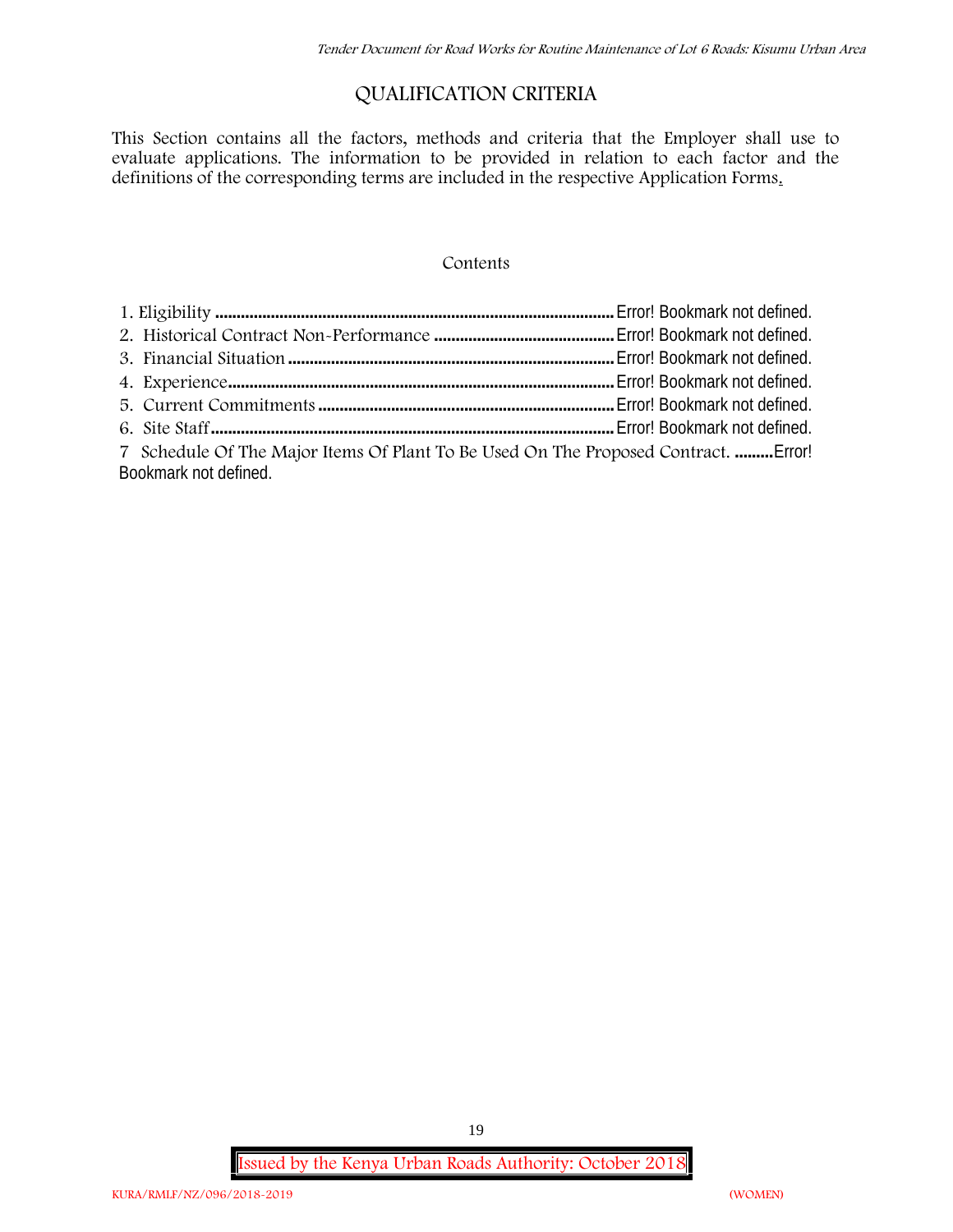| No. | Subject                                    | Requirement                                                                                                                                                                                                                                                                                                                                                                                                                                                                   | Bidder                | Submission<br>Requirements |
|-----|--------------------------------------------|-------------------------------------------------------------------------------------------------------------------------------------------------------------------------------------------------------------------------------------------------------------------------------------------------------------------------------------------------------------------------------------------------------------------------------------------------------------------------------|-----------------------|----------------------------|
|     | 1. Eligibility                             |                                                                                                                                                                                                                                                                                                                                                                                                                                                                               |                       |                            |
| 1.1 | Eligibility                                | Nationality in accordance with<br>Sub-Clause 4.1.                                                                                                                                                                                                                                                                                                                                                                                                                             | Must meet requirement | Section 2, Schedule 1      |
| 1.2 | Conflict of Interest                       | No conflicts of interest in Sub-<br>Clause 4.2.                                                                                                                                                                                                                                                                                                                                                                                                                               | Must meet requirement | Section 2, Schedule 1      |
| 1.3 | Debarment                                  | Not having been declared<br>ineligible by the Employer, as<br>described in Sub-Clause 4.3.                                                                                                                                                                                                                                                                                                                                                                                    | Must meet requirement | Section 2, Schedule 11     |
| 1.4 | Incorporation &<br>Registration            | Pursuant to sub-clause 4.1 the<br>following shall be provided;<br>- Copy of Certificate of<br>incorporation certified by a<br>Commissioner of Oaths or<br>issuing authority to show that<br>the applicant is a registered<br>company and legally authorised<br>to do business in Kenya<br>- Proof of registration with the<br>National Construction Authority<br>(NCA) in the categories<br>indicated in the tender notice.                                                   | Must meet requirement | Section 2, Schedule 1      |
|     | 2. Historical Contract Non-Performance     |                                                                                                                                                                                                                                                                                                                                                                                                                                                                               |                       |                            |
| 2.1 | History of Non-<br>Performing<br>Contracts | Non-performance of a contract<br>did not occur within the last<br>five (5) years prior to the<br>deadline for application<br>submission based on all<br>information on fully settled<br>disputes or litigation. A fully<br>settled dispute or litigation is<br>one that has been resolved in<br>accordance with the Dispute<br>Resolution Mechanism under<br>the respective contract, and<br>where all appeal instances<br>available to the applicant have<br>been exhausted. | Must meet requirement | Section 2, Schedule 5      |
| 2.2 | Pending Litigation                         | All pending litigation shall in<br>total not represent more than<br>fifty percent (50%)] of the<br>Applicant's net worth and shall<br>be treated as resolved against<br>the Applicant.                                                                                                                                                                                                                                                                                        | Must meet requirement | Section 2, Schedule 10     |

20

**Issued by the Kenya Urban Roads Authority: October 2018**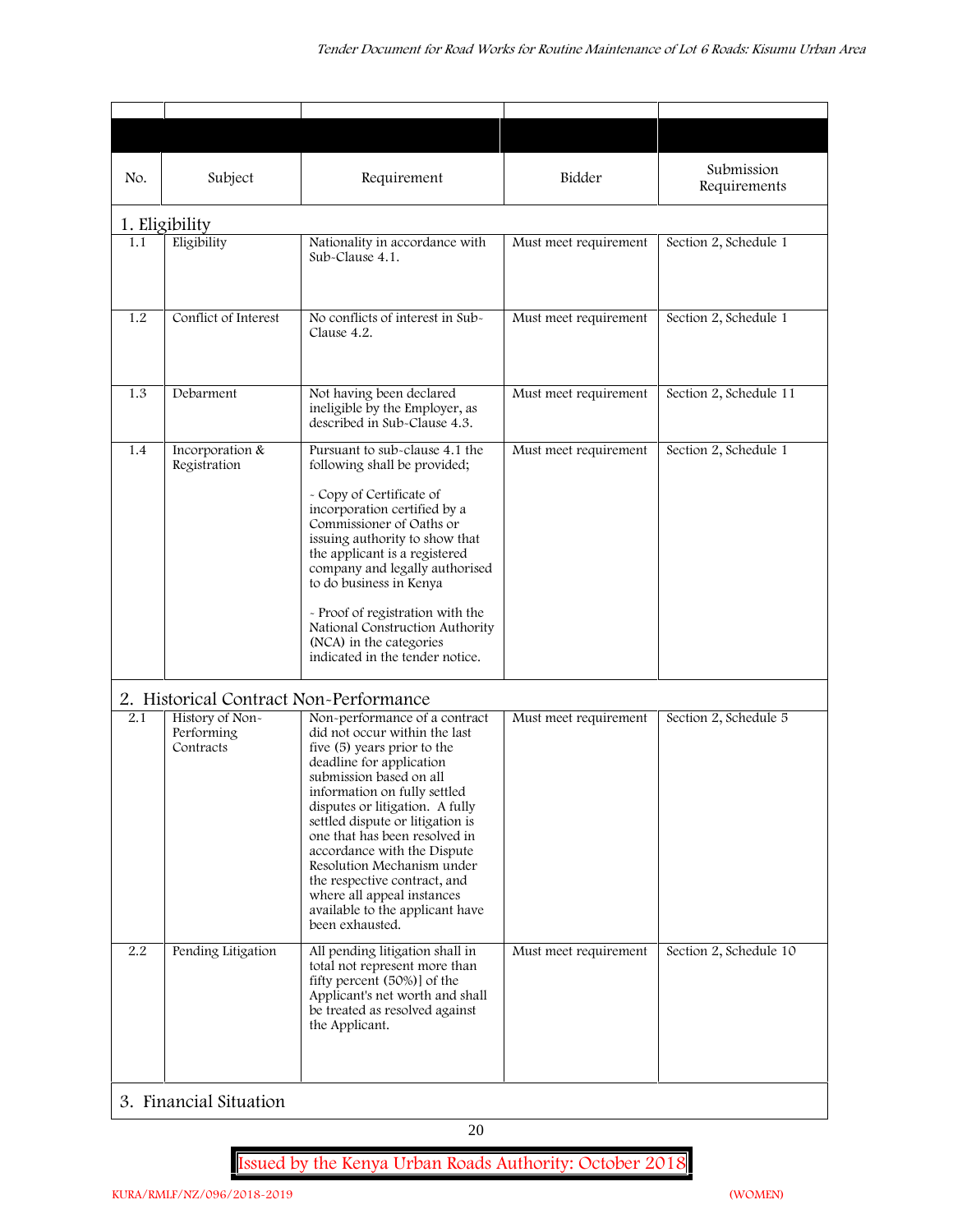| No.    | Subject                                    | Requirement                                                                                                                                                                                                                                                                                                                                                                                                                              | Bidder                                                                                                                              | Submission<br>Requirements                                                                                                                                                                                                                                                                                                                                                                                                                                                              |
|--------|--------------------------------------------|------------------------------------------------------------------------------------------------------------------------------------------------------------------------------------------------------------------------------------------------------------------------------------------------------------------------------------------------------------------------------------------------------------------------------------------|-------------------------------------------------------------------------------------------------------------------------------------|-----------------------------------------------------------------------------------------------------------------------------------------------------------------------------------------------------------------------------------------------------------------------------------------------------------------------------------------------------------------------------------------------------------------------------------------------------------------------------------------|
| 3.1    | Financial<br>Performance                   | (a) Submission of audited<br>balance sheets or other financial<br>statements acceptable to the<br>Employer, for the last two $[2]$<br>years and authenticated bank<br>statement for the last six (6)<br>months to demonstrate:<br>(b) the current soundness of the<br>applicants financial position<br>and its prospective long term<br>profitability, and<br>(c) capacity to have a cash flow<br>equivalent to 20% of the tender<br>sum | Must submit as<br>required and bidders<br>who meet the<br>requirement are<br>marked YES, those<br>that do not meet are<br>marked NO | Attach evidence on<br>the requirement of<br>Section 2, Schedule 8<br>a) All pages must be<br>initialized and<br>stamped by both a<br>practicing Auditor<br>registered with<br>ICPAK and one of the<br>Directors. Auditor's<br>practicing<br>membership number<br>from ICPAC must be<br>indicated. Non-<br>adherence to this to<br>part a, b and c leads<br>to disqualification.<br>(b) All pages in the<br>bank statement must<br>be initialized and<br>stamped by the<br>issuing bank. |
| 3.2    | Average Annual<br>Construction<br>Turnover | (d) Average annual<br>construction turnover of<br>KShs.10 Million [Ten Million],<br>calculated as total certified<br>payments received for contracts<br>in progress or completed,<br>within the last two $[(2)]$ years                                                                                                                                                                                                                   | Must submit as<br>required and bidders<br>who meet the<br>requirement are<br>marked YES, those<br>that do not meet are<br>marked NO | Section 2, Schedule 8                                                                                                                                                                                                                                                                                                                                                                                                                                                                   |
|        | 4. Experience                              |                                                                                                                                                                                                                                                                                                                                                                                                                                          |                                                                                                                                     |                                                                                                                                                                                                                                                                                                                                                                                                                                                                                         |
| 4.1(a) | General<br>Construction<br>Experience      | Experience under construction<br>contracts in the role as a main<br>contractor or subcontractor for<br>at least the last five [5] years<br>prior to the applications<br>submission deadline                                                                                                                                                                                                                                              | Must submit as<br>required and bidders<br>who meet the<br>requirement are<br>marked YES, those<br>that do not meet are<br>marked NO | Section 2, Schedule 6A                                                                                                                                                                                                                                                                                                                                                                                                                                                                  |

**Issued by the Kenya Urban Roads Authority: October 2018**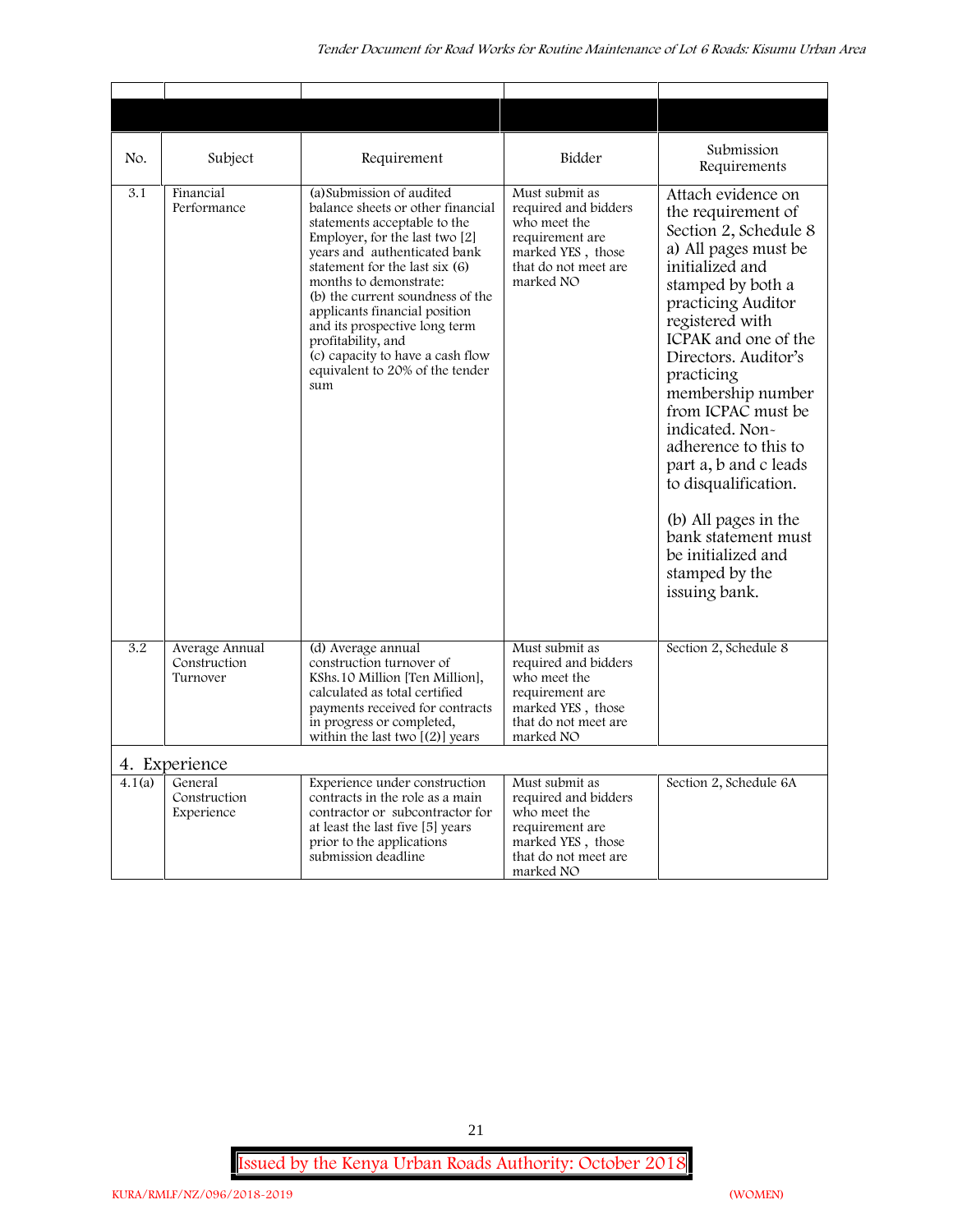| No.    | Subject                                | Requirement                                                                                                                                                                                                                                                                                                                                                                                                                                                                                      | Bidder                                                                                                                              | Submission<br>Requirements |
|--------|----------------------------------------|--------------------------------------------------------------------------------------------------------------------------------------------------------------------------------------------------------------------------------------------------------------------------------------------------------------------------------------------------------------------------------------------------------------------------------------------------------------------------------------------------|-------------------------------------------------------------------------------------------------------------------------------------|----------------------------|
| 4.2(b) | Specific<br>Construction<br>Experience | Participation as a roads<br>contractor, management<br>contractor or subcontractor, in<br>at least three (3) each with a<br>value of at least<br>KShs. 4 Million (Four million),<br>successfully and substantially<br>completed. One (1) of the<br>contracts should be in an urban<br>centre and that are similar to<br>the proposed works. The<br>similarity shall be based on the<br>physical size, complexity,<br>methods/technology or other<br>characteristics as described in<br>Section 2. | Must submit as<br>required and bidders<br>who meet the<br>requirement are<br>marked YES, those<br>that do not meet are<br>marked NO | Section 2, Schedule6A      |
|        | 5. Current Commitments                 |                                                                                                                                                                                                                                                                                                                                                                                                                                                                                                  |                                                                                                                                     |                            |
| 5.1    | On-going contracts                     | The total value of outstanding<br>works on the on-going<br>contracts should not exceed the<br>average annual turnover for the<br>last two years.                                                                                                                                                                                                                                                                                                                                                 | Must submit as<br>required and bidders<br>who meet the<br>requirement are<br>marked YES, those<br>that do not meet are<br>marked NO | Section 2, Schedule 6B     |
|        | 6. Site Staff                          |                                                                                                                                                                                                                                                                                                                                                                                                                                                                                                  |                                                                                                                                     |                            |
|        | HQ Staff                               | The site staff shall posses<br>minimum levels of<br>qualifications set below;<br>Qualification $=$<br>Diploma in Civil<br>Engineering/Building<br>construction                                                                                                                                                                                                                                                                                                                                   | Must submit as<br>required and bidders<br>who meet the<br>requirement are<br>marked YES, those                                      | Section 2, Schedule 5      |
|        | Site Agent                             | Qualification $=$<br>Degree in Civil Engineering<br>General Experience<br>Specific Experience                                                                                                                                                                                                                                                                                                                                                                                                    | that do not meet are<br>marked NO                                                                                                   |                            |
|        | Foreman                                | Qualification = $Dip$ . Civil<br>Engineering<br>General Experience $=$ 5 yrs                                                                                                                                                                                                                                                                                                                                                                                                                     | Must submit as<br>required and bidders<br>who meet the                                                                              |                            |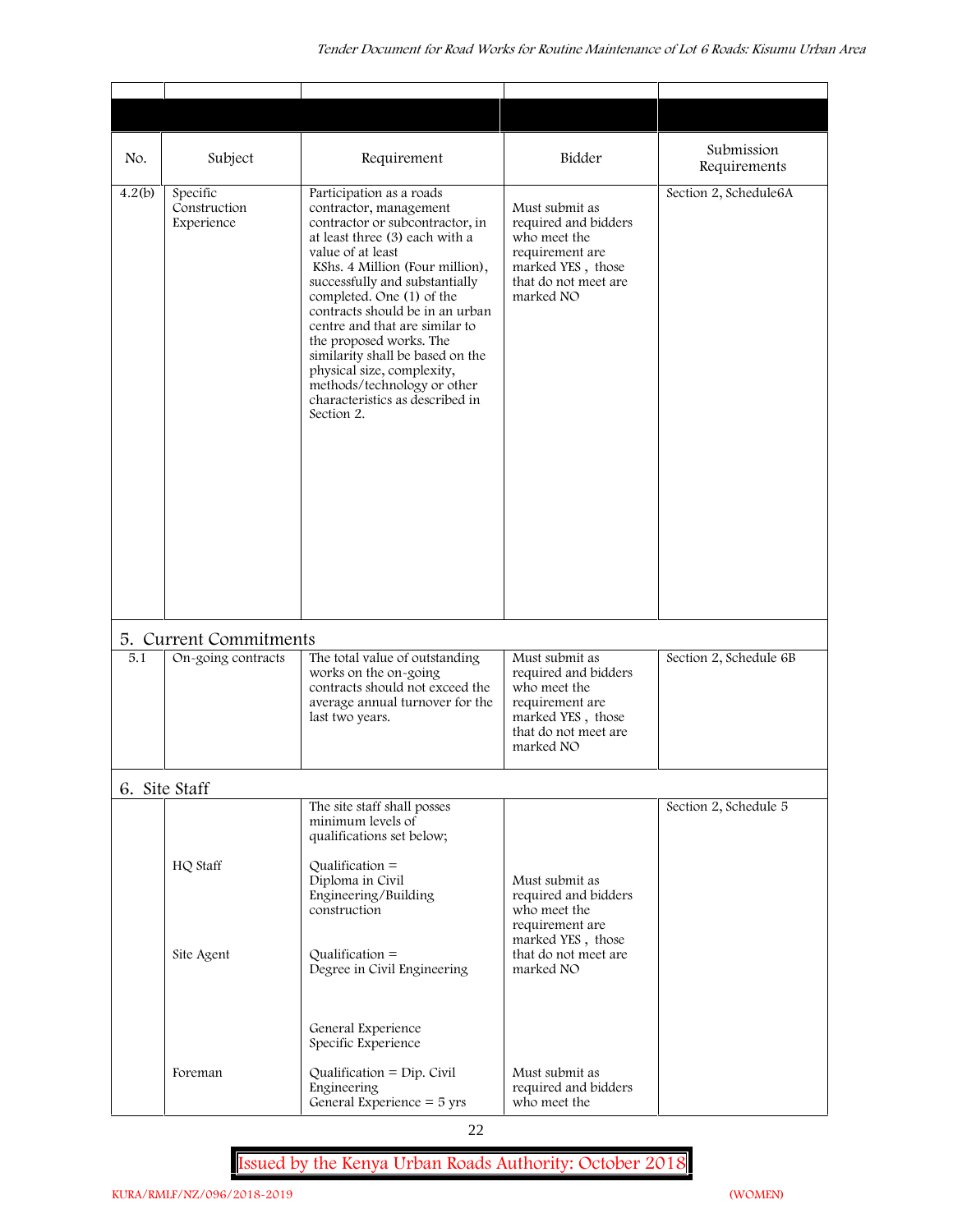| No. | Subject                                | Requirement                                                                                                                            | Bidder                                                                                                                              | Submission<br>Requirements |
|-----|----------------------------------------|----------------------------------------------------------------------------------------------------------------------------------------|-------------------------------------------------------------------------------------------------------------------------------------|----------------------------|
|     | Site Surveyor                          | Specific Experience $=$ 3 Yrs<br>Qualification = Diploma in<br>Survey<br>General Experience $=$ 3 yrs<br>Specific Experience $= 2$ Yrs | requirement are<br>marked YES, those<br>that do not meet are<br>marked NO                                                           |                            |
| 5.  | PLANT AND EQUIPMENT                    |                                                                                                                                        |                                                                                                                                     |                            |
|     | See description<br>below in Schedule 7 |                                                                                                                                        |                                                                                                                                     |                            |
| 6.  | Work Methodology                       | Submission of a brief work<br>methodology in accordance with<br>sub-clause 5.3                                                         | Must submit as<br>required and bidders<br>who meet the<br>requirement are<br>marked YES, those<br>that do not meet are<br>marked NO | Section 2                  |
| 7.  | Business permit and<br>office location | Should have a physical address<br>and Current business Permit                                                                          | Must submit as<br>required and bidders<br>who meet the<br>requirement are<br>marked YES, those<br>that do not meet are<br>marked NO | Section 2, Schedule 1      |
| 8.  | Litigation History                     | The applicant to provide a valid<br>Sworn affidavit for the tender.                                                                    | Must submit as<br>required and bidders<br>who meet the<br>requirement are<br>marked YES, those<br>that do not meet are<br>marked NO | Section 2, Schedule 10     |

23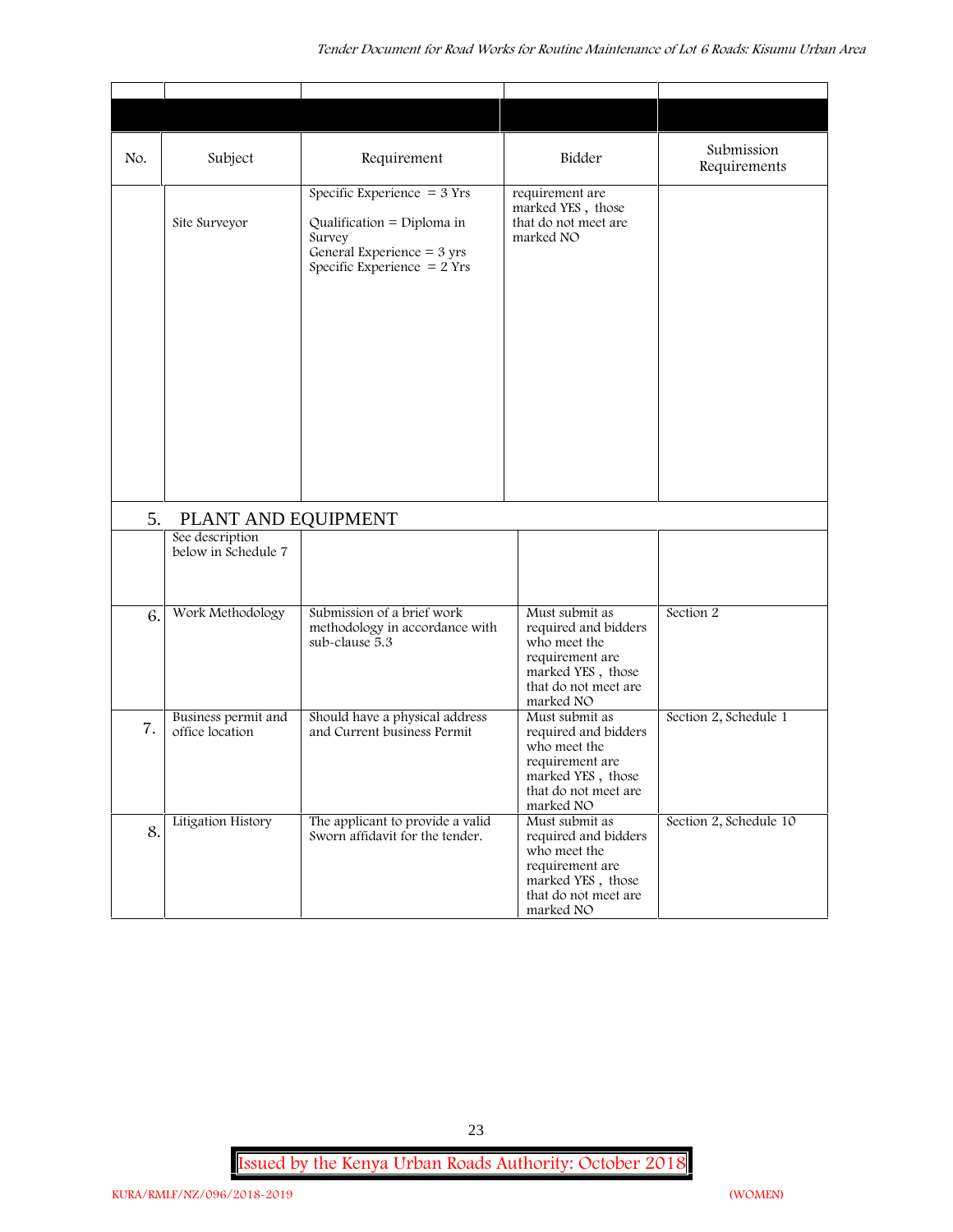**7. Schedule of the Major Items of Plant/Equipment Available for Proposed Contract.**

The Bidder must indicate the core plant and equipment considered by the company to be necessary for undertaking the project together with proof of ownership or lease of the same. The lease must be current i.e. dated from July 2018. Leases which are out dated will not be accepted. (\* Mandatory minimum number of equipment required by the Employer for the execution of the project that the bidder must make available for the Contract).

| Item<br>No.               | Equipment Details                         | *Minimum<br>Number<br>Required<br>for the<br>Contract<br>Execution | Compliance<br>Requirement | No of<br>Equipment<br>Owned by<br>the Bidder | No. of<br>equipment<br>to be<br>hired/<br>purchased<br>by the<br>Bidder | No. of<br>equipment<br>to be made<br>available for<br>the Contract<br>by the<br>Bidder |
|---------------------------|-------------------------------------------|--------------------------------------------------------------------|---------------------------|----------------------------------------------|-------------------------------------------------------------------------|----------------------------------------------------------------------------------------|
| $\mathbf{A}$              | General Plant                             |                                                                    |                           |                                              |                                                                         |                                                                                        |
|                           | Asphalt Concrete patching<br>plant        | optional                                                           |                           |                                              |                                                                         |                                                                                        |
| $\, {\bf B}$              | Milling Machine                           |                                                                    |                           |                                              |                                                                         |                                                                                        |
|                           | Asphalt Milling Machine                   | optional                                                           |                           |                                              |                                                                         |                                                                                        |
| $\cal C$                  | <b>Bituminous Plants</b>                  |                                                                    |                           |                                              |                                                                         |                                                                                        |
|                           | Bitumen Pressure distributor              | optional                                                           |                           |                                              |                                                                         |                                                                                        |
|                           | Asphalt concrete paver                    | optional                                                           |                           |                                              |                                                                         |                                                                                        |
| $\mathbf D$               | Compactors                                |                                                                    |                           |                                              |                                                                         |                                                                                        |
|                           | Vibrating compaction plate<br>300 mm wide | optional                                                           |                           |                                              |                                                                         |                                                                                        |
|                           | Vibrating compaction plate<br>600 mm wide | optional                                                           |                           |                                              |                                                                         |                                                                                        |
| ${\bf E}$                 | Pot hole repair machines                  |                                                                    |                           |                                              |                                                                         |                                                                                        |
|                           | Colas Sprayer                             | $\mathcal{O}$                                                      |                           |                                              |                                                                         |                                                                                        |
|                           | Pavement Cutter Machine                   | $\mathcal{O}$                                                      |                           |                                              |                                                                         |                                                                                        |
|                           | Paver Braker Machine                      | $\mathcal{O}$                                                      |                           |                                              |                                                                         |                                                                                        |
|                           | Pedestrian Roller                         | $\mathcal{O}$                                                      |                           |                                              |                                                                         |                                                                                        |
| $\boldsymbol{\mathrm{F}}$ | Concrete Equipment                        |                                                                    |                           |                                              |                                                                         |                                                                                        |
|                           | Mobile concrete mixers                    | $\mathbf{1}$                                                       | Yes/no                    |                                              |                                                                         |                                                                                        |
|                           | Concrete vibrators                        | $\mathbf{1}$                                                       | Yes/no                    |                                              |                                                                         |                                                                                        |
|                           |                                           |                                                                    |                           |                                              |                                                                         |                                                                                        |

24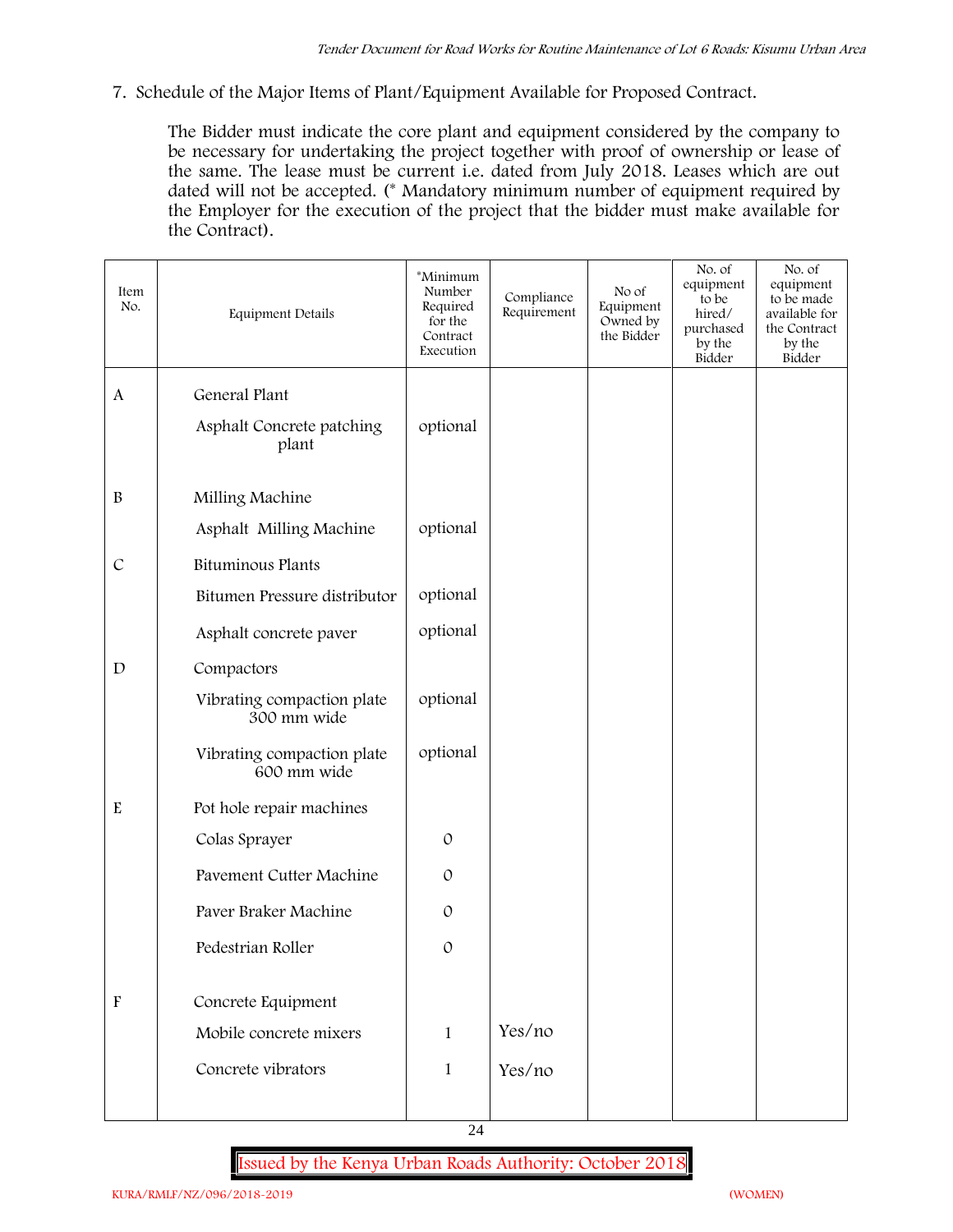| Item<br>No.  | <b>Equipment Details</b>                                                                          | *Minimum<br>Number<br>Required<br>for the<br>Contract<br>Execution | Compliance<br>Requirement | No of<br>Equipment<br>Owned by<br>the Bidder | No. of<br>equipment<br>to be<br>hired/<br>purchased<br>by the<br>Bidder | No. of<br>equipment<br>to be made<br>available for<br>the Contract<br>by the<br>Bidder |
|--------------|---------------------------------------------------------------------------------------------------|--------------------------------------------------------------------|---------------------------|----------------------------------------------|-------------------------------------------------------------------------|----------------------------------------------------------------------------------------|
| $\mathsf{G}$ | Transport (Tippers,<br>dumpers, water tankers)                                                    |                                                                    |                           |                                              |                                                                         |                                                                                        |
|              | $4X2$ tippers payload $7 - 12$<br>tonnes                                                          |                                                                    |                           |                                              |                                                                         |                                                                                        |
|              | 6X4 tippers payload $16 - 20$<br>tonnes                                                           |                                                                    |                           |                                              |                                                                         |                                                                                        |
|              | 8X4 tippers payload $16 - 20$<br>tonnes                                                           |                                                                    |                           |                                              |                                                                         |                                                                                        |
|              | Flat bed lorries                                                                                  |                                                                    |                           |                                              |                                                                         |                                                                                        |
|              | Subtotal for $G$ – tippers &<br>dumpers                                                           | 3                                                                  | Yes/no                    |                                              |                                                                         |                                                                                        |
|              | Water tankers $(18,000 -$<br>20,000 litres<br>capacity)                                           | optional                                                           |                           |                                              |                                                                         |                                                                                        |
| H            | Earth – Moving Equipment                                                                          |                                                                    |                           |                                              |                                                                         |                                                                                        |
|              | Wheeled loaders                                                                                   |                                                                    |                           |                                              |                                                                         |                                                                                        |
|              | Motor graders (93 -<br>205kW)                                                                     |                                                                    |                           |                                              |                                                                         |                                                                                        |
|              | Trench excavator                                                                                  |                                                                    |                           |                                              |                                                                         |                                                                                        |
|              | Subtotal for $H$ – Earth<br>moving equipment                                                      | $\mathbf{1}$                                                       | Yes/no                    |                                              |                                                                         |                                                                                        |
|              |                                                                                                   |                                                                    |                           |                                              |                                                                         |                                                                                        |
|              |                                                                                                   |                                                                    |                           |                                              |                                                                         |                                                                                        |
| I            | Excavators                                                                                        |                                                                    |                           |                                              |                                                                         |                                                                                        |
|              | Hydraulic crawler mounted                                                                         |                                                                    |                           |                                              |                                                                         |                                                                                        |
|              | $(7 - 10 \text{ tonnes}) - 0.25 - 0.4$<br>m <sup>3</sup> SAE bucket.                              |                                                                    |                           |                                              |                                                                         |                                                                                        |
|              | Hydraulic crawler mounted<br>$(10 - 16 \text{ tonnes}) - 0.40$<br>0.60 m <sup>3</sup> SAE bucket. |                                                                    |                           |                                              |                                                                         |                                                                                        |
|              | Hydraulic wheel mounted<br>$(7 - 10 \text{ tonnes}) - 0.25 - 0.4$                                 |                                                                    |                           |                                              |                                                                         |                                                                                        |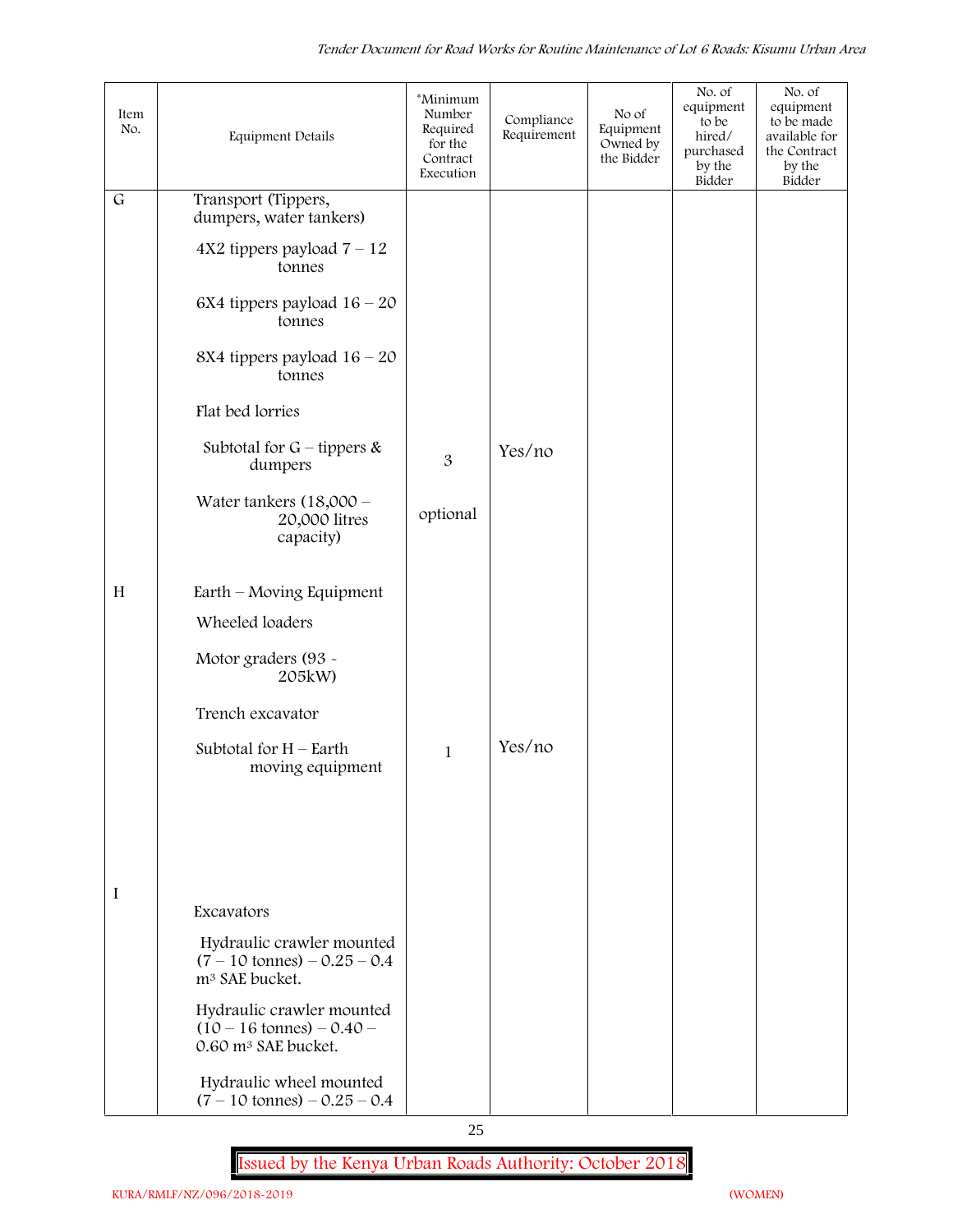| Item<br>No. | <b>Equipment Details</b>                                                                                    | *Minimum<br>Number<br>Required<br>for the<br>Contract<br>Execution | Compliance<br>Requirement | No of<br>Equipment<br>Owned by<br>the Bidder | No. of<br>equipment<br>to be<br>hired/<br>purchased<br>by the<br>Bidder | No. of<br>equipment<br>to be made<br>available for<br>the Contract<br>by the<br>Bidder |
|-------------|-------------------------------------------------------------------------------------------------------------|--------------------------------------------------------------------|---------------------------|----------------------------------------------|-------------------------------------------------------------------------|----------------------------------------------------------------------------------------|
|             | m <sup>3</sup> SAE bucket.                                                                                  |                                                                    |                           |                                              |                                                                         |                                                                                        |
|             | Hydraulic wheel mounted<br>$(10 - 16 \text{ tonnes}) - 0.40 -$<br>0.6 m <sup>3</sup> SAE bucket.            |                                                                    |                           |                                              |                                                                         |                                                                                        |
|             | Hydraulic wheel mounted<br>backloader $(7 - 10 \text{ tonnes})$<br>$-0.25 - 0.4$ m <sup>3</sup> SAE bucket. |                                                                    | Yes/no                    |                                              |                                                                         |                                                                                        |
|             | Subtotal for I (Excavators)                                                                                 | $\mathbf{1}$                                                       |                           |                                              |                                                                         |                                                                                        |
| J           | Rollers                                                                                                     |                                                                    |                           |                                              |                                                                         |                                                                                        |
|             | Self-propelled single drum<br>vibrating (various types)                                                     | $\mathbf{1}$                                                       | Yes/no                    |                                              |                                                                         |                                                                                        |
|             | Pneumatic rubber tyre (1-2)<br>tonnes/wheel)                                                                | $\mathbf{1}$                                                       | Yes/no                    |                                              |                                                                         |                                                                                        |
|             | Double drum vibrating<br>pedestrian roller                                                                  | Optional                                                           |                           |                                              |                                                                         |                                                                                        |
|             |                                                                                                             |                                                                    |                           |                                              |                                                                         |                                                                                        |
|             |                                                                                                             |                                                                    |                           |                                              |                                                                         |                                                                                        |
|             |                                                                                                             |                                                                    |                           |                                              |                                                                         |                                                                                        |

**Issued by the Kenya Urban Roads Authority: October 2018**

26

 $\overline{\phantom{a}}$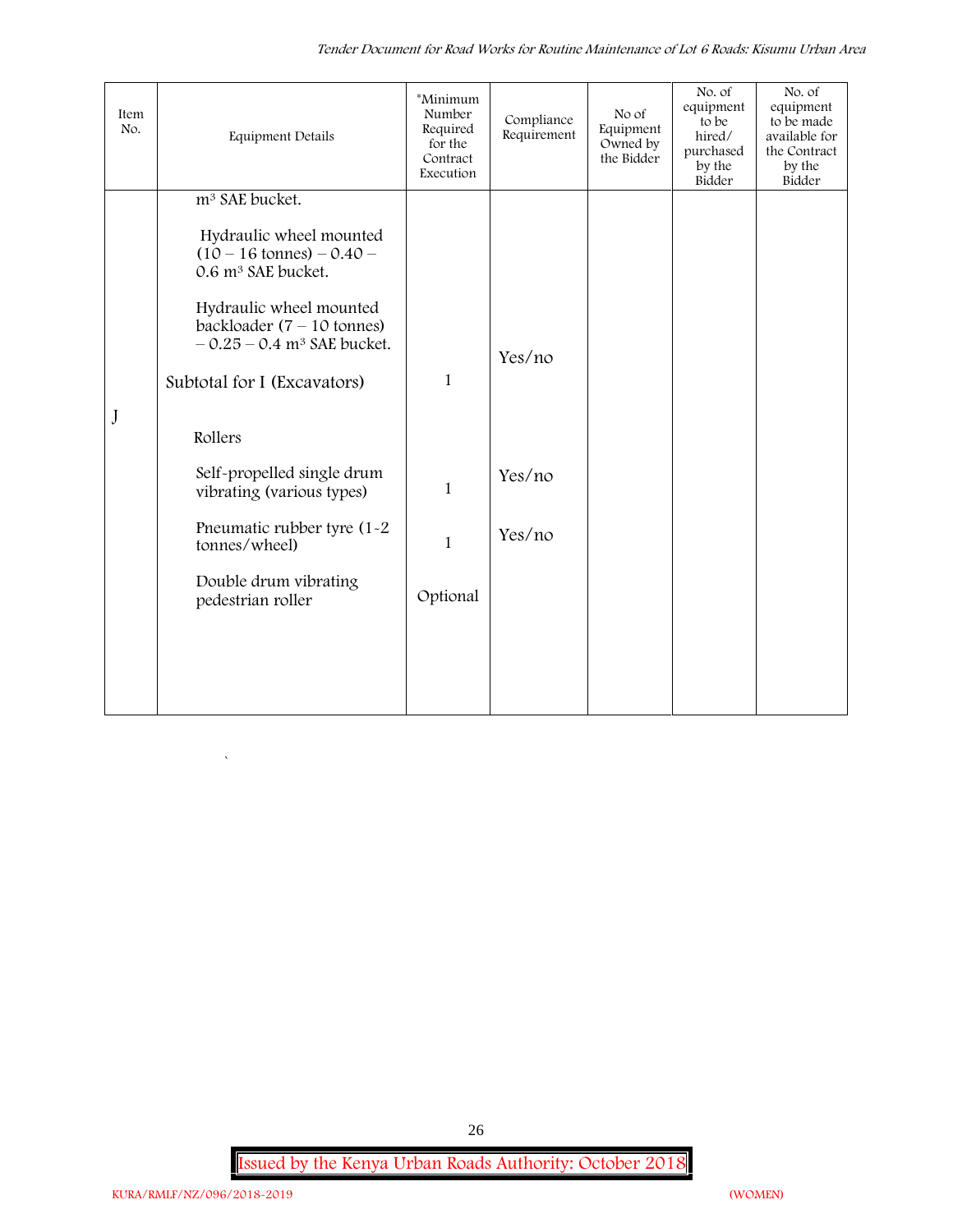# **Appendix to Instruction to Tenderers**

# **Table 1: Pre- Qualification Checklist for Completeness and Responsiveness.**

| $S/NO$ . | Completeness and<br>Responsiveness<br>Criteria                | References                                   | Requirement                                                                                                                        |
|----------|---------------------------------------------------------------|----------------------------------------------|------------------------------------------------------------------------------------------------------------------------------------|
| 1.       | Form of Bid                                                   | Section II<br>Clause 20.2                    | - Amount must be indicated<br>Properly stamped, filled and signed<br>$\tilde{\phantom{a}}$                                         |
| 2.       | Appendix to Form of<br>Bid                                    | Section II<br>Clause 20.2                    | Properly stamped, filled and signed                                                                                                |
| 3.       | <b>Bid Security</b>                                           | Section II<br>Clause 17                      | Unconditional bank guarantee<br>In the format provided with all<br>conditions<br>- must be valid for 30 days after bid<br>validity |
| 4.       | Confidential Business<br>Questionnaire                        | Section IX;<br>Schedule 1                    | Properly filled, stamped and signed<br>Provide all required information                                                            |
| 5.       | Form of Power of<br>Attorney                                  | Section IX;<br>Schedule 2<br>Clause $5.1(a)$ | Properly filled, stamped and signed                                                                                                |
| 6.       | Tax Compliance<br>Certificate                                 | Tender notice                                | - Provide valid tax compliance certificate                                                                                         |
| 7.       | Registration with<br>National Construction<br>Authority (NCA) | Tender notice<br>Item 1.4 of QC              | - Copy of valid certificate and practicing<br>license                                                                              |
| 8.       | Certificate of<br>Incorporation                               | Tender notice<br>Item 1.4 of $QC$            | Copy of certificate Certified by<br>$\sim$<br>Commissioner for Oaths                                                               |
| 9.       | Priced Bill of<br>Quantities                                  | Clause 14.1<br>Section IX                    | - Fill all rates, prices and amounts and<br>counter sign any alteration(s)<br>Stamp and initial all pages of BOQ's                 |
| 10.      | Eligibility                                                   | Section II;<br>Schedule 1<br>Clause 4.1      | - Legible copies of National ID or passport<br>for all directors<br>- System generated Form CR12 (12<br>months)                    |
| 11.      | Conflict of interest                                          | Section II;<br>Schedule 1<br>Clause 4.2      | - to state explicitly                                                                                                              |

27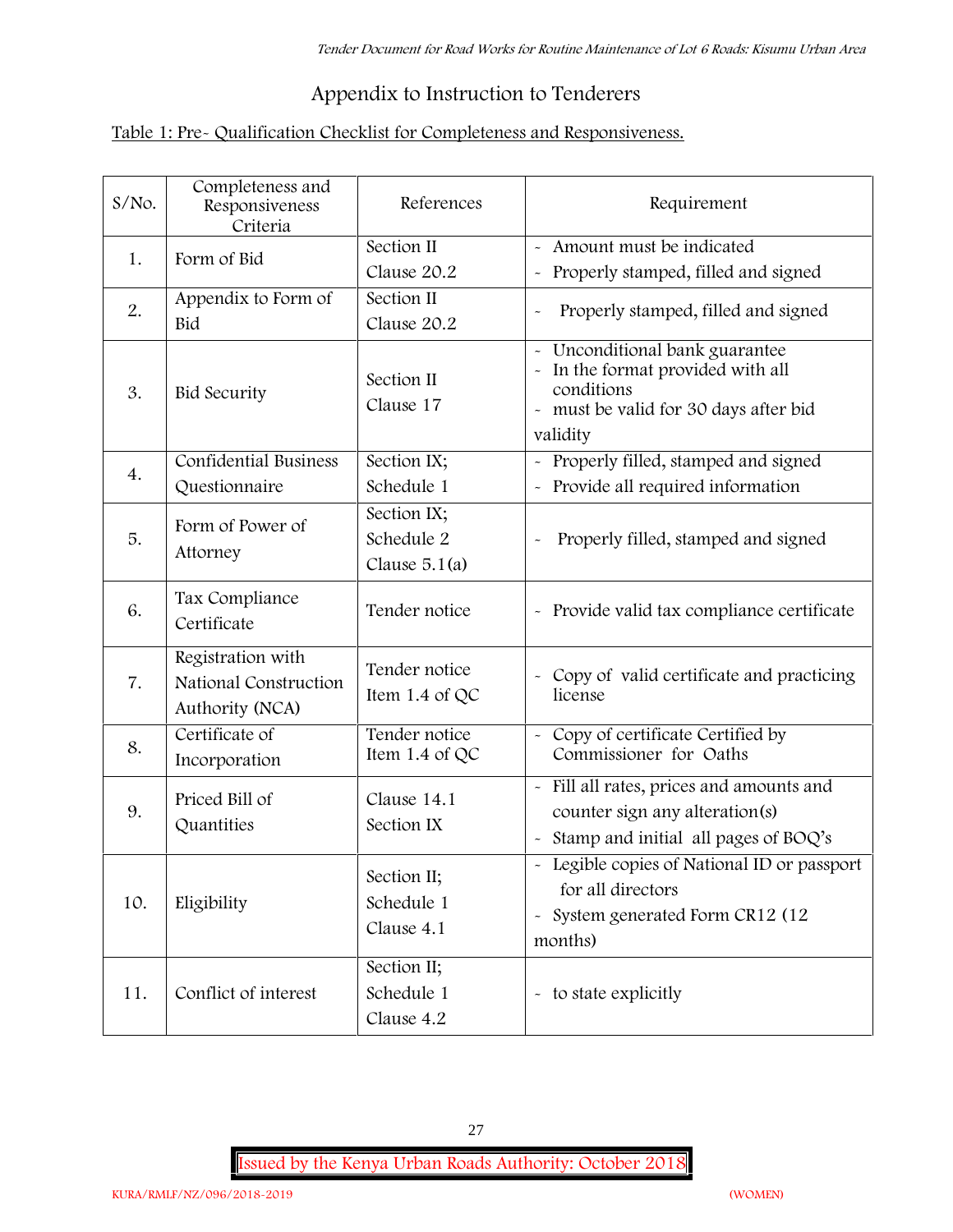| 12.            | Debarment                                                                  | Section II<br>Clause 30.4;<br>Schedule 11<br>Item 1.3 of QC | Properly filled, stamped and signed                                                                                                                                                                                                                                                                                                            |  |
|----------------|----------------------------------------------------------------------------|-------------------------------------------------------------|------------------------------------------------------------------------------------------------------------------------------------------------------------------------------------------------------------------------------------------------------------------------------------------------------------------------------------------------|--|
| 13.            | Pending Litigation                                                         | Item 2.2 of QC                                              | Provide original sworn affidavit for the<br>specific tender                                                                                                                                                                                                                                                                                    |  |
| 14.            | Litigation History                                                         | Section II Clause<br>31.8; Schedule 10                      | Properly filled, stamped and signed                                                                                                                                                                                                                                                                                                            |  |
| 15.            | History of Non                                                             | Schedule 6B                                                 | - Fill information on non-completed                                                                                                                                                                                                                                                                                                            |  |
|                | performance                                                                | Item $2.1$ of QC                                            | works                                                                                                                                                                                                                                                                                                                                          |  |
| 16.            | Certificate of<br>Tenderers Visit to Site                                  | Section II;<br>Clause 8.3                                   | Attend pre-bid meeting/visit<br>Certificate must be signed and stamped<br>by the Employer's representative                                                                                                                                                                                                                                     |  |
| 17.            | Schedule of Major<br>Items of Plant                                        | Section XI<br>Item 5 of QC;<br>Schedule 7                   | Properly filled, stamped and signed                                                                                                                                                                                                                                                                                                            |  |
| 18.            | Schedule of Key<br>Personnel                                               | Section XI<br>Item 6 of QC;<br>Schedule 5                   | Properly filled, stamped and signed                                                                                                                                                                                                                                                                                                            |  |
| 19.            | Roadwork Completed<br>Satisfactorily                                       | Section XI;<br>Item 4 of QC<br>Schedule 6A                  | Properly filled, stamped and signed<br>$\tilde{\phantom{a}}$                                                                                                                                                                                                                                                                                   |  |
| 20.            | Schedule of Ongoing<br>Projects                                            | Section XI;<br>Item 5.1 of QC<br>Schedule 7                 | Properly filled, stamped and signed                                                                                                                                                                                                                                                                                                            |  |
| 21             | Schedule of other<br>Supplementary<br>Information /<br>Financial Standings | Section XI;<br>Item $5.1$ of QC<br>Schedule 9               | Properly filled, stamped and signed                                                                                                                                                                                                                                                                                                            |  |
| 22             | Declaration form for<br>bankrupt or insolvent                              | Schedule 11                                                 | Properly filled, stamped and signed                                                                                                                                                                                                                                                                                                            |  |
| 23             | Anti-corruption form                                                       | Schedule 12                                                 | Properly filled, stamped and signed                                                                                                                                                                                                                                                                                                            |  |
| 24.            | Copy of Bid Document                                                       | Clause 20.1                                                 | Replica of the original                                                                                                                                                                                                                                                                                                                        |  |
| 25.            | Bid documents must<br>be serialized                                        | <b>PPDA 2015</b>                                            | -All pages of the tender documents must<br>be serialized. (either the bidder serializes<br>from the first page of the tender<br>documents or serializes as continuity from<br>the KURA tender documents <i>i.e.</i> if the<br>KURA tender documents ends at page 200<br>then the next document of the bidder<br>should continue as $201, 2012$ |  |
| <b>REMARKS</b> |                                                                            | Clause 13.1/20.2                                            | Bid document to be complete, properly<br>$\tilde{\phantom{a}}$<br>filled and signed.                                                                                                                                                                                                                                                           |  |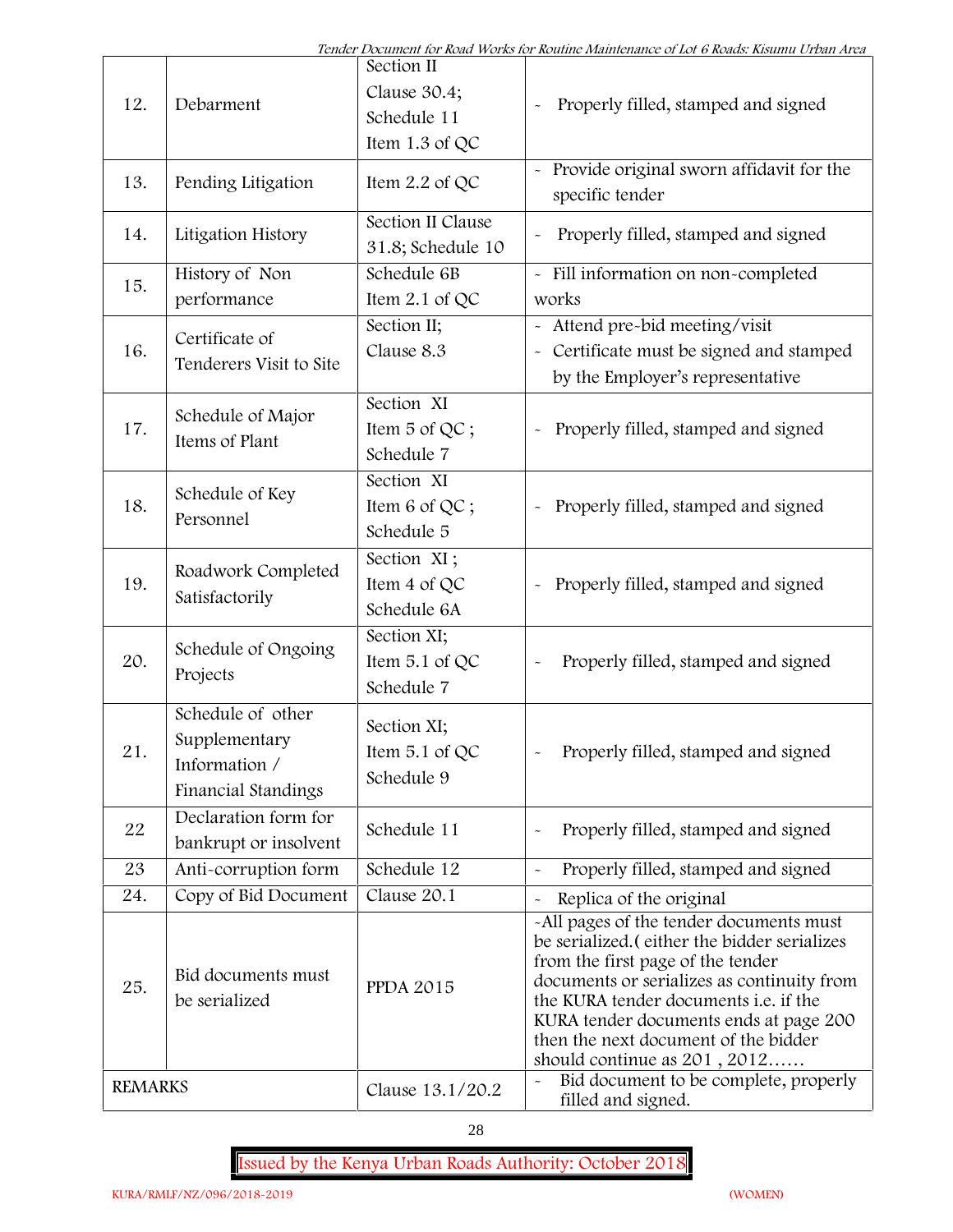# **Key:** QC – Qualification Criteria

# **Table 2: Post- qualification Score**

| <b>ITEM</b>    |               | <b>DESCRIPTION</b>                   | <b>MUST</b><br><b>MEET</b> |  |
|----------------|---------------|--------------------------------------|----------------------------|--|
|                |               |                                      | <b>CRITERIA</b>            |  |
| $\mathbf{1}$   |               | <b>FINANCIAL CAPACITY</b>            |                            |  |
|                | a             | <b>Audited Statements</b>            | YES/NO                     |  |
|                | b             | Cash flow statement (forecasts)      | YES/NO                     |  |
|                | $\mathcal{C}$ | Financial position/Ratios            | YES/NO                     |  |
|                | d             | Turnover                             | YES/NO                     |  |
| $\overline{2}$ |               | <b>EXPERIENCE</b>                    |                            |  |
|                |               | General Experience                   | YES/NO                     |  |
|                |               | Specific experience in related works | YES/NO                     |  |
| 3              |               | <b>CURRENT COMMITMENTS</b>           |                            |  |
|                |               | On-going works                       | YES/NO                     |  |
| $\overline{4}$ |               | <b>KEY PERSONNEL</b>                 |                            |  |
|                |               | HQ Staff                             | YES/NO                     |  |
|                |               | Site Agent                           | YES/NO                     |  |
|                |               | Surveyor                             | YES/NO                     |  |
|                |               | Foreman                              | YES/NO                     |  |
| 5              |               | PLANT AND EQUIPMENT                  |                            |  |
|                |               | Equipment capabilities               | YES/NO                     |  |
| 6              |               | WORK METHODOLOGY                     | YES/NO                     |  |
| $\overline{7}$ |               | LITIGATION HISTORY                   | YES/NO                     |  |
| 8              |               | Business permit and office location  | YES/NO                     |  |
|                |               | <b>REMARKS</b>                       | YES/NO                     |  |

- Bidders must achieve YES in all the measured parameters to qualify.
- The bidders who pass the technical criteria will be subjected to financial evaluation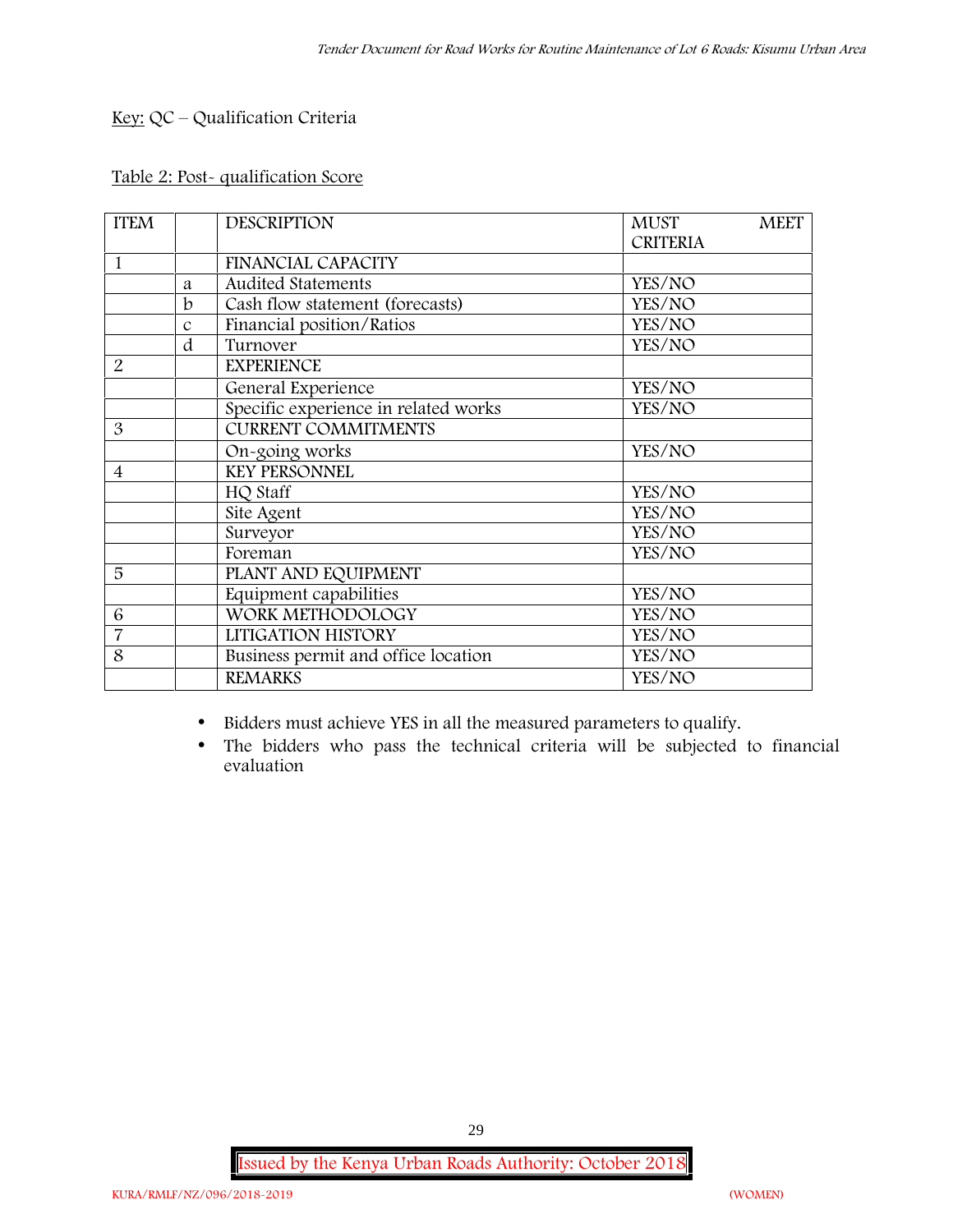### **SECTION IV: CONDITIONS OF CONTRACT**

# **PART I: GENERAL CONDITIONS OF CONTRACT**

The Conditions Of Contract Part 1 – General Conditions shall be those forming Part 1 of the Conditions Of Contract for works of Civil engineering construction Fourth Edition 1987, reprinted in 1992 with further amendments, prepared by the Federation Internationale des Ingenieurs Conseils (FIDIC)

Copies of the FIDIC Conditions of Contract can be obtained from:

FIDIC Secretariat P.O.Box 86 1000 Lausanne 12 **Switzerland**<br>Fax: Fax: 41 21 653 5432<br>Telephone: 41 21 653 5003 Telephone: 41 21 653 5003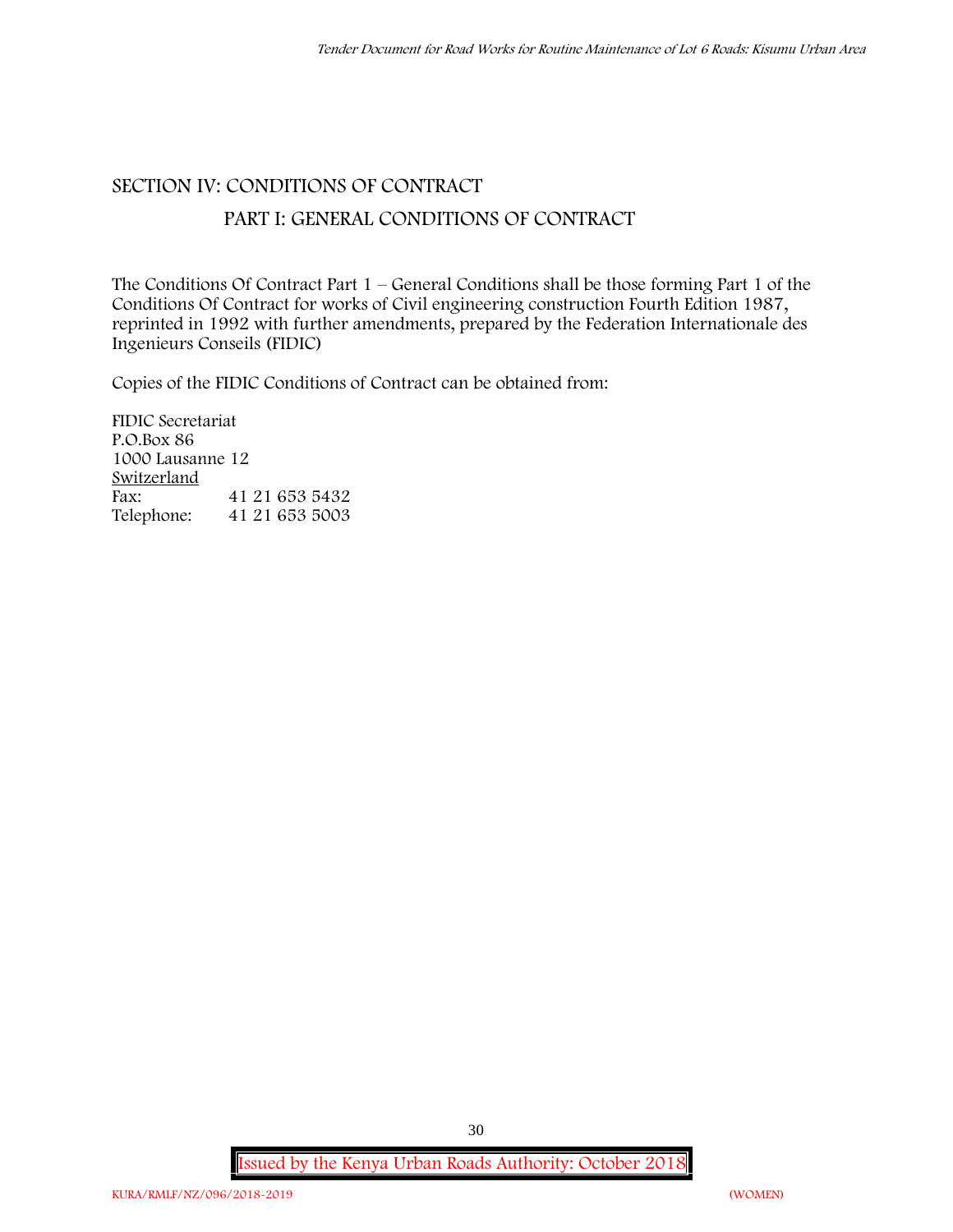# **PART II: CONDITIONS OF PARTICULAR APPLICATION**

The following Conditions of Particular Application shall supplement the General Conditions of Contract. Whenever there is a conflict, the provisions herein shall prevail over those in the General Conditions of Contract. The Particular Condition is preceded by the corresponding clause number of the General Conditions to which it relates.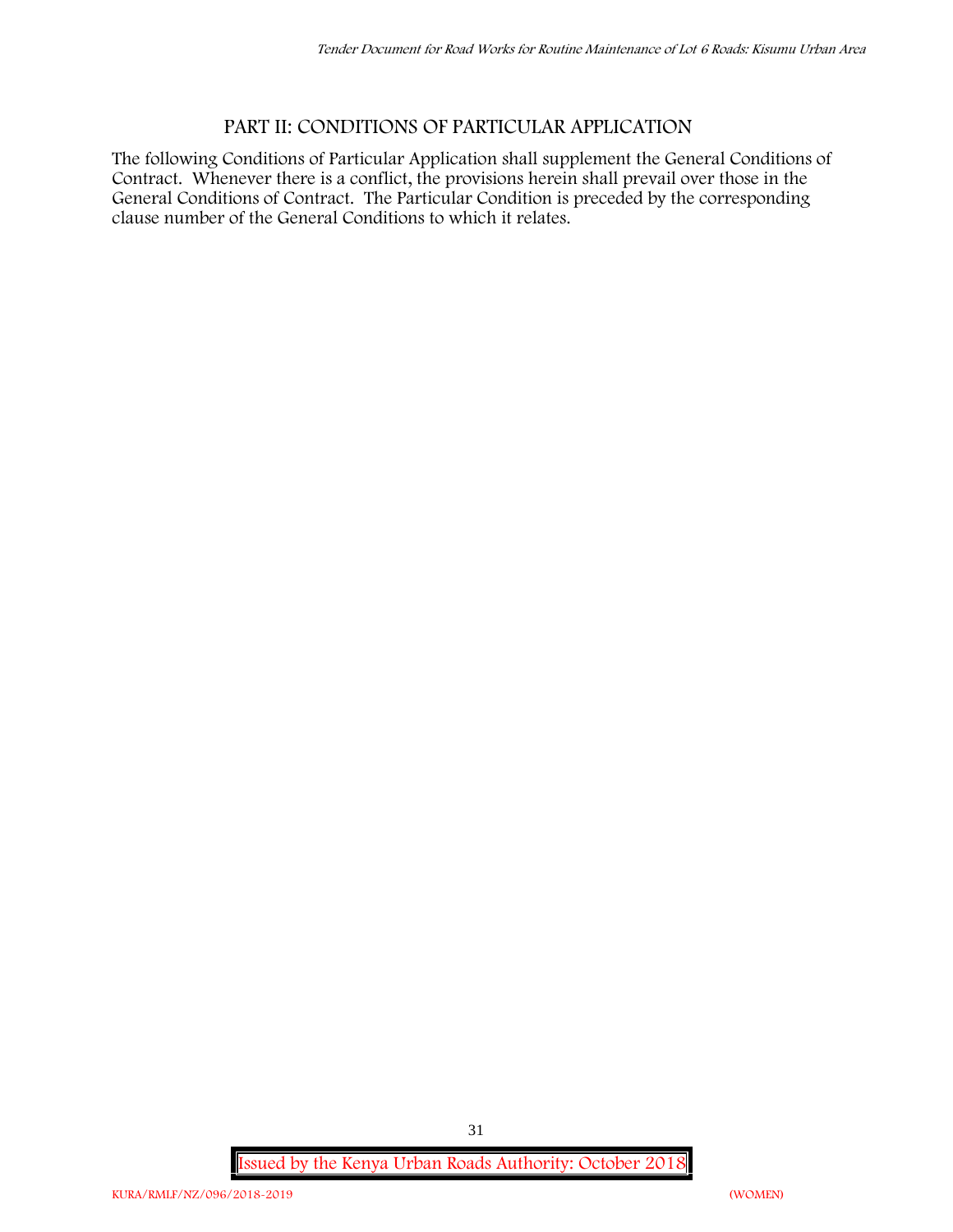#### **CONTENTS**

| SUBCLAUSE 8.2 - SITE OPERATIONS AND METHODS OF CONSTRUCTION 35             |  |
|----------------------------------------------------------------------------|--|
|                                                                            |  |
|                                                                            |  |
|                                                                            |  |
|                                                                            |  |
|                                                                            |  |
|                                                                            |  |
|                                                                            |  |
|                                                                            |  |
| SUBCLAUSE 15.2~ LANGUAGE ABILITY AND QUALIFICATIONS OF CONTRACTOR'S        |  |
|                                                                            |  |
|                                                                            |  |
| SUBCLAUSE 16.3~ QUALIFICATION AND LANGUAGE ABILITY OF SUPERINTENDING STAFF |  |
|                                                                            |  |
| SUBCLAUSE 19.1 - SAFETY, SECURITY AND PROTECTION OF THE ENVIRONMENT 38     |  |
|                                                                            |  |
| SUBCLAUSE 21.1 - INSURANCE OF WORKS AND CONTRACTOR 'S EQUIPMENT 39         |  |
|                                                                            |  |
|                                                                            |  |
|                                                                            |  |
|                                                                            |  |
|                                                                            |  |
|                                                                            |  |
|                                                                            |  |
| SUBCLAUSE 29.2 - REINSTATEMENT AND COMPENSATION FOR DAMAGES TO PERSONS     |  |
|                                                                            |  |
|                                                                            |  |
|                                                                            |  |
|                                                                            |  |
|                                                                            |  |
|                                                                            |  |
|                                                                            |  |
|                                                                            |  |
|                                                                            |  |
|                                                                            |  |
|                                                                            |  |
|                                                                            |  |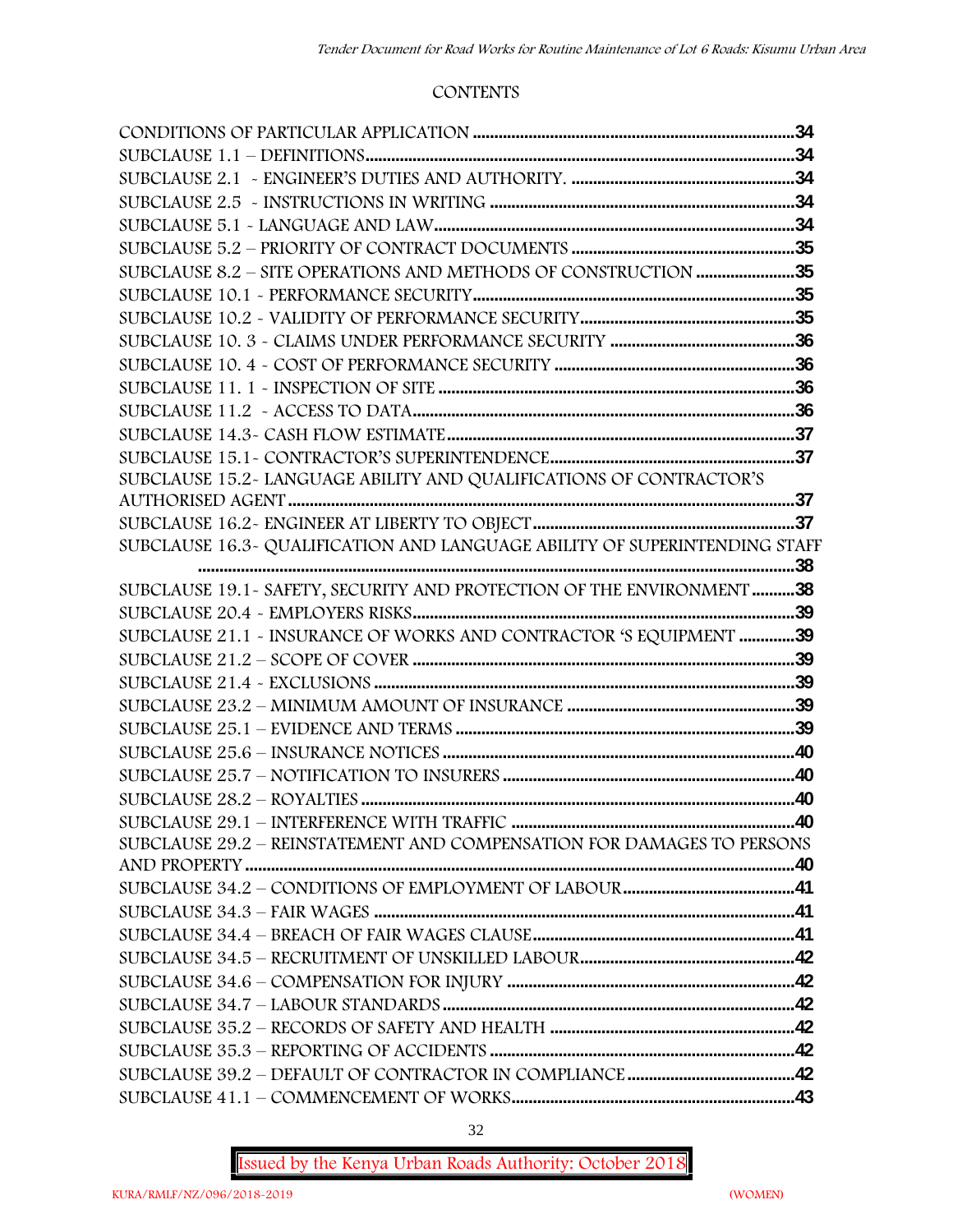| SUBCLAUSE 54.1 - CONTROCTOR'S EQUIPMENT, TEMPORARY WORKS AND MATERIALS |  |
|------------------------------------------------------------------------|--|
|                                                                        |  |
|                                                                        |  |
|                                                                        |  |
|                                                                        |  |
|                                                                        |  |
| SUBCLAUSE 60.3 - RETENTION MONEY AND PAYMENT OF RETENTION MONEY45      |  |
|                                                                        |  |
|                                                                        |  |
|                                                                        |  |
|                                                                        |  |
|                                                                        |  |
|                                                                        |  |
|                                                                        |  |
|                                                                        |  |
|                                                                        |  |
|                                                                        |  |
|                                                                        |  |
|                                                                        |  |
|                                                                        |  |
|                                                                        |  |
|                                                                        |  |
|                                                                        |  |
|                                                                        |  |
|                                                                        |  |
|                                                                        |  |
|                                                                        |  |
|                                                                        |  |
|                                                                        |  |
|                                                                        |  |
|                                                                        |  |
|                                                                        |  |
|                                                                        |  |
|                                                                        |  |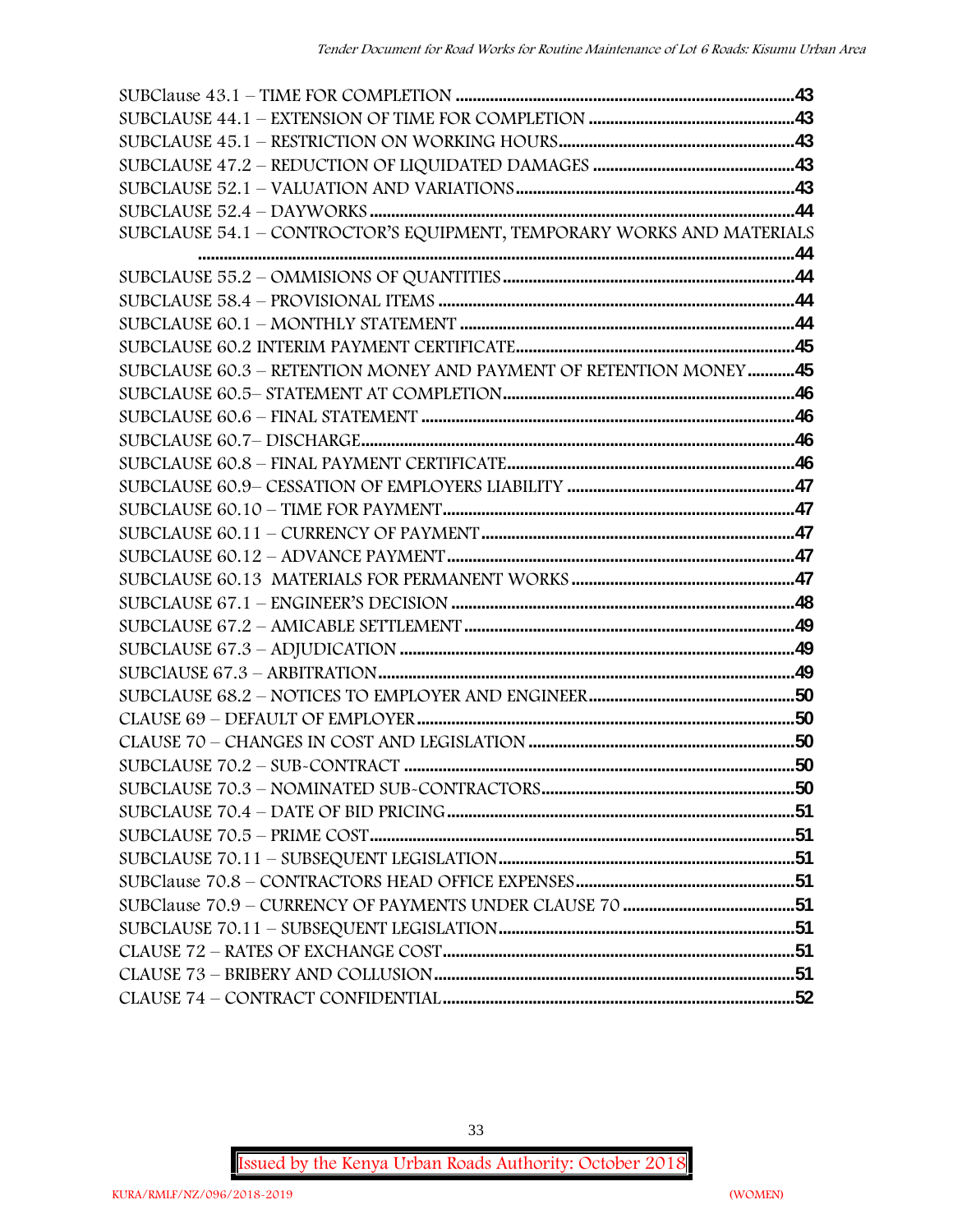#### CONDITIONS OF PARTICULAR APPLICATION

#### SUBCLAUSE 1.1 – DEFINITIONS

Amend this sub-clause as follows:

(a) (i) The "Employer" is the Kenya Urban Roads Authority, represented by the Director General - Kenya Urban Roads Authority.

(ii) The "Engineer" is the Director (Road Asset and Corridor Management) - Kenya Urban Roads Authority.

.(b) (i) Insert in line 2 after the Bills Of Quantities", the following, "the rates entered by the Contractor (whether or not such rate be employed in computation of the Contract Price),"

Amend subparagraph (b) (v) of Sub-Clause 1.1 by adding the following words at the end: The word "BID" is synonymous with "bid" and the word "Appendix to BID" with "Appendix to Bid" and the word "BID documents" with "bidding documents".

Add the following at the end of this sub-clause:

(h) "Materials" means materials and other things intended to form or forming part of the Permanent Works.

(i) "Quantified site instructions" means Site instructions from the Engineer or his representative to the Contractor instructing him to carry out quantified works drawn from the contract to be carried out within a specified period.

SUBCLAUSE 2.1 - ENGINEER'S DUTIES AND AUTHORITY.

With reference to Sub-Clause 2.1 (b), the following shall also apply: The Engineer shall obtain the specific approval of the Employer before taking any of the following actions specified in Part 1:

(a) Consenting to the subletting of any part of the works under Clause 4;

(b) Certifying additional cost determined under Clause 12;

(c) Determining an extension of time under Clause 44;

(d) Issuing a variation under Clause 51;

(e) Fixing rates or prices under Clause 52

#### SUBCLAUSE 2.5 - INSTRUCTIONS IN WRITING

Add at the end of sub-clause 2.5 the following: "The site instructions shall be in the form of quantiffied site instructions and the contractor shall commence execution of the site instructions within three (3) days and complete within the completion period as stipulated in the instructions.

### SUBCLAUSE 5.1 - LANGUAGE AND LAW

The Contract document shall be drawn up in the ENGLISH LANGUAGE. Communication between the Contractor and the Engineer's Representative shall be in this given language.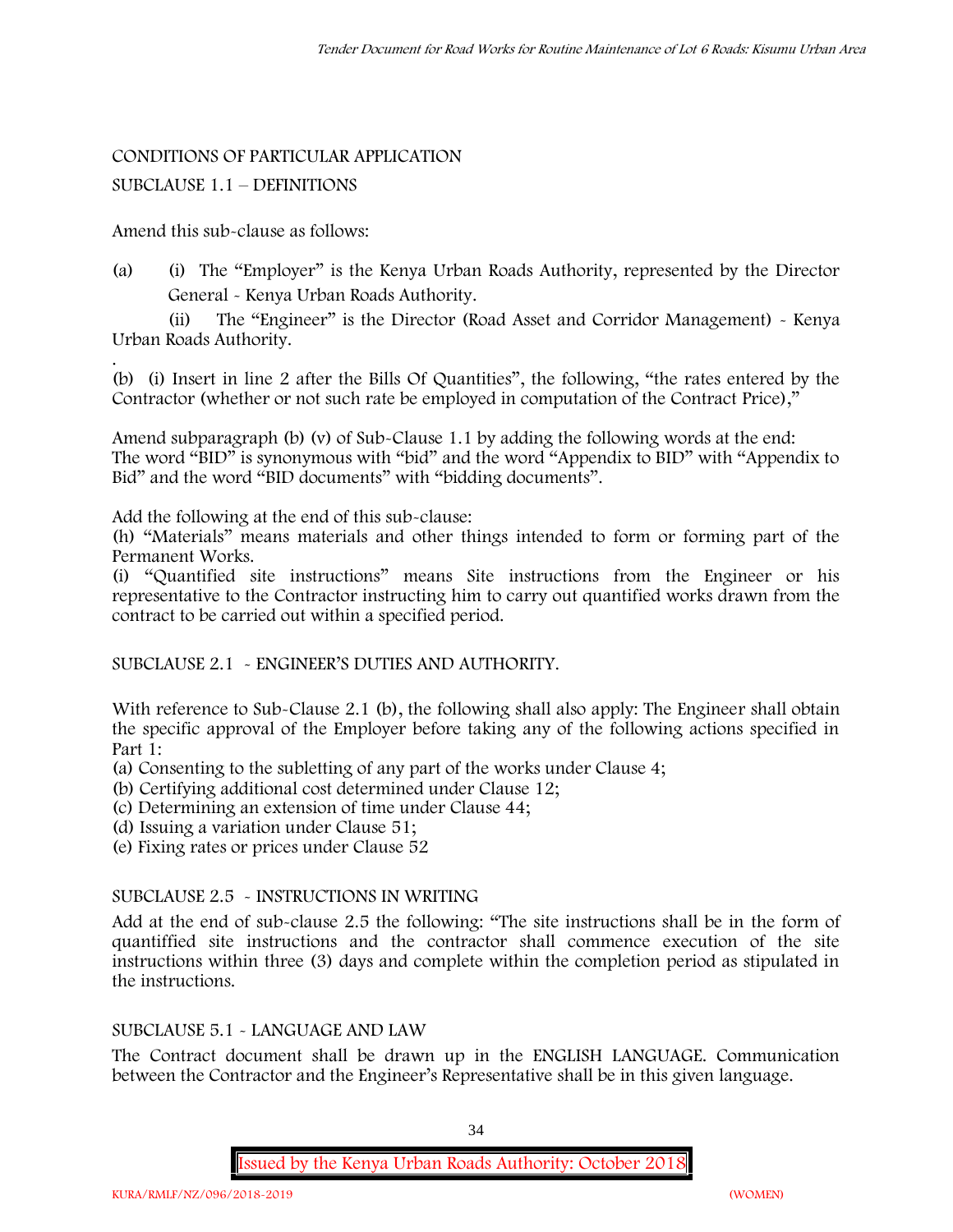The Laws applicable to this Contract shall be the Laws of the Republic of Kenya.

SUBCLAUSE 5.2 – PRIORITY OF CONTRACT DOCUMENTS

Delete the documents listed 1-6 and substitute:

- (1) The Contract Agreement (if completed)
- (2) The Letter Of Acceptance;
- (3) The Bid and Appendix to Bid;
- (4) The Conditions of Contract Part II;
- (5) The Conditions of Contract Part I;
- (6) The Special Specifications;
- (7) The Standard Specification for Road and Bridge Construction, 1986;
- (8) The Drawings;
- (9) The priced Bills of Quantities
- (10) Other documents as listed in the Appendix to form of Bid

### SUBCLAUSE 8.2 – SITE OPERATIONS AND METHODS OF CONSTRUCTION

Add sub- clause 8.2(b) at the end as follows:

"The Contractor shall submit to the Engineer Works Methodology not later than 14 days from the date of award of the contract and general description of his proposed arrangements and methods for the execution of the Works. This shall include inter-alia temporary office, buildings, access roads, construction plant and its intended production output, working shift arrangements, labour strength, skilled and unskilled, and supervision arrangements, power supply arrangements, supply of materials including a materials utilisation programme, stone crushing, aggregate production and storage, cement handling, concrete mixing and handling, methods of excavation, dealing with water, testing methods and facilities."

SUBCLAUSE 10.1 - PERFORMANCE SECURITY

Replace the text of Sub-clause 10.1 with the following:

"The Contractor shall provide security for his proper performance of the Contract within 28 days after receipt of the Letter of Acceptance. The Performance Security shall be in the form of a bank guarantee as stipulated by the Employer in the Appendix to Bid. The Performance Security shall be issued by a bank incorporated in Kenya. The Contractor shall notify the Engineer when providing the Performance Security to the Employer.

"Without limitation to the provisions of the preceding paragraph, whenever the Engineer determines an addition to the Contract Price as a result of a change in cost, the Contractor, at the Engineers written request, shall promptly increase the value of the Performance Security by an equal percentage.

SUBCLAUSE 10.2 - VALIDITY OF PERFORMANCE SECURITY

The Performance Security shall be valid until a date 28 days after the date of issue of the Defects Liability Certificate. The security shall be returned to the Contractor within 14 days of expiration.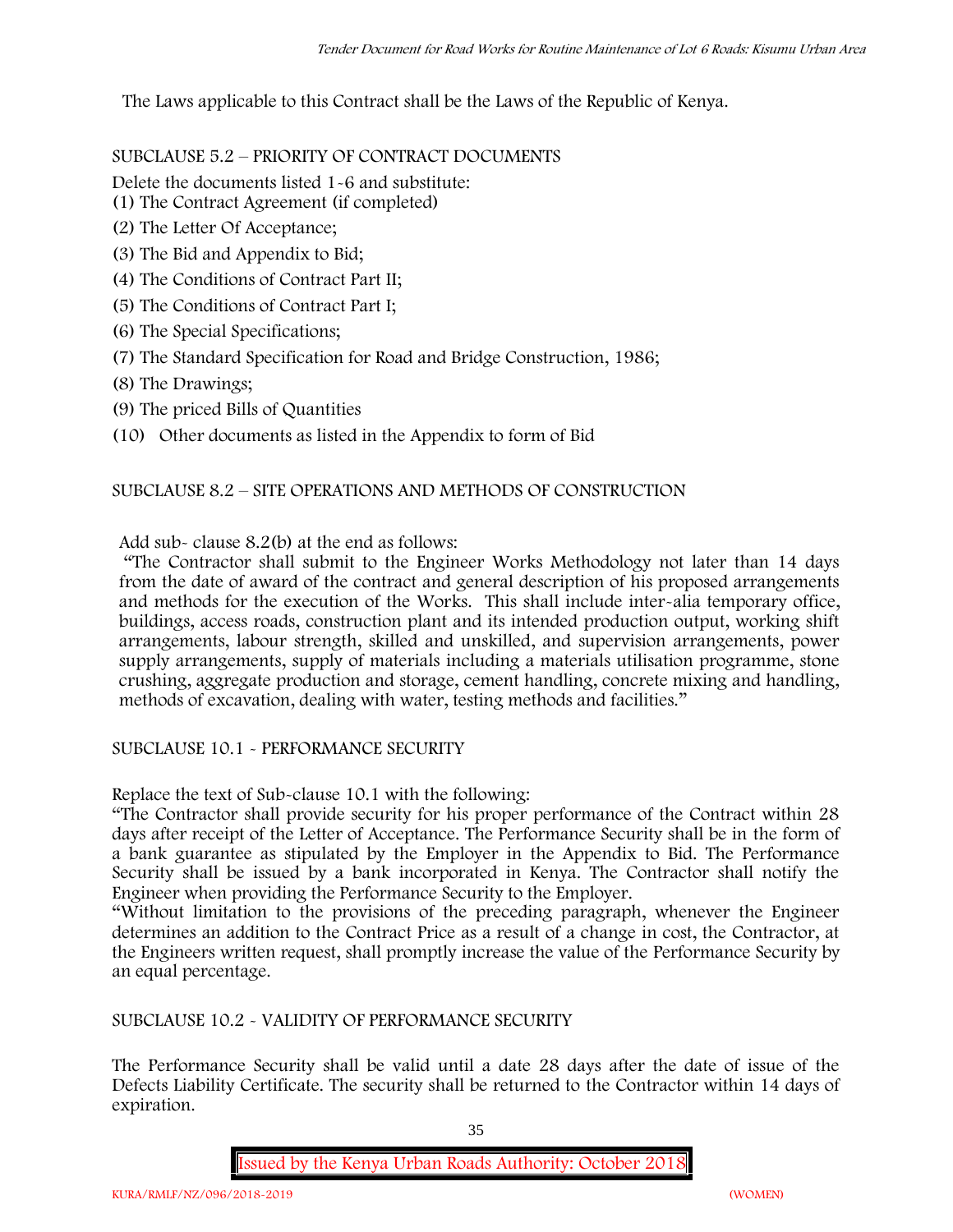# SUBCLAUSE 10. 3 - CLAIMS UNDER PERFORMANCE SECURITY

Delete the entire sub-clause 10.3.

# SUBCLAUSE 10. 4 - COST OF PERFORMANCE SECURITY

The cost of complying with the requirements of this clause shall be borne by the Contractor.

SUBCLAUSE 11. 1 - INSPECTION OF SITE

# In line 17 after "affect his BID" add

"and the Contractor shall be deemed to have based his BID on all the aforementioned" Delete the last paragraph completely and replace with the following:

"The Employer in no way guarantees completeness nor accuracy of the soil, materials, subsurface and hydrological information made available to the Contractor at the time of BIDing or at any other time during the period of the Contract, and the Contractor shall be responsible for ascertaining for himself all information as aforesaid for the execution of works and his BID shall be deemed to have been priced accordingly.

SUBCLAUSE 11.2 - ACCESS TO DATA

Data made available by the Employer in accordance with Clause 11.1 shall be deemed to include data listed elsewhere in the Contract as open for inspection at the address stipulated in the Appendix to Bid.

# SUBCLAUSE 14.1 PROGRAM TO BE SUBMITTED

The time within which the program shall be submitted shall be fourteen (14) days from the issuance of order to commence**.**

The programme shall be in the form of a Critical Path Method Network (CPM network) showing the order of procedure and description of the construction methods and arrangements by which he proposes to carry out the works. It should also be supplemented by a time – bar chart of the same programme.

The programme shall be coordinated with climatic, groundwater and other conditions to provide for the completion of the Works in the instruction and by the time specified. The programme shall be revised on demand by the Engineer or his representative.

During the execution of the works, the Contractor shall submit to the Engineer full and detailed particulars of any proposed amendments to the arrangements and methods submitted in accordance with the foregoing. If details of the Contractor's proposals for Temporary Works are required by the Engineer for his own information the Contractor shall submit such details within seven days of being requested to do so.

The various operations pertaining to the works shall be carried out in such a progressive sequence as will achieve a continuous and consecutive output of fully completed road works inclusive of all bridge works and culverts within the time limits specified in the Contract and

36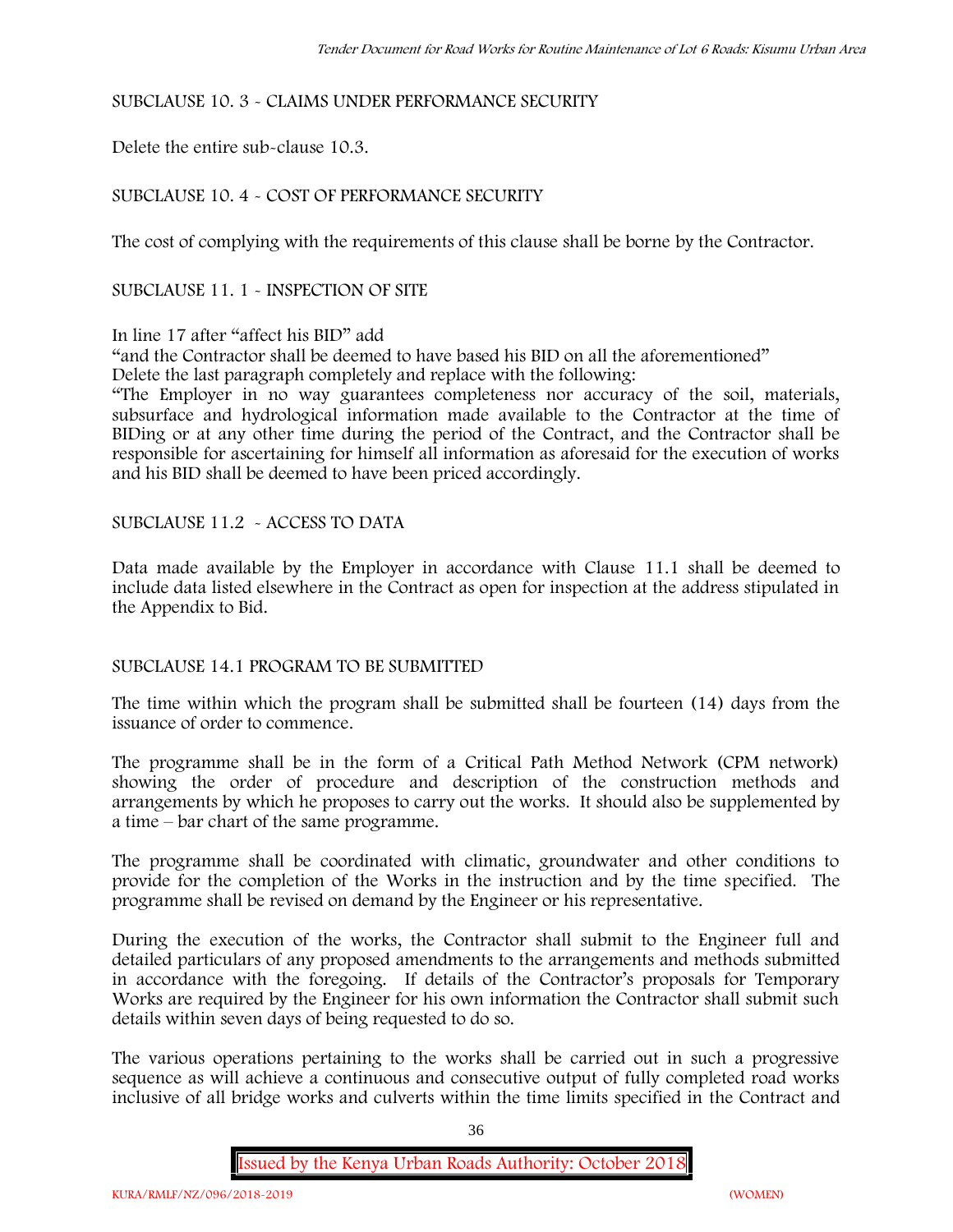the instructions. Generally, the Contractor shall carry out works within the sections stated in the instructions.

The Contractor shall allow in his programme for the following 10 public holidays per calendar year in Kenya.

- New Year's Day (1<sup>st</sup> January)
- Good Friday
- Easter Monday
- Labour day (1<sup>st</sup> May)
- Madaraka Day (1<sup>st</sup> June)
- Idd Ul Fitr
- Mashujaa Day (20<sup>th</sup> October)
- $\bullet$  Jamhuri day (12<sup>th</sup> December)
- $\bullet$  Christmas Day (25<sup>th</sup> December)
- Boxing day (26<sup>th</sup> December)

The Contractor should also allow per calendar year for a further 2 unspecified public holidays which may be announced by the Government of Kenya with no prior notification.

Add the following at the end of this sub-clause: -

The Employer shall have the right to withhold payment at any time if the contractor fails to submit the programme or revised programme due to his negligence, failure or omission.

# SUBCLAUSE 14.3- CASH FLOW ESTIMATE

The cash flow estimates shall be submitted together with the works programme.

# SUBCLAUSE 15.1- CONTRACTOR'S SUPERINTENDENCE

Add the following at the end of the first paragraph of sub-clause 15.1:

"The Contractor shall, within seven (7) days of receipt of the Engineer's order to commence the works inform the Engineer in writing the name of the Contractor's Representative and the anticipated date of his/her arrival on site."

Add the following Sub-clause 15.2

# SUBCLAUSE 15.2- LANGUAGE ABILITY AND QUALIFICATIONS OF CONTRACTOR'S AUTHORISED AGENT

The Contractor's Agent or Representative on the site shall have as a minimum an ordinary diploma in civil Engineering or building construction or have equivalent status approved by the Engineer and shall be able to read and write English fluently.

The Contractor's Agent or Representative shall have at least 3 years related experience.

# SUBCLAUSE 16.2- ENGINEER AT LIBERTY TO OBJECT

At the end of this Clause add

"by a competent substitute approved by the Engineer and at the Contractors own expense." Add the following Sub-Clauses 16.3 and 16.4:

37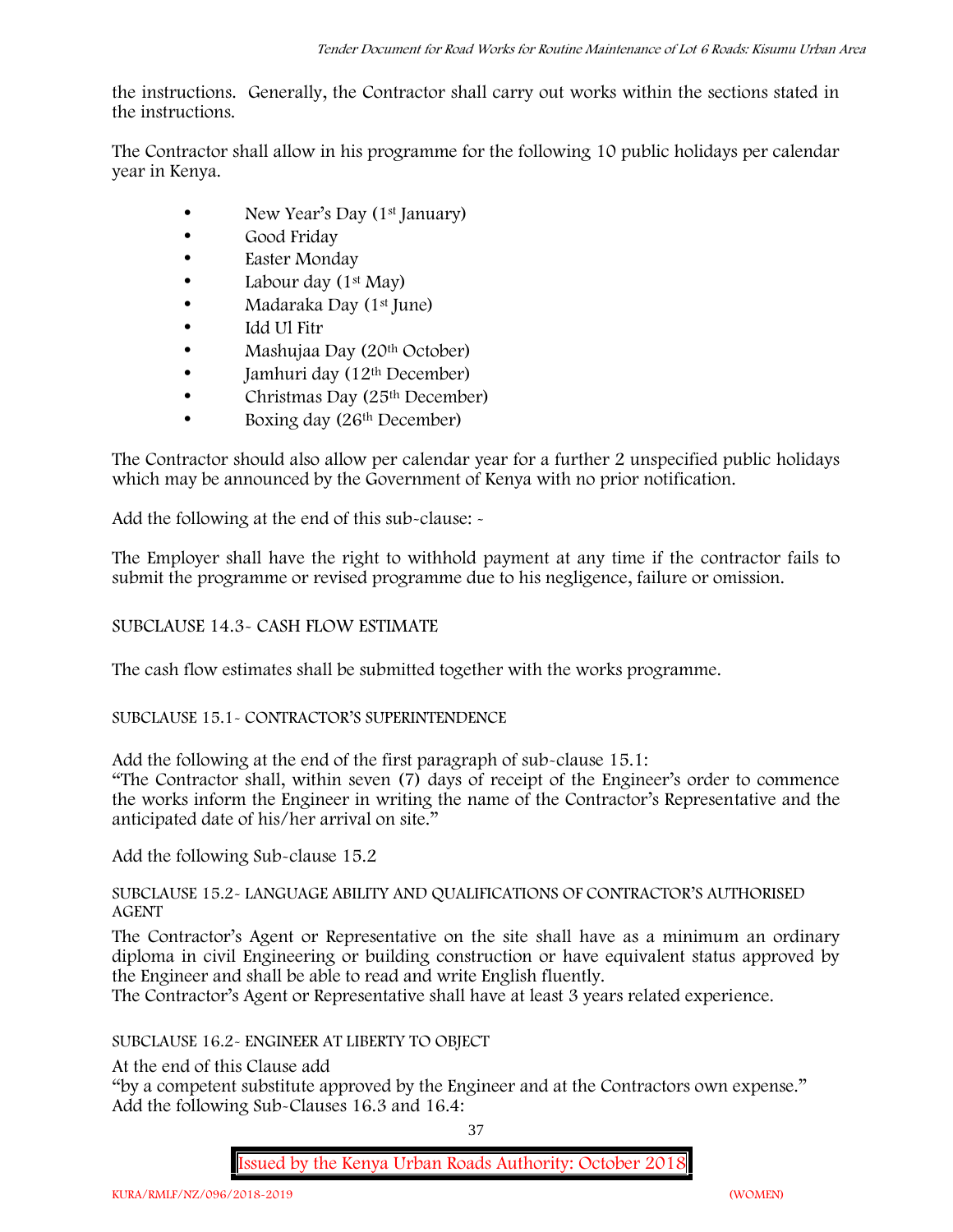## SUBCLAUSE 16.3- QUALIFICATION AND LANGUAGE ABILITY OF SUPERINTENDING STAFF

The Contractor's superintending staff shall meet the following minimum qualifications: Should have a working knowledge of English or Kiswahili. Should any of the superintending staff not be able to meet this condition, the Contractor shall propose to the Engineer arrangements for provision of a sufficient number of interpreters of approved qualifications. The Engineer, at his discretion, may amend, approve or reject such arrangements or reject deployment of superintending staff not meeting the language requirements. The Engineer may at any time during the duration of the Contract amend any approved arrangements made for interpreters, which shall be implemented at the Contractors expense.

The key staff listed below must have academic qualifications from government-recognised institutions or equivalent institutions of the levels set out in Section 5, Part 6.

- Site Agent
- Site Engineer
- Site Surveyor
- Foremen

The key staff listed below must have minimum experience set out in Section 5, Part 6:

- Site Agent
- Site Engineer
- Site Surveyor
- Foremen

Qualifications as above shall be subject to verification and approval on site by the Engineer or his representative on site before commencement of the said works.

SUBCLAUSE 19.1- SAFETY, SECURITY AND PROTECTION OF THE ENVIRONMENT

Add Sub-Clause-paragraph (d) of Sub-Clause 19 as follows:

Notwithstanding the Contractor's obligation under Sub-Clause-paragraph (a), (b) and 9(c) of Sub-Clause 19.1 of the Conditions Of Contract, the Contractor shall observe the following measures with a view to reducing or elimination adverse environmental effects by the site works:

- (i) All quarries and borrow pits shall be filled and landscaped to their original state after extraction of construction material
- (ii) Soil erosion due to surface runoff or water from culverts or other drainage structures should be avoided by putting in place proper erosion control measures that shall include, but are not limited to grassing and planting if trees
- (iii) Long traffic diversion roads shall be avoided so as to minimize the effect of dust on the surrounding environment. In any case all diversions shall be kept damp and dust free
- (iv) Spillage of oils, fuels and lubricants shall be avoided and if spilt, shall be collected and disposed off in such a way as not to adversely affect the environment
- (v) Rock blasting near settlement areas shall be properly coordinated with the relevant officers of the Government so as to minimize noise pollution and community interference.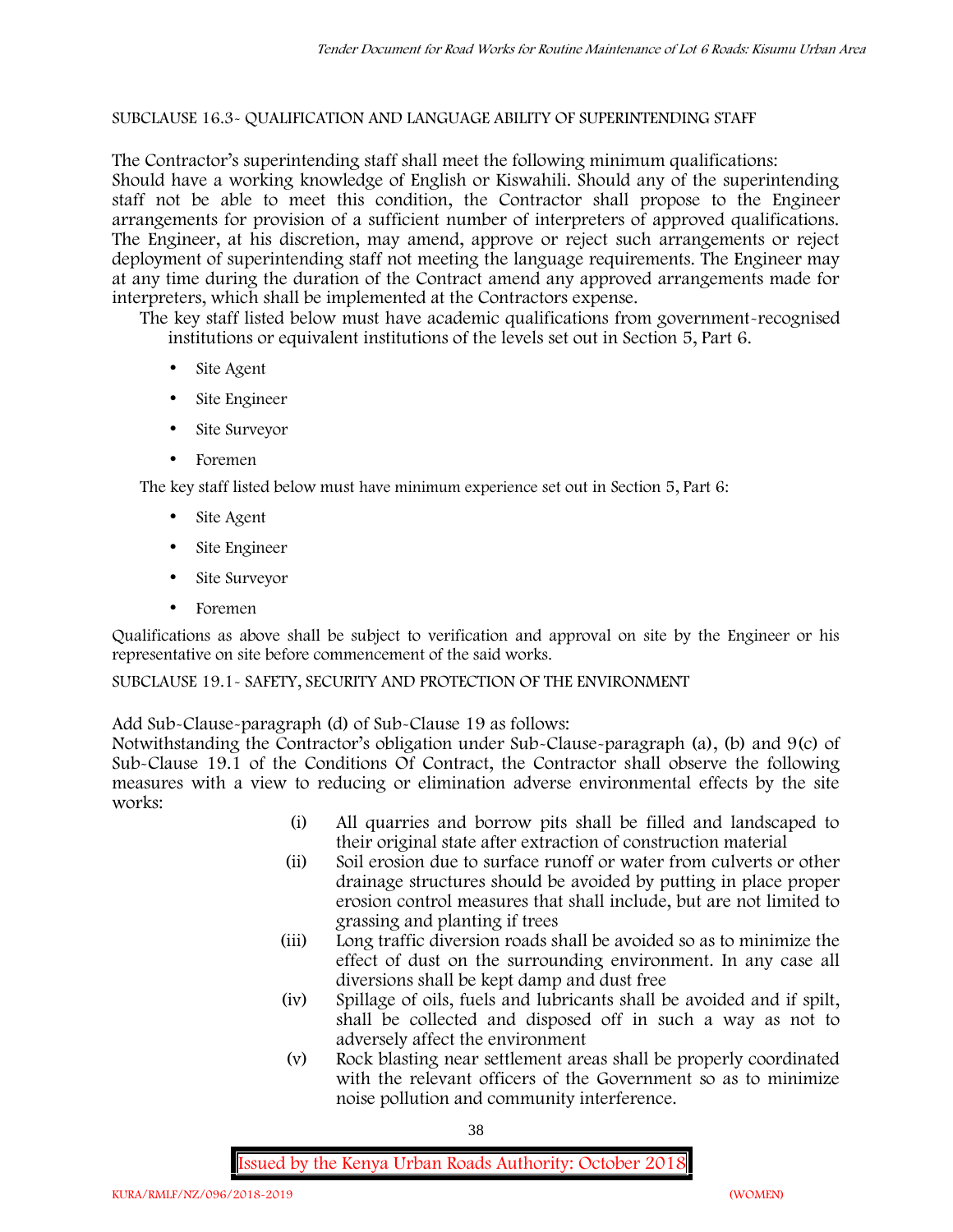## SUBCLAUSE 20.4 - EMPLOYERS RISKS

Delete Sub-Clause (h) and substitute with;

- (h) any operation of the forces of nature (insofar as it occurs on site) which an experienced contractor:
	- (i) could not have reasonably foreseen, or
	- (ii) could reasonably have foreseen, but against which he could not reasonably have taken at least one of the following measures:
		- (A) prevent loss or damage to physical property from occurring by taking appropriate measures or
		- (B) insure against such loss or damage

SUBCLAUSE 21.1 - INSURANCE OF WORKS AND CONTRACTOR 'S EQUIPMENT

Add the following words at the end of Sub-paragraph (a) and immediately before the last word of Sub-paragraph (b) of Sub-Clause 21.1:

"It being understood that such insurance shall provide for compensation to be payable in the types and proportions of currencies required to rectify the loss or damage incurred"

Delete the first sentence of this Clause and replace with he following:

"prior to commencement of the Works the Contractor shall, without limiting his or the Employer's obligations and responsibilities under Clause 20, insure to the satisfaction of the Employer:"

## SUBCLAUSE 21.2 – SCOPE OF COVER

Amend sub-paragraph (a) of Sub-Clause 21.2 as follows:

Delete words "from the start of work at the site" and substitute the words "from the first working day after the Commencement Date"

Add the following as Sub-Clause (c) under Sub-Clause-Clause 21.2

(c ) It shall be the responsibility of the Contractor to notify the insurance company of any change in the nature and extent of the Works and to ensure the adequacy of the insurance coverage at all times during the period of the Contract.

SUBCLAUSE 21.4 - EXCLUSIONS

Amend Sub-Clause 21.4 to read as follows:

"There shall be no obligation for the insurances in Sub-Clause 21.1 to include loss or damage caused by the risks listed under Sub-Clause 20.4 sub-paragraph (a) (i) to(iv) of the Conditions of Particular Application."

SUBCLAUSE 23.2 – MINIMUM AMOUNT OF INSURANCE

Add the following at the end of this Clause: "... with no limits to the number of occurrences".

SUBCLAUSE 25.1 – EVIDENCE AND TERMS

Amend Sub-Claus OF INSURANCE 25.1 as follows: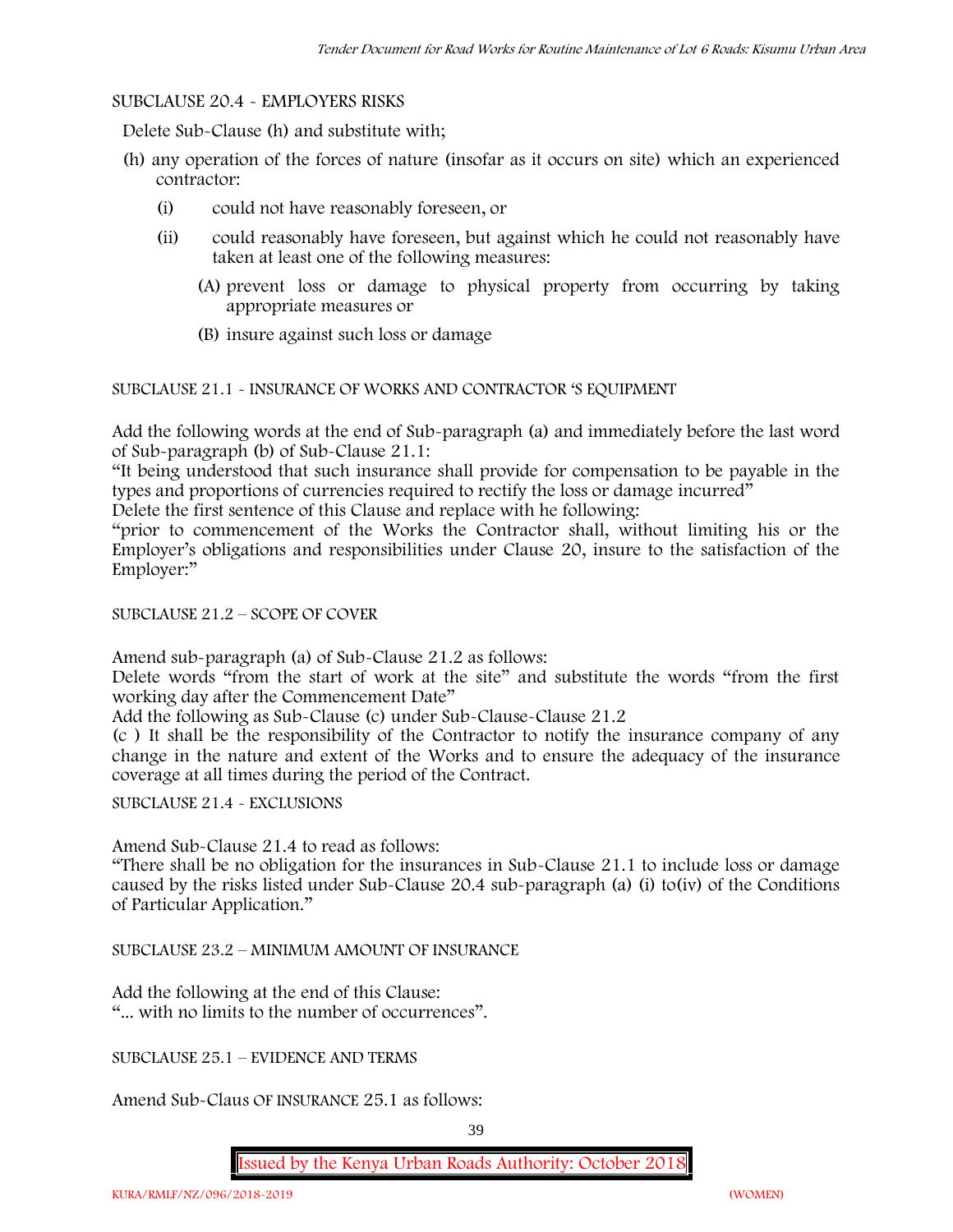Insert the words "as soon as practicable after the respective insurances have been taken out but in any case" before the words "prior to the start of work at the site" Add the following Sub-Clauses 25.6, 25.7

## SUBCLAUSE 25.6 – INSURANCE NOTICES

Each policy of insurance effected by the Contractor for purposes of the Contract shall include a provision to the effect that the Insurer shall have a duty to give notice in writing to the Contractor and Employer of the date when a premium becomes payable. This shall not be more than thirty (30) days before that date and the policy shall remain in force until thirty (30) days after the giving of such notice.

#### SUBCLAUSE 25.7 – NOTIFICATION TO INSURERS

It shall be the responsibility of the Contractor to notify insurers under any of the insurance referred to in the preceding clauses 21, 23 and 24 on any matter or event, which by the terms of such insurance are required to be so notified. The Contractor shall indemnify and keep indemnified the Employer against all losses, claims, demands, proceedings, costs, charges and expenses whatsoever arising out of or in consequence of any default by the Contractor in complying with the requirements of this Sub-Clause whether as a result of avoidance of such insurance or otherwise.

## SUBCLAUSE 28.2 – ROYALTIES

Add at the end of this Sub-Clause the following sentence:

"The Contractor shall also be liable for all payments or compensation if any that are levied in connection with the dumping of part or all of any such material."

# SUBCLAUSE 29.1 – INTERFERENCE WITH TRAFFIC

Supplement Sub-Clause 29.1 by adding the following sentence at the end:

"The Contractor will be permitted to use existing public roads for access to the site. The Contractor shall pay vehicle license tax and road maintenance duty in accordance with relevant regulations and shall obtain any necessary permits or licenses from relevant authorities for transporting his equipment."

Add the following subclause 29.2:

#### SUBCLAUSE 29.2 – REINSTATEMENT AND COMPENSATION FOR DAMAGES TO PERSONS AND **PROPERTY**

The Contractor shall reinstate all properties whether public or private which are damaged in consequence of the construction and, maintenance of the works to a condition as specified and at least equal to that prevailing before his first entry on them.

If in the opinion of the Engineer the Contractor shall have failed to take reasonable and prompt action to discharge his obligations in the matter of reinstatement, the Engineer will inform the Contractor in writing of his opinion, in which circumstances the Employer reserves the right to employ others to do the necessary work of reinstatement and to deduct the cost thereof from any money due or which shall become due to the Contractor.

The Contractor shall refer to the Employer without delay all claims which may be considered to fall within the provisions of Clause 22.1.

Add the following Sub-Clause 34.2 to 34.8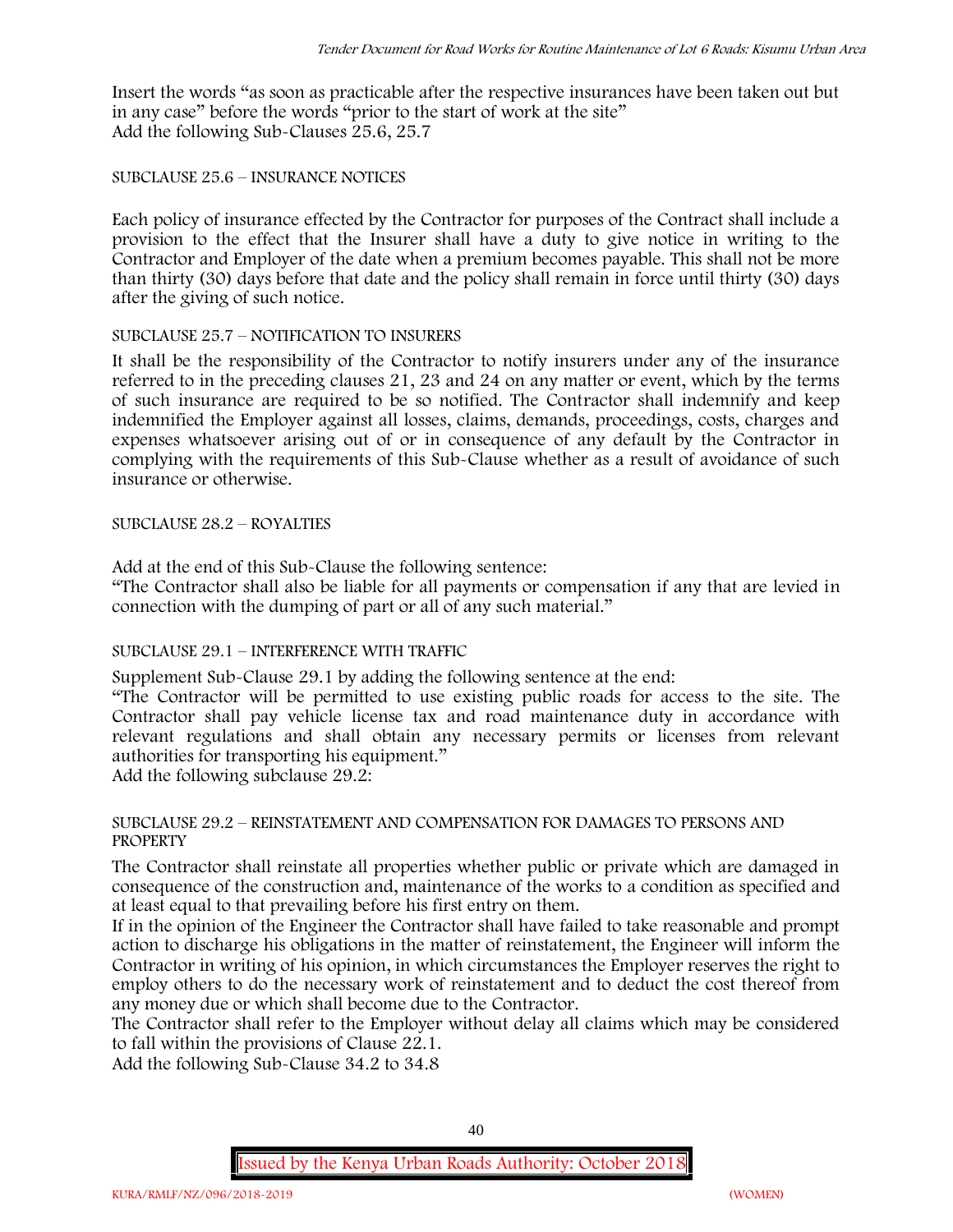# SUBCLAUSE 34.2 – CONDITIONS OF EMPLOYMENT OF LABOUR

The Contractor shall be responsible for making all arrangements for and shall bear all costs relating to recruitment, obtaining of all necessary visas, permits or other official permission for movements of staff and labour.

## SUBCLAUSE 34.3 – FAIR WAGES

The Contractor shall, in respect of all persons employed anywhere by him in the execution of the Contract, and further in respect of all persons employed by him otherwise than in the execution of the Contract in every factory, Workshop or place occupied or used by him for the execution of the Contract, observe and fulfil the following conditions:

(a) The Contractor shall pay rates of wages, observe hours of labour and provide conditions of labour, housing, amenities and facilities not less favourable than those required by the latest Regulation of Wages (Building and Construction Industry) Order as of the time of bid submission, and subsequent amendments thereto, or in any wage scales, hours of work or conditions agreed by the Ministry of Labour or other Government Department in consultation with the appropriate wage fixing authority and generally recognized by other employees in the district whose general circumstances in the trade or industry in which the Contractor is engaged are similar.

(b) In the absence of any rates of wages, hours or conditions of labour so established the Contractor shall pay rates of wages and observe hours and conditions of labour which are not less favourable than the general level of wages, hours and conditions observed by other Employers whose general circumstances in the trade or industry in which the Contractor is engaged are similar.

(c) Where the absence of established rates of wages, hours and conditions of labour or the dissimilarity of the general circumstances in the trade of industry in which the Contractor is engaged prevent the Contractor from observing rates of wages, hours and conditions of labour ascertained under sub-paragraph (a) and (b) above the Contractor in fixing the rates of wages, hours and conditions of labour of his employees shall be guided by the advice of the Labour Department.

(d) The Contractor shall recognize the freedom of his employees to be members of trade unions.

(e) The Contractor shall maintain records in English of the time worked by, and the wages paid to, his employees. The Contractor shall furnish to the Engineer or Employer, if called upon to do so, such particulars of the rates, wages and conditions of labour as the Employer or Engineer may direct.

(f) The Contractor shall at all times during the continuance of the contract display, for the information of his employees in every factory, workshop or place occupied or used by him for the execution of the Contract, a copy of this clause together with a notice setting out the general rates of wages, hours and conditions of labour of his employees.

(g) The Contractor shall be responsible for the observance of this clause by sub-Contractors employed in the execution of the works.

# SUBCLAUSE 34.4 – BREACH OF FAIR WAGES CLAUSE

Any Contractor or Sub-Contractor who is found to be in breach of Fair Wages Clause shall cease to be approved as a Contractor or Sub-Contractor for such period as the Permanent Secretary for the Ministry of Roads may determine.

Should a claim be made to the Employer alleging the Contractor's default in payment of Fair Wages of any workman employed on the Contract and if proof thereof satisfactory to the Employer is furnished by the Labour Authority, the Employer may, failing payment by the

41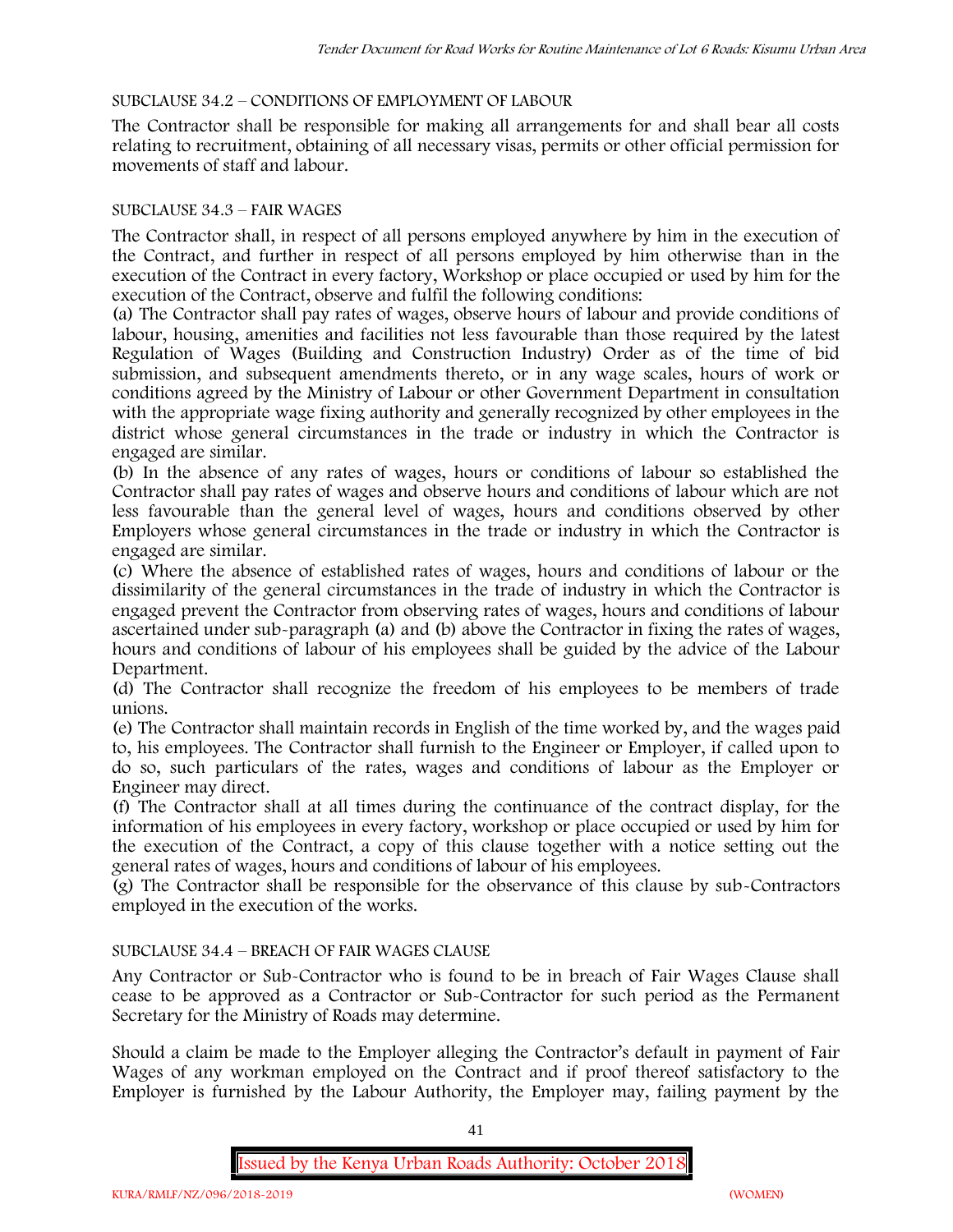Contractor, pay the claims out of any monies due or which may become due to the Contractor under the Contract.

# SUBCLAUSE 34.5 – RECRUITMENT OF UNSKILLED LABOUR

Any additional unskilled labour which is required by the Contractor for the works and which is not in his employment at the time of the acceptance of the BID shall be recruited by the Contractor from the Labour Exchange or Exchange or Exchanges nearest to the site or sites of the work.

#### SUBCLAUSE 34.6 – COMPENSATION FOR INJURY

The Contractor shall in accordance with the Workmen's Compensation Act of the Laws of Kenya and any other regulations in force from time to time pay compensation for loss or damage suffered in consequence of any accident or injury or disease resulting from his work to any workman or other person in the employment of the Contractor or any Subcontractor.

#### SUBCLAUSE 34.7 – LABOUR STANDARDS

(a) the Contractor shall comply with the existing local labour laws, regulations and labour standards

(b) the Contractor shall formulate and enforce an adequate safety program with respect to all work under his contract, whether performed by the Contractor or subcontractor. The Contractor has assurance from the Employer of cooperation where the implementation of these safety measures requires joint cooperation.

(c) Upon written request of the Employer the Contractor shall remove or replace any of his employees employed under this Contract.

Add the following Sub-Clause 35.2 and 35.3.

SUBCLAUSE 35.2 – RECORDS OF SAFETY AND HEALTH

The Contractor shall maintain such records and make such reports concerning safety, health and welfare of persons and damage to property as the Engineer may from time to time prescribe.

SUBCLAUSE 35.3 – REPORTING OF ACCIDENTS

The Contractor shall report to the Engineer details of any accident as soon as possible after its occurrence. In the case of any fatality or serious accident, the Contractor shall, in addition, notify the Engineer immediately by the quickest available means. The Contractor shall also notify the relevant authority whenever the Laws of Kenya require such a report.

# SUBCLAUSE 39.2 – DEFAULT OF CONTRACTOR IN COMPLIANCE

Add at the end of Sub-Clause 39.2 the following: "Where the contractor has no pending payments with the employer and the retention funds are less than the value of works to be carried out by the employer, the employer shall apply funds as per clause 10.3". The contract shall then stand determined clause 63 not withstanding.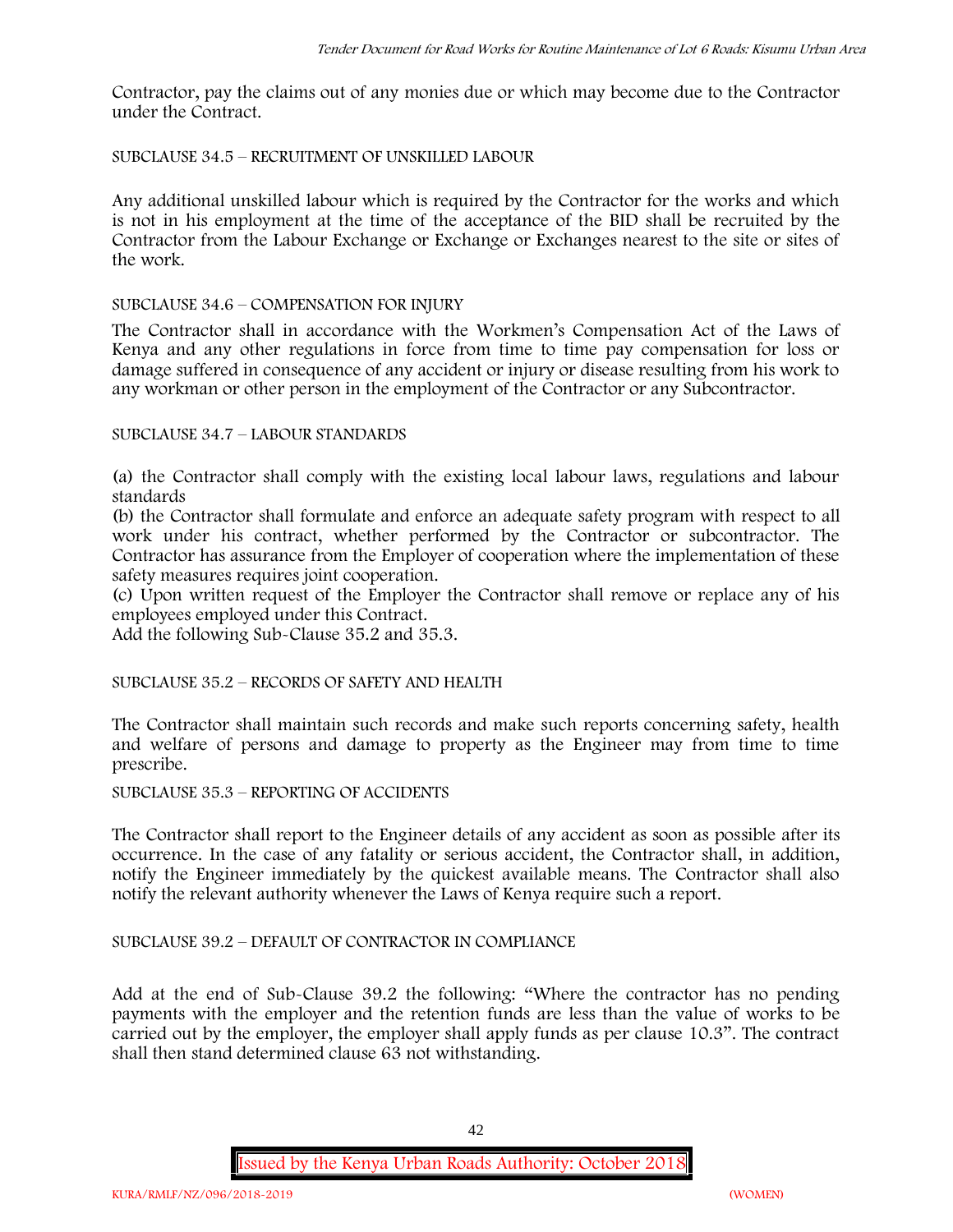#### SUBCLAUSE 41.1 – COMMENCEMENT OF WORKS

#### Amend Sub-Clause 41.1 as follows:

Delete the words "as soon as is reasonably possible" in the first sentence and replace with "within the period stated in the Appendix to Bid".

For the purposes of this clause the quantified site instructions shall be treated as the works and delay in commencement in the instructed works shall constitute breach of contract that will lead to institution of remedies under clause 63 of these conditions.

#### SUBCLAUSE 43.1 – TIME FOR COMPLETION

Amend Sub-Clause 43.1 as follows:

Delete the words "within the time" to "such extended time" and substitute "by the date or dates stated or implied in Clause 14 of these Conditions of Particular Application.

## SUBCLAUSE 44.1 – EXTENSION OF TIME FOR COMPLETION

Add at the end of Sub-Clause 44.1 the following:

"Neither rains falling within the rainy seasons as occurs in Kenya nor floods caused by such rains shall be deemed exceptional weather conditions such as may fairly entitle the Contractor to an extension of time for the completion of the work."

#### SUBCLAUSE 45.1 – RESTRICTION ON WORKING HOURS

Add at the end of Sub-Clause 45.1 the following:

"If the Contractor requests permission to work by night as well as by day, then if the Engineer shall grant such permission the Contractor shall not be entitled to any additional payments for so doing. All such work at night shall be carried out without unreasonable noise or other disturbance and the Contractor shall indemnify the Employer from and against any liability for damages on account of noise or other disturbance created while or in carrying out night work and from and against all claims, demands, proceedings, costs, charges and expenses whatsoever in regard or in relation to such liability.

"In addition the Contractor will be required to provide, for any work carried out at night or recognized days of rest, adequate lighting and other facilities so that the work is carried out safely and properly.

"In the event of the Engineer granting permission to the Contractor to work double or rotary shifts or on Sundays, the Contractor shall be required to meet any additional costs to the Employer in the administration and supervision of the Contract arising from the granting of this permission."

#### SUBCLAUSE 47.2 – REDUCTION OF LIQUIDATED DAMAGES

Add the following paragraphs at the end of this Sub-Clause:

"There shall be no reduction in the amount of liquidated damages in the event that a part or a section of the Works within the Contract is certified as completed before the whole of the Works comprising that Contract.

The Employer shall pay no bonus for early completion of the Works to the Contractor.

SUBCLAUSE 52.1 – VALUATION AND VARIATIONS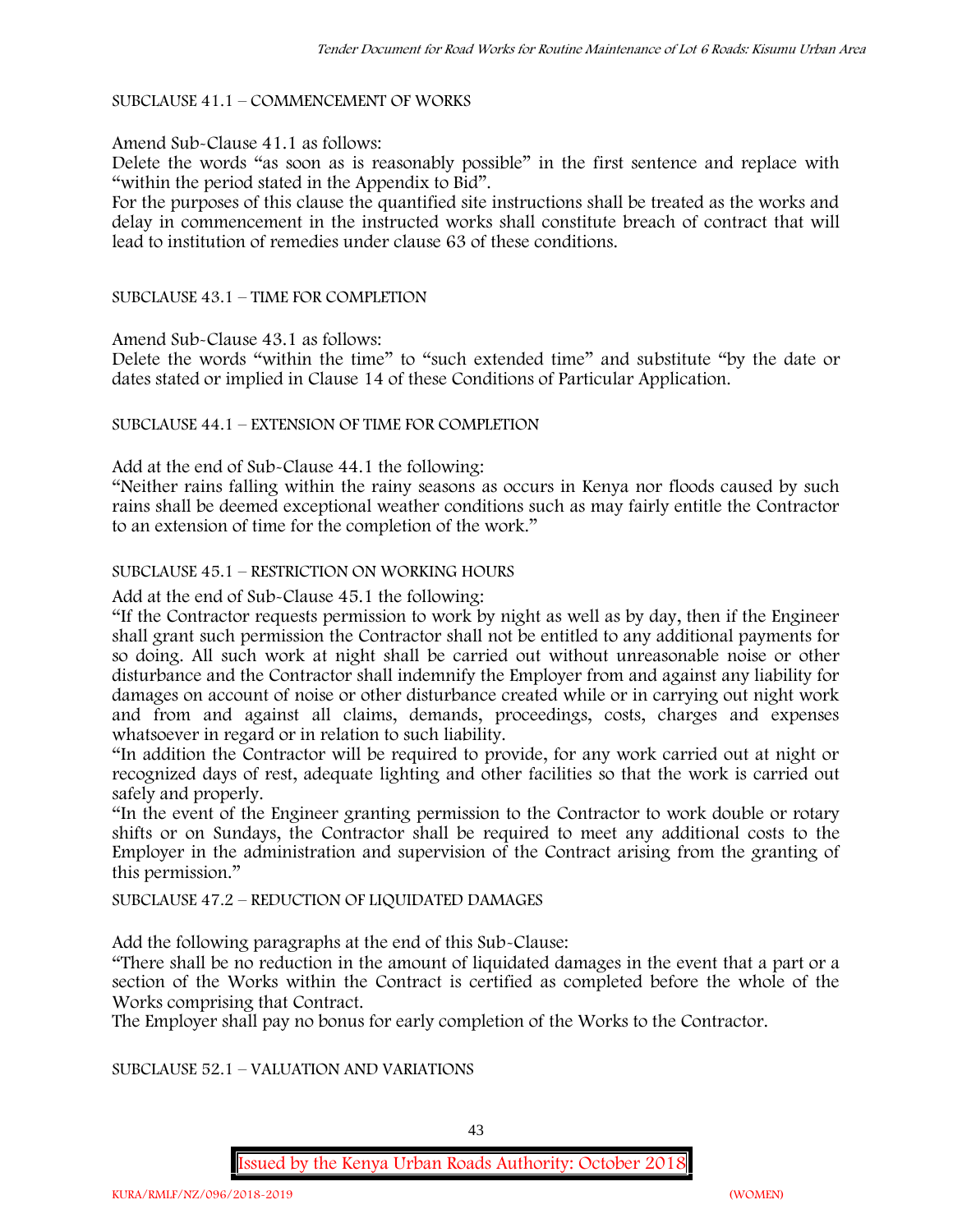Add new Clause 52.2(c )

No change in the unit rates or prices quoted shall be considered for items included in the schedule of Dayworks rates, or Provisional Sums and items, or for any item in the BOQ.

SUBCLAUSE 52.4 – DAYWORKS

Add the following at the end of Sub-Clause 52.4:

The work so ordered shall immediately become part of the works under the contract. The Contractor shall, as soon as practicable after receiving the Dayworks order from the Engineer undertake the necessary steps for due execution such work. Prior to commencement of any work to be done on a Dayworks basis, the Contractor shall give an advance notice to the Engineer stating the exact time of such commencement.

# SUBCLAUSE 54.1 – CONTROCTOR'S EQUIPMENT, TEMPORARY WORKS AND MATERIALS : Exclusive use for the works

Amend Sub-Clause 54.1 as follows: Line 5: add "written" between "the" and "consent". Delete Sub-Clauses 54.2 and 54.5.

SUBCLAUSE 55.2 – OMMISIONS OF QUANTITIES

Items of Works described in the Bills of Quantities for which no rate or price has been entered in the Contract shall be considered as included in other rates and prices in the Contract and will not be paid for separately by the Employer.

Add the following Sub-Clause 58:

Add the words "or Engineer's representative" where the word "Engineer" appears in clause 58.

SUBCLAUSE 58.4 – PROVISIONAL ITEMS

Provisional items shall be read as Provisional Sums and shall be operated as such in accordance with Sub-Clauses 58.1 to 58.3.

Clause 60 of the General Conditions is deleted and substituted with the following:-

SUBCLAUSE 60.1 – MONTHLY STATEMENT

The Contractor shall submit a statement to the Engineer at the end of each month, in a tabulated form approved by the Engineer, showing the amounts to which the Contractor considers himself to be entitled. The statement shall include the following items, as applicable;

- the value of the Permanent Work executed up to the end of previous month

- such amount as the Engineer may consider fair and reasonable for any Temporary Works for which separate amounts are provided in the Bill of Quantities

- any amount to be withheld under retention provisions of Sub-clause 60.3

- any other sum to which the Contractor may be entitled under the Contract

If the Engineer disagrees with or cannot verify any part of the statement, the Contractor shall submit such further information as the Engineer may reasonably require and shall make such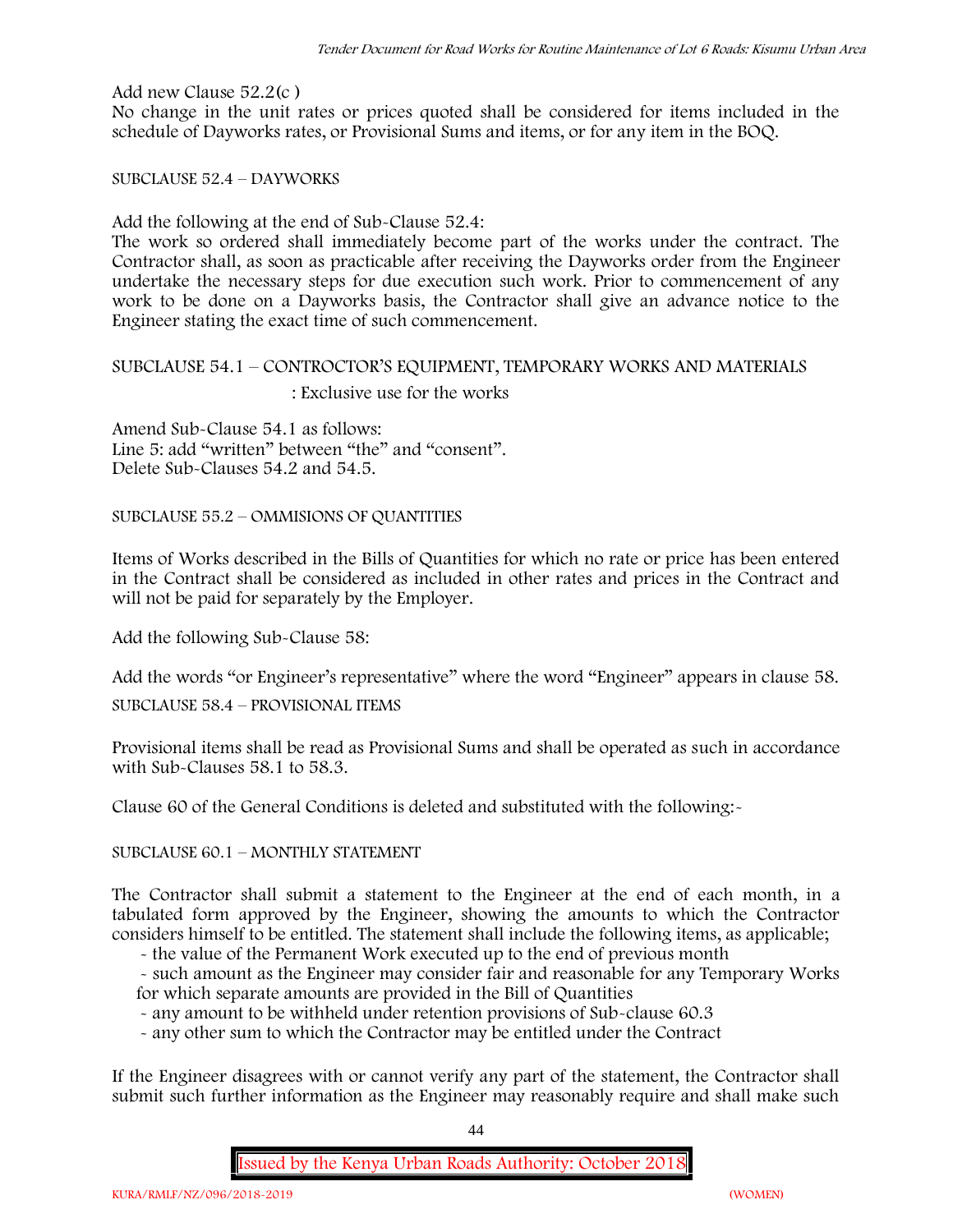changes and corrections in the statement as may be directed by the Engineer. In cases where there is difference in opinion as to the value of any item, the Engineer's view shall prevail.

# SUBCLAUSE 60.2 INTERIM PAYMENT CERTIFICATE

The Contractor shall forward to the Engineer an Interim Payment Certificate based on the statement as corrected above and, should it be necessary in the Engineers opinion, shall promptly make any further amendments and corrections to the Interim Payment Certificate.

The Engineer shall not unreasonably withhold certifying an Interim Payment Certificate and in case of likely delay in establishing the value of an item, such item may be set aside and the remainder certified for payment.

Within 14 days after receipt of the Interim Payment Certificate and subject to the Contractor having made such further amendments and corrections as the Engineer may require, the Engineer will forward to the Employer the certified Interim Payment Certificate.

Provided that the Engineer shall not be bound to certify any payment under this Clause if the net amount thereof, after all retentions and deductions, would be less than the minimum amount of Interim Payment Certificate's stated in the Appendix to Form of Bid. However in such a case, the uncertified amount will be added to the next interim payment, and the cumulative unpaid certified amount will be compared to the minimum amount of interim payment.

SUBCLAUSE 60.3 – RETENTION MONEY AND PAYMENT OF RETENTION MONEY

A retention amounting to the percentage stipulated in the Appendix to Bid shall be made by the Engineer in the first and following Interim Payment Certificates until the amount retained shall reach the "Limit of Retention Money" named in the Appendix to Form of BID.

Upon the issue of the Taking-Over Certificate, with respect to the whole of the works one half of the retention money shall become due and shall be paid to the Contractor when the Engineer shall certify in writing that the last section of the whole works has been substantially completed.

Upon expiration of the Defects Liability Period for the works, the other half of the Retention Money shall be certified by the Engineer for payment to the Contractor.

Provided that in the event of different Defects Liability Periods being applicable to different Sections of the Permanent Works pursuant to Clause 48, the expression "expiration of the Defects Liability Period " shall, for the purpose of this sub-clause, be deemed to mean the expiration of the latest of such periods.

Provided also that if at such time, there remain to be executed by the Contractor any work instructed, pursuant to Clause 49 and 50, in respect of the works, the Engineer shall be entitled to withhold certification until completion of any such work or so much of the balance of the Retention money as shall in the opinion of the Engineer, represents the cost of the remaining work to be executed.

SUBCLAUSE 60.4– CORRECTION OF CERTIFICATES

The Engineer may in any Interim Payment Certificate make any correction or modification to any previous Interim Payment Certificate signed by him and shall have authority, if any work is not being carried out to his satisfaction to omit or reduce the value of such work in any Interim Payment Certificate.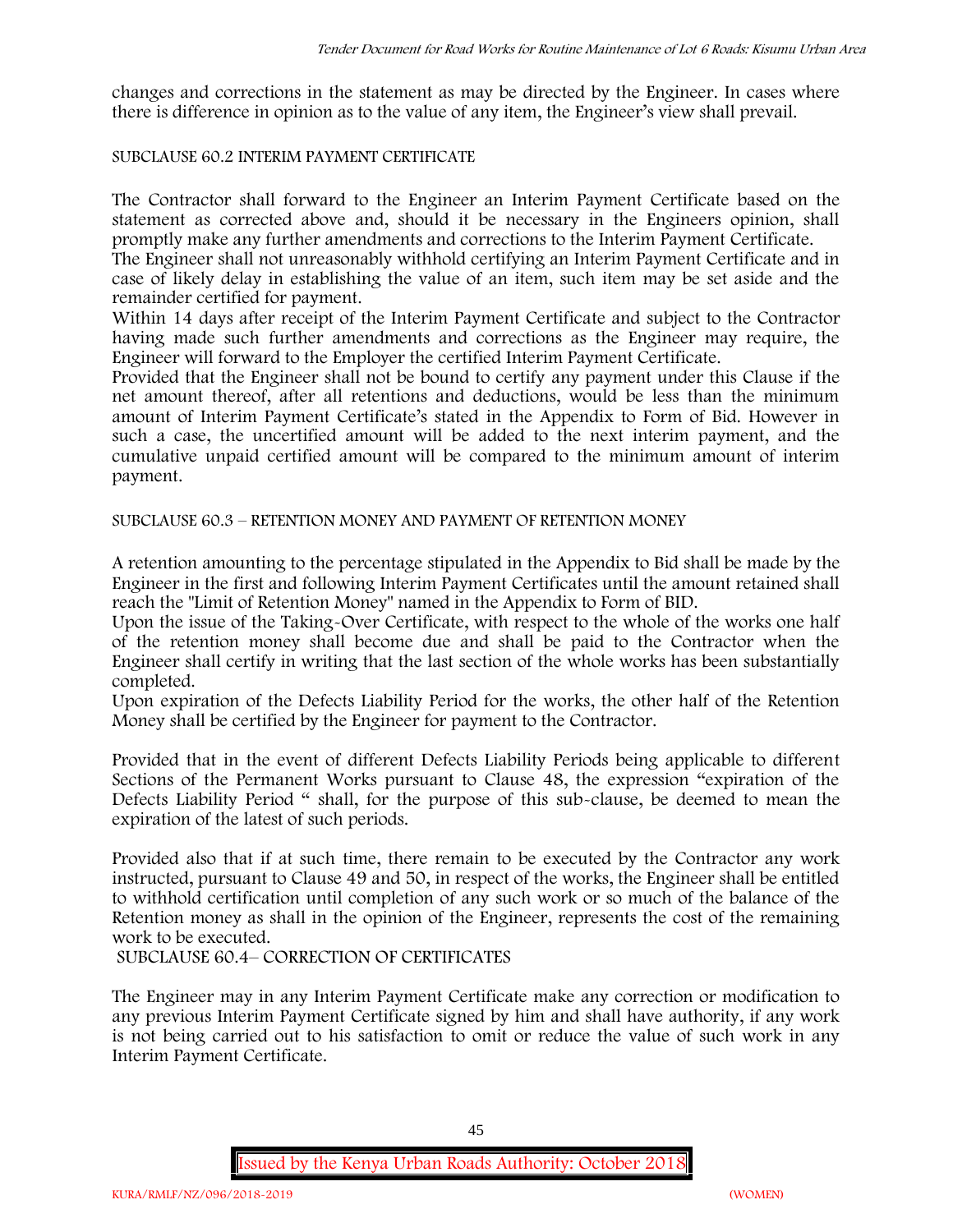## SUBCLAUSE 60.5– STATEMENT AT COMPLETION

Not later than 84 days after the issue of the Taking-Over Certificate in respect of the whole of the works, the Contractor shall submit to the Engineer a statement at completion showing in detail, in a form approved by the Engineer;

The final value of all work done in accordance with the Contract up to the date stated in such Taking-Over Certificate.

Any further sums which the Contractor considers to be due; and

An estimate of amounts that the Contractor considers will become due to him under the Contract.

Estimate amounts shall be shown separately in the Statement at Completion. The Contractor shall amend and correct the Statement as directed by the Engineer and submit a Certificate at Completion to be processed as in Sub-Clause 60.2.

## SUBCLAUSE 60.6 – FINAL STATEMENT

Not later than 56 days after the issue of the Defects Liability Certificate pursuant to Sub-Clause 62.1, the Contractor shall submit to the Engineer for consideration a draft final statement with supporting documents showing in detail, in the form approved by the Engineer;

The final value of all work done in accordance with the Contract;

Any further sums which the Contractor considers to be due to him.

If the Engineer disagrees with or cannot verify any part of the draft final statement, the Contractor shall submit such further information as the Engineer may reasonable require and shall make such changes in the draft as may be required.

# SUBCLAUSE 60.7– DISCHARGE

Upon submission of the Final Statement, the Contractor shall give to the Employer, with a copy to the Engineer, a written discharge confirming that the total of the Final statement represents full and final settlement of all monies due to the Contractor arising out of or in respect of the Contract. Provided that such discharge shall become effective only after payment under the Final Payment Certificate issued pursuant to Sub-Clause 60.8 has been made and the Performance Security referred to in Sub-Clause 10.1 has been returned to the Contractor.

# SUBCLAUSE 60.8 – FINAL PAYMENT CERTIFICATE

Upon acceptance of the Final Statement as given in Sub-Clause 60.6, the Engineer shall prepare a Final Payment Certificate which shall be delivered to the Contractor's authorized agent or representative for his signature. The Final Payment Certificate shall state:

The final value of all work done in accordance with the Contract;

After giving credit to the Employer for all amounts previously paid by the Employer, the balance, if any, due from the Employer to the Contractor or the Contractor to the Employer.

Final Certificate shall be issued for any sum due to the Contractor even if such is less than the sum named in the Appendix to the Form of BID.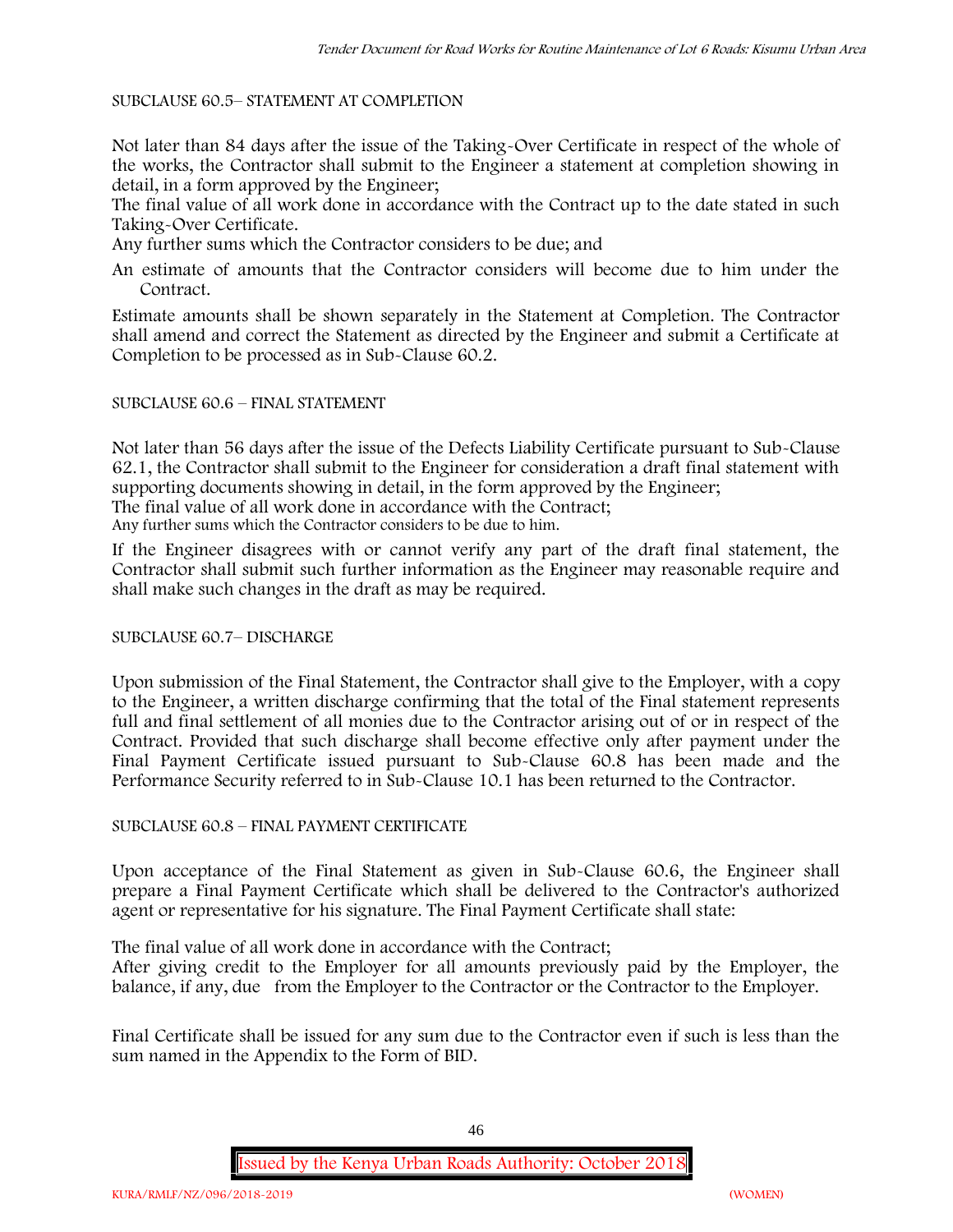# SUBCLAUSE 60.9– CESSATION OF EMPLOYERS LIABILITY

unless the Contractor notifies the Engineer of his objection to the Final Certificate within fourteen days of delivery thereof he shall be deemed to have agreed that he accepts the total Contract Price as set out in the Final Certificate as full settlement for all Work Done under the Contract including any variations and omissions thereof but excluding any variations and claims previously made in writing.

# SUBCLAUSE 60.10 – TIME FOR PAYMENT

The amount due to the Contractor under any Interim Payment Certificate or Final Payment Certificate issued pursuant to this Clause or to any other term of the Contract, shall, subject to Clause 47, be paid by the Employer to the Contractor as follows:

- (i) In the case of Interim Payment Certificate, within the time stated in the Appendix to Form of Bid, after the Engineer has signed the Interim Payment Certificate.
- (i) In the case of the Final Payment Certificate pursuant to Sub clause 60.8, within the time stated in the Appendix to Form Of Bid, after the Engineer has signed the Final Payment Certificate.
- (ii) In the event of the failure of the Employer to make payment within the times stated, the Employer shall make payment to the Contractor of simple interest at a rate equal to two percentage points above the averaged Base Lending Rate of three leading banks namely Kenya Commercial Bank, Standard Chartered Bank and Barclays Bank for the time being or as shall be the case from the time to time obtained from the Central Bank of Kenya. The provisions of this Sub clause are without prejudice to the Contractor's entitlements under Clause 69 or otherwise.

# SUBCLAUSE 60.11 – CURRENCY OF PAYMENT

The Contract Price shall be designated in Kenyan Currency.

All work performed by the Contractor under the Contract shall be valued in Kenya Shillings using the rates and prices entered in the Bills of Quantities together with such other increases to the Contract Price, except for variation of price payments in accordance with Clause 70.1.

SUBCLAUSE 60.12 – ADVANCE PAYMENT

Advance payment shall not be offered in this Contract.

# SUBCLAUSE 60.13 MATERIALS FOR PERMANENT WORKS

With respect to materials brought by the Contractor to the site for incorporation into the permanent works, the Contractor shall,

-Receive a credit in the month in which these materials are brought to site,

-Be charged a debit in the month in which these materials are incorporated in the permanent works.

Both such credit and debit to be determined by the Engineer in accordance with the following provisions.

No credit shall be given unless the following conditions shall have been met to the Engineers satisfaction

- The materials are in accordance with the specifications for the works;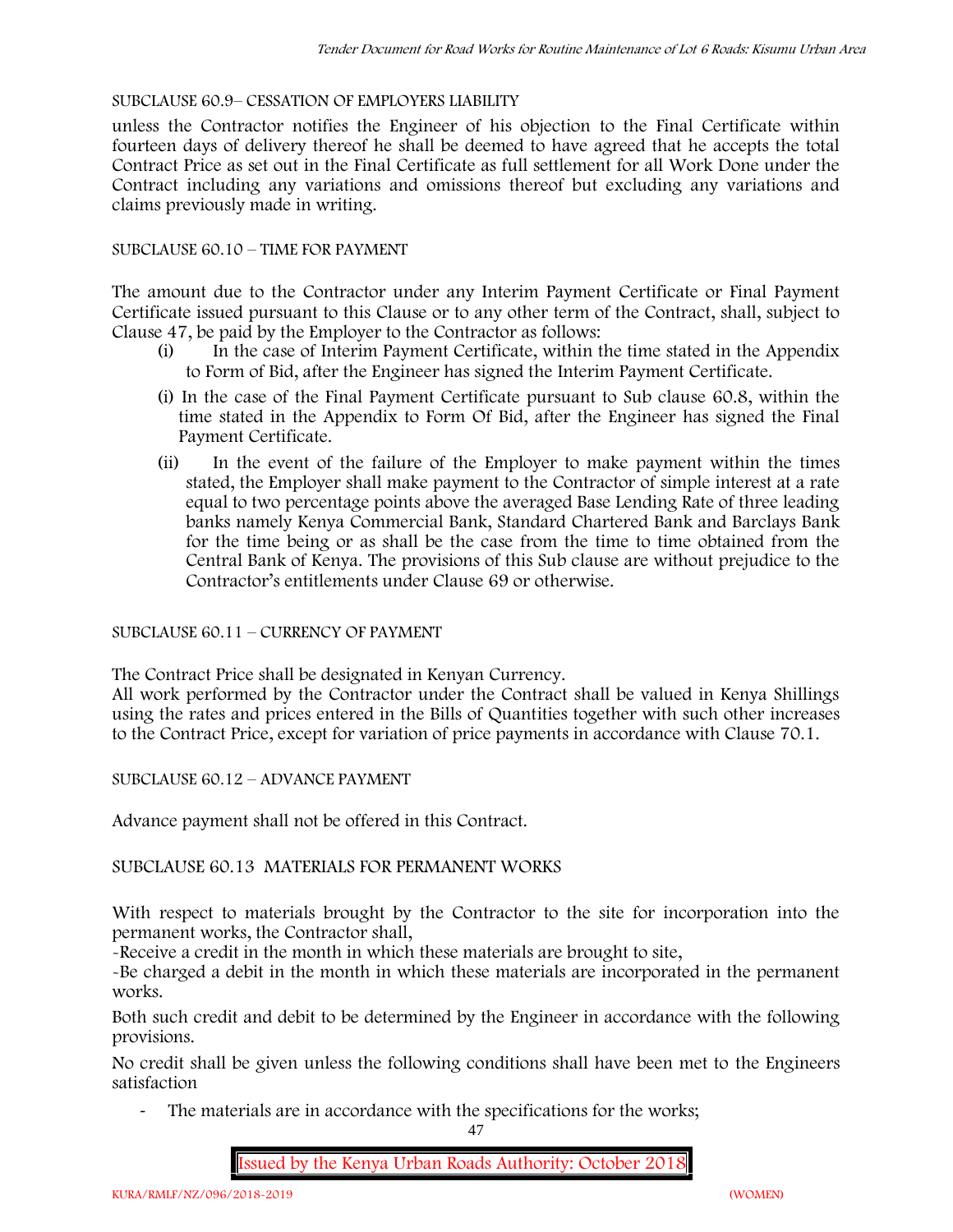- The materials have been delivered to site and are properly stored and protected against loss, damage or deterioration;
- The Contractors record of the requirements, orders receipts and use of materials are kept in a form approved by the Engineer, and such records are available for inspection by the Engineer;
- The Contractor has submitted a statement of his cost of acquiring and delivering the materials and plant to the Site, together with such documents as may be required for the purpose of evidencing such cost;
- The materials are to be used within a reasonable time.
- The amount to be credited to the Contractor shall not be more than 75% of the Contractor's reasonable cost of the materials delivered to site, as determined by the Engineer after review of the documents listed in subparagraphs (a) (iv) above;
- The amount to be debited to the Contractor for any materials incorporated into the works shall be equivalent to the credit previously granted to the Contractor for such materials pursuant to Clause (b) above as determined by the Engineer.

# SUBCLAUSE 63.1 – DEFAULT OF THE CONTRACTOR

# SUBCLAUSE 67.1 – ENGINEER'S DECISION

Delete the entire Sub clause 67.1 and add the following;

"If a dispute of any kind whatsoever arises between the Employer and the Contractor in any connection with, or arising out of, the Contract or the execution of the works, whether during the execution of the works or after their completion and whether before or after repudiation or other termination of the Contract including any dispute as to any opinion, instruction, determination, certificate or valuation of the Engineer, the matter in dispute shall, in the first place, be referred in writing to the Engineer, with a copy to the other party. Such reference shall state it is made pursuant to this clause. No later than 28 (twenty eight) day after the day on which he received such reference the Engineer shall give notice of his decision to the Employer and the Contractor. Such decision shall state it is made pursuant to this clause.

Unless the Contract has already been repudiated or terminated, the Contractor shall, in every case, continue to proceed with the works with all due diligence and the Contractor and the Employer shall give effect forthwith to every such decision of the Engineer unless and until the same shall be revised, as hereinafter provided, in an Amicable Settlement, Adjudicator's or Arbitrator's award.

If either the Employer or the Contractor be dissatisfied with the any decision of the Engineer, or if the Engineer fails to give notice of his decision on or before the 28th (twenty eighth) after the day on which he received the reference, then either the Employer or the Contractor may, on or before the 28th (twenty eighth) day after the day the day on which he received notice of such decision, or on or before the 28th (twenty eighth) day after the day the day on which the said period of 28 days expired, as the case may be, give notice to the other party, with a copy for information to the Engineer, of his intention to commence Adjudication, as hereinafter provided, as to the matter in dispute. Such notice shall establish the entitlement of the party giving the same to commence Adjudication, as hereinafter provided, as to such dispute; no adjudication in respect thereof may be commenced unless such notice is given.

48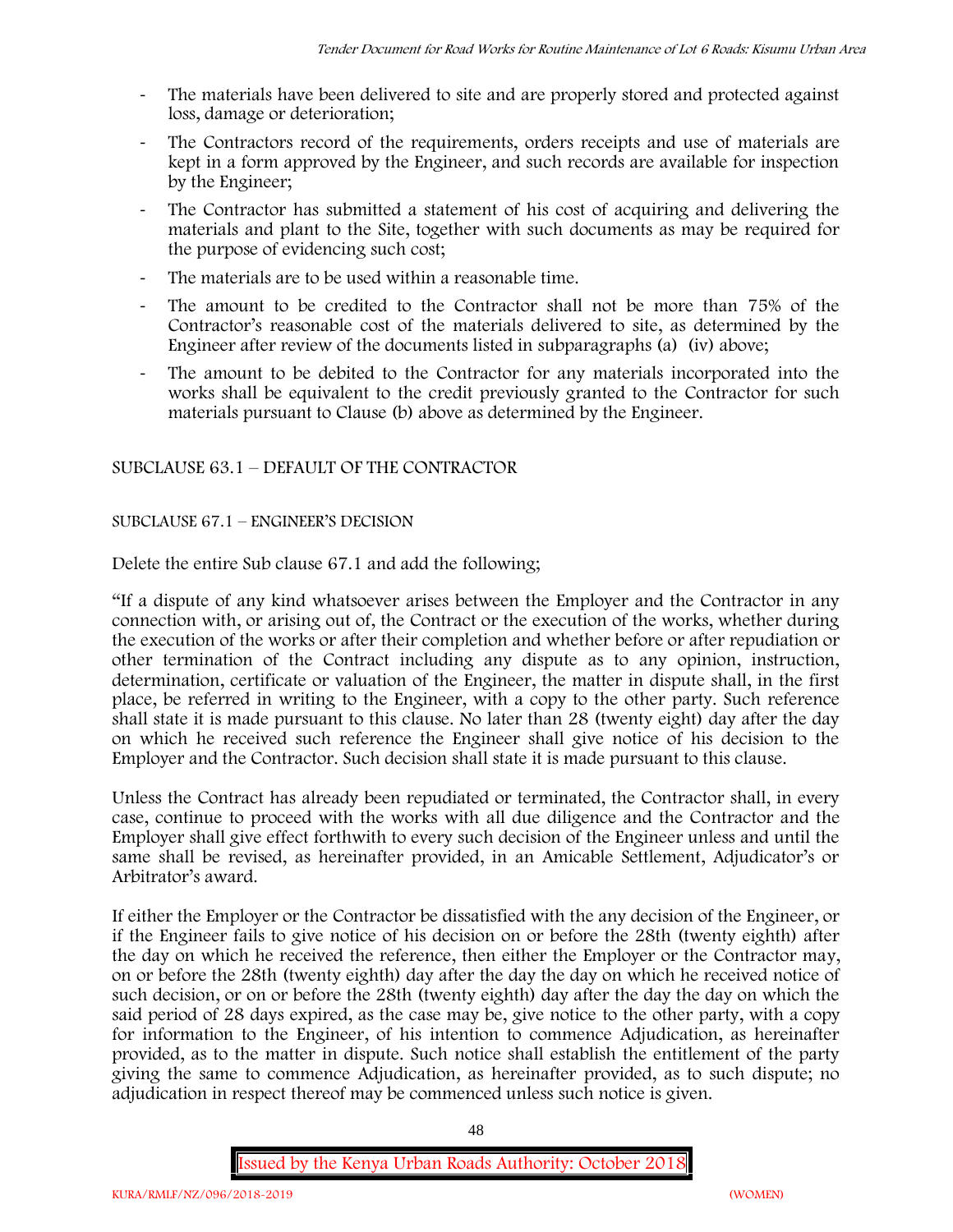If the Engineer has given notice of his decision as to a matter in dispute to the Employer and the Contractor and no notice of intention to commence adjudication as to such dispute has been given by either the Employer or the Contractor on or before the twenty eighth day after the day on which the parties received notice as to such decision from the Engineer, the said decision shall become final and binding upon the Employer and the Contractor. "

# SUBCLAUSE 67.2 – AMICABLE SETTLEMENT

Delete the entire subclause 67.2 and add the following;

"Where notice to of intention to commence adjudication as to a dispute has been in accordance with subclause 67.1, the parties shall attempt to settle such dispute in amicably before the commencement of Adjudication; provided that, unless the parties otherwise agree, Adjudication may be commenced on or after the 14th (fourteenth) day after the day on which notice of intention to commence adjudication of such dispute was given, even if an attempt at amicable settlement thereto has been made."

#### SUBCLAUSE 67.3 – ADJUDICATION

Delete the entire subclause 67.3 and add the following;

"The Adjudicator shall be appointed by the Chartered Institute of Arbitrators (Kenya) unless the appointment is agreed by the parties within 7 (seven) days of the notice to adjudication.

The adjudication process shall be conducted according to the Laws of Kenya and the Rules of the Chartered Institute of Arbitrators (Kenya)."

SUBCLAUSE 67.3 – ARBITRATION

Delete the entire subclause 67.3 and add the following;

"Any dispute in respect of which:

The decision, if any, of the Adjudicator has not become final and binding pursuant to subclause 67.1, and Amicable settlement has not been reached within the period stated in subclause 67.2,

shall be finally settled, under the Laws of Kenya and the Arbitration Rules of the Chartered Institute of Arbitrators (Kenya Branch) by one or more arbitrators appointed by the Chartered Institute of Arbitrators (Kenya Branch).

Neither party shall be limited in the in the proceedings before such arbitrator/s to the evidence or arguments put before the Adjudicator for the purpose of obtaining his said decision pursuant to subclause 67.1.

Arbitration may be commenced prior to or after completion of the works, provided that the obligations of the Employer, the Engineer and the Contractor shall not be altered by reason of the arbitration being conducted during the progress of the works.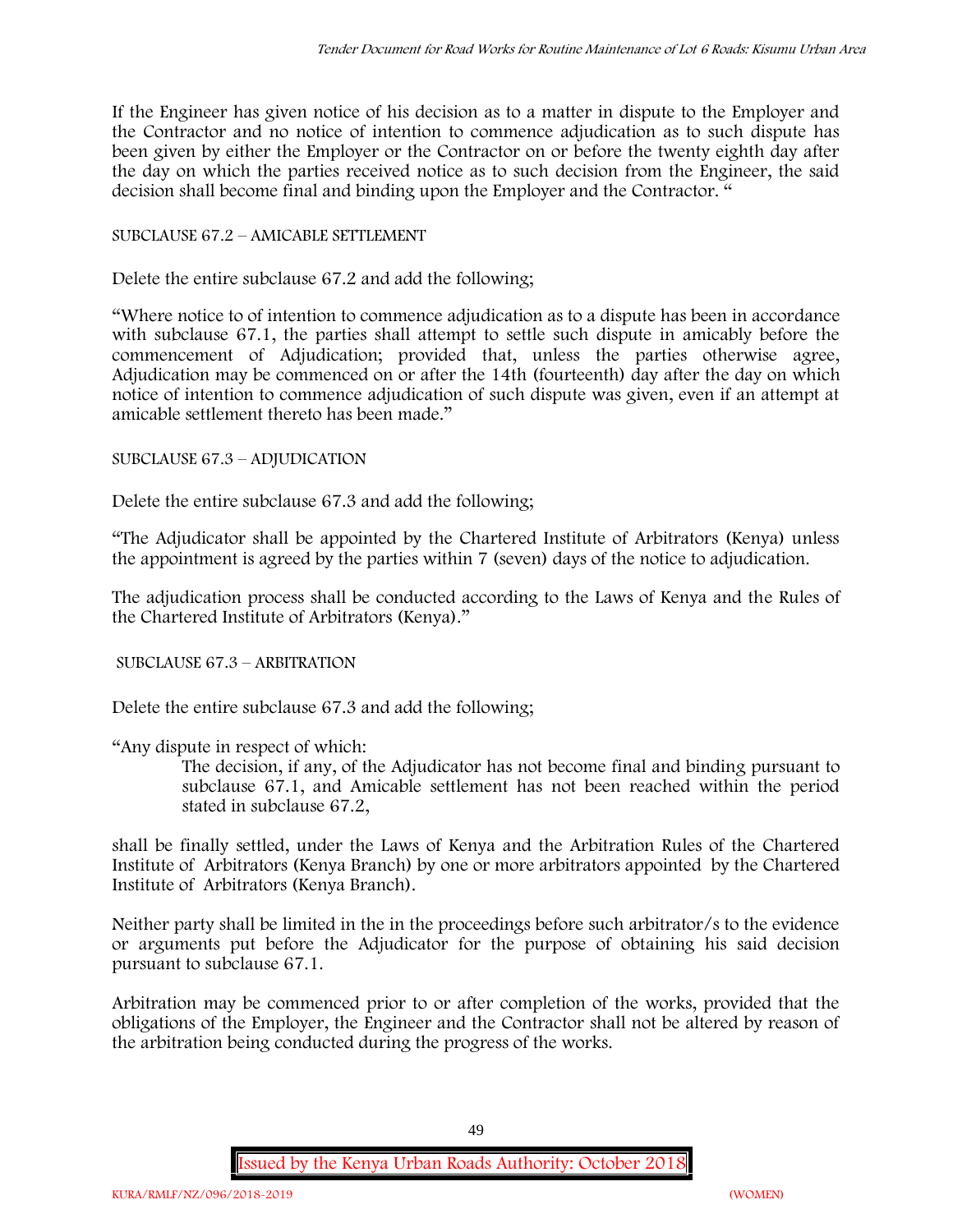#### SUBCLAUSE 68.2 – NOTICES TO EMPLOYER AND ENGINEER

Delete in Sub-Clause 68.2 the words "nominated for that purpose in Part II of these conditions".

- a. The Employer's address is: The Director General, Kenya Urban Roads Authority (KURA), P.O. Box 41727 - 00100 **NAIROBI**
- b. The Engineer's address is: Director (Road Asset and Corridor Management), Kenya Urban Roads Authority (KURA), P.O. Box 41727 - 00100 **NAIROBI**

SUBCLAUSE 68.4 – All letters and notices from the Contractor to the Employer and/Engineer must be signed by the Managing Director or the person given written power of Attorney.

CLAUSE 69 – DEFAULT OF EMPLOYER

Delete Sub-Clause 69.1 (c)

In Sub-Clause 69.4 add at the end of first paragraph the following "the period of such suspension shall be as agreed upon by both parties and in any case not more than six (6) months".

In Subclause 69.4 of General Conditions of Contract Part I, insert at the end -----"The amounts of such costs which shall be added to the Contrct Price shall exclude any cost due to idle time for equipment, plant and labour."

CLAUSE 70 – CHANGES IN COST AND LEGISLATION

There shall be no claims of payments for Variation of Prices (VOP) or changes in cost for legislation.

SUBCLAUSE 70.2 – SUB-CONTRACT

(a) If the Contractor shall decide subject to Clause 4 thereof to sub-let any portion of the work he shall incorporate in the sub-contract provisions to the like effect as those contained in sub clause (1) of this Clause;

(b) If the price payable under a sub-contract as aforesaid is increased above or decreased below the price in such sub-contract by reason of the operation of the incorporated provisions of sub- clause (1) of this clause then the net amount of such increase or decrease shall as the case may be, be paid to or allowed by the Contractor under this contract.

SUBCLAUSE 70.3 – NOMINATED SUB-CONTRACTORS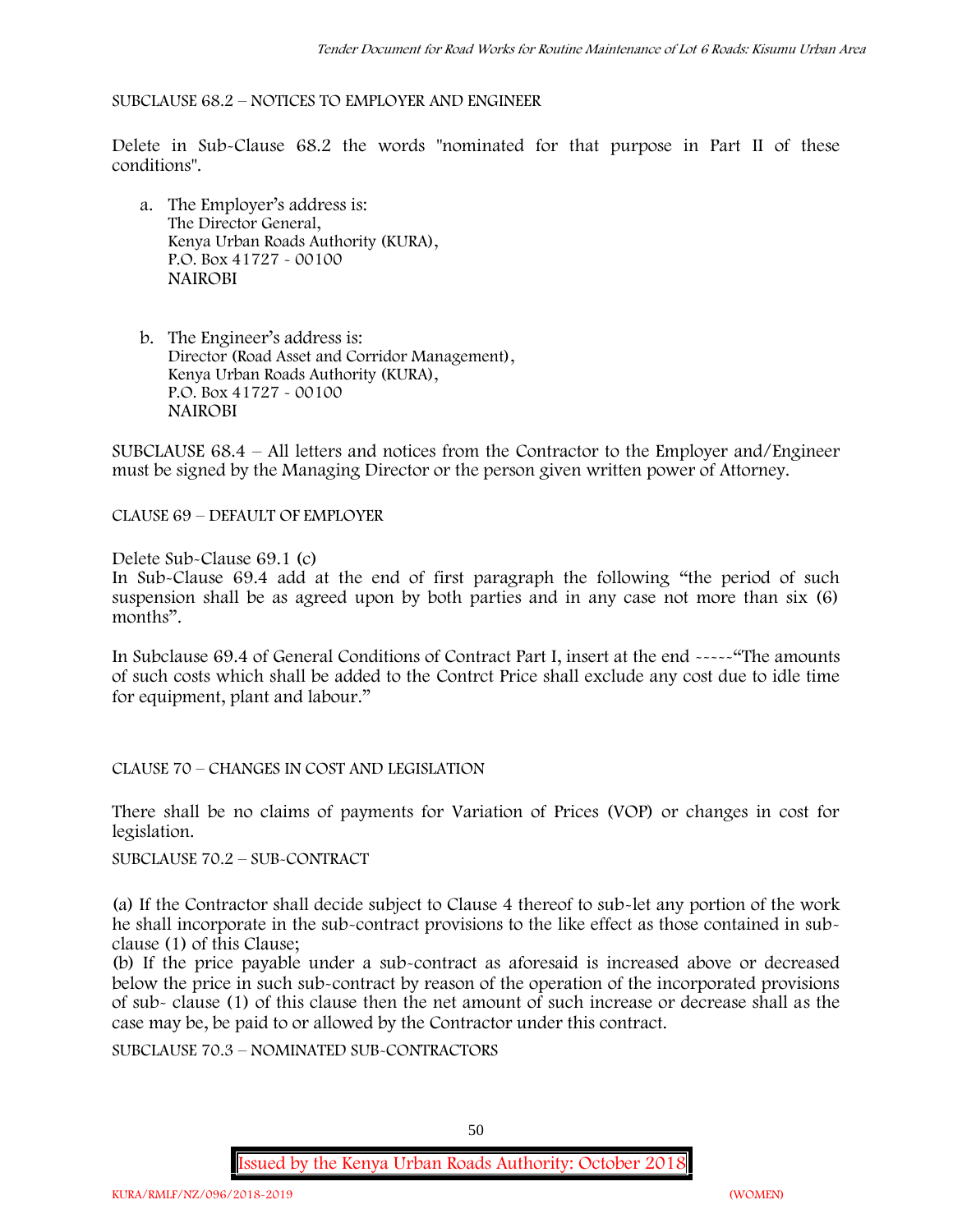This clause shall not apply in respect of work executed by any nominated sub-Contractor (fluctuation in relation to nominated sub-Contractors shall be dealt with under provisions in relation thereto which may be included in the appropriate sub-contract or contract of sale).

SUBCLAUSE 70.4 – DATE OF BID PRICING

The expression "the date of BID pricing" as used in this Clause means the date 30 days prior to the final date for submission of BIDs as determined by the Employer in the BID documents

SUBCLAUSE 70.5 – PRIME COST

For imported materials, the supplier's/ manufacturer's Prime costs shall be C.I.F. cost at point of entry by the same means of transport as determined by the Contractor's Basic Rate. For locally produced materials, the supplier's or manufacturer's prime costs shall be at their nearest depot or the nearest railway station relevant to the works.

For materials that are subject to Government Price Control, payments for price variations will be determined from the difference between the control price in force at a date 30 days prior to the final date for submission of BIDs and the price in force on the date of purchase.

SUBCLAUSE 70.11 – SUBSEQUENT LEGISLATION

No payment shall be paid for changes in the prices of the materials and labour.

SUBCLAUSE 70.8 – CONTRACTORS HEAD OFFICE EXPENSES

No payments will be made for price variation related to expenses incurred by the Contractor in his Head Office in Kenya, or overseas.

SUBCLAUSE 70.9 – CURRENCY OF PAYMENTS UNDER CLAUSE 70

All payments made pursuant to Clause 70 shall be in Kenya Shillings.

SUBCLAUSE 70.11 – SUBSEQUENT LEGISLATION

Renumber sub-clause 70(2) of part I as sub-clause 70.11 and add the following:

"Notwithstanding the foregoing, such additional or reduced cost shall not be separately paid or credited as aforesaid if the same shall already have been taken into account in accordance with the provisions of sub-clause 70.1 through 70.10 of this clause.

CLAUSE 72 – RATES OF EXCHANGE COST

Delete clause 72 in its entirety and substitute the following: The currency of BID and payment is Kenya Shillings and rates of exchange requirements are not applicable.

CLAUSE 73 – BRIBERY AND COLLUSION

Add new Clause 73.1:

"The Contractor shall not: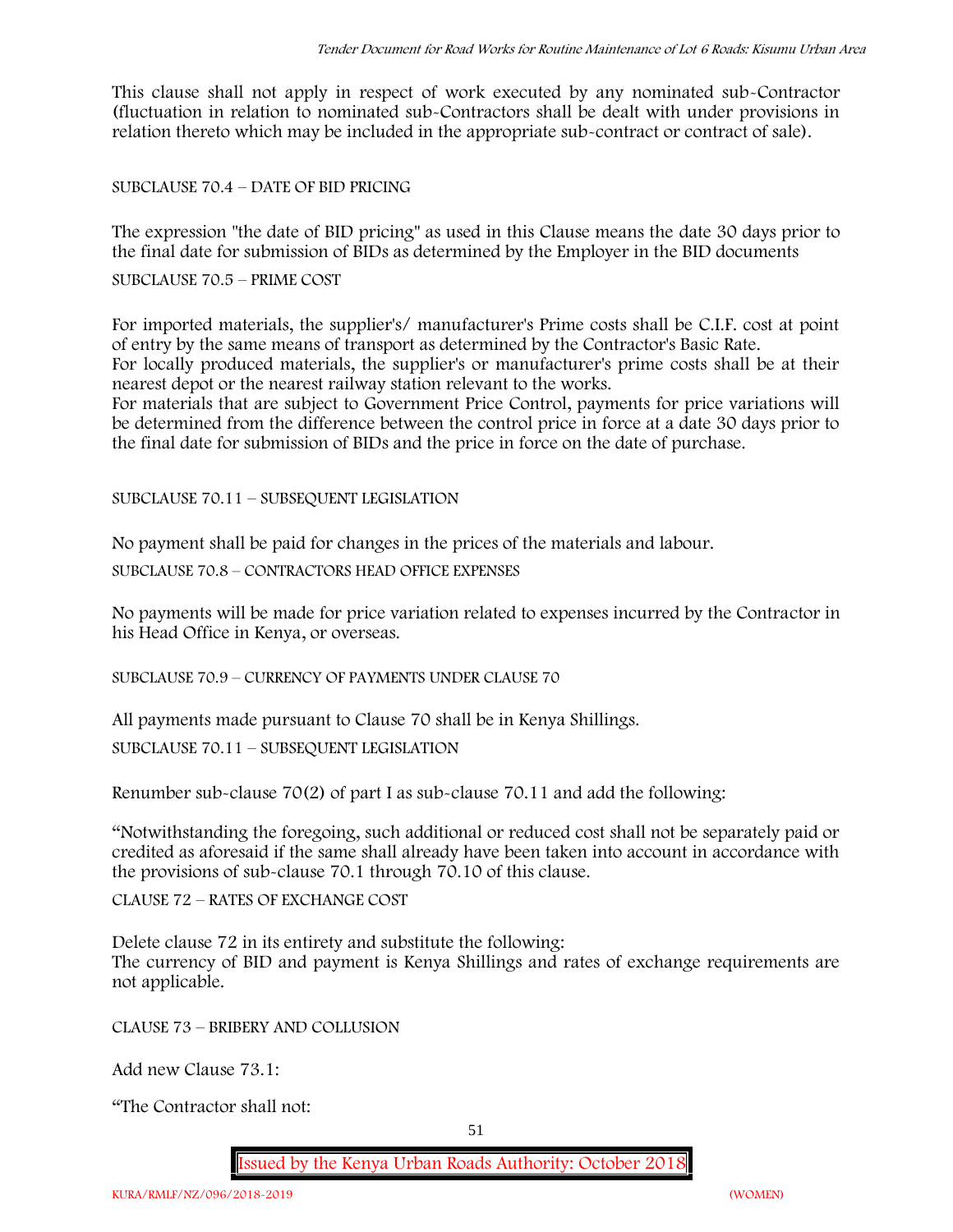(a) Offer or give or agree to give to any person in the service of the Government of Kenya any gift or consideration or any kind as an inducement or reward for doing or forbearing to do or for having done or forborne to do any act in relation to the obtaining or execution of this or any other contract to which the Government of Kenya is a party or for showing or forbearing to show favour or disfavour to any person in relation to this or any other contract for the Government of Kenya.

(b) Enter into this or any other contract with the Government of Kenya in connection with which commission has been paid or agreed to be paid by or on his behalf or to his knowledge, unless before the contract is made particulars of any such commission and of the terms and conditions of any agreement for the payment thereof have been disclosed in writing to the Employer.

Any breach of this condition by the Contractor or by anyone employed by him or acting on his behalf (whether with or without the knowledge of the Contractor) or the commission of any offence by the Contractor or by anyone employed by him or acting on his behalf in relation to this or any other contract to which the Government of Kenya is a party shall entitle the Employer to determine the Contract (See Condition 63 hereof) and/ or to recover from the Contractor the amount or value of any such gift, consideration or commission.

Any dispute or difference of opinion arising in respect of either the interpretation, effect or application of this condition or of the amount recoverable hereunder by the Employer from the Contractor shall be decided by the Employer, whose decision shall be final and conclusive.

CLAUSE 74 – CONTRACT CONFIDENTIAL

Add new Clause 74.1:

The Contractor shall treat the details of this Contract as Private and Confidential and shall not publish or disclose the same or any particulars thereof in any trade or technical paper or elsewhere (save in so far as may be necessary for the purpose thereof) without the previous consent in writing of the Government. If any dispute arises as to the necessity of any publication or disclosures for the purposes of this Contract the same shall be referred to the decision of the Engineer mentioned in the said Conditions of Contract whose award shall be final.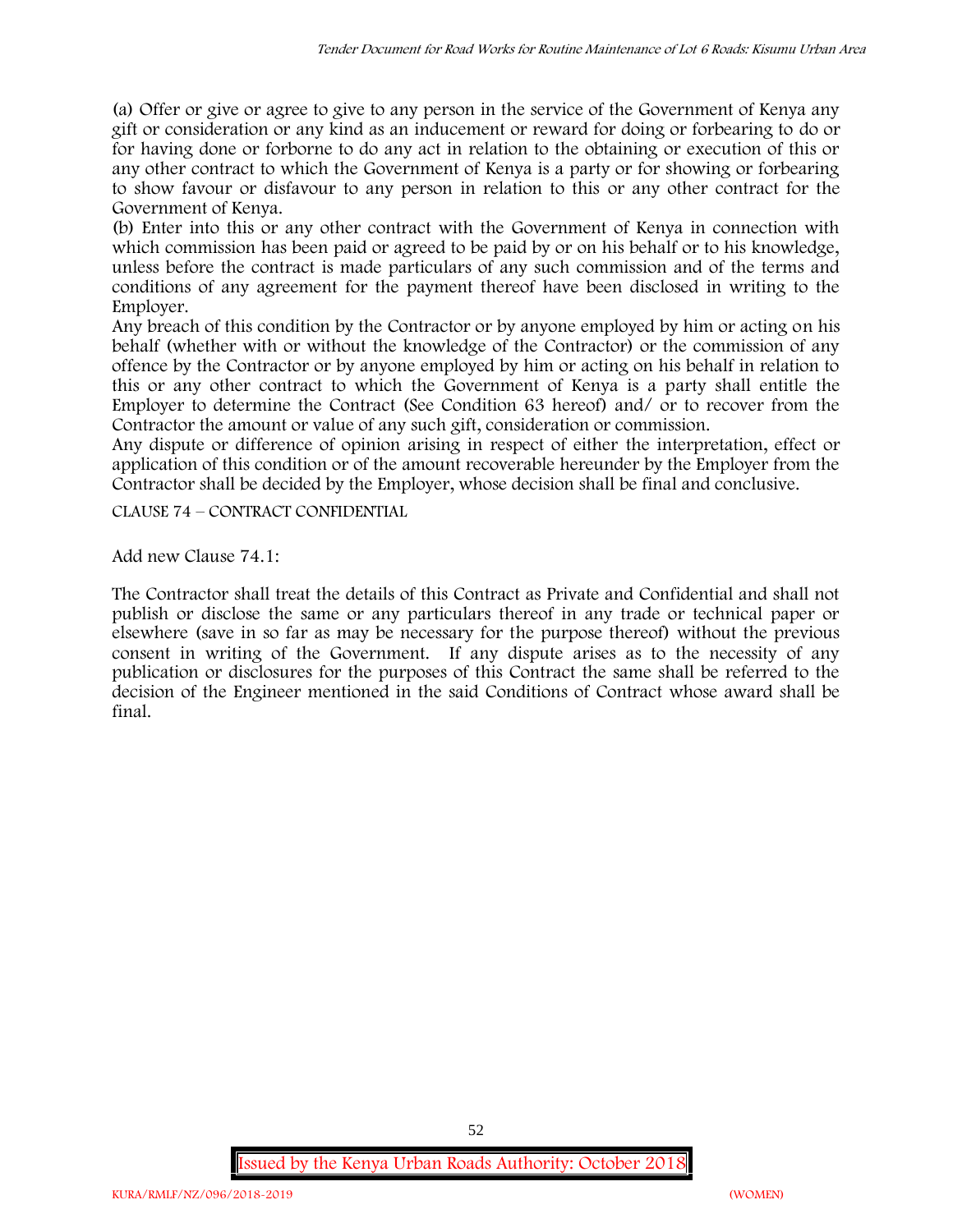# **SECTION V: SPECIFICATIONS**

**Issued by the Kenya Urban Roads Authority: October 2018**

53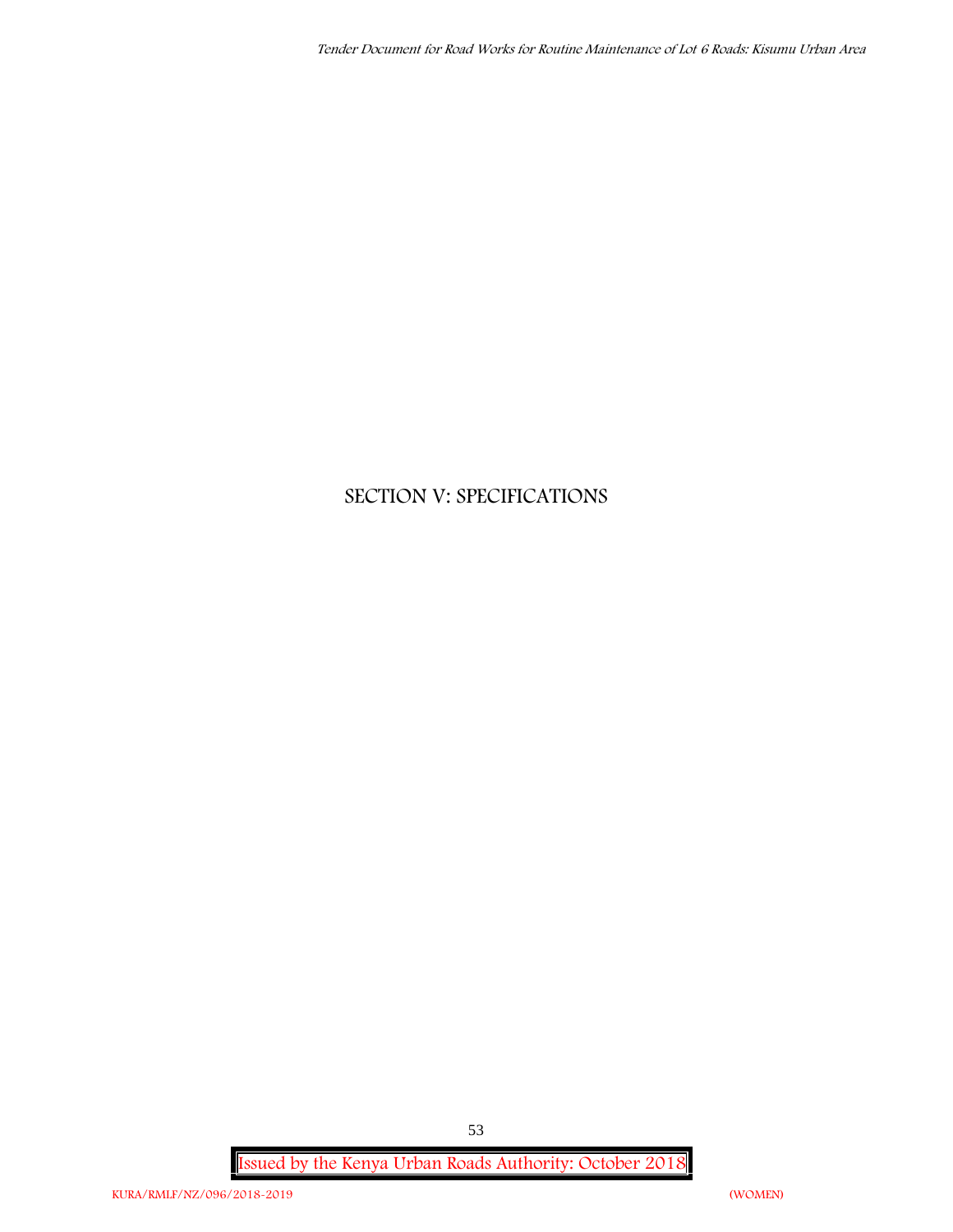#### **PART I: STANDARD SPECIFICATIONS**

Standard Specifications refers to the Standard Specifications for Road and Bridge Construction, 1986 Edition.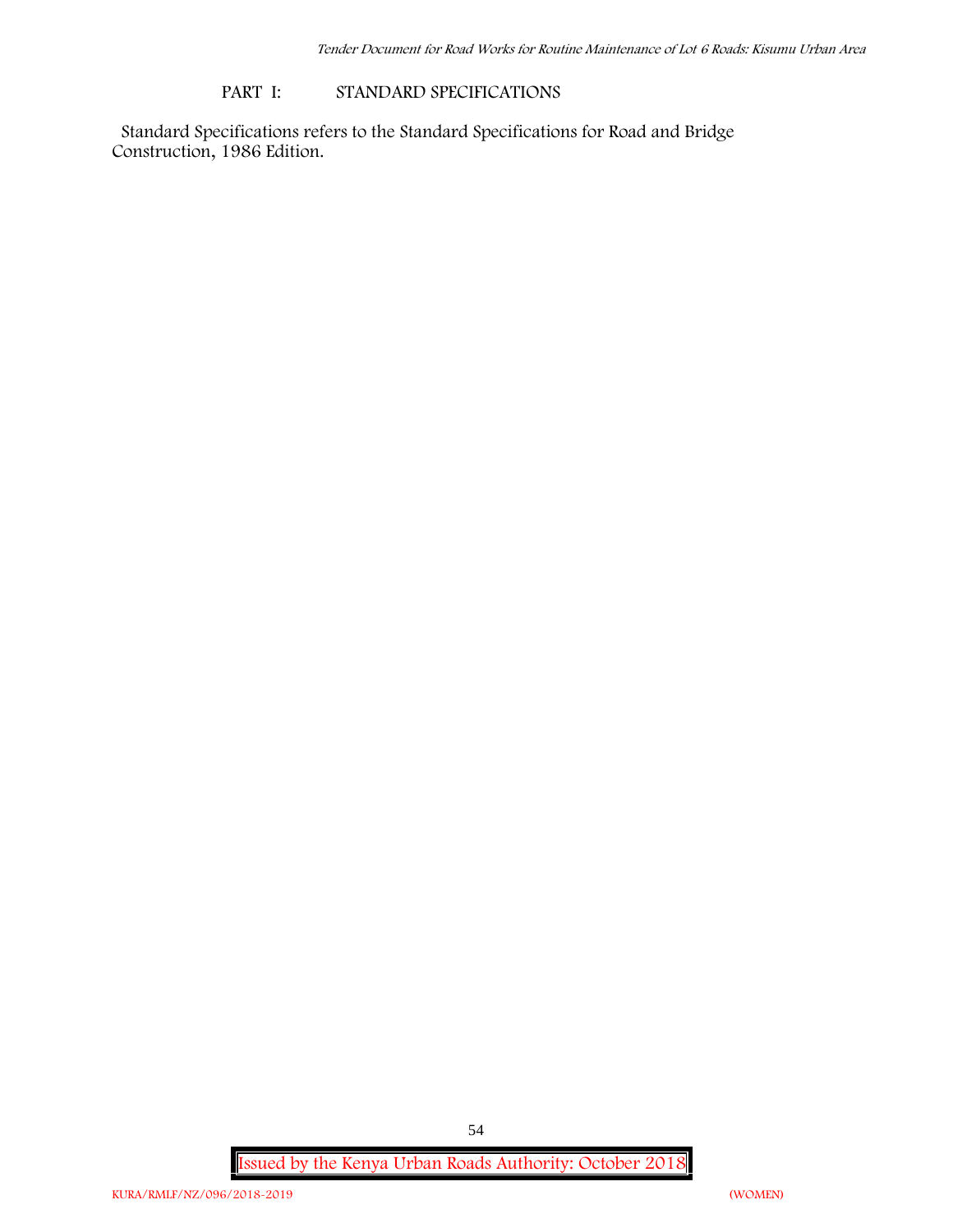## **PART II: SPECIAL SPECIFICATIONS**

**SECTION 1 – GENERAL**

# **101 SPECIAL SPECIFICATIONS**

Special specification is supplementary to the Standard Specifications and the two must be read in conjunction. In any case where there appears to be conflict between the two then the Special Specifications will take precedence.

# **102 LOCATION OF CONTRACT.**

The works are located in Nyanza Region within Kisumu Urban Area.

The roads contained in Lot 6 are as detailed below:

| S/N <sub>O</sub> | Road                           | Length (Km) |
|------------------|--------------------------------|-------------|
|                  | Angawa Avenue                  | 0.80        |
| $\overline{2}$   | Achieng Oneko-Ojijo Oteko Road | 3.90        |
| 3                | Awuor Otiende Road             | 2.90        |
| $\overline{4}$   | Nyerere Road                   | 2.60        |
|                  | Total                          | 10.20       |

# **103 EXTENT OF CONTRACT**

The works to be executed under the Contract comprise mainly of but not limited to the following: -

- **1. Road Works**
- Base repairs using hand pack stones
- Spraying MC30 as prime coat to hand packed repaired areas
- Spraying K160 as tack coat to repaired areas
- Repair of failed areas and Pothole patching using hot mix
- Road Marking with Thermoplastic paint
- **2. Drainage Works**
- Culvert cleaning
- Drain cleaning
- **3. Maintenance of passage of traffic through and around the works.**
- **4. Relocation of services.**
- **5. Maintenance of works during Contract Period – Defect Liability Period shall be 1 month.**

Any other activity not listed above in either category but deemed to be necessary by the Engineer, shall be subject to the Engineer's formal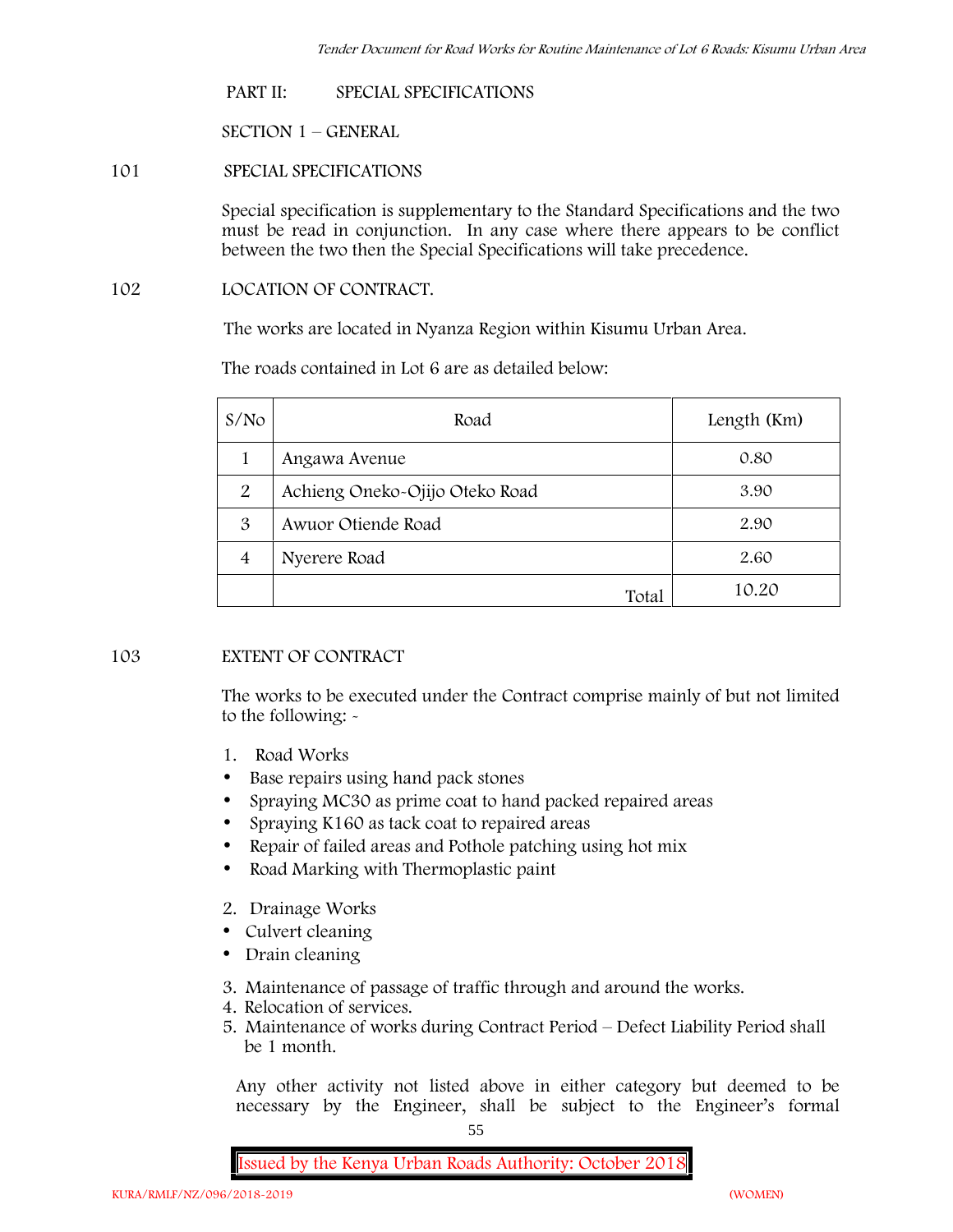instructions within the mode of payment stipulated either by day works or on a measured basis.

#### **105 ORDER OF EXECUTION OF WORKS**

In addition to Clause 105 of the Standard Specification the Contractor shall carry out the Works such that a continuous and consecutive output of fully completed work is achieved.

#### **107 TAKING OVER CERTIFICATE**

The minimum length of the road for which a certificate will be issued under clause 48 of the conditions of Contract shall be the whole length of each section of the road substantially completed.

**109 NOTICE OF OPERATIONS**

Add the following sub- Clause.

#### Notification Terms

It shall be the Contractor's responsibility to notify the Engineer when any item of works scheduled are completed and ready for approval, and the contractor shall give sufficient notice to allow control tests to be performed.

# Explosive and Blasting

- (a) The requirements of the Laws of Kenya governing explosives and other requirements and regulations of Government of Kenya and other authorities shall be complied with.
- (b) No explosives of any kind shall be used without prior written consent of the Engineer.

The Contractor shall be solely responsible for the provision, handling, storage and transporting of all explosives, ancillary materials and all other items of related kind whatsoever required for blasting.

# **117 HEALTH, SAFETY AND ACCIDENTS**

# Add the following:

In addition to providing, equipping and maintaining adequate first aid stations throughout the works in accordance with the laws of Kenya, the contractor shall provide and maintain on site during the duration of the Contract, a fully equipped dispensary. This shall be with a qualified Clinical Officer / Nurse who shall offer the necessary medical advice on HIV and related diseases to the Engineer's and Contractor's Site staff. The Contractor shall allow for this in the rates and be responsible for all site welfare arrangements at his own cost.

# **120 PROTECTION OF EXISTING WORKS AND SERVICES**

The Contractor shall acquaint himself with the position of all existing services such as sewers, water drains, cables for electricity and telephone, lighting and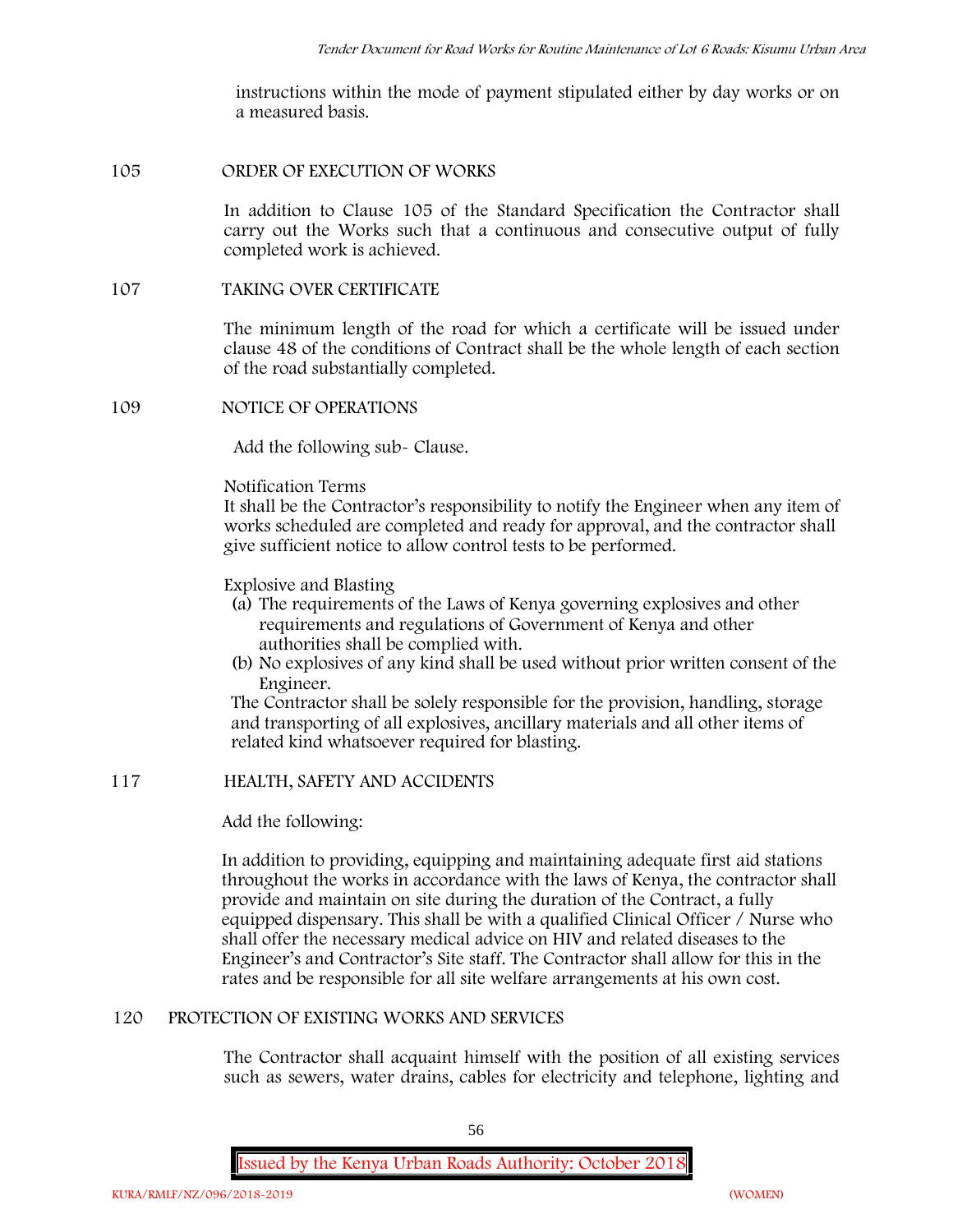telephone poles, water mains, etc., before commencing any excavation or other work likely to affect the existing services.

The cost of all plant, equipment and materials, labour, technical and professional staff, transport and the like necessary for determining the locations of existing services, including the making good of any damage caused to such services all to the satisfaction of the Engineer, shall be deemed to be included in the tender rates. No other payment shall be made for the costs of such operations, nor for the making good of damage caused thereby to the existing services.

The Contractor shall be held responsible for injury to existing structures, works or services and shall indemnify and keep indemnified the Employer against any claims in this respect (including consequential damages).

# **121 DIVERSION OF SERVICES**

- (a) The Contractor shall acquaint himself with the location of all existing services such as telephone lines, electricity cables, water pipes, sewers etc., before execution of any works that may affect the services. The cost of determining the location of the existing services together with making good or repairing of any damage caused all to the satisfaction of the Engineer shall be included in the BID rates.
- (b) Subject to the agreement with the Engineer, the Contractor shall be responsible for removal of alteration and relocation of existing services.
- (c) The Contractor shall indemnify the Employer against claims originating from damage to existing services or works.

# **123 LIAISON WITH GOVERNMENT AND POLICE OFFICIALS**

The Contractor shall keep in close touch with the Police and the other Government officials of the area regarding their requirements in the control of traffic or other matters, and shall provide all assistance or facilities, which may be required by such officials in the execution of their duties.

# **124 LAND FOR ALL CAMPS SITES AND FOR THE CONTRACTOR'S OWN PURPOSES, INCLUDING TEMPORARY WORKS.**

Notwithstanding Clause 124 of the Standard Specification all requirements of land for temporary works and construction purposes shall be to the approval of the Engineer but the Contractor will make all necessary arrangements with the property owners concerned and pay all charges arising therefrom. On or before completion of the Contract, the Contractor shall remove all temporary works and shall restore all such land to the condition in which it was immediately prior to the occupation thereof as far as is reasonable and practicable. No separate payment will be made to the Contractor on account of these items and the Contractor must make due allowance for them in his rates.

Notwithstanding Clause 120 of the Standard Specifications, the Contractor shall be required to appoint competent surveyors who will liaise with the Engineer on matters related to the demarcation of the existing road reserve, site measurements, removal and reinstatement of existing services.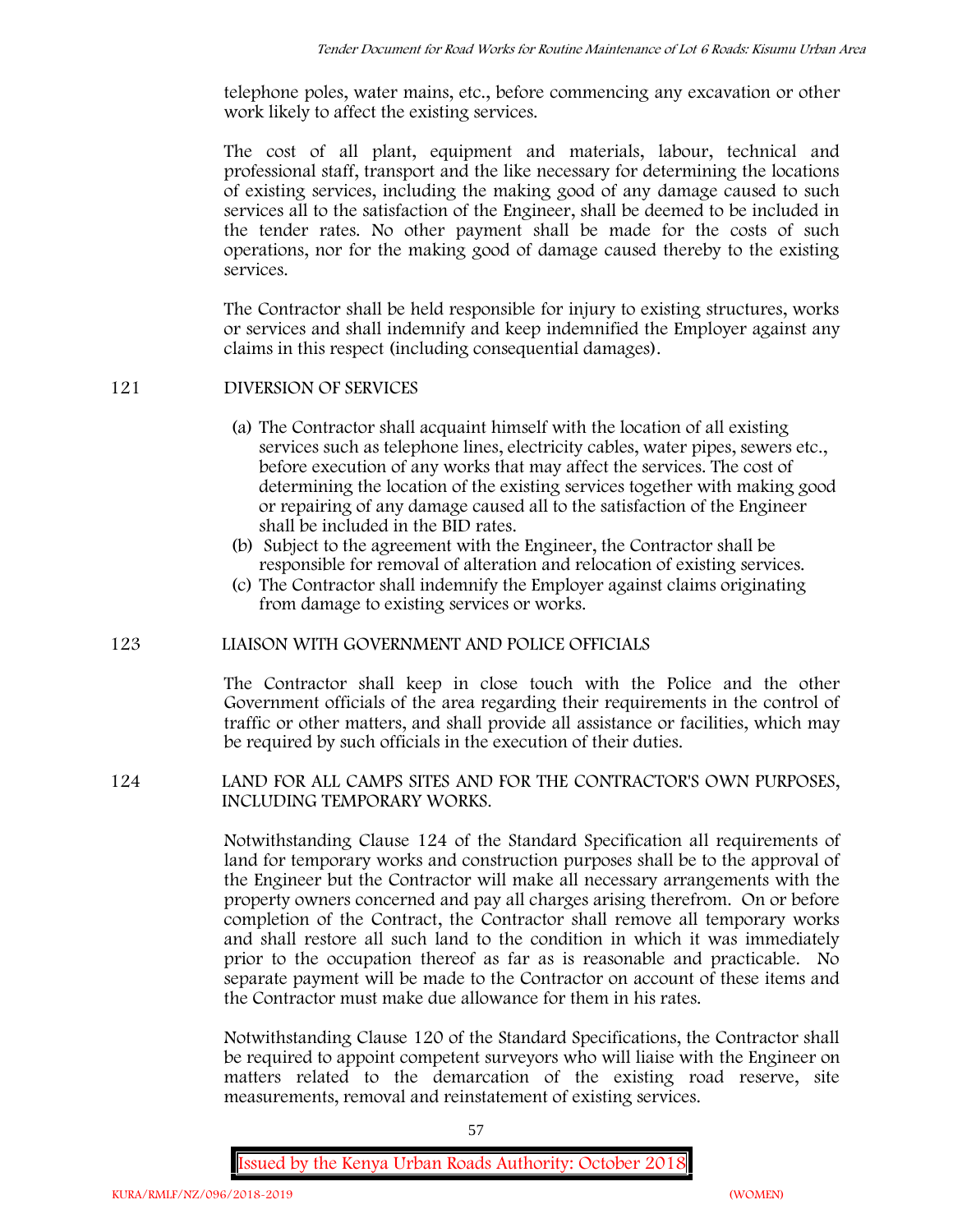# **128 STORAGE OF MATERIALS**

All materials shall be stored on Site in a manner approved by the Engineer and the Contractor shall carefully protect from the weather all work and materials which may be affected thereby.

## **129 TEST CERTIFICATES**

When instructed by the Engineer the Contractor shall submit certificates of test from the suppliers of materials and goods required in connection with the works as the Engineer may require.

Such certificates shall certify that the materials or goods concerned have been tested in accordance with the requirements of the specifications and shall give the results of all the tests carried out. The Contractor shall provide adequate means of identifying the materials and goods delivered to the site with the corresponding certificates.

## **131 SIGNBOARDS**

The Contractor shall provide and erect two (2) publicity signs on the site as directed. The Engineer shall, as shown in the Drawings, direct the minimum dimensions and thickness of the steel framework and sheet. The framework and sheet shall be prepared and painted black, while the ring at the top of the supporting frames shall be painted white. The wordings and KURA's logo shall be printed on backlit sticker paper resistant to the effects of weather using reflectorised paint or material approved by the Engineer. The sticker shall be placed on both sides of the board. The colours, fonts and heights of the letters shall be as indicated on the typical drawings and as directed by the Engineer.

#### **132 OFFICE FOR THE RESIDENT ENGINEER, SURVEY EQUIPMENT AND FURNITURE**

#### **132.1 ENGINEER'S REPRESENTATIVE OFFICE**

The contractor, when instructed, shall for the duration of the Contract, furnish and equip Resident engineer's office located at the KURA's Regional offices. The room to be occupied by the Engineer's Representative and its front office shall be provided with a floor carpet to be approved by the Engineer. The windows shall be fitted with curtains and blinders.

A telephone shall also be provided for the Resident Engineer's office for his exclusive use. All the charges and fees related to the installation and maintenance of the telephone shall be deemed to have been included in the rates for providing and maintaining the Office. The Contractor will be reimbursed, separately, the cost of operating the telephone under appropriate bill item in the BoQ.

The offices shall be provided with day and night watchmen and security lights, the cost of which shall be deemed to have been included in the rates for the offices.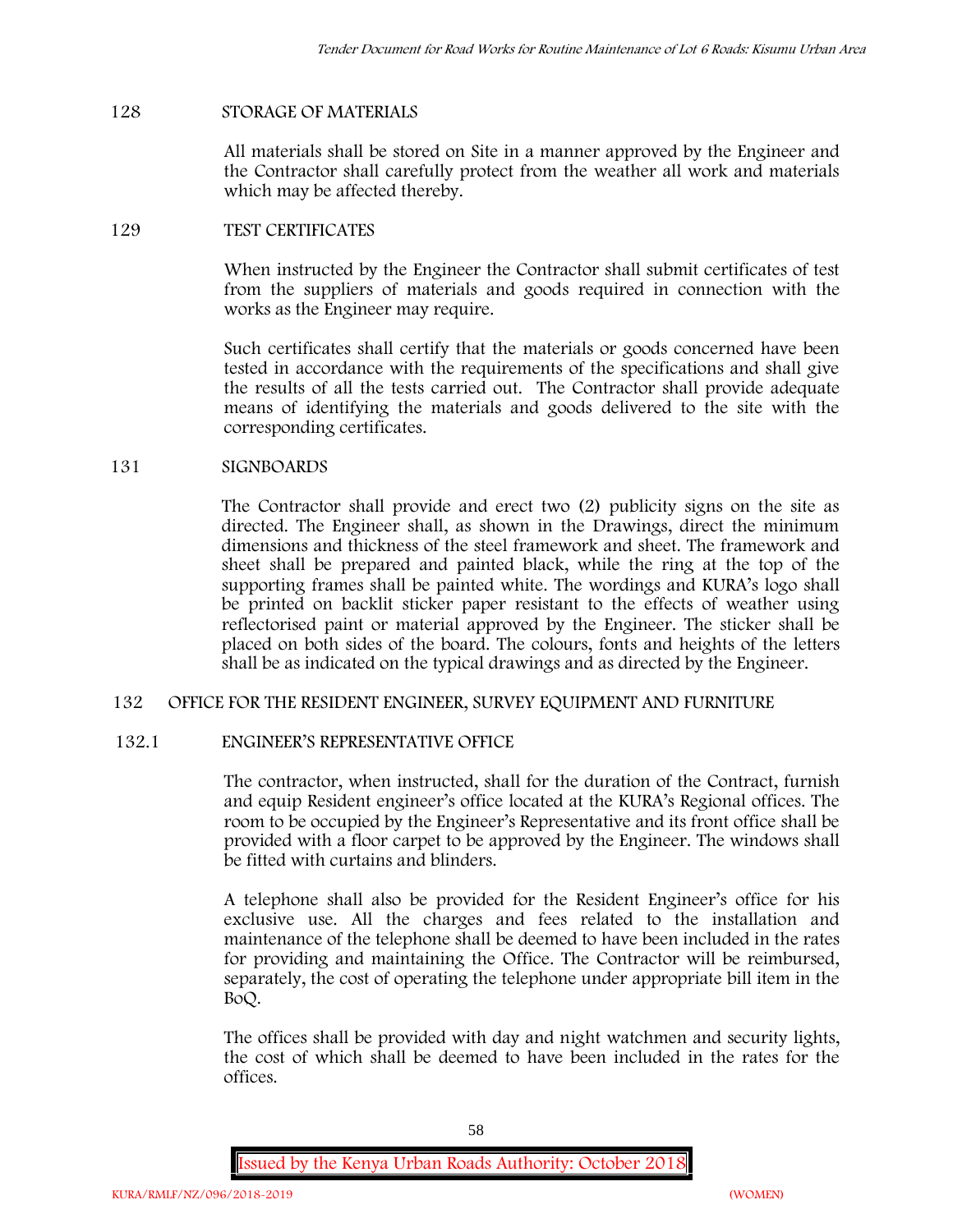The Contractor may be instructed by the Engineer under clause 58 of the General Conditions of Contract to make payments of general receipted accounts for such items as stationery, stores, furniture and equipment, claims and allowances for supervision personnel and any miscellaneous claims or the Engineer may direct the Contractor to purchase or pay for the above. The Contractor will, on provision of receipts, be paid under appropriate bill items in the BoQ.

**The survey equipment to be provided would include:**

| 1. Engineer's automatic level Wild NAK 2 or similar                                                      | 2No             |
|----------------------------------------------------------------------------------------------------------|-----------------|
| 2. Total station reading 1" with tripod and setting on                                                   |                 |
| pole with datalogger and survey software to match                                                        |                 |
| Total Station Datalogger. Include data transfer program,<br>and plotting modes, setting out calculations |                 |
| and Cogo facilities                                                                                      | 1 No            |
| 3. Levelling staff 5m. with levelling bubble Wild GNLE                                                   |                 |
| or similar                                                                                               | 4No             |
| 4. 50m. steel band measuring tape                                                                        | 2N <sub>O</sub> |
| 5. 30 m. linen measuring tape                                                                            | 2No.            |
| 6. 3m. aluminium straight edge                                                                           | 2N <sub>O</sub> |
| 7. 1m. stainless steel straight edge                                                                     | 1N <sub>o</sub> |
| 8. 100m. steel band tape                                                                                 | 2No.            |
| 9. Draughtsman's stool                                                                                   | 3No.            |
| 10. Complete set of highway curves                                                                       | 1N <sub>o</sub> |
| 11. Programmable scientific calculators FX 880P or                                                       |                 |
| equivalent                                                                                               | 4No             |
| 12. Survey umbrella                                                                                      | 2No.            |
| 13. Roll of tracing paper                                                                                | 10No            |
| 14. Protractor 360                                                                                       | 2N <sub>O</sub> |
| 15. Graph paper A3 size                                                                                  | 100No           |
| 16. Drawing table                                                                                        | 2No.            |
| 17. Erasing shield                                                                                       | 4No.            |
| 18. 3m. ranging rods                                                                                     | 9No             |
| 19. Marker pens                                                                                          | 30No.           |

The contractor may be directed to pay for stationery, equipment or reagents that are foresaid and also pay for servicing and repair of the laboratory equipment being used on the project.

The Contractor shall provide, install and maintain in a good state of repair, such survey and other equipment as listed for the duration of the contract.

Such equipment shall be of approved manufacture and shall be made available to the Engineer for the Engineer's exclusive use throughout the Contract, not later than three (3) weeks after the Engineer's order to supply. All equipment shall be ready to use and complete to perform the tests. The equipment shall revert to the Employer on completion of the Contract.

Any delays to the Contractor or the Contractor's activities caused by the Engineer being unable to perform survey work, field or laboratory tests due to the contractor's failure to supply and/or maintain the said equipment shall be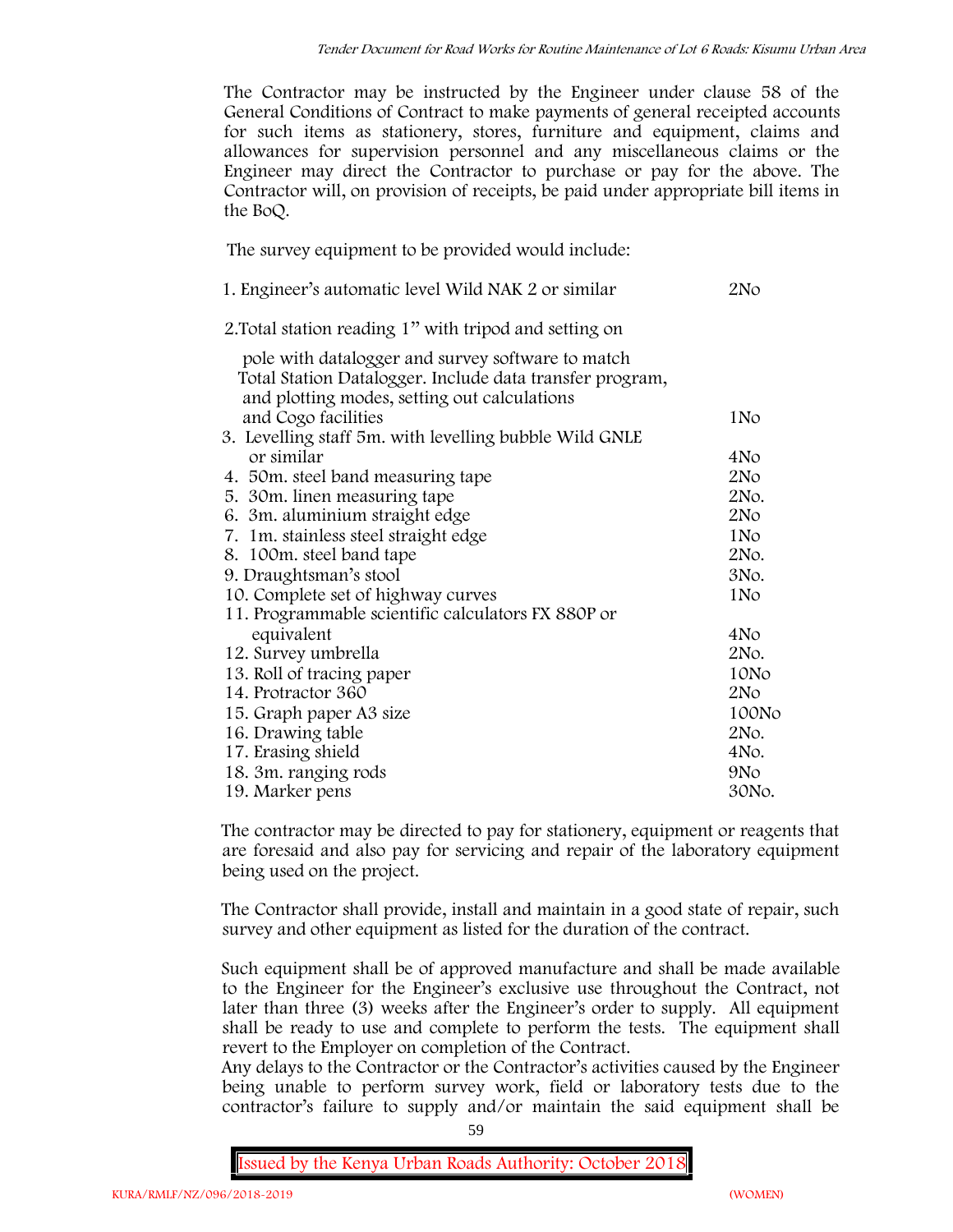deemed to have been caused entirely by the Contractors own actions, and any consequences of such delays shall be interpreted as such.

The payment to comply with this requirement is provided in the Bill of Quantities and ownership of all equipment paid for as instructed above shall revert to the Employer after the completion of the Works.

Failure by the Contractor to provide or maintain the equipment shall make him responsible to bear all costs that may be incurred as a result of the Engineer's staff using alternative means of communication, including delays in supervision and approval of Works by the Engineer.

# **(a) Mobile phones**

# **132.3 COMMUNICATION FOR THE ENGINEEER**

The Contractor shall provide, connect and maintain mobile phones for the exclusive use by the Engineer for the duration of the contract. The Contractor shall include for the cost of providing the mobile units complete with charger unit, "hands free" headset for each unit, connection to the network and all service charges applicable all as directed by the Engineer. The Contractor shall provide air-time with each mobile phone which shall be paid for under prime cost sum allowed for in the bills of quantities. The mobile telephones shall be WAP enabled with e-mail capabilities and integrated camera of a minimum of 3.0 mega pixels. Payment for these mobiles and associated costs is included in the Bill of Quantities, and ownership of mobile phones will revert to the Employer after completion of the Works.

# **(b) Internet and e-mail services**

Where directed, the contractor shall provide 24 hours terrestrial or wireless internet connectivity with minimum throughput speed of 128kilobytes per second for the exclusive use by the Engineer, including all accessories and Terminal Equipment and pay for all associated installation, maintenance and usage charges throughout the duration of the contract.

The contractor shall allow for the provision and maintenance of internet connectivity and associated costs as per Appendix to item 1.17 of the Bills of Quantities.

# **137 ATTENDANCE UPON THE ENGINEER AND HIS STAFF**

In addition to the staff stated in Clause 135, the following staff will be provided for the supervision of work: 1No. Artisans, 2No. Labourers, 1No. Office assistants, 2No. Lab attendants. Additional attendant staff, as required by the Engineer, shall be paid for under Item 01-80-030 of the Bill of Quantities.

# **138 VEHICLES AND DRIVERS FOR THE ENGINEER AND HIS STAFF AND METHOD OF PAYMENT**

In addition to provisions of the Clause 138 of the Standard Specification, the Contractor shall when instructed, provide and maintain in good working condition for the exclusive use of the Engineer and his staff throughout the Contract, the following types and numbers of brand new vehicles or as specified. The Engineer shall approve the type of vehicles and confirm the number of each type to be provided. The Contractor shall insure the vehicles comprehensively for any licensed drivers and shall provide competent drivers during normal working hours and whenever required by the Engineer. The cost of provision of the vehicle shall be inclusive of the first 4,000 kilometers travelled in any month. .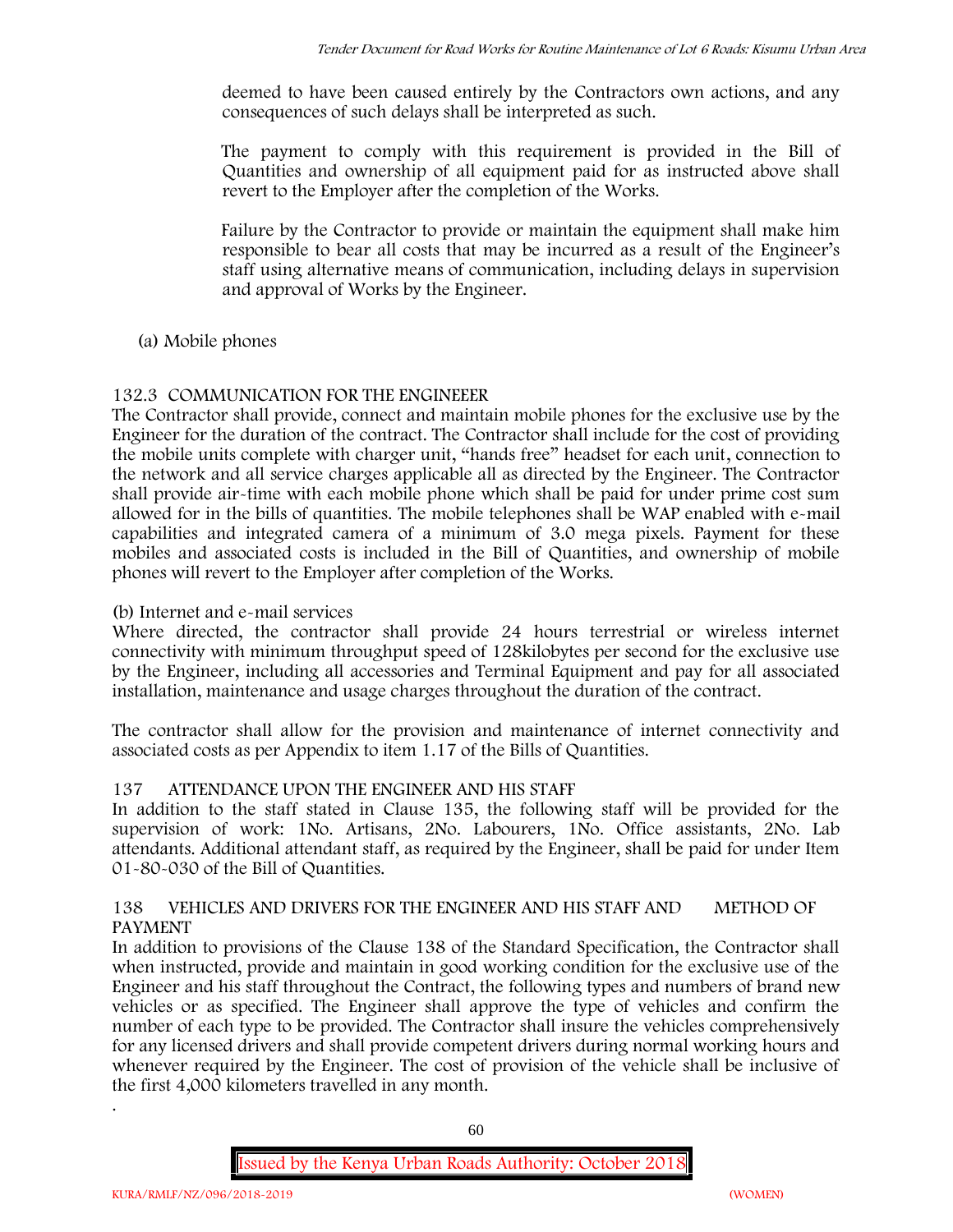Should any vehicle supplied not be in roadworthy condition, the Contractor shall provide an acceptable equivalent replacement vehicle until such a time as the original vehicle is repaired to the satisfaction of the Engineer and returned for use.

# **(a) Type 1 Vehicles (Double Cabin 4WD Pick up)**

Type 1 Vehicles should be four Wheel Drive (4WD), with power assisted steering, Double wishbone independent suspension at front axle and rigid axle with leaf springs at rear, diesel propelled engine maximum 2,500 cc. The starting mileage of the vehicles shall not exceed 60,000km odometer reading. The vehicles should be fitted with other accessories below:

- (a) Spare tyre and wheel jack;
- (b) FM radio and CD player;
- (c) Power Windows;
- (d) Full Air-conditioning;
- (e) Immobilizer and antitheft security system;
- (e) Driver and passenger SRS Airbags;
- (f) Canvas cover over the carrying deck at the back.

At the end of the contract, all type 1 vehicles shall revert to the Contractor.

# **(c) Type 2 Vehicles (station wagon/saloon)**

Specifications for Type 2 Vehicles shall be station wagon/saloon vehicles; petrol propelled engine maximum 1,800 cc. The starting mileage of the vehicles shall not exceed 60,000km odometer reading. shall in addition be fitted with a fibre glass body or similar and two columns of sitting benches on the carting deck at the back.

The Contractor shall insure comprehensively the vehicles for any licensed drivers and shall provide competent drivers during normal working hours and whenever required by the Engineer.

At the end of the contract, all type 2 vehicles shall revert to the Contractor.

Payment of vehicle shall be per vehicle month in item 01-80-017/18 of the BOQ.

# **139 MISCELLANEOUS ACCOUNTS**

The Contractor maybe instructed by the Engineer to make payments of general miscellaneous accounts for such items as stationary, stores and equipment and miscellaneous supervision personnel and claims or the Engineer may direct the Contractor to purchase or pay for the above. The Contractor will be paid on a prime cost basis plus a percentage for overheads and profits under appropriate items in the Bills of Quantities.

# **142 ENVIRONMENTAL PROTECTION**

The Contractor shall comply with the Statutory Regulations in force in Kenya regarding environmental protection and waste disposal and shall liaise with the National Environmental Management Agency (NEMA).

The Contractor shall ensure so far as is reasonably practicable and to the satisfaction of the Engineer; that the impact of the construction on the environment shall be kept to a minimum and that appropriate measures are taken to mitigate any adverse effects during the construction.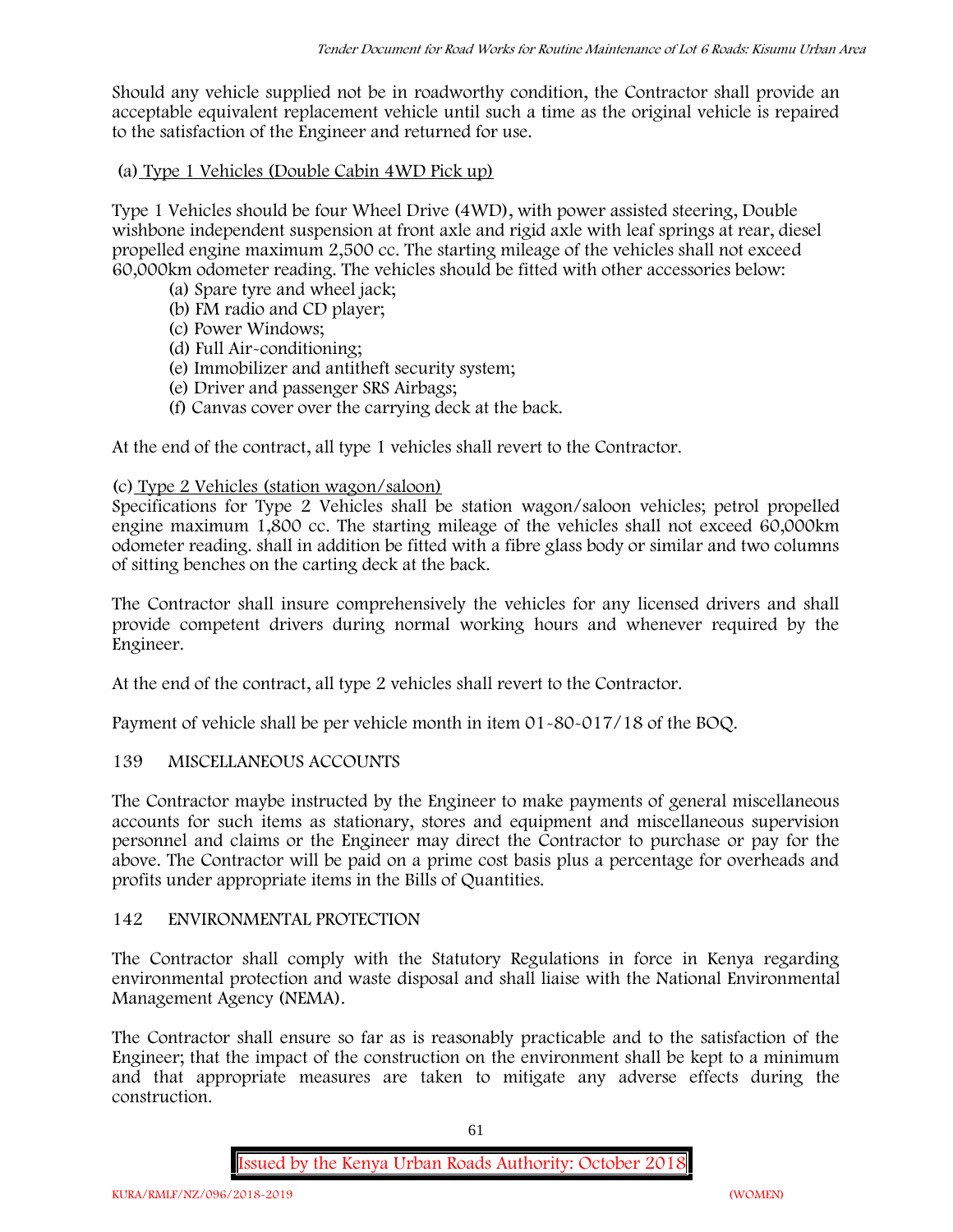- (a) The Contractor shall exercise care to preserve the natural landscape and shall conduct his construction operations so as to prevent any unnecessary destruction, scarring, or defacing of the natural surroundings in the vicinity of the work. Except where clearing is required for permanent works, all trees, native shrubbery, and vegetation shall be preserved and shall be protected from damage by the Contractor's construction operations and equipment. All unnecessary destruction, scarring, damage or defacing resulting from the Contractor's operations shall be repaired, replanted, reseeded or otherwise corrected as directed by the Engineer, and at the Contractor's expense.
- (b) The Contractor shall ensure that measures are in place to control soil erosion and water pollution, by use of berms, dykes, silt fences, brush barriers, dams, sediment basins, filter mats, netting, gravel, mulches, grasses, slope drains, contour banks, and other erosion control devices and methods. Temporary erosion control provisions shall be coordinated with permanent erosion control features to assure economical, effective and continuous measures throughout the period of the works. The Contractor's attention is drawn to the requirements of Clause 502, in that works need to be progressively finished so that permanent vegetation can establish quickly to mitigate soil erosion and erosion of drains.
- (c) The Contractor shall provide all the labour, equipment, materials, and means required and shall carry out proper and efficient measures wherever and as often as necessary to minimise the dust nuisance.
- (d) The Contractor shall comply with all applicable Kenyan laws, orders and regulations concerning the prevention, control and abatement of excessive noise. Blasting, use of jackhammers, pile driving, rock crushing, or any other activities producing high-intensity impact noise may be performed at night only upon approval of the Engineer.
- (e) Immediately after extraction of materials, all borrows pits shall be backfilled to the satisfaction of the Engineer. In particular borrow pits near the project road shall be backfilled in such a way that no water collects in them.
- (f) Spilling of bitumen fuels Oils and other pollutants shall be cleared up.

(g) The Contractor's attention is drawn to the requirements of the Standard Specification in regard to the environment and in particular to the following clauses: Clause 115: Construction Generally

| Clause 115: Construction Generally                                  |
|---------------------------------------------------------------------|
| Clause 116: Protection from Water                                   |
| Clause 136: Removal of Camps                                        |
| Clause 605: Safety and Public Health Requirements Clause            |
| Clause 607: Site Clearance and Removal of Topsoil and<br>Overburden |

(h) No additional payment will be made to the Contractor to cover costs arising from the requirements for this Clause and the Contractor must include these costs in the rates inserted into the Bills of Quantities.

# **143 STAFF TRAINING**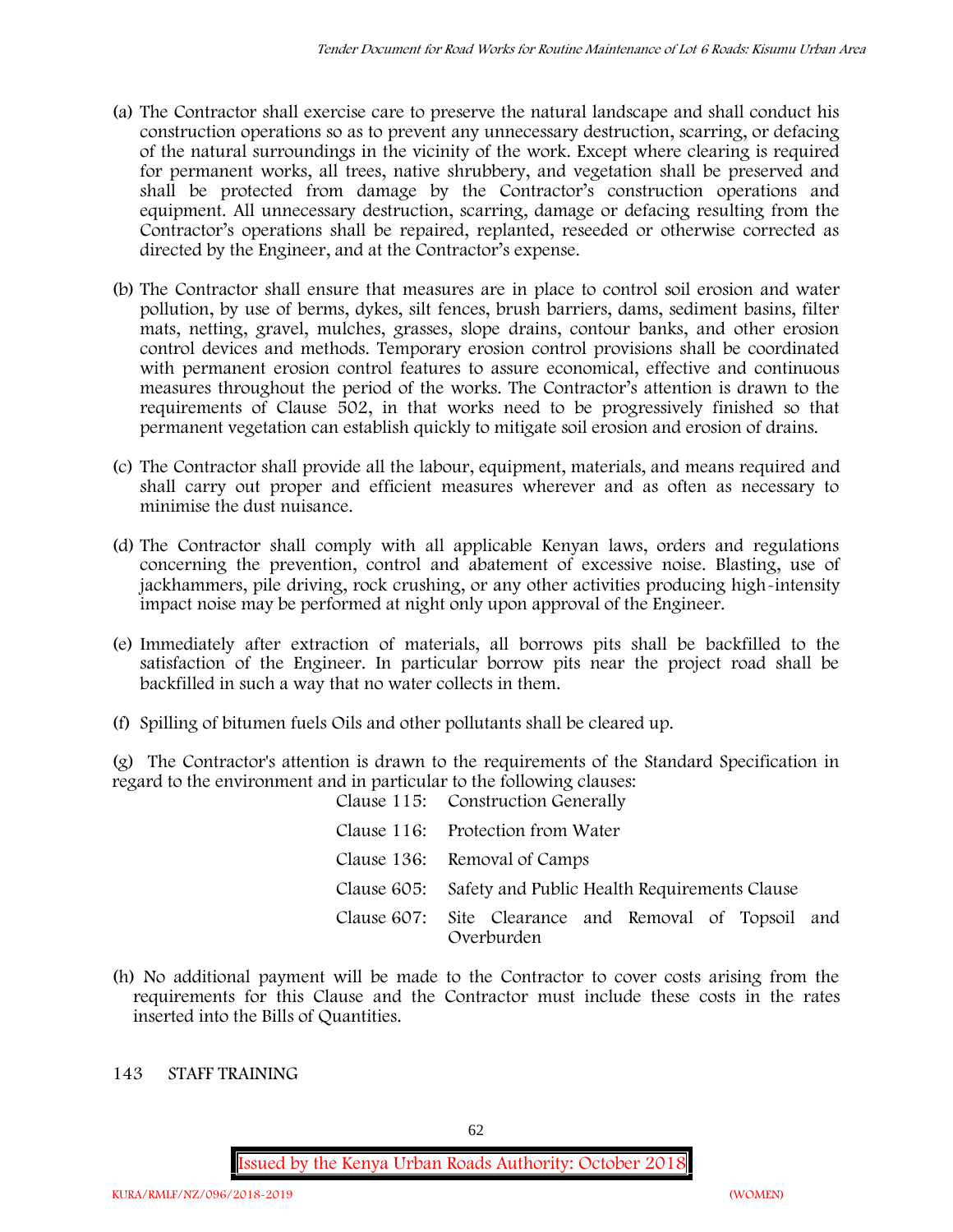The Contractor shall allow for training of engineers, technicians and other support staff as may be instructed by the Engineer.

The payment of the allowances of such staff shall be made as instructed by the Engineer under the relevant provisions in the Bills of Quantities.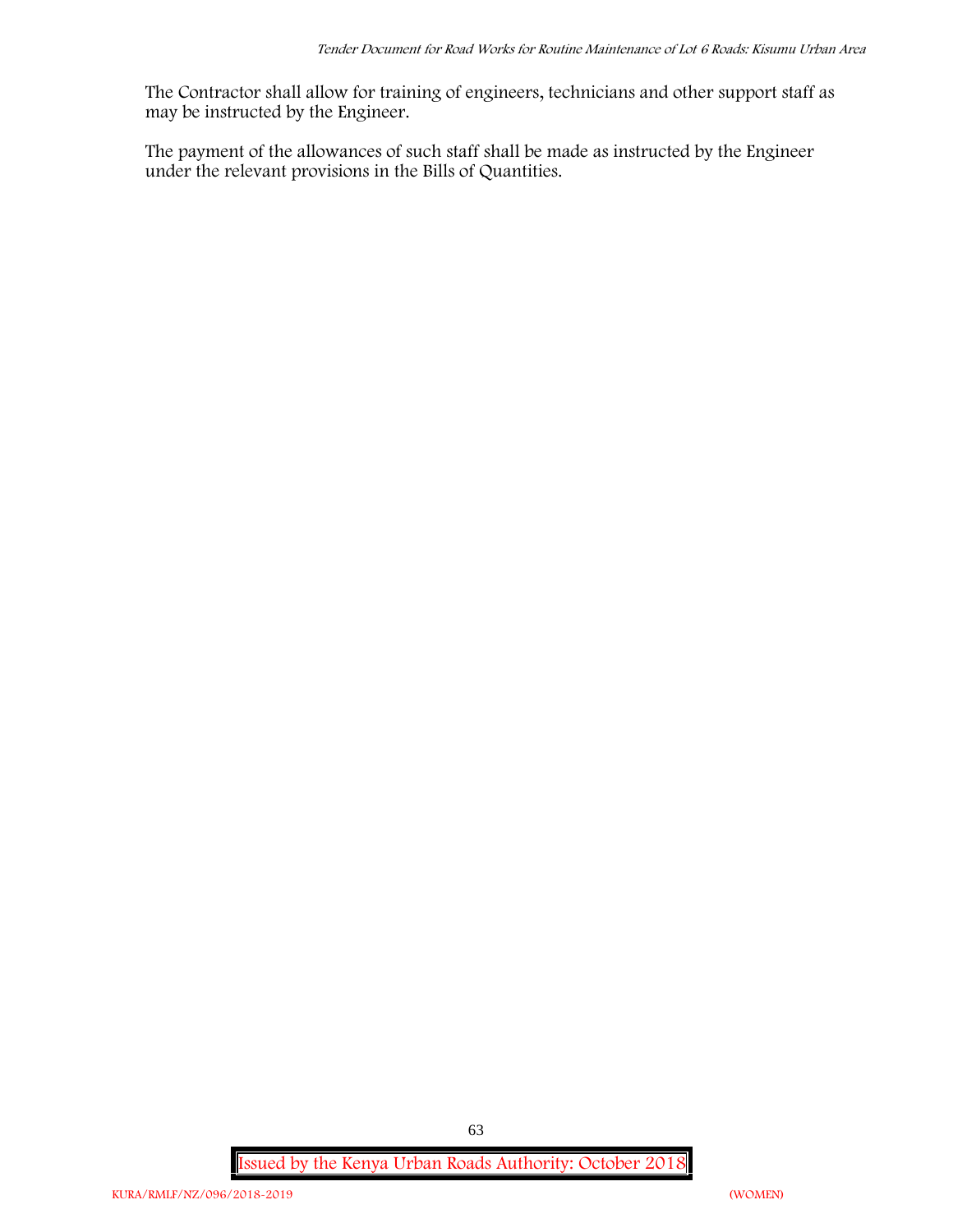#### **SECTION 2 - MATERIALS AND TESTING OF MATERIALS**

All materials testing shall be in accordance with Section 2 of the Standard Specifications.

#### **SECTION 3 - SETTING OUT & TOLERANCES**

- **301 SETTING OUT**
	- a) In addition to the provisions of clause 3.01(a) if the traverse points to be used for the setting out are close to the existing carriageway and interfere with construction works then the Contractor will have to relocate them to a location where they will not be disturbed. The co ordinates and heights of all traverse points so located shall be listed and provided to the Engineer for checking and/or approval. Contractor shall also monument the new centreline every 200m along straight and all salient points along curves by a pin in the concrete beacon before commencement of any works.

The road reserve boundary posts shall have 12mm diameter steel pins embedded in concrete, 200mm long with 25mm exposed to the air, sticking out form its top surface. This pin shall be co-ordinated and heighted and result of the same shall be provided to the Engineer for approval. Cost of these works shall be included in the rates as no separate item has been provided.

Commencement of the works shall not be permitted until this basic survey data has been provided and approved by the Engineer for at least 2 Kms of the road.

b) Detailed Setting Out

Reference pegs shall be 50mm by 50mm in section 600mm long driven 400mm firmly into ground and painted white above the ground. The offset from centre line shall be indicated by small nail 20mm to 25mm long with its head driven flush with the top of the peg.

Chainages, offset and reference elevation shall be clearly indicated to the sides of the peg to the satisfaction of the Engineer.

After cutting of benches and prior to commencement of earthworks or subgrade works, Contractor shall take cross-sections again and submit the copy of the same to Engineer for agreement. These cross-sections shall then be used as basis of measurement for all subsequent layers, unless otherwise stated.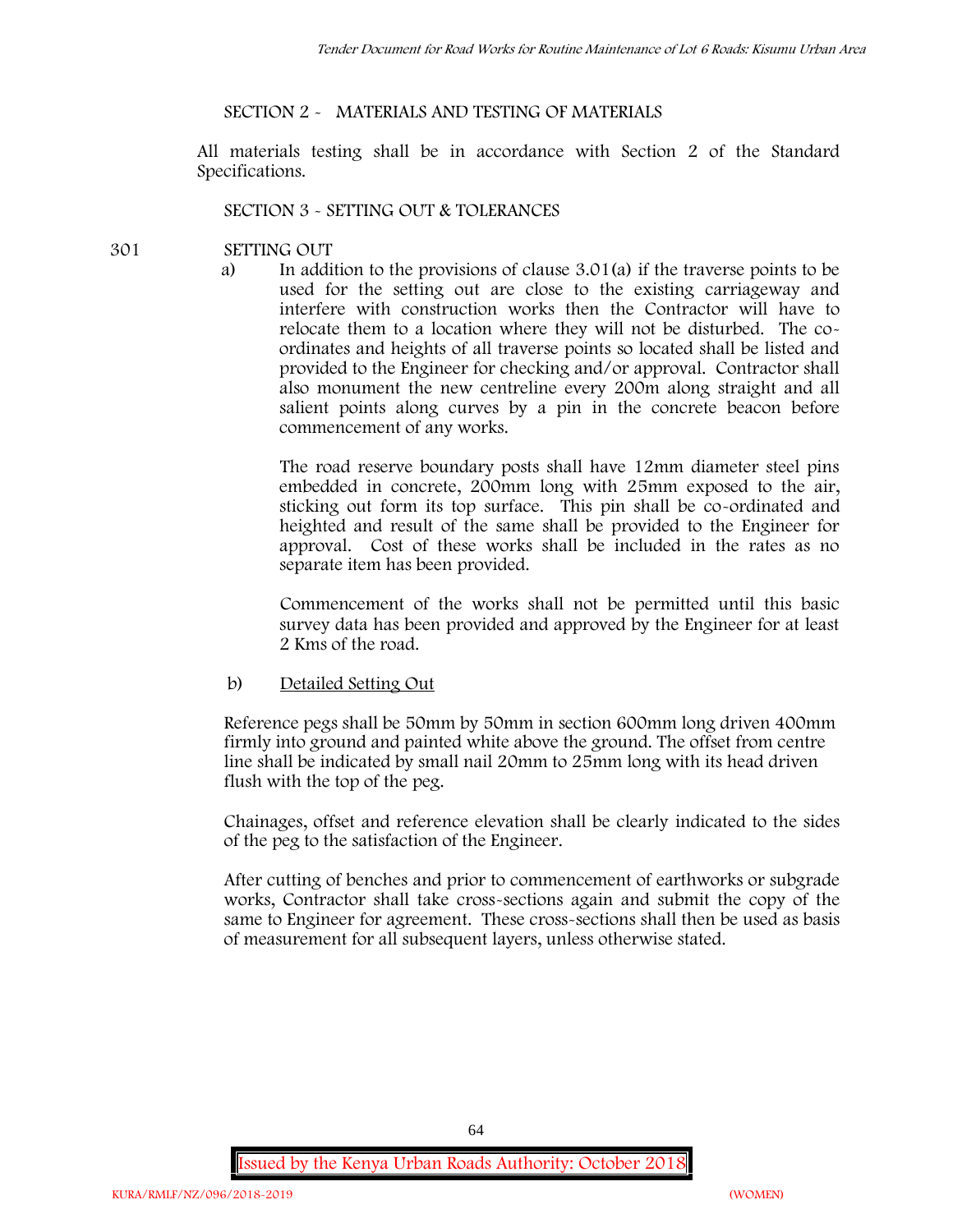#### **SECTION 4- SITE CLEARANCE AND TOP SOIL STRIPPING**

#### **401 SITE CLEARANCE**

Site Clearance shall be carried out as directed by the Engineer.

**402 REMOVAL OF TOPSOIL**

Topsoil shall include up to 200mm depth of any unsuitable material encountered in existing or newly constructed drains, drainage channels, and accesses.

**403 REMOVAL OF STRUCTURES, FENCES AND OBSTRUCTIONS**

When instructed by the Engineer, the Contractor shall demolish or remove any structure and payment for this shall be made on day works basis.

**Issued by the Kenya Urban Roads Authority: October 2018**

65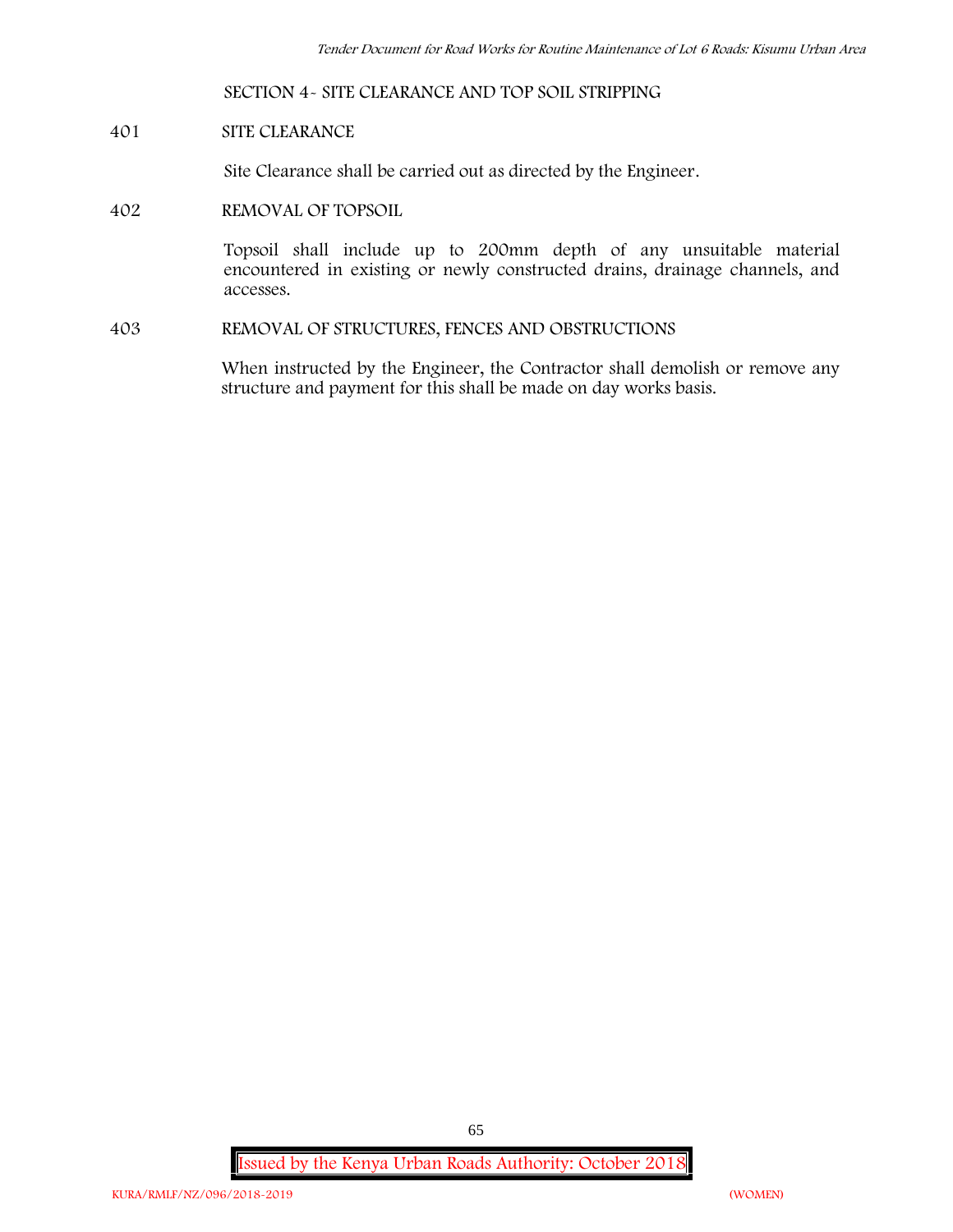#### **SECTION 5 - EARTHWORKS**

#### **504 PREPARATION PRIOR TO FORMING EMBANKMENT**

Where benching is required for existing pavement to accommodate earthworks subgrade or subbase for widening the road, the rate for compaction of existing ground shall be deemed to cover this activity.

Excavation in the pavement of the existing road shall be kept dry. In the event of water penetrating the underlying layer, construction of the subsequent layers shall be postponed until the underlying layers are dry enough to accommodate the construction plant without deforming or otherwise showing distress.

Step construction shall be carried out per layer at the joint where excavating both vertically and perpendicular to the direction of the travel. The step shall be 500mm perpendicular to the direction of the travel and 150mm vertical unless otherwise instructed by the Engineer.

Special care shall be taken when compacting the new material at the joint ensuring that specified density is achieved.

## **505 CONSTRUCTION OF EMBANKMENTS**

Only material approved by the Engineer shall be used for fill in embankments. Material with high swelling characteristics or high organic matter content and any other undesirable material shall not be used, unless specifically directed by the Engineer. Unsuitable material shall include:

- (i) All material containing more than 5% by weight or organic matter (such as topsoil, material from swamps, mud, logs, stumps and other perishable material)
- (ii) All material with a swell of more than 3% (such as black cotton soil)
- (iii) All clay of plasticity index exceeding 50.
- (iv) All material having moisture content greater than 105% of optimum moisture content (Standard Compaction)

Subgrade: Shall mean upper 300mm of earthworks either insitu or in fill and subgrade shall be provided for as part of earthworks operation and payment shall be made as "fill". The material for subgrade shall have a CBR of not less than 8% measured after a 4 day soak in a laboratory mix compacted to a dry density of 100% MDD (AASHTO T99) and a swell of less than 1%.

Subgrade repair: Where directed by the Engineer, any localized failure in the subgrade shall be repaired by filling in selected soft, hard or natural of minimum CBR 30% and compacted in accordance with clauses in the specifications applying to normal subgrade.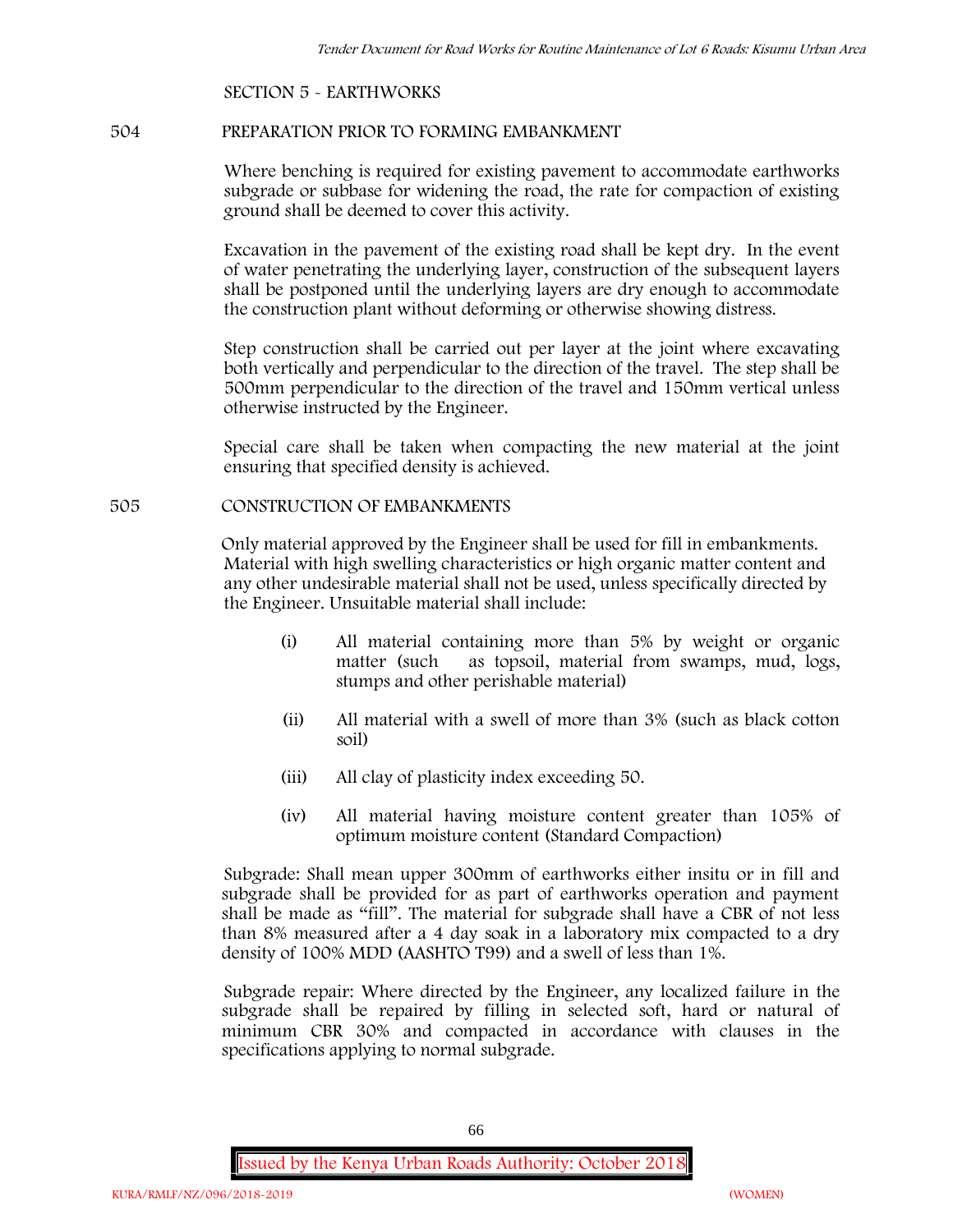Embankment repair: Where directed by the Engineer, any localized filling in soft, hard or natural; selected material requirements shall be executed in accordance with Clause 505.

#### **508 COMPACTION OF EARTHWORKS**

At pipe culverts, all fill above ground level around the culverts shall be compacted to density of 100% MDD (AASHTO T.99) up to the level of the top of the pipes or top of the surround(s), if any and for a width equal to the internal diameter of the pipe on either side of the pipe(s) or surround(s) as applicable.

At locations adjacent to structures, all fill above ground level upto the underside of the subgrade shall be compacted to density of 105% MDD (AASHTO T.99). In case of fill around box culverts this should be carried out for the full width of the fill and for a length bounded by the vertical plane passing through the ends of the wingwalls.

Notwithstanding the provision of clause 503 of the standard Specification, Compaction of subgrade material (i.e. material immediately below formation) in cut areas shall not be carried out by the contractor in areas where the formation is formed in hard material, unless specific instructions to the contrary are issued by the Engineer.

Where improved sub-grade material shall be required, this shall be compacted and finished to the same standards and tolerances as those required for normal subgrade and clauses in the specifications applying to normal subgrade shall also apply.

#### **511 BORROW PITS**

The first part of the Standard Specification is amended as follows:

Fill material which is required in addition to that provided by excavation shall be obtained from borrow pits to be located and provided by the Contractor but to the approval of the Engineer contrary to what has been stated.

# **517 MEASUREMENT AND PAYMENT**

Notwithstanding the provisions of clause 517 of the standard specifications, the rate for compaction of fill in soft material shall allow for the requirements of clause 508 of the special specification and no extra payment shall be made for compaction around pipe culverts (100% MDD AASHTO T.99).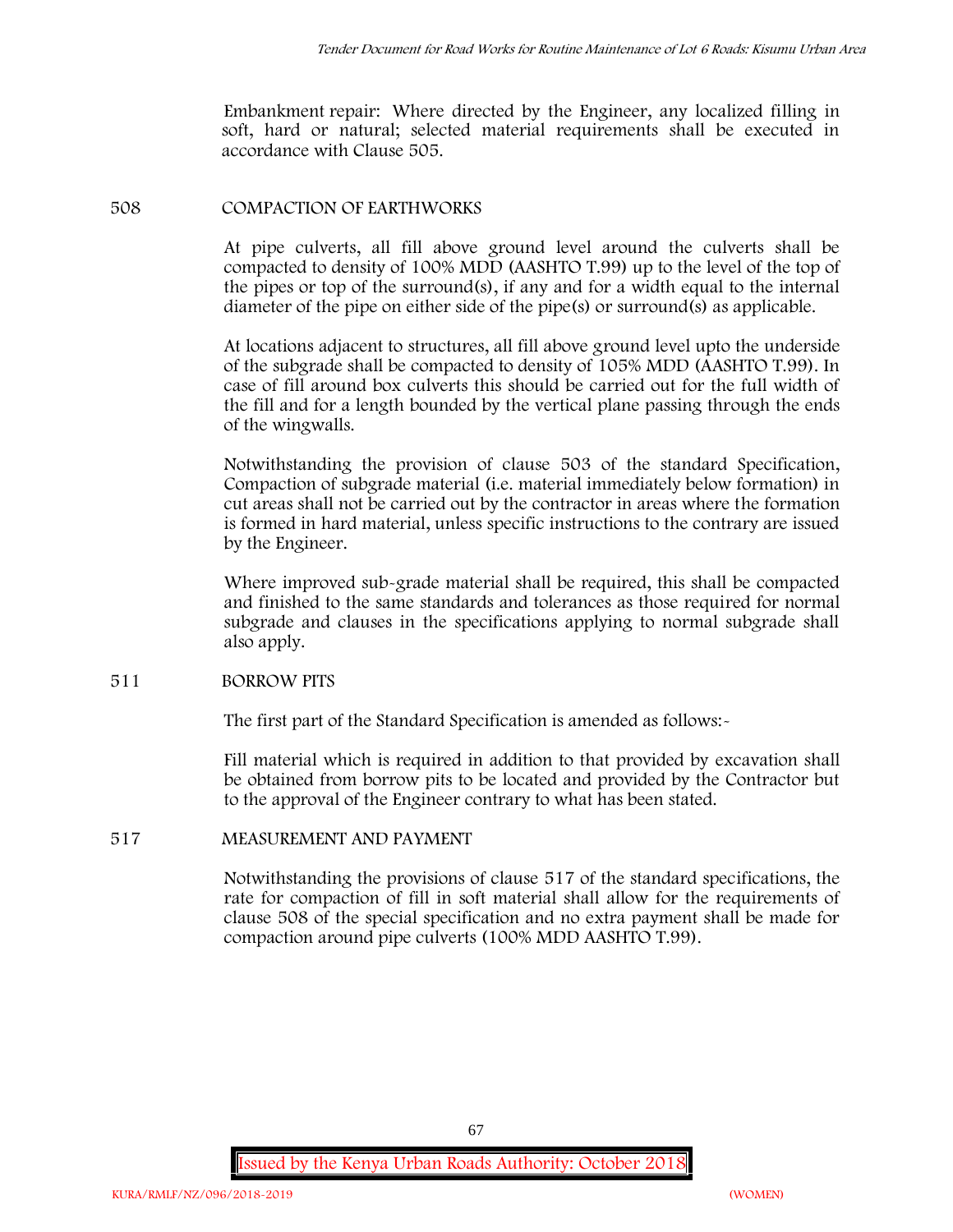#### **SECTION 6 - QUARRIES, BORROW PITS, STOCKPILES AND SPOIL AREAS**

#### **601 GENERAL**

Notwithstanding any indications to the contrary in the Standard specification the Engineer will not make available to the Contractor any land for quarries, borrow pits, stockpiles and spoil areas, except for those areas in road reserves specifically approved by him.

The contractor will be entirely responsible for locating suitable sources of materials complying with the Standard and Special Specifications, and for the procurement, Wining, haulage to site of these materials and all costs involved therein. Similarly the contractor will be responsible for the provision and costs involved in providing suitable areas for stockpiling materials and spoil dumps. Should there be suitable sites for spoil dumps or stockpiles within the road reserve forming the site of the works the Contractor may utilise these subject to the approval of the Engineer.

No additional payment will be made to the Contractor to cover costs arising from the requirements for this Clause and the Contractor must include these costs in the rates inserted into the Bills of Quantities.

#### **602 MATERIAL SITES**

The information on possible material sites is given for the general guidance of bidders. Bidders are however advised to conduct their own investigation as the information contained therein is neither guaranteed nor warranted

#### **603 PROVISION OF LAND**

Notwithstanding any indications to the contrary in the Standard specification the Engineer will not make available to the Contractor any land for quarries, borrow pits, stockpiles and spoil areas, except for those areas in road reserves specifically approved by him.

The contractor will be entirely responsible for locating suitable sources of materials complying with the Standard and Special Specifications, and for the procurement, Wining, haulage to site of these materials and all costs involved therein. Similarly the contractor will be responsible for the provision and costs involved in providing suitable areas for stockpiling materials and spoil dumps. Should there be suitable sites for spoil dumps or stockpiles within the road reserve forming the site of the works the Contractor may utilise these subject to the approval of the Engineer.

No additional payment will be made to the Contractor to cover costs arising from the requirements for this Clause and the Contractor must include these costs in the rates inserted into the Bills of Quantities.

#### **605 SAFETY AND PUBLIC HEALTH REQUIREMENTS**

In addition to clause 605, the contractor shall allow for professionals to conduct lectures to the workers regarding the spread of HIV/Aids.

68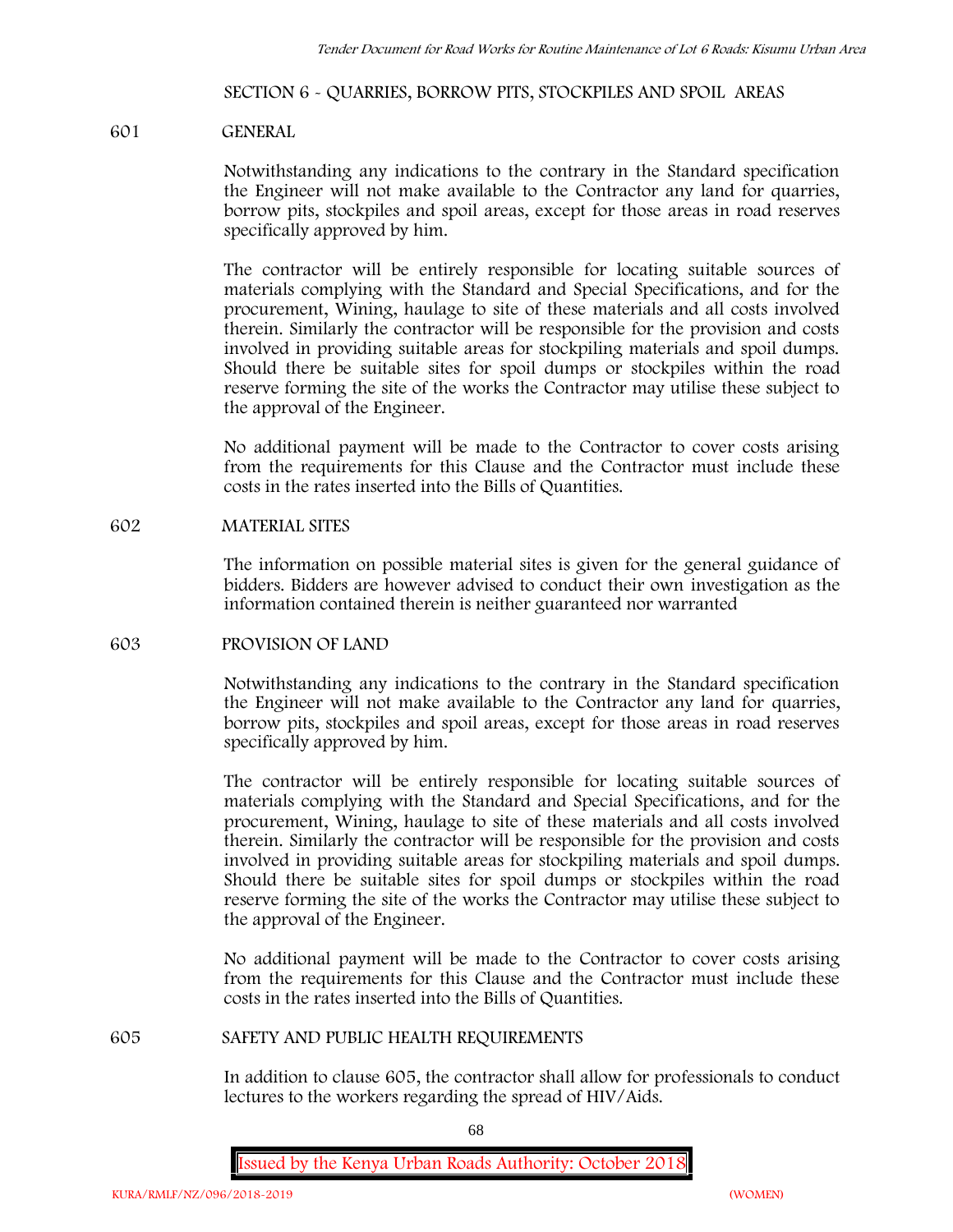#### **SECTION 7 - EXCAVATION AND FILLING FOR STRUCTURES**

#### **703 EXCAVATION OF FOUNDATIONS FOR STRUCTURES**

Unless otherwise instructed by the Engineer, all excavated surfaces in material other than hard material, on which foundations for structures shall be placed, shall be compacted to 100% MDD (AASHTO T.99) immediately before structures are constructed.

Paragraph 4, last line: - Replace "95%" with "100%".

## **707 BACKFILLING FOR STRUCTURES**

Unless otherwise instructed by the Engineer, all backfilling material shall be compacted to a minimum of 100% MDD (AASHTO T.99).

## **709 EXCAVATIONS FOR RIVER TRAINING AND NEW WATER COURSES**

Payments for river training and establishment of new watercourses shall only be made where such work constitute permanent works. Works done for road deviation or other temporary works shall not qualify for payment.

#### **710 STONE PITCHING**

Stone pitching to drains, inlets and outlets of culverts to embankments and around structure shall consist of sound unweathered rock approved by the Engineer.

The stone as dressed shall be roughly cubical in shape with minimum dimensions of 150 x 150mm for normal thickness of stone pitching.

The surface to receive the pitching shall be compacted and trimmed to slope and the stone laid, interlocked and rammed into the material to give an even finished surface.

In areas where stone pitching has been damaged, the Contractor shall identify such areas and notify the Engineer for his agreement of the extent of the Works required and his approval and instructions to proceed with the Works. Stone Pitching Repair and Reconstruction shall be carried out in accordance with Clause 710 of the Standard Specifications.

The Works shall involve removal of the damaged stone pitching and reconstruction of the said areas in accordance with Clause 710 of the Standard Specifications by use of the sound salvaged material together with any necessary additional material where all such materials shall comply with Section 7 of the Standard Specifications.

Contrary to clause 713 of the standard specifications, the rates inserted for stone pitching shall allow for grouting.

**711 GABIONS**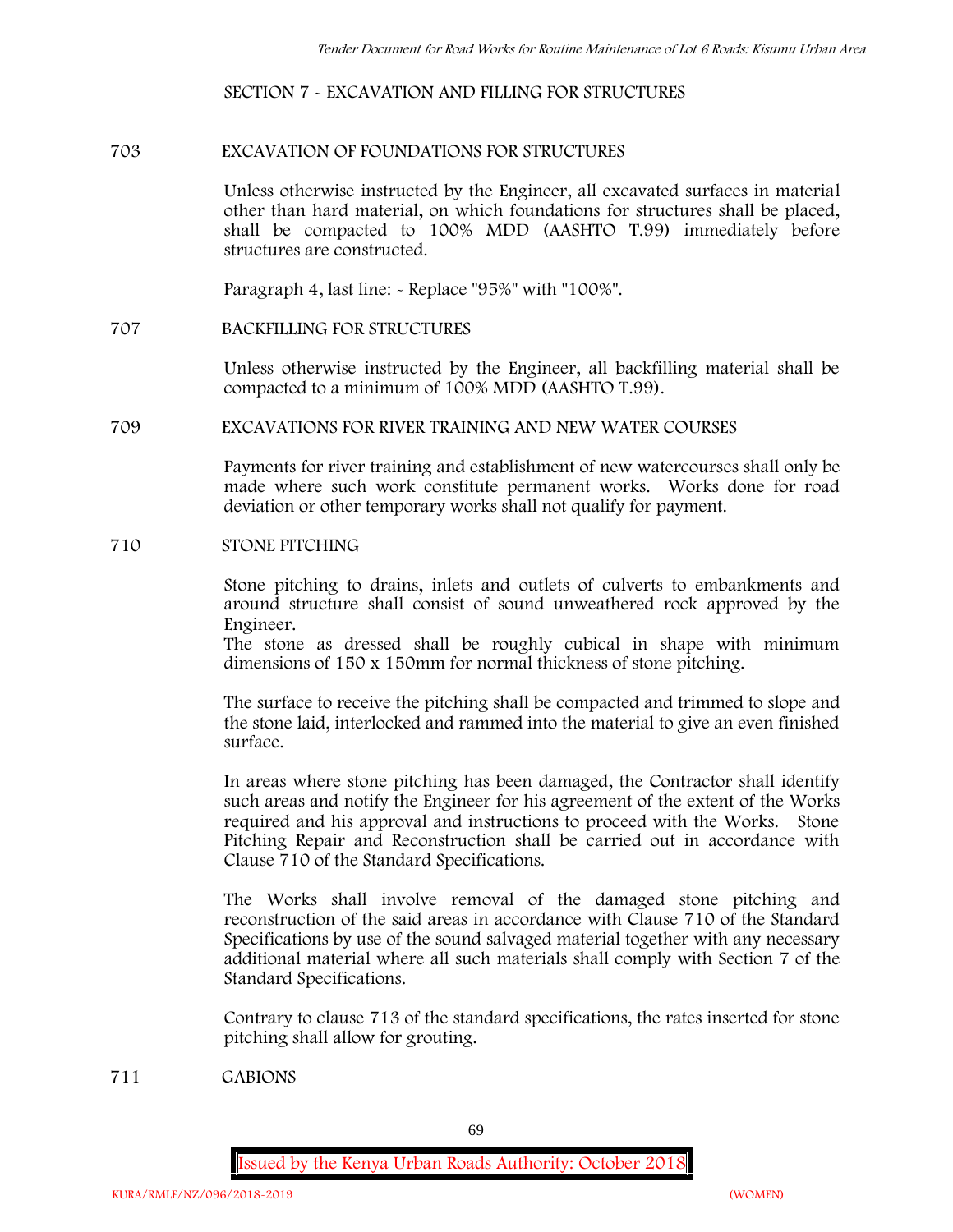Where instructed by the Engineer the Contractor will install gabions as protection works to washout areas or bridge Piers and or Abutments. Gabions shall be constructed in accordance with Clause 711 of the Standard Specification.

I n cases where existing gabions have been damaged, the Contractor shall identify them and notify the Engineer for his agreement of the extent of the Work required and his approval and instructions to proceed with the Works.

The Works shall involve removal of the damaged gabions / rocks, excavation to the correct levels and grades as directed by the Engineer, and in accordance with Clause 711 of the Standard Specifications and reconstruction with new gabions and other necessary materials as necessary. The damaged gabions shall be recovered and transported to the nearest KURA'S Yard or M.O. R &P.W Department depot.

# **712 RIP-RAP PROTECTION WORK**

Quarry waste or similar approved material shall be used to backfill scoured and eroded side, outfall and cut-off drain. The material shall be compacted to form a flat or curved surface preparatory to stone [pitching of drainage channels, existing and new scour checks as directed by the Engineer.

The surface to receive the pitching shall be compacted and trimmed to slope and the stone hand laid, interlocked and rammed into the material to give an even finished surface. The interstices of the Pitching shall be rammed with insitu material. The insitu material immediately behind the pitching shall be compacted to minimum density of 100% MDD compaction (AASHTO T.99)

# **714 BACKFILL BELOW STRUCTRURES**

Where instructed this shall be carried out in compliance with the requirements of Clause 507 and 804 of the Standard Specification.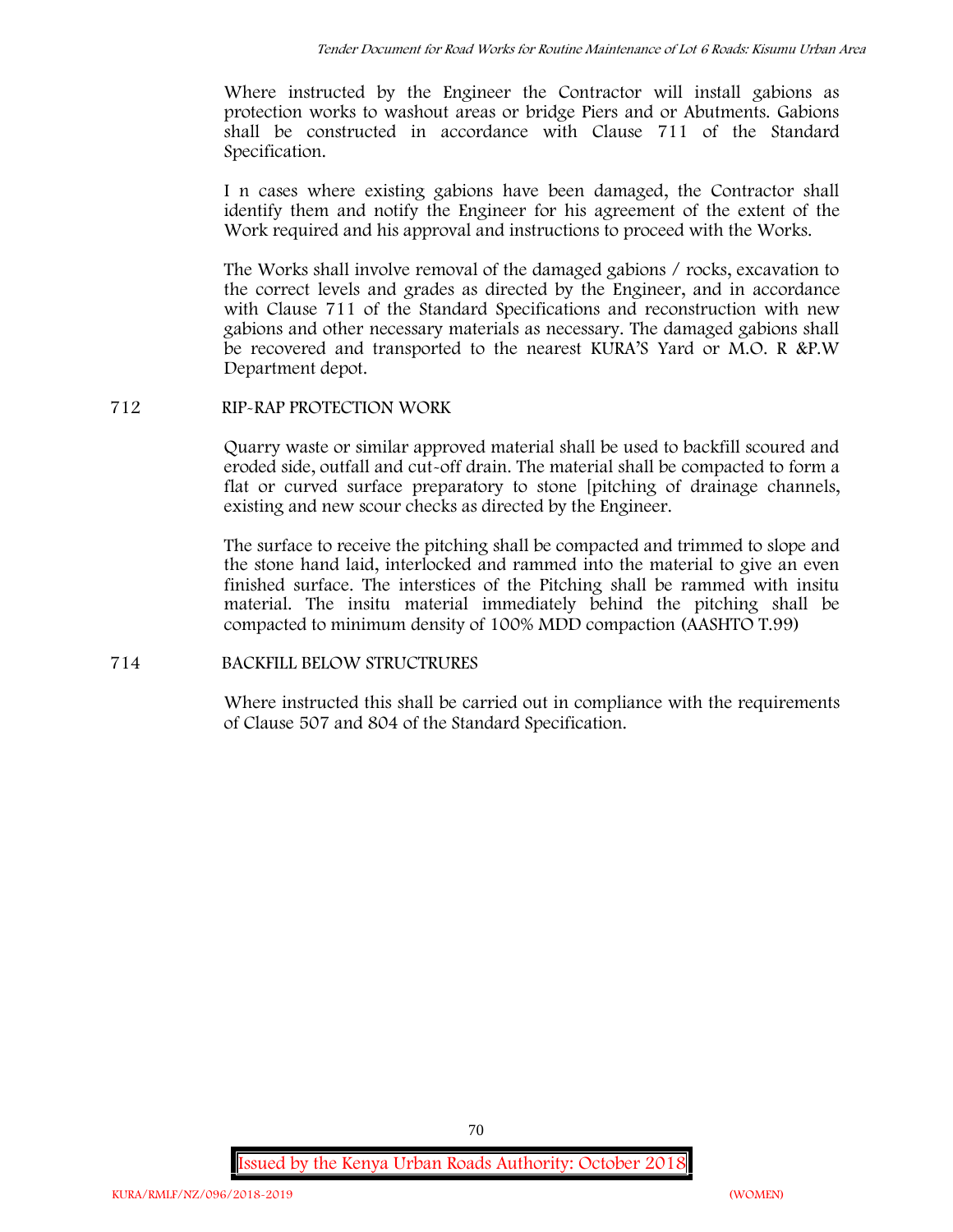#### **SECTION 8 - CULVERTS AND DRAINAGE WORKS**

#### **801 SCOPE OF SECTION**

The operations specified in this section apply to the installation of drainage works and reinstatement and improvement of the same.

In addition, this Section covers: -

- Extending of existing 450mm, 600mm and 900mm diameter pipes to be compatible with the increased road width or access.
- Desilting and cleaning of existing pipes and outfall drains to make them free flowing.

#### **804 EXCAVATION FOR CULVERTS AND DRAINAGE WORKS**

In the Standard Specifications, make the following amendments: -

- (a) In paragraph 6, line 3, and in paragraph 7, line 5 and in paragraph 11, line 6, delete "95%" and insert "100%".
- (b) Removal of Existing Pipe Culverts

Where instructed by the Engineer, the Contractor shall excavate and remove all existing blocked or collapsed culvert pipes of 450mm, 600mm and 900mm diameter including concrete surround, bedding, inlet and outlet structure.

The void left after removal of culvert pipes shall be widened as necessary to accommodate new concrete bedding, pipe and haunching. The payment of this work shall be per linear metre of pipes removed, and the volume in m<sup>3</sup> of inlet/outlet structure removed. The void left by removal of these pipes shall be carefully preserved in order to accommodate replacement of 450mm, 600mm or 900mm diameter pipe culverts as shall be directed by the Engineer.

- (c) Removal of Other Existing Drainage Structures When instructed by the Engineer, the Contractor shall demolish or remove any other structure and payment for this shall be made on day work basis.
- (d) Excavation for Culverts and Drainage Works The Contractor shall carry out all excavations for new culverts and drainage works to the lines, levels, inclinations, and dimensions shown on the drawings or as instructed by the Engineer.

#### **805 EXCAVATION IN HARD MATERIAL**

In the Standard Specifications, Sub-clauses 805(a) and 805 (b) delete "95%" and insert "100%".

In sub-clause 809(a), paragraph 1, line 1, substitute "95%" with "100%".

71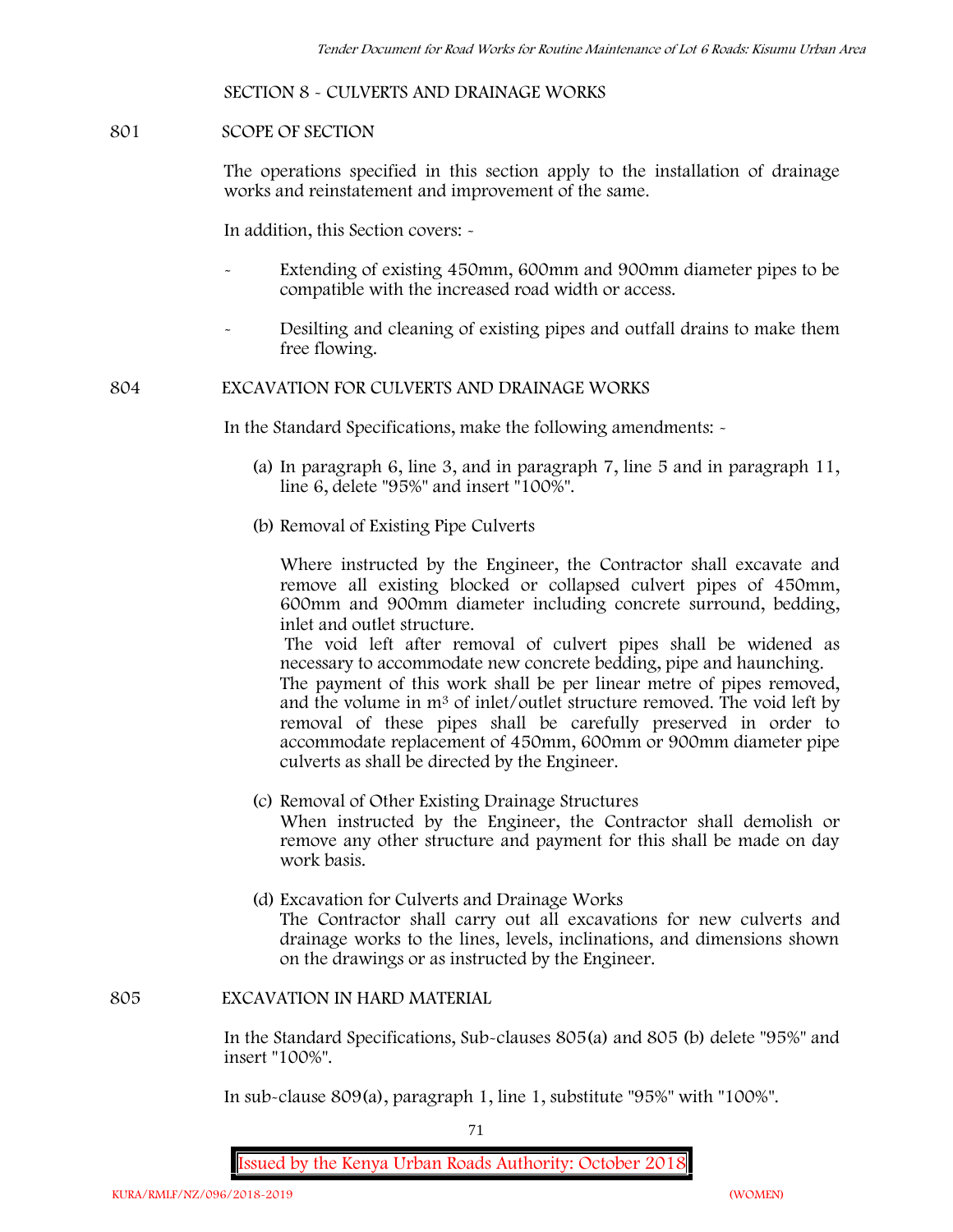In sub-clause 809(c), paragraph 2, line 4, between the words "compacted" and "and shaped" insert the words "to 100% MDD (AASHTO T.99)".

Hard material is material that can be excavated only after blasting with explosives or barring and wedging or the use of a mechanical breaker fitted with a rock point in good condition and operated correctly. Boulders of more than 0.2m<sup>3</sup> occurring in soft material shall be classified as hard material.

## **809 BEDDING AND LAYING OF PIPE CULVERTS**

Concrete pipes shall be laid on a 150mm thick concrete bed of class 15/20 and the pipes shall be bedded on a 1:3 cement: sand mortar at least 50mm thick, 150mm wide and extending the full length of the barrel.

The rates inserted shall allow for compaction of the bottom of excavation to 100% MDD (AASHTO T.99).

## **810 JOINTING CONCRETE PIPES**

The concrete pipes for the culverts shall have ogee joints and will be jointed by 1:2 cement: sand mortar and provided with fillets on the outside as described in clause 810 of the Standard Specification.

## **812 BACKFILLING OVER PIPE CULVERTS**

In the Standard Specifications, clause 812

a) Wherever the expression "dry density of 95% MDD (AASHTO T. 99)" occurs delete and replace with "dry density of 100% MDD (AASHTO T.99)".

The rates entered for laying of pipe culverts shall allow for backfilling to pipe culverts and compacting to 100% MDD (AASHTO T.99) and these works shall not be measured and paid for separately.

**814 SUBSOIL DRAINS**

In the event of excavation for repairs exposing local seepage, springs or unacceptably high water table, the Engineer may instruct the provision of counter fort or French drains.

These drains shall consist of a trench excavated to the alignment, width, depth and gradient instructed by the Engineer, and backfilled with approved compacted clean hard crushed rock material as specified in clause 815 of the standard specification. Where these drains lie within the carriageway the carriageway shall be reinstated with compacted stabilised gravel and surfaced with hot asphalt or a surface dressing as instructed by the Engineer.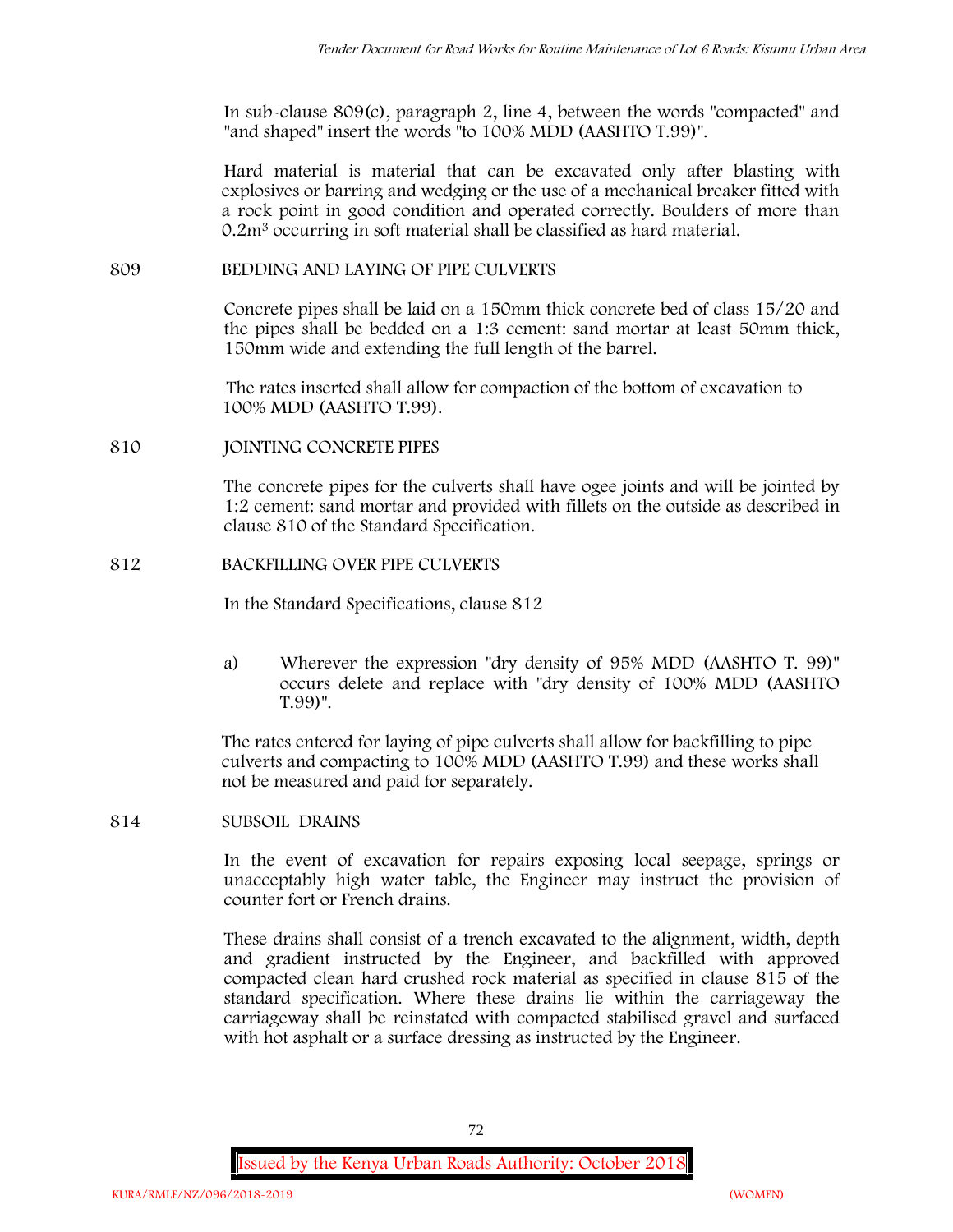## **815 INVERT BLOCK DRAINS AND HALF ROUND CHANNELS**

Invert Block Drains and Half Round Channels shall be constructed as shown in the drawings provided in accordance with the Standard Specifications where directed by the Engineer.

- **817 REPAIRS TO DRAINS**
- **817.1 Cleaning and Repair of Existing Drains**

In areas of existing side drains, mitre or outfall drains where such are blocked, the Engineer shall instruct the Contractor to clean and clear the drains to free flowing condition.

The work shall consist of:

- (a) Stripping and removal of any extraneous material to spoil including vegetation and roots in the drains to the satisfaction of the engineer.
- (b) Spreading of any spoil to the satisfaction of the Engineer.

Shaping the drains to free flowing condition as directed by the Engineer. Removing any broken side slabs for inverted block drains and replacing with a new removing any broken inverted block drains and replacing with a new one well jointed.

Measurement and Payment for cleaning drains shall be by linear metre of drain cleaned measured as the product of plan area and vertical depth of extraneous material instructed to be removed. No extra payment will be made for removal of vegetation and roots.

**817.2 Channels**

The Engineer may instruct that the Contractor provides open channels in place of existing subdrains where the latter may be damaged or in any other place. The rates entered by the Contractor in the bills of quantities must include for removal and disposal of any subdrain material, excavation to line and level, backfilling and compaction as directed by the engineer. The channels shall be constructed of precast class 20/20 concrete of minimum 80mm thickness and lengths or widths not exceeding 1000mm. Joints shall be at least 15mm wide filled with 1:2 cement sand mortar.

**817.3 Rubble fills for protection work**

Quarry waste or similar approved material shall be used to back fill scoured and eroded side, outfall and cut-off drains. The material shall be compacted to form a flat or curved surface preparatory to stone pitching of drainage channels, existing and new scour checks as directed by the Engineer.

**817.4 Stone Pitching**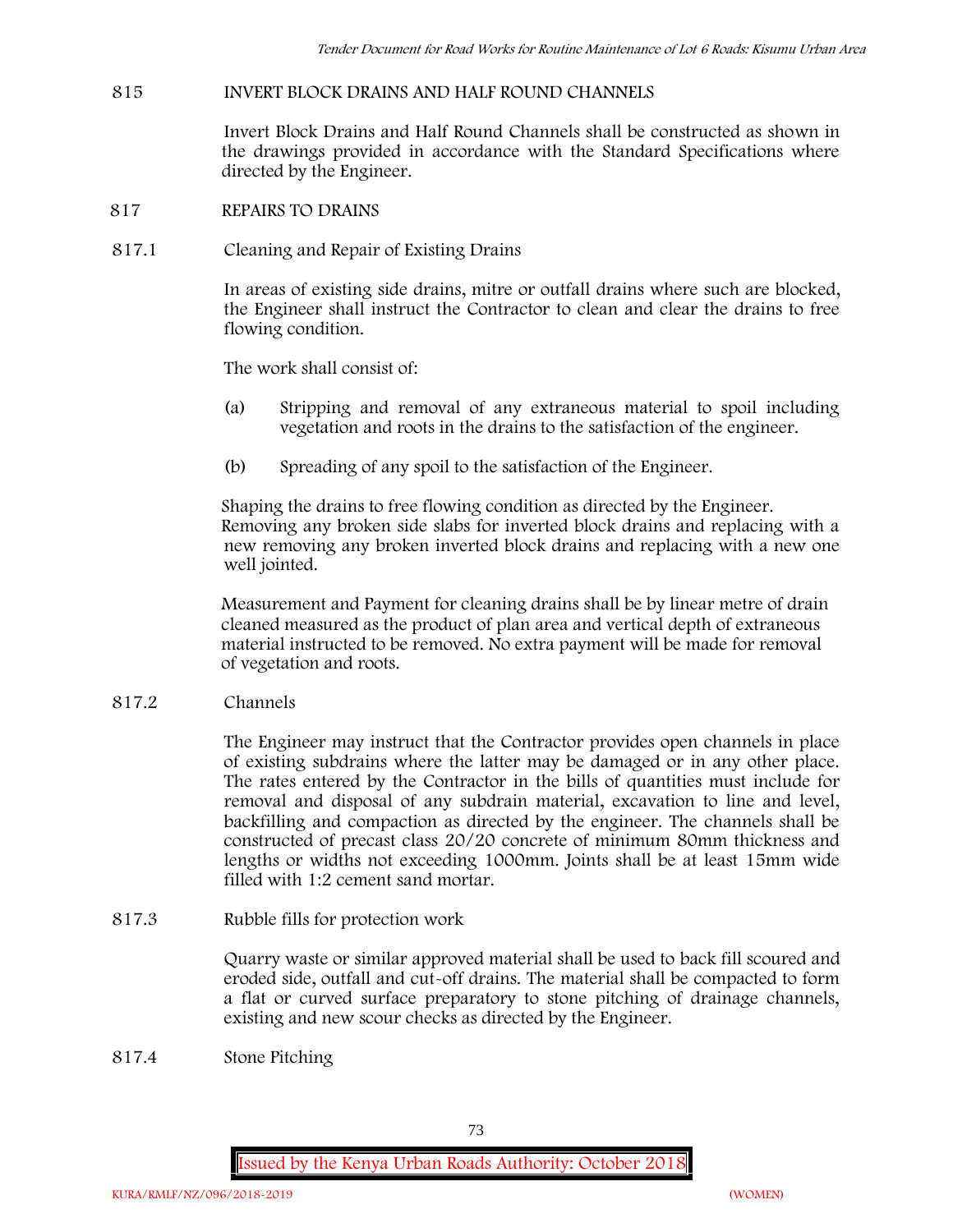Stone pitching shall be constructed in accordance with clause 710 of the standard Specification.

## **817.5 Gabions**

Gabions shall be constructed in accordance with clause 711 of the standard Specification.

## **817.6 Spoil Material**

The Contractor shall be responsible for removal from site of all materials excavated in the course of undertaking works in this section of the specifications, unless suitable for re-use, and deposit of the material in a spoil dump to be approved by the Engineer.

## **818 SCOUR CHECKS**

Scour checks are to be constructed in mass concrete in accordance with clause 818 of the standard Specifications and the drawings as shall be provided.

## **819 CLEANING AND MAINTENANCE**

## **819.1 Desilting of Pipe Culverts**

Where instructed, Contractor shall desilt the existing pipe culverts by removing all the material from the pipe to make them clean and free flowing.

Measurement and payment shall be by the linear metres of pipes de-silted, regardless of diameter size.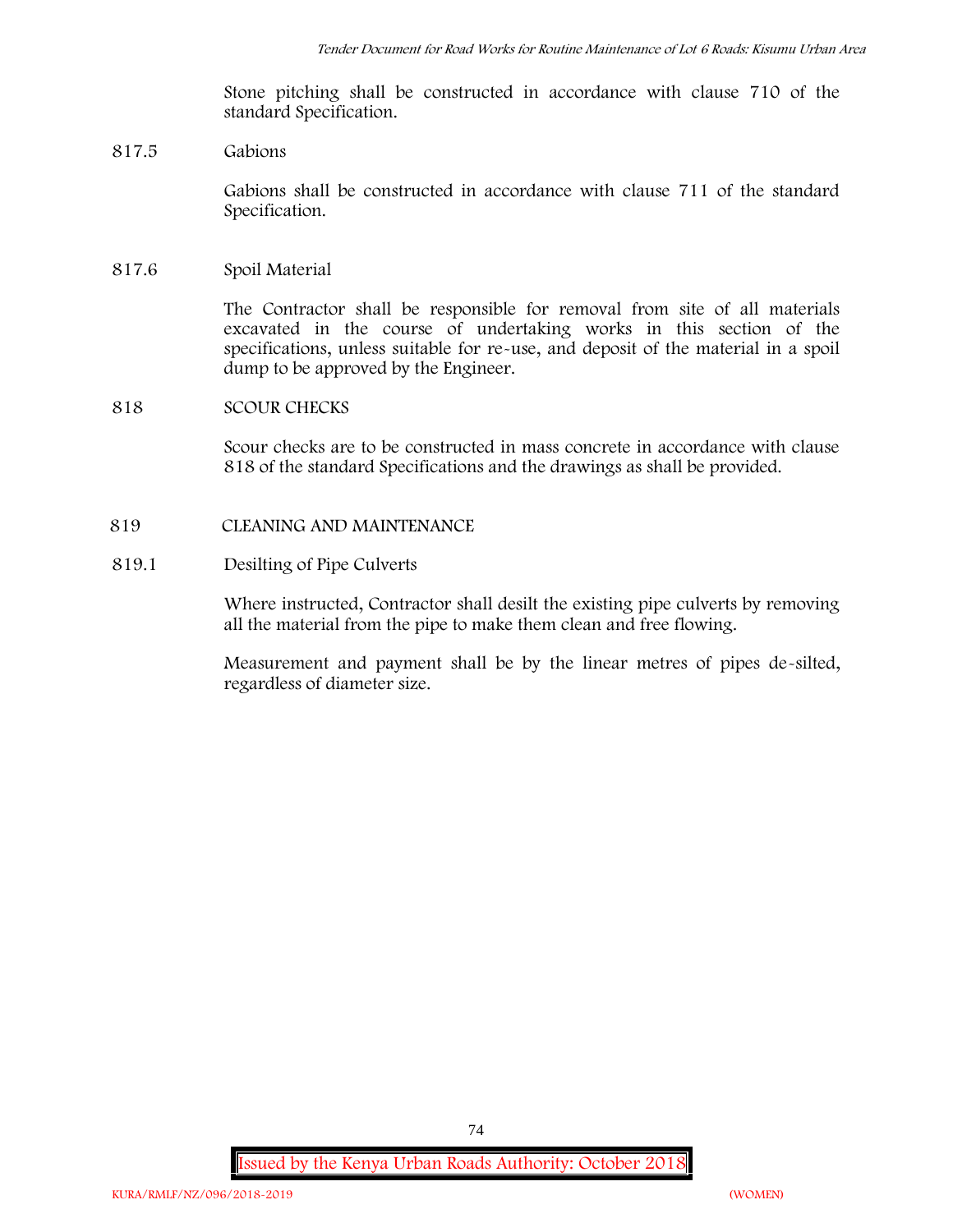#### **SECTION 9 - PASSAGE OF TRAFFIC**

#### **901 SCOPE OF THE SECTION**

The Contractor shall so arrange his work to ensure the safe passage of the Traffic at all times and if necessary construct and maintain an adequate diversion for traffic complete with all the necessary road traffic signs.

The contractor shall provide to the satisfaction of the Engineer adequate warning signs, temporary restriction signs, advance warning signs, barriers, temporary bumps and any other device and personnel equipped with two way radios to ensure the safe passage of traffic through the works.

When carrying out the Works the Contractor shall have full regard for the safety of all road users.

The Contractor shall also provide sign posts and maintain to the satisfaction of the Engineer all deviations necessary to complete the works. The contractor should allow for the costs of complying with the requirements of this clause in his rates.

The contractor will be deemed to have inspected the site and satisfied himself as to the adequacy of his bid for these works and no additional payments will be made to the contractor for any expenditure on traffic control or the provision of deviations. The employer shall not be liable for inadequate prior investigations of this nature by the contractor.

## **903 MAINTENANCE OF EXISTING ROADS**

The Contractor shall when instructed, maintain the existing project road ahead of works using compacted asphalt concrete type I in accordance with the provisions in clause 1601B – 1607B of the Special Specifications or gravel material depending on the nature of the wearing course surface.

#### **904 CONSTRUCTION OF DEVIATIONS**

(a) **General**

In addition to requirement of this clause, the Contractor shall when instructed construct and complete deviations to the satisfaction of the Engineer before commencing any permanent work on the existing road. Also during these works the contractor is supposed to provide a detour of adequate pipe culverts for pedestrian and traffic crossing where there is bridge works.

Subject to the approval by the Employer, the Contractor may maintain and use existing roads for deviation. Payment for this, made in accordance with clause 912 (a) (i), shall be by the Kilometre used depending on the type of road used, whether bituminous or earth/gravel. The rates shall include for the provision of materials and the works involved.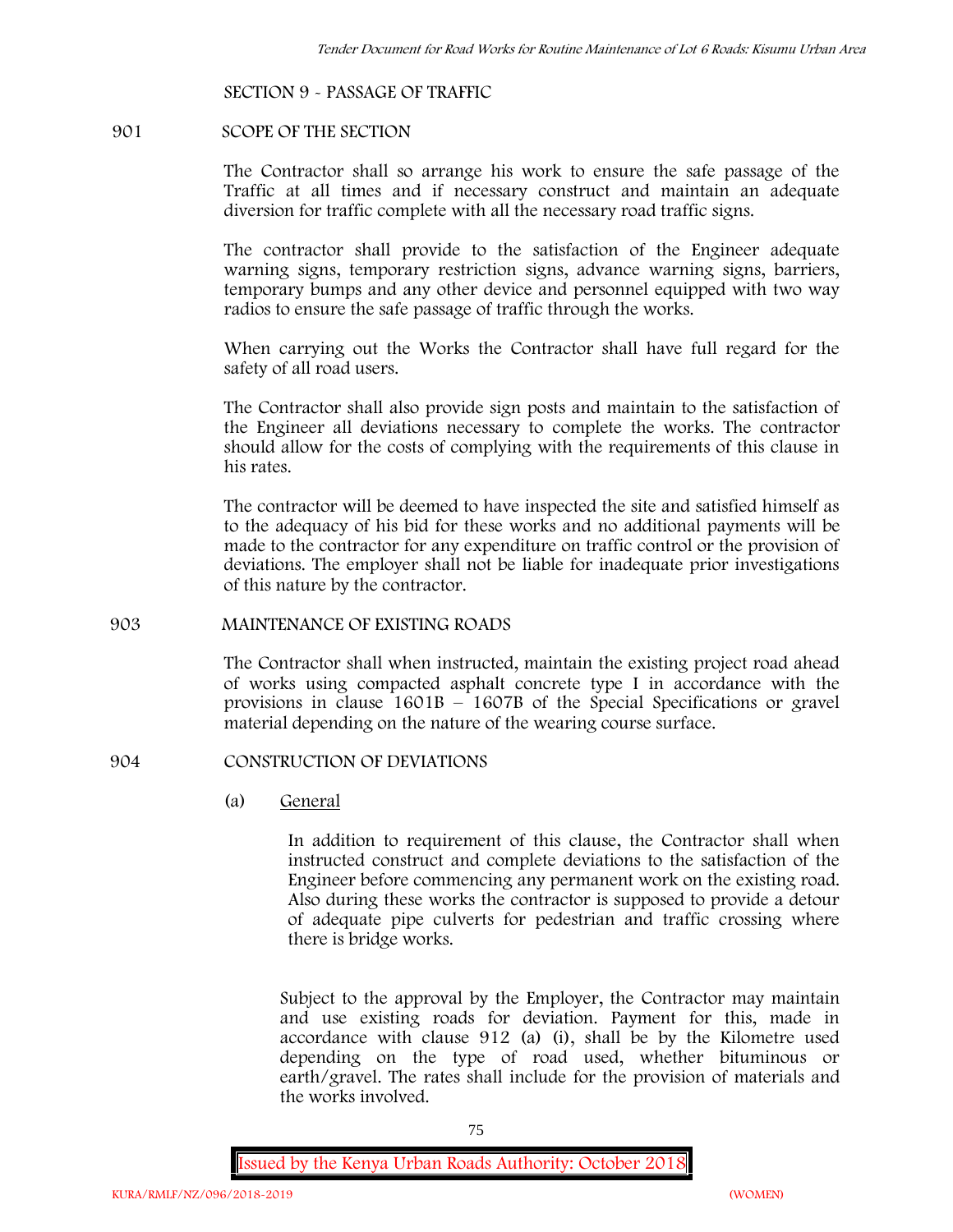b) **Geometry**

The carriageway width of the deviations shall not be less than 6m wide and suitable for 2-way lorry traffic unless otherwise specified.

c) **Construction**

Unless otherwise instructed gravel wearing course for the deviation shall be 150mm compacted thickness complying with section 10 of the Standard Specification. The Contractor shall allow in his rate for removal of any unsuitable material before placing of gravel wearing course, as this will not be paid for separately.

In addition to provision of this clause, Contractor is required to sprinkle water at least 4 times a day at the rate of  $1$  to  $1.4$  litres/ $M<sup>2</sup>$  in regular interval to minimise the effects of dust. Latest sprinkling time shall be one hour before the sunset.

Where existing neighbouring roads are used as deviation, Contractor shall carry out repairs and maintenance in parent materials used for the existing base and surfacing of the road being used.

**906 PASSAGE OF TRAFFIC THROUGH THE WORKS**

The Contractor shall arrange for passage of traffic through the works during construction whenever it is not practicable to make deviations.

Any damage caused by passing traffic through the works shall be made good at the contractor's own cost.

**907 SIGNS, BARRIERS AND LIGHTS**

Contractor shall provide signs, barriers and lights as shown in the drawing in Book of Drawings at the locations where the traffic is being carried off the existing road to the deviation and back again to existing road. The Contractor shall provide ramps and carry out any other measures as instructed by the Engineer to safely carry traffic from the road to deviation.

Contrary to what has been specified in this clause the road signs provided shall be fully reflectorised and in conformity with clause 9.1 of the "Manual for Traffic Signs in Kenya Part II".

**909 ASSISTANCE TO PUBLIC**

In addition to provision of clause 909, Contractor shall maintain close liaison with the relevant authorities to clear any broken down or accident vehicles from the deviations and the main road, in order to maintain smooth and safe flow of the traffic. Further, the Contractor shall provide a traffic management plan to be approved by the Engineer before the commencement of any construction works and execute the same, to the satisfaction of the Engineer, during the entire period of project implementation. A draft traffic management plan shall be submitted with Bid.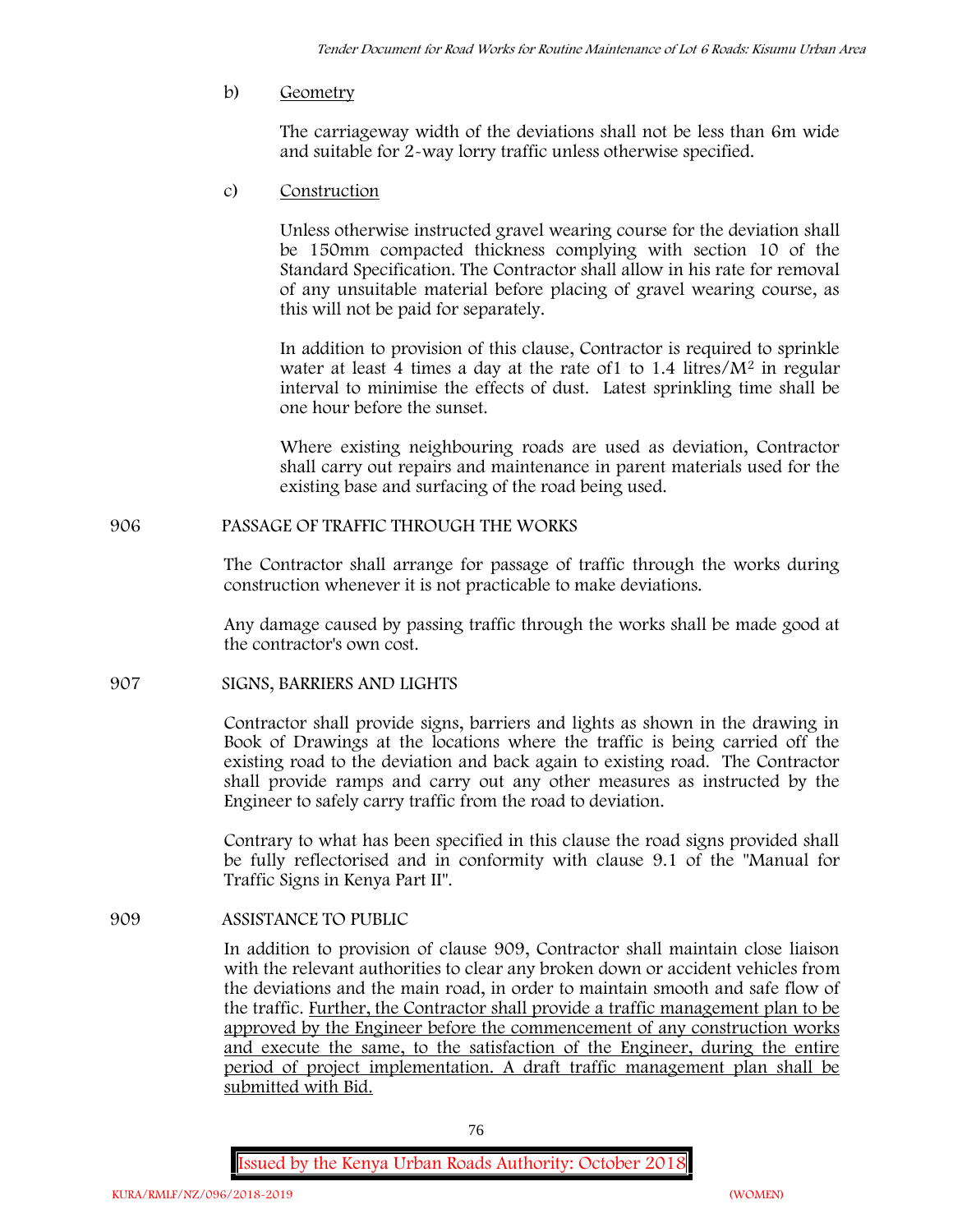#### **912 MEASUREMENT AND PAYMENT**

#### **Construct Deviation**

#### **Road Deviation**

The Contractor shall be paid only 50% of the rate for this when he completes deviation road to the satisfaction of the Engineer. The balance shall be paid in equal monthly instalments over the contract period, as he satisfactorily maintains the deviation (as per clause 904 and 905 above) when it is in operation.

Where existing neighbouring road has been used as deviation, payment shall be by the kilometre rate and shall include the cost of repairs and maintenance of the road carried out in parent base and subbase materials.

#### **Deviation using Pipe Culverts**

The Contractor shall be paid only 50% of the rate for this when he completes deviation to the satisfaction of the Engineer. The balance shall be paid in equal monthly instalments over the contract period, as he satisfactorily maintains the deviation when it is in operation. The Contractor shall be paid full amount when the bridge under construction will be in use.

## **Maintain existing road**

Asphalt Concrete or gravel for maintaining the existing road shall be measured by the cubic metre placed and compacted upon the road

#### **Passage of traffic through the works**

Payment shall be made on Lump Sum basis.

#### **Assistance to Public**

The Contractor will be deemed to have included cost of this item in other items and no separate payment shall be made.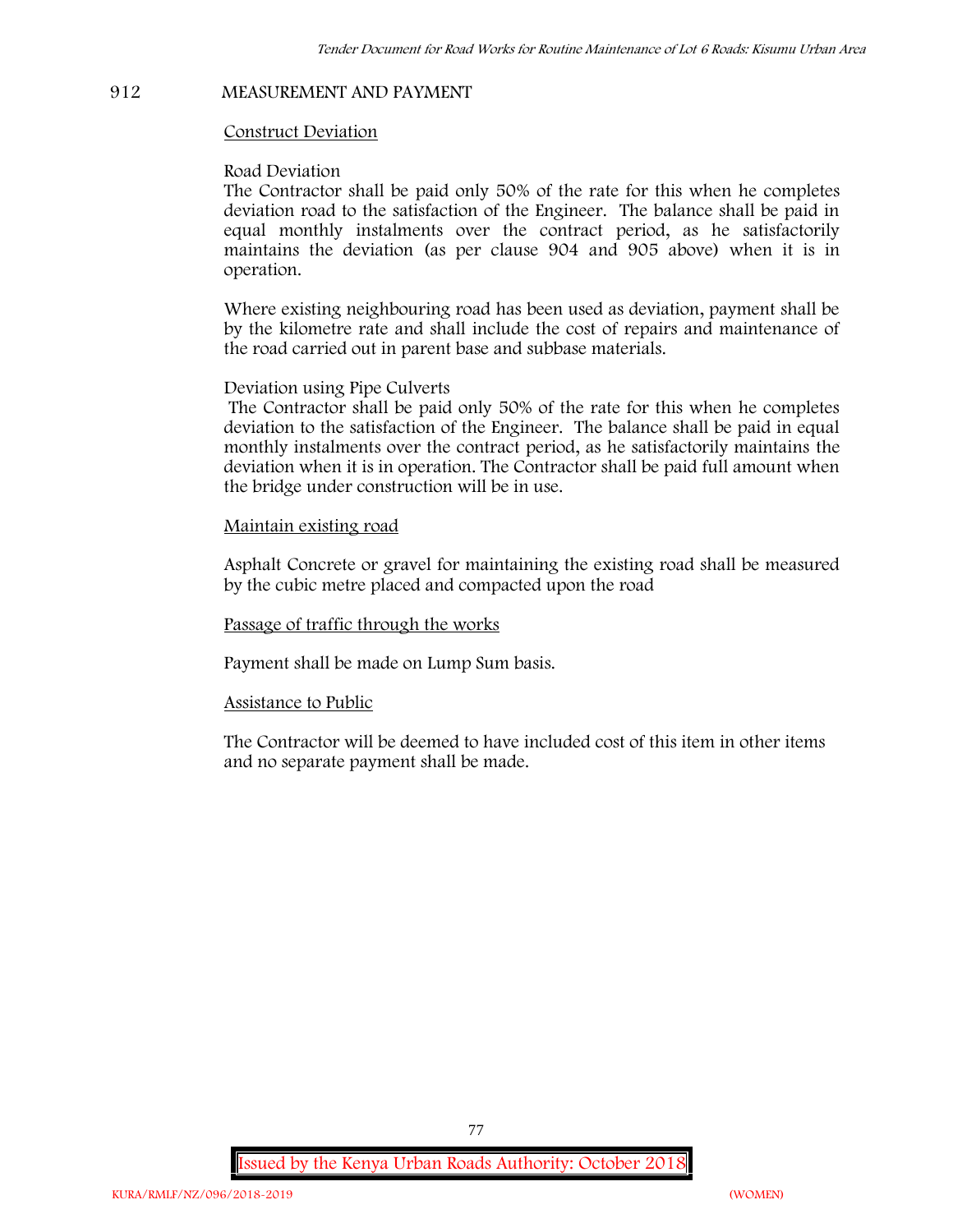## **SECTION 10 – GRADING AND GRAVELLING**

## **1001 GENERAL**

Grading covers the works involved in the reinstatement of the road carriageway to the camber by removing the high points and filling up gullies, corrugations and wheel ruts to restore smooth running surface. Gravelling consists of excavation, loading, hauling, spreading, watering and compaction of gravel or soft stone wearing course material on the formation of the road carriageway.

## Ditch and Shoulder grading

The activity consists of cutting of a  $V$  – ditch and reinstating or reforming of the shoulders of road using either Towed or Motor grader.

## Carriageway grading

## **(i) Light grading**

This consists of trimming of the carriageway to control roughness and corrugations using either a towed grader or a motorized grader.

## **(ii) Heavy grading**

This consists of scarifying the existing carriageway surface, cutting high spots and moving materials to fill potholes, corrugations and wheel ruts and reshaping of the surface to the specified camber, using either a towed grader or a motorized grader. All loose rocks, roots, grasses shall be removed and disposed well clear off the drains.

Heavy grading will be considered if 70% of the road has potholes, corrugations and wheel ruts of over 200mm deep.

The material shall be bladed toward the centre of the road starting from both edges until the specified camber is achieved.

## **1002 MATERIALS**

Gravel shall include lateritic gravel, quarzitic gravel, calcareous gravel, decomposed rock, soft stone/quarry waste material, clayey sand and crushed rock.

## **1003 MATERIAL REQUIREMENTS**

Gravel material shall conform to the requirements given below: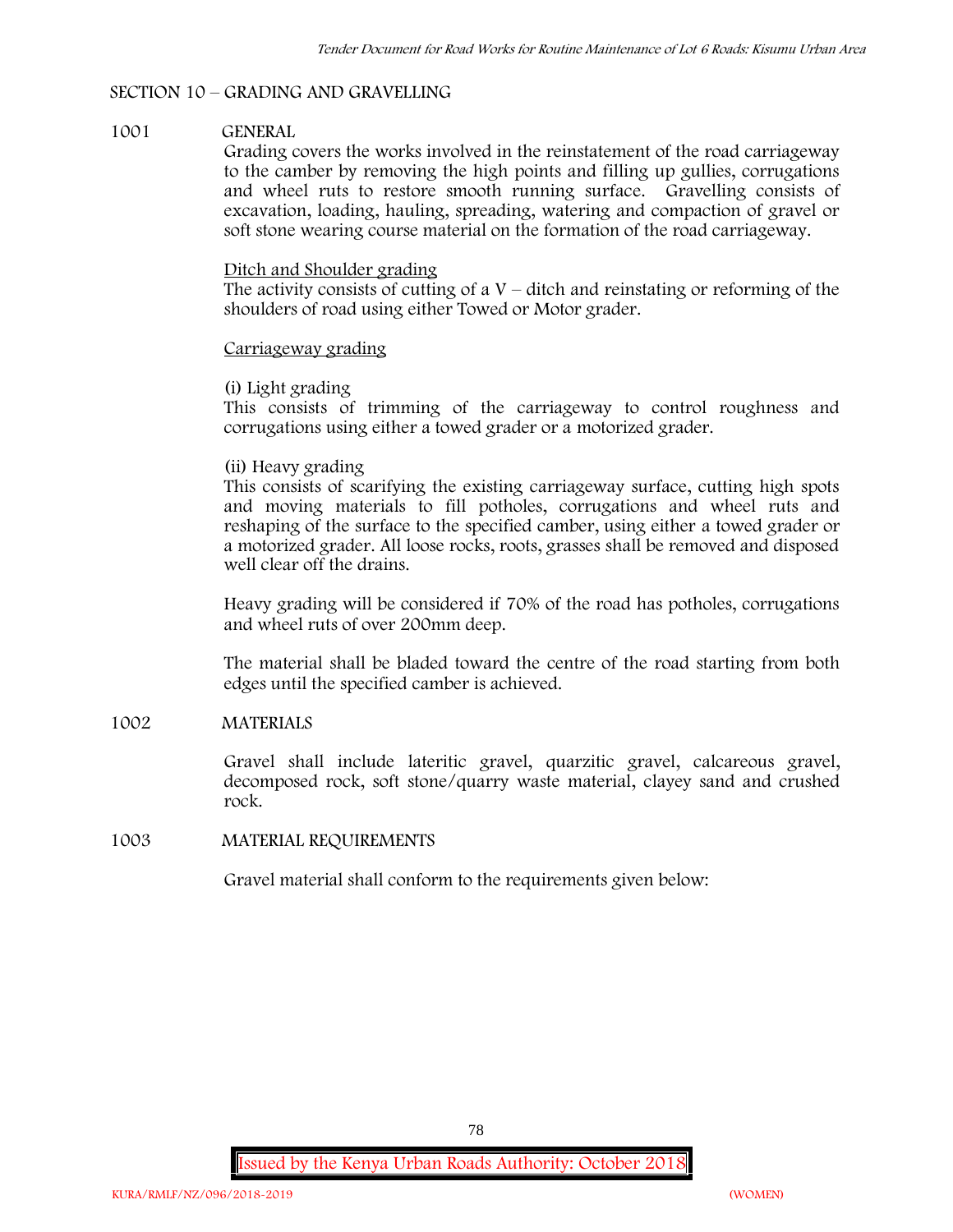|                | <b>GRADING REQUIREMENTS</b>      |     |
|----------------|----------------------------------|-----|
|                | <b>AFTER COMPACTION</b>          |     |
| Sieve          | % by weight                      |     |
| (mm)           | passing                          |     |
| 40             | 100                              |     |
| 28             | $95 - 100$                       |     |
| 20             | $85 - 100$                       |     |
| 14             | $65 - 100$                       |     |
| 10             | $55 - 100$                       |     |
| 5              | $35 - 92$                        |     |
| $\overline{2}$ | $23 - 77$                        |     |
| 1              | $18 - 62$                        |     |
| 0.425          | $14 - 50$                        |     |
| 0.075          | $10 - 40$                        |     |
|                | PLASTICITY INDEX REQUIREMENTS PI |     |
| Zone           | Min                              | Max |
| WET            | 5                                | 15  |
| DRY            | 10                               | 25  |

| BEARING STRENGTH REQUIREMENTS                   |     |                |  |  |
|-------------------------------------------------|-----|----------------|--|--|
| Traffic                                         | CBR | DCP Equivalent |  |  |
| Commercial                                      |     | mm/Blow        |  |  |
| VPD                                             |     |                |  |  |
| Greater than                                    | 20  | 11             |  |  |
| 15                                              |     |                |  |  |
| Less than 15                                    | 15  | 14             |  |  |
| CBR at 95% at MDD, Modified AASHTO and 4        |     |                |  |  |
| days soak                                       |     |                |  |  |
| Lower quality material (CBR 15) may be accepted |     |                |  |  |
| if no better material can be found              |     |                |  |  |

NB: Wet Zone – mean annual rainfall greater than 500mm Dry Zone – mean annual rainfall less than 500mm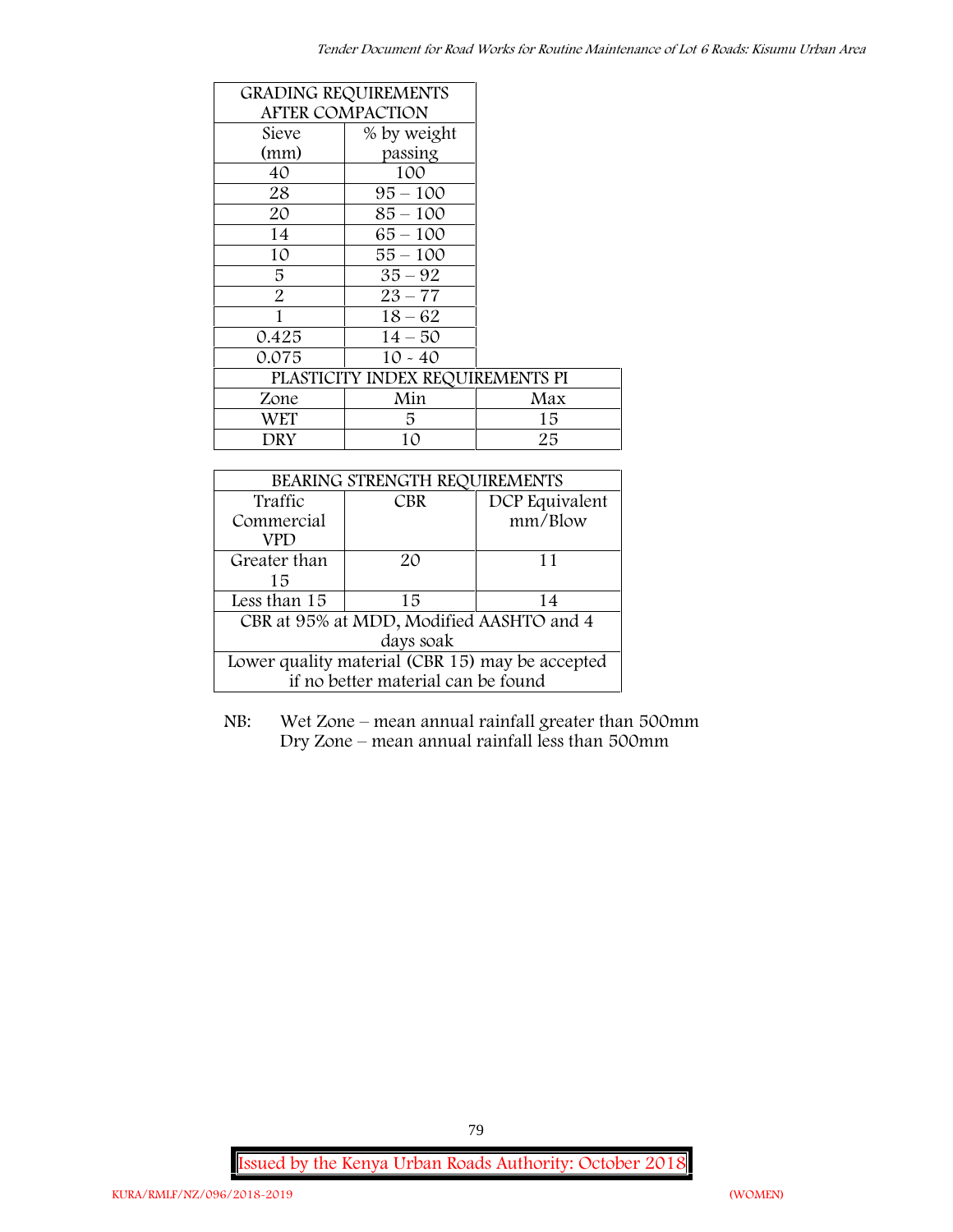#### **SECTION 11 – SHOULDERS TO PAVEMENT**

#### **1101 GENERAL**

Shoulders shall be constructed in accordance with guidelines given in 1102 and as directed by the Engineer.

For sections where shoulders are extremely low and requires fill material before the shoulder is reconstructed, the construction of fill embankment shall be in accordance with Section 5 of this specification.

#### **1102 MATERIAL FOR CONSTRUCTION OF SHOULDERS**

The shoulders shall be 1.0m wide both sides and shall be formed of 150mm thick well compacted soft stone material and topsoiled with red coffee soil and planted with grass.

Low shoulder shall be reconstructed by cutting benches, filling and compacting approved fill material to form the formation to the shoulders.

Shoulder reconstruction shall be same in all sections including the slip roads.

## **1105 SURFACE TREATMENT OF SHOULDERS**

The shoulders shall be planted with creeping type kikuyu grass.

### **1106 MEASUREMENT AND PAYMENT**

Payment for shoulder construction shall be in accordance with the relevant clauses in sections 11, 12, 14, 15 and 23 of the relevant Specifications. Payment for fill material on shoulder shall be in accordance with Section 5 of this specification.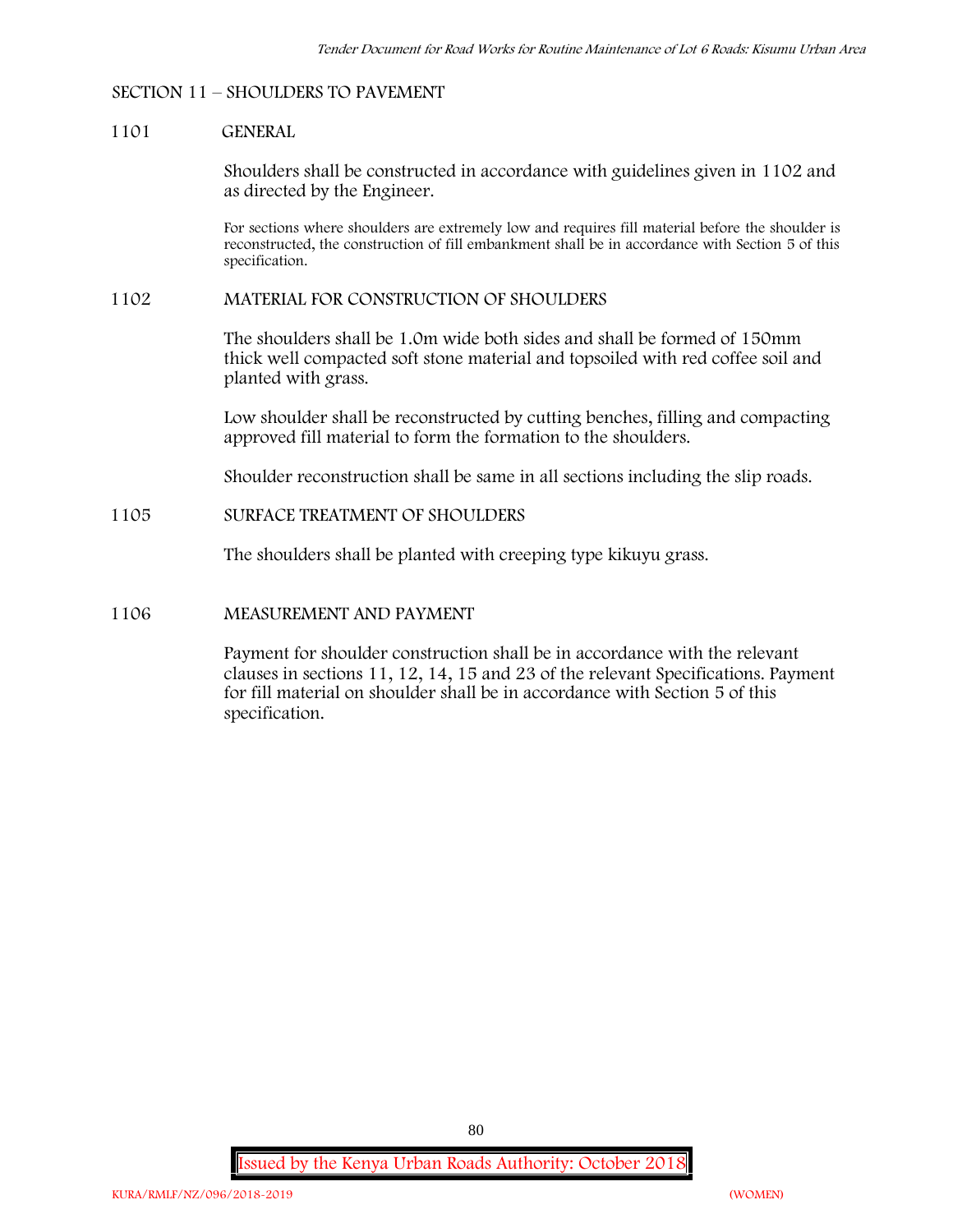#### **SECTION 12 - NATURAL MATERIAL SUBBASE AND BASE**

#### **1201 GENERAL**

Where instructed by the Engineer, the Contractor shall undertake repairs, widening and reprocessing to the existing carriageway and shoulders in accordance with sections 12 and 14 of the Special Specifications.

**a) Areas to be scarified and reprocessed**

The contractor will scarify, add new material and reprocess sections as determined by the Engineer.

**b) Pavement repairs**

The Contractor will carry out repairs to base and subbase as directed by the Engineer and according to Specifications given in Sections 12 and 14 of the Standard Specifications.

**c) Pavement widening**

The Contractor shall, as directed by the Engineer, bench and compact the subgrade to 100% MDD (AASHTO T99), provide lay and compact material for subbase and base as directed by the Engineer and in accordance with Sections 5 and 12 of the Standard Specifications.

#### **1203 MATERIAL REQUIREMENTS**

Natural materials for base and subbase shall conform to the specifications given in Section 12 of the Standard Specifications for Road and Bridge Construction for cement and lime improved base and subbase.

#### **1209 MEASUREMENT AND PAYMENT**

Natural material for subbase and base shall be measured by the cubic metre placed and compacted upon the road calculated as the product of the compacted sectional area laid and the length.

#### **1210 HAND PACKED STONE**

Hand packed stone base is a layer of hand laid stone of defined size and durable in nature, laid in a manner such that when proof rolled and compacted it forms a stable and dense matrix as a road base.

## **a) Material for Hand Packed Stone Base**

This shall consist of durable stone with nominal base dimensions of 75 mm square and minimum height of 150 mm or when compacted to give a layer of 150 mm. The stone shall be class C with the following requirements:<br> $144$ **LAA 45 max**

| LAA | 4э шах |
|-----|--------|
| ACV | 32 max |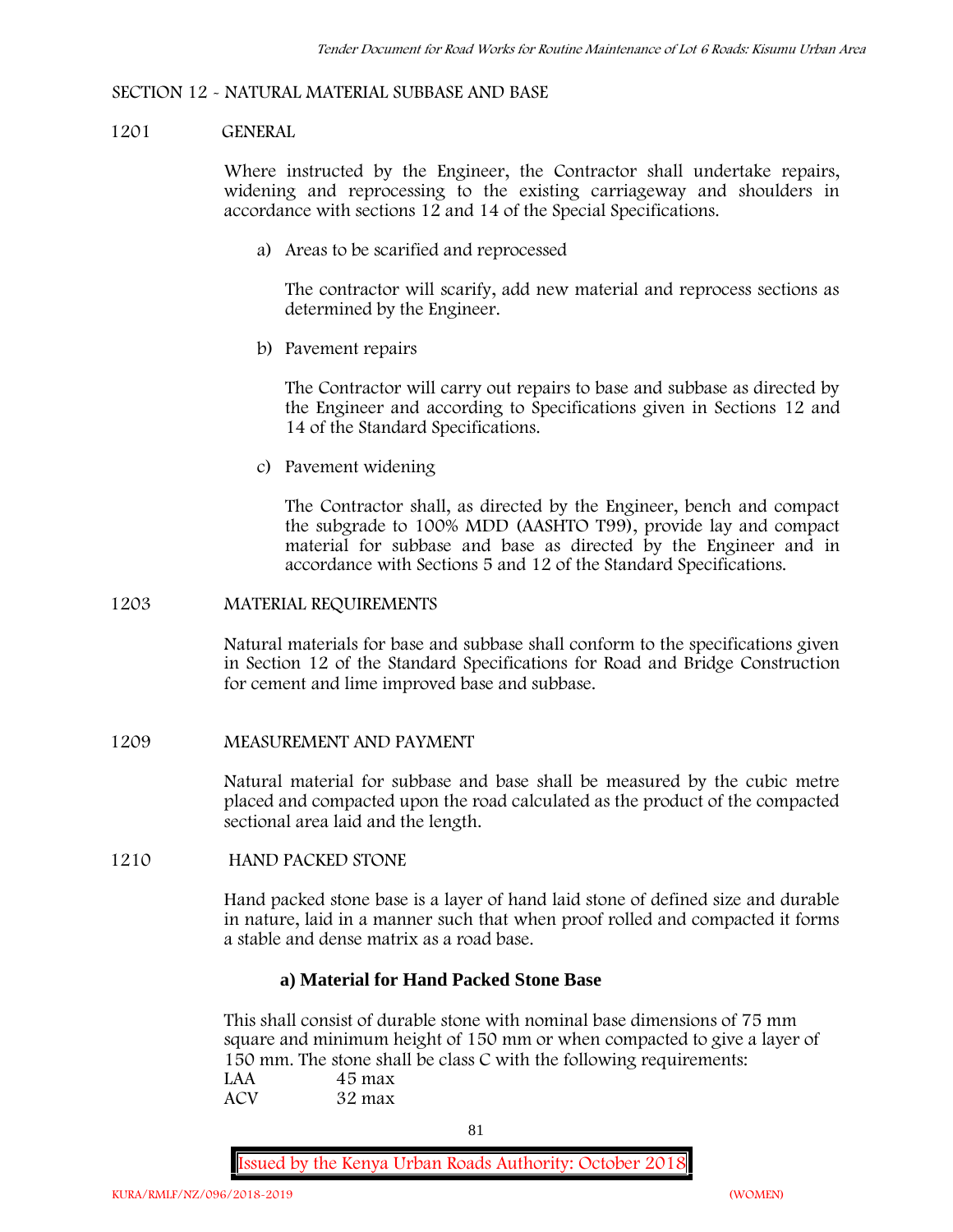| <b>SSS</b> | 12 max  |
|------------|---------|
| <b>FI</b>  | 30 max  |
| CR.        | 60 min. |

It shall be free from foreign matter. The fines passing 0.425 mm sieve shall be **NONPLASTIC**

# **b) Laying**

The stone shall be laid by hand closely together. The stone shall be carefully bedded and tightly wedged with suitable spalls. The base of the stone shall alternate with the apex in all directions or as directed by the Engineer. The layer shall be proof rolled with a loaded scrapper or truck with a minimum axle load of 8 tonnes in the presence of the Engineer who shall approve of its stability before compaction.

# **c) Compaction**

This shall be by a steel wheeled roller of at least five tonnes per metre width of roll. It shall consist of four static runs or until there is no movement under the roller. There shall follow vibratory compaction until an average dry density of 85% minimum of specific gravity of stone has been achieved. No result shall be below 82% of specific gravity. The surface of the compacted layer shall then be levelled by quarry dust (0/6 mm). The dust shall have the following specifications:

|                   | Grading    |
|-------------------|------------|
| <b>Sieve Size</b> | % Passing  |
| 10                | 100        |
| 6.3               | $90 - 100$ |
|                   | 75-95      |
| 2                 | $50 - 70$  |
|                   | $33 - 50$  |
| 0.425             | 20-33      |
| 0.300             | $16 - 28$  |
| 0.150             | $10 - 20$  |
| 0.075             | $6 - 12$   |

The stone shall be class C

The dust shall be free from foreign matter and fines passing 0.425 mm sieve shall be **NON-PLASTIC**. The maximum layer shall be 40 mm or as directed by the Engineer

# **d) Measurement and Payment**

Payment shall be by the cubic metre laid  $(m^3)$ . Measurement of volume shall be determined as the product of length and compacted thickness laid. The rate quoted for this item should include the cost for laying the levelling quarry dust layer, as no extra payment shall be made for this layer.

# **1211 REPROCESSING EXISTING PAVEMENT LAYERS**

**(b) General**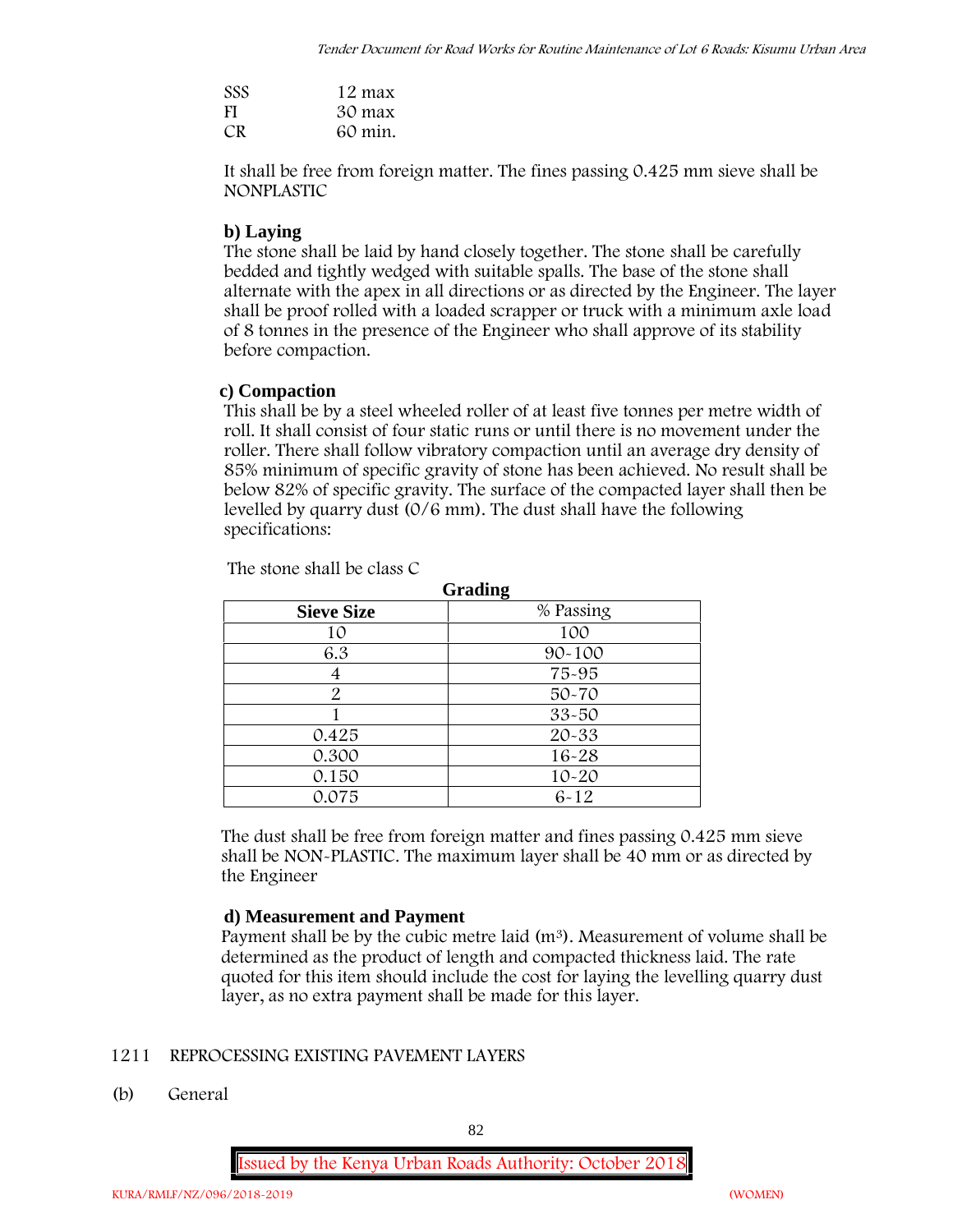The existing surfacing and the base shall be reprocessed with additional material and the composite mixture shall be compacted to form the subbase layer.

Before commencement of the work the Contractor shall propose plants and equipments he proposes to use for this activity.

The Contractor after approval of his proposal shall carry out test section in accordance with Section 3 of the Standard Specifications.

- (c) The existing surfacing and base course shall be broken up to specified depth and reprocessed in place, where required. The underlying layers shall not be damaged, and material from one layer may normally not be mixed with that of another layer. Where unauthorized mixing occurs or where the material is contaminated in any way by the actions of the Contractor, and the contaminated material does not meet the specified requirements of for the particular layer, he shall remove such material and replace it with other approved material, all at his own expense.
- (d) Any mixture composition of the new layer must not contain more than 30% of the bituminous material by volume. The mixture must not contain pieces of bound bituminous material larger than 37.5mm, and any such material shall be removed at the Contractor's cost.
- (e) The requirements for imported material used in the respective pavement layers shall comply with the limitations, norms, sizes and strengths specified in the Standard Specifications clause 1203(b) and (d) and shall be worked as per Section 14 of the Standard Specification.
- (f) Material reworked in-situ or that obtained from existing pavement is not expected to comply with the material requirements but the reworking should achieve the specified requirements.
- (g) Where the thickness of any existing pavement layer requires to be supplemented within reprocessing and the thickness of the additional material after compaction will be less than 100mm, the existing layer shall be scarified to a depth that will give a layer thickness of at least 100mm after compacting the loosened existing and the additional material.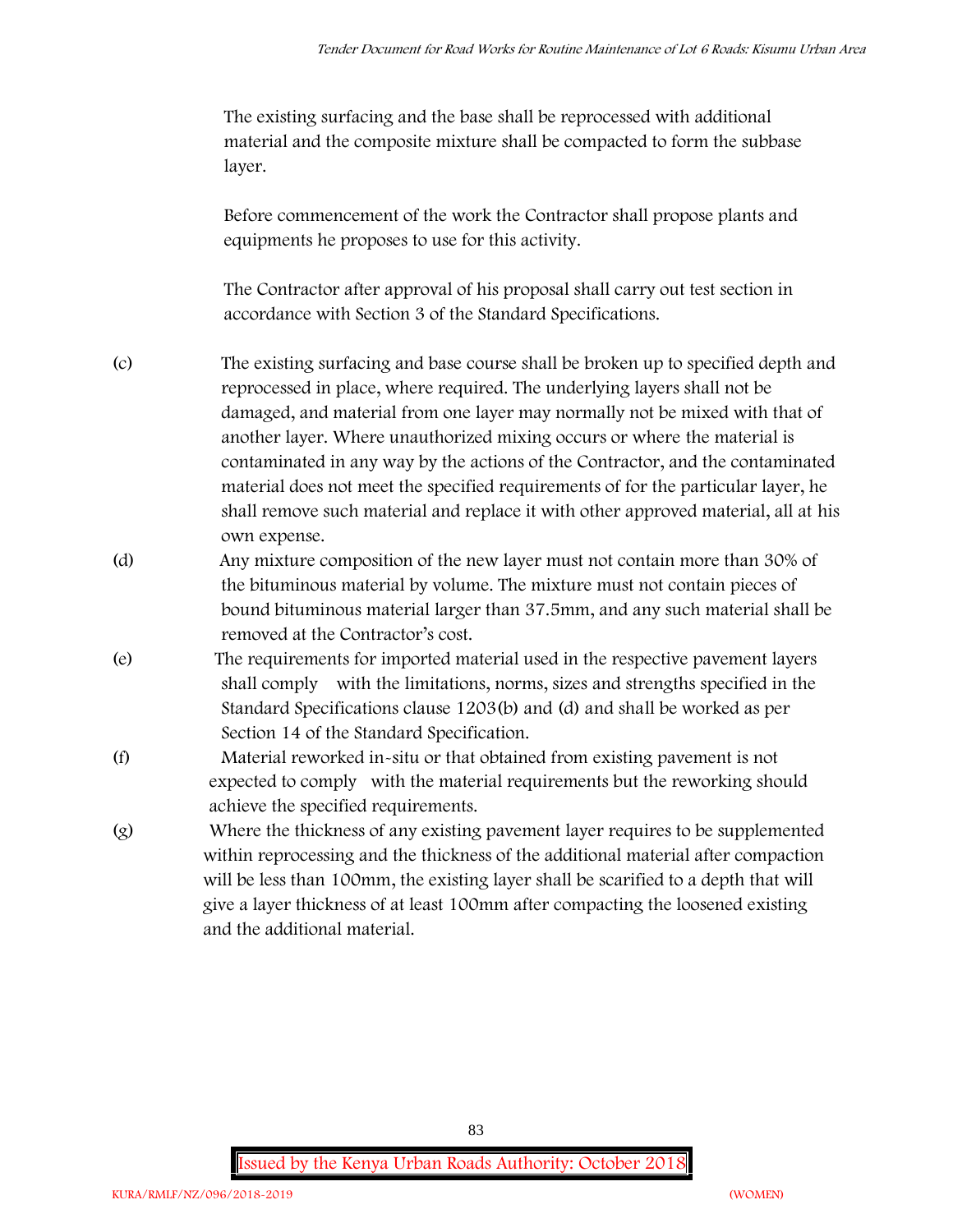**Controlling the Reworked Depth**

The Contractor shall submit a proven method to method to control the depth of excavation, or layer to be reworked, to the Engineer for approval. The Engineer may order a trial section to be reprocessed before any major length of the road is rehabilitated.

**Excavations**

Excavations in the pavement shall be kept dry. In the event of water penetrating the underlying layers, construction of the consecutive layers shall be postponed until the underlying layers are dry enough to accommodate the construction plant without deforming or otherwise showing distress.

Step construction shall be carried out per layer at the joint when excavating, both longitudinally (if appropriate) and perpendicular to the direction of travel. The step width shall be 500mm perpendicular to the direction of travel, and 150mm long longitudinally, unless otherwise instructed by the Engineer.

Special care shall be taken when compacting the new material at the joint, ensuring that the specified density is achieved.

**Measurement and Payment**

(a) Item: In-situ reprocessing of existing pavement layers as subbase compacted to specified density (95% MDD AASHTO T180) and thickness.

Unit: M<sup>3</sup>

The tendered rate shall include full compensation for breaking up the existing pavement layer to specified depth, breaking down and preparing the material and the spreading and mixing in of any additional material

(b)Item: The addition of extra gravel to subbase.

Unit: M<sup>3</sup>

The tendered rate shall include full compensation for procuring and addition of the material to the in-situ scarified layers and the transportation of the material over unlimited free-haul distance. The tendered rates will also include full compensation for prospecting for materials and any payments necessary to acquire the specified quality material.

(c) Excavation of existing bituminous pavement materials including unlimited free-haul.

Unit:  $M^3$ 

The tendered rates shall include full compensation for excavating the existing bituminous material from the pavement layers and for loading, transporting the material for unlimited free-haul, off-loading and disposing of the materials as specified.

(d) Excavation of the existing pavement

Unit: M<sup>3</sup>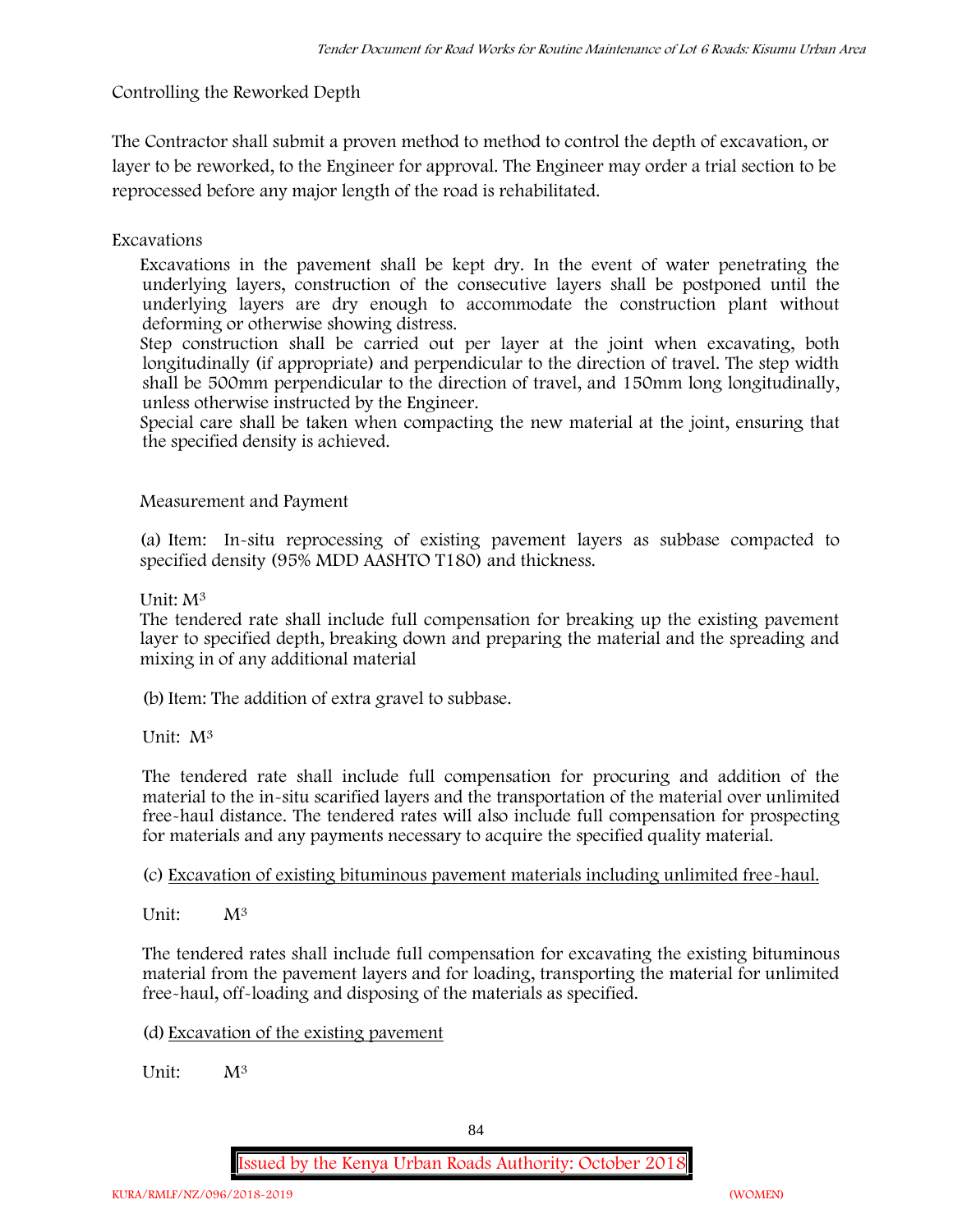The tendered rate shall include full compensation for excavating the existing material from the pavement layers and for loading, transporting the material for unlimited free-haul distance, off-loading and disposing of the material as specified.

Payment will only be made for breaking up and excavating existing pavement layers to the specified depth if the material is to be removed to spoil.

## **SECTION 15 - BITUMINOUS SURFACE TREATMENTS**

## **1501B PREPARATION OF SURFACE**

In addition to requirements of Clause 1503B of the Standard Specifications, the contractor shall prepare and Repair Cracks, Edges, Potholes and Other Failures as follows: **-**

a) **Cracks 3.0mm or less in width**

The entire crack area shall be cleaned by brushing with a wire brush and then blowing with a compressed air jet and the crack sealed with 80/100 cutback bitumen using a pouring pot or pressure lance and hand squeegee. The surface shall then de dusted with sand or crushed dust.

b) **Cracks greater than 3.0mm in width**

Before these cracks are filled a steel wire brush or router shall be used to clean them and then a compressed air jet shall be used to clean and remove any foreign or lose material in the crack until the entire crack area is clean.

When the crack and surrounding area have been thoroughly cleaned, dry sand shall be forced into the crack until it is sealed in the manner specified for cracks less than 3.0mm width.

c) **Potholes, edges and other repair areas**

Where instructed, the Contractor shall prepare areas for the repair of potholes, road edges and other repair areas by excavating off unsuitable or failed material and debris, trimming off excavated edges, cleaning and compacting the resulting surfaces and applying MC 30 or MC 70 cut-back bitumen prime coat at a rate of 0.8-1.2 litres/m2, all as directed by the Engineer. Measurement and payment shall be made under the relevant item of Bill No 15. Where the surface repair on potholes and edges are to be carried out, Asphalt Concrete Type I (0/14gradation) shall be used. Bituminous material for repair of failures and other repair areas shall be paid for under the relevant item of Bill No 16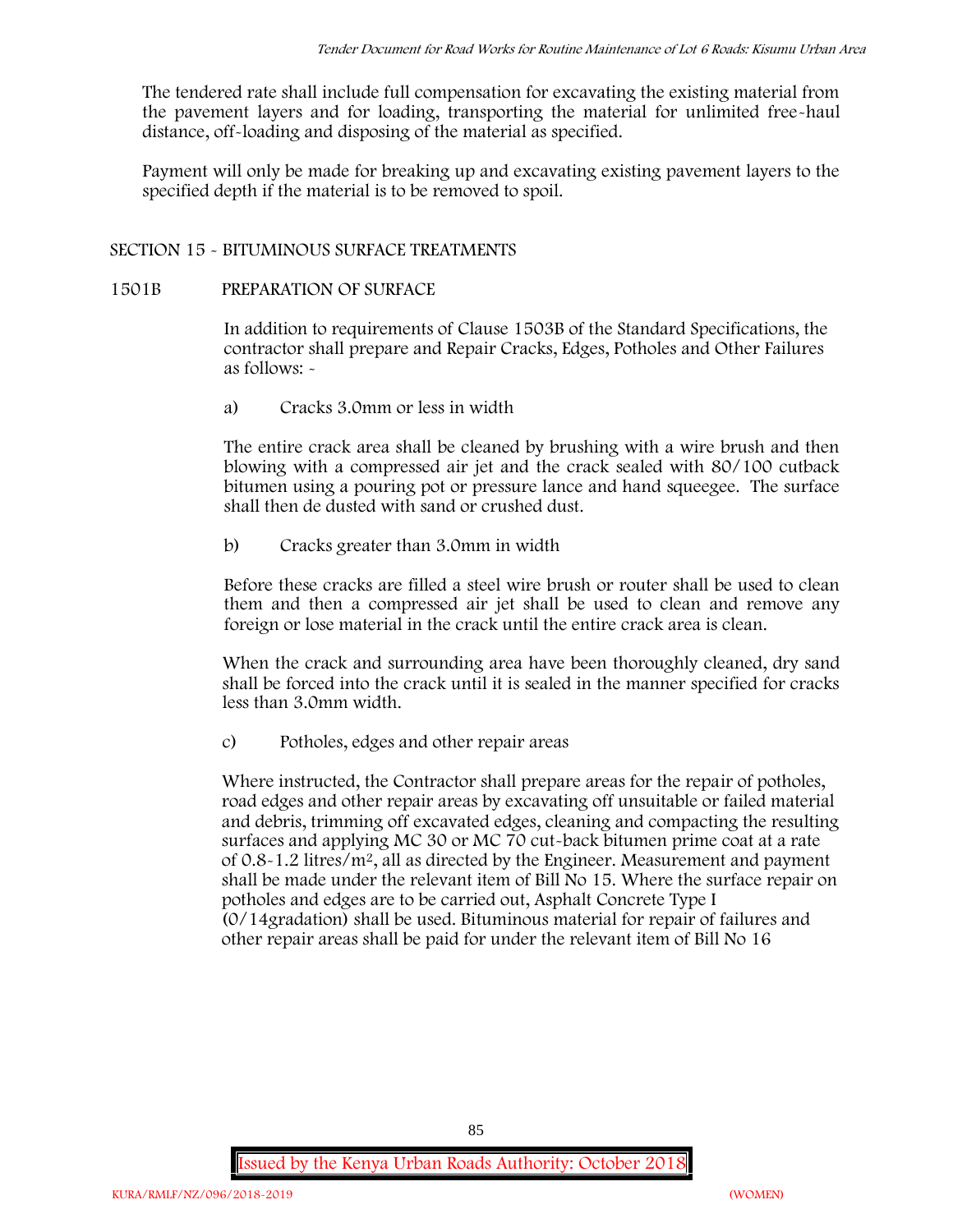#### **PART B - PRIME COAT**

## **1502B MATERIALS FOR PRIME COAT AND TACK COAT.**

For prime coat, the binder shall be a medium-curing cutback MC 70 unless otherwise directed by the Engineer.

The rate of spray of bituminous prime coat refers to the gross volume of the cutback bitumen, that is to say the volume of the bitumen plus dilatants.

Prime coat shall be applied to gravel areas that are to receive bituminous mixes as directed by the Engineer.

The tack coat shall consist of bitumen emulsion KI-60 unless otherwise directed by the Engineer.

The rates of spray of the binder shall be as instructed by the Engineer and shall generally be within the range 0.8-1.2 litres/square metre.

## **1511C MEASUREMENT AND PAYMENT**

(a) Seal coat

Seal coats shall be measured by the litre, for each type of bituminous binder for each seal coat, calculated as the product of the area in square metres sprayed and the rate of application in litres/square metres, corrected to 15.6  $\circ$  C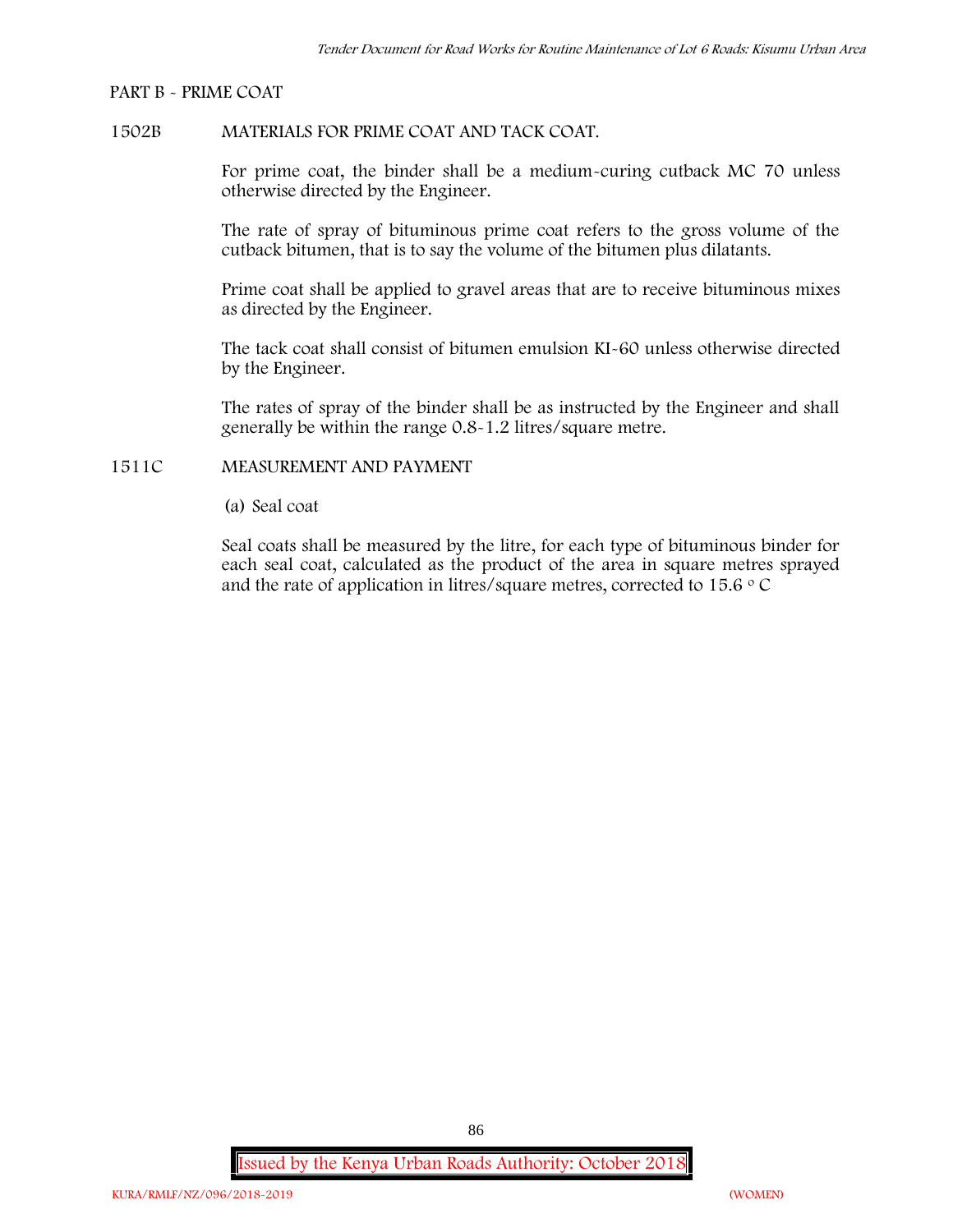**SECTION 16 - BITUMINOUS MIX BASES, BINDER COURSES AND WEARING COURSES**

This section covers different types of bituminous mixes for base and surface (wearing and binder courses) and is divided into the following parts: -

Part A General

Part B Asphalt Concrete for carriageway

## **PART A –GENERAL**

## **1601A SCOPE OF PART A**

Part A comprises all the general requirements for bituminous mixes, which apply to Part B as well.

## **1602A REQUIREMENTS FROM OTHER SECTIONS**

The following sections of this Specification apply to Part B of this section and shall be read in conjunction therewith: -

| Section 2  | Materials and Testing of Materials                 |
|------------|----------------------------------------------------|
| Section 3  | Setting Out and Tolerances                         |
| Section 6  | Quarries, Borrow Pits, Stockpile and Spoil Areas   |
| Section 15 | Bituminous Surface Treatments and Surface Dressing |

**1603A CONSTRUCTION PLANT**

(a) **General**

The Contractor shall submit to the Engineer in accordance with Section 1 of its Specification, full details of the construction plant he proposes to use and the procedures he proposes to adopt for carrying out the permanent Works.

The Engineer shall have access at all times to construction plant for the purposes of inspection. The Contractor shall carry out regular calibration checks in the presence of the Engineer and shall correct forthwith any faults that are found.

All construction plant used in the mixing, laying and compacting of bituminous mixes shall be of adequate rated capacity, in good working condition, and shall be acceptable to the Engineer. Obsolete or worn-out plant will not be allowed on the work.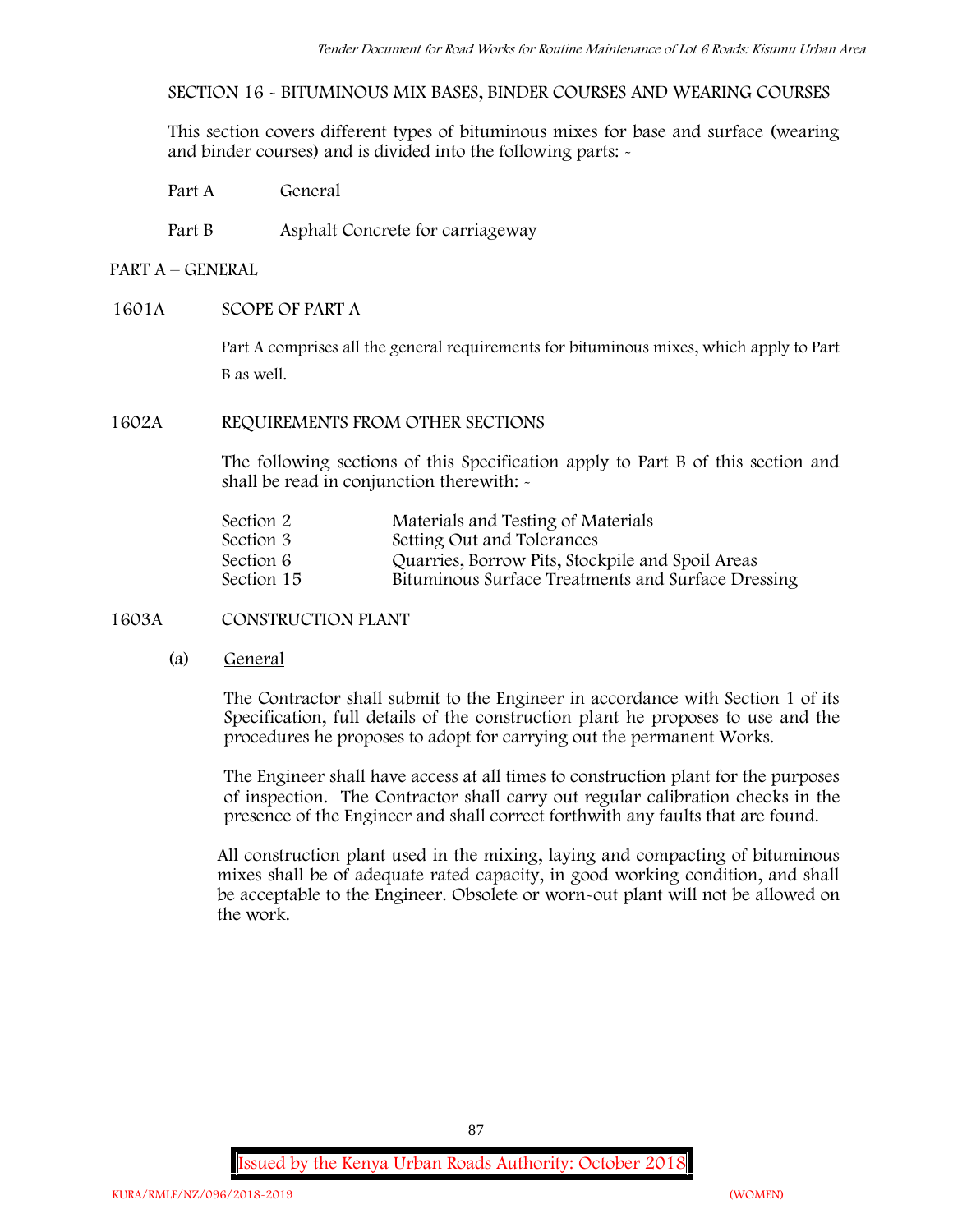## (b) **Mixing Plant**

Bituminous materials shall be mixed in a plant complying with ASTM Designation D995 and shall be located on the Site unless otherwise agreed by the Engineer. It shall be equipped with at least three bins for the storage of heated aggregates and a separate bin for filler. All bins shall be covered to prevent the ingress of moisture.

The plant may be either the batch-mix type or the continuous-mix type and shall be capable of regulating the composition of the mixture to within the tolerances specified in Clause 1614A of this Specification.

The bitumen tank shall be capable of maintaining its contents at the specified temperature within a tolerance of 50C and a fixed thermometer easily read from outside the tank. Any bitumen that has been heated above 180°C or has suffered carbonisation from prolonged heating shall be removed from the plant and disposed of.

## (c) **Laying Plant**

Bituminous materials shall be laid by a self-propelled spreader finisher equipped with a hopper, delivery augers and a heated adjustable vibrating screed. It shall be capable of laying bituminous materials with no segregation, dragging, burning or other defects and within the specified level and surface regularity tolerance. Delivery augers shall terminate not more than 200mm from the edge plates.

## (d) **Compaction Plant**

The Contractor shall provide sufficient rollers of adequate size and weight to achieve the specified compaction. Prior to commencing the laying of bituminous mixes in the permanent Works the Contractor shall carry out site trials in accordance with Section 2 of this Specification to demonstrate the adequacy of his plant and to determine the optimum method of use and sequence of operation of the rollers.

It is important to achieve as high a density as possible at the time of construction and it is expected that vibrating rollers will be required to produce the best results. However, it is essential that thorough pre-construction trials are carried out to ensure that:-

- (a) The roller is set up to have the optimum amplitude and frequency of vibration for the particular material being laid
- (b) That the roller does not cause breakdown of the aggregate particles.
- (c) That the optimum compaction temperatures are established which allow compaction without causing ripple effects or other distortions of the surfacing.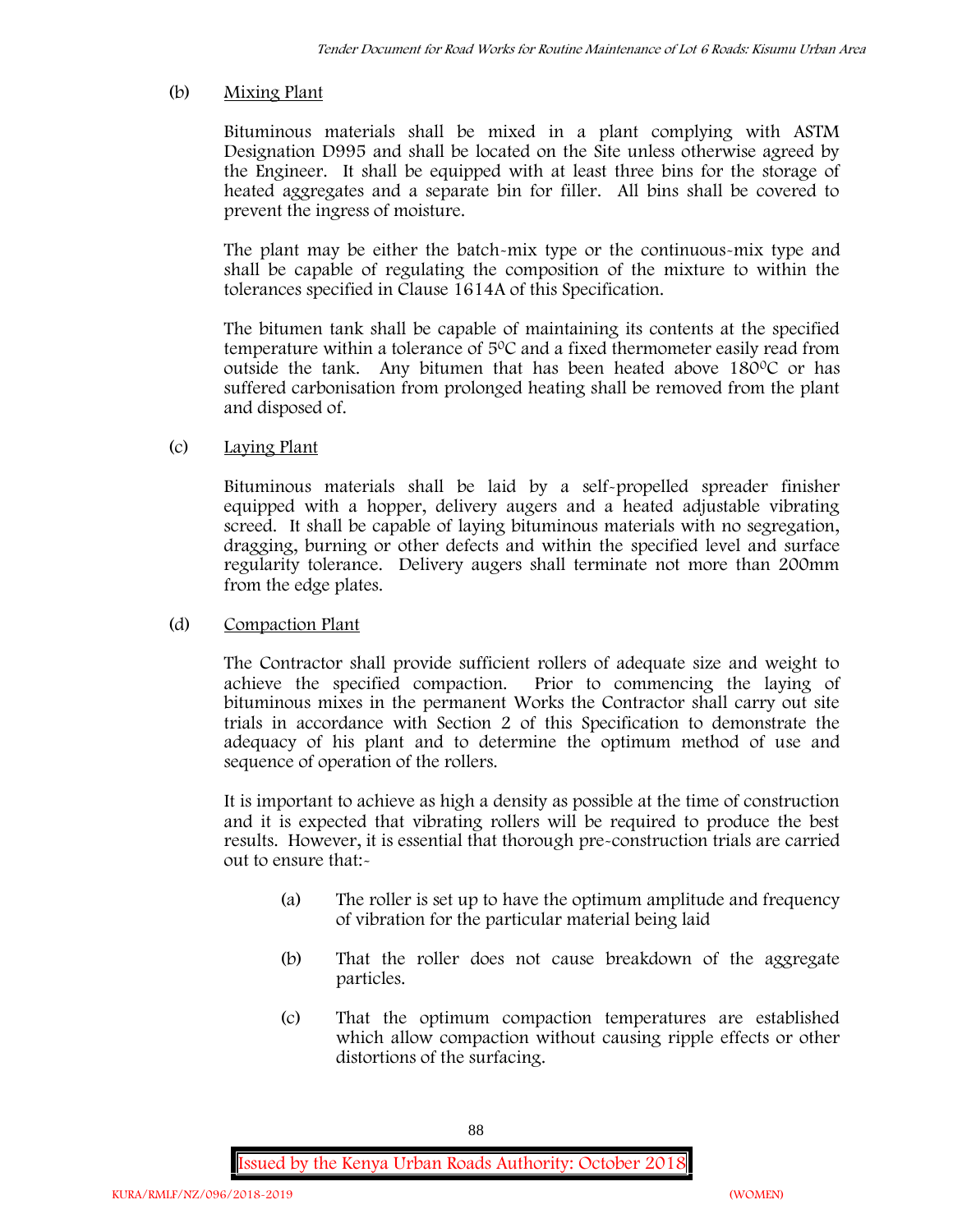#### **1604A PREPARATION OF SURFACE**

Immediately before placing the bituminous mix in the pavement, the existing surface shall be cleaned of all material and foreign matter with mechanical brooms or by other approved methods. The debris shall be deposited well clear of the surface to be covered.

Any defect of the surface shall be made good and no bituminous mix shall be laid until the Engineer has approved the surface.

A tack coat shall be applied in accordance with Section 15 of this Specification. If the Engineer considers a tack coat is required prior to laying the bituminous mix or between layers of the bituminous mix, due solely to the

Contractor's method of working, then such tack coat shall be at the Contractor's expense.

## **1605A DESIGN AND WORKING MIXES**

At least two months prior to commencing work using a bituminous mix, the Contractor shall, having demonstrated that he can produce aggregates meeting the grading requirements of the Specification, submit samples of each constituent of the mix to the Engineer. The Engineer will then carry out laboratory tests in order to decide upon the proportion of each constituent of the initial design mix or mixes to be used for site trials to be carried out in accordance with Clause 1606A of this Specification.

Should the Engineer conclude from the site trials that the mix proportion or aggregate grading are to be changed, the Contractor shall submit further samples of the constituents and carry out further site trials all as directed by the Engineer.

The Engineer may instruct the alteration of the composition of the -75 micron fraction of the aggregates by the addition or substitution of mineral filler. The Engineer may also instruct the alteration of all or part of the -6.3mm fraction of the aggregates by the addition or substitution of natural sand.

The Contractor shall make the necessary adjustments to his plant to enable the revised mix to be produced.

Following laboratory and site trials the Engineer will determine the proportions of the working mix and the Contractor shall maintain this composition within the tolerances given in Clause 1614A.

Should any changes occur in the nature or source of the constituent materials, the Contractor shall advise the Engineer accordingly. The procedure set out above shall be followed in establishing the new mix design.

## **1606A SITE TRIALS**

Full scale laying and compaction site trials shall be carried out by the Contractor on all asphalt pavement materials proposed for the Works using the construction plant and methods proposed by the Contractor for constructing the Works. The trials shall be carried out with the agreement, and in the presence of the Engineer, at a location approved by the Engineer.

89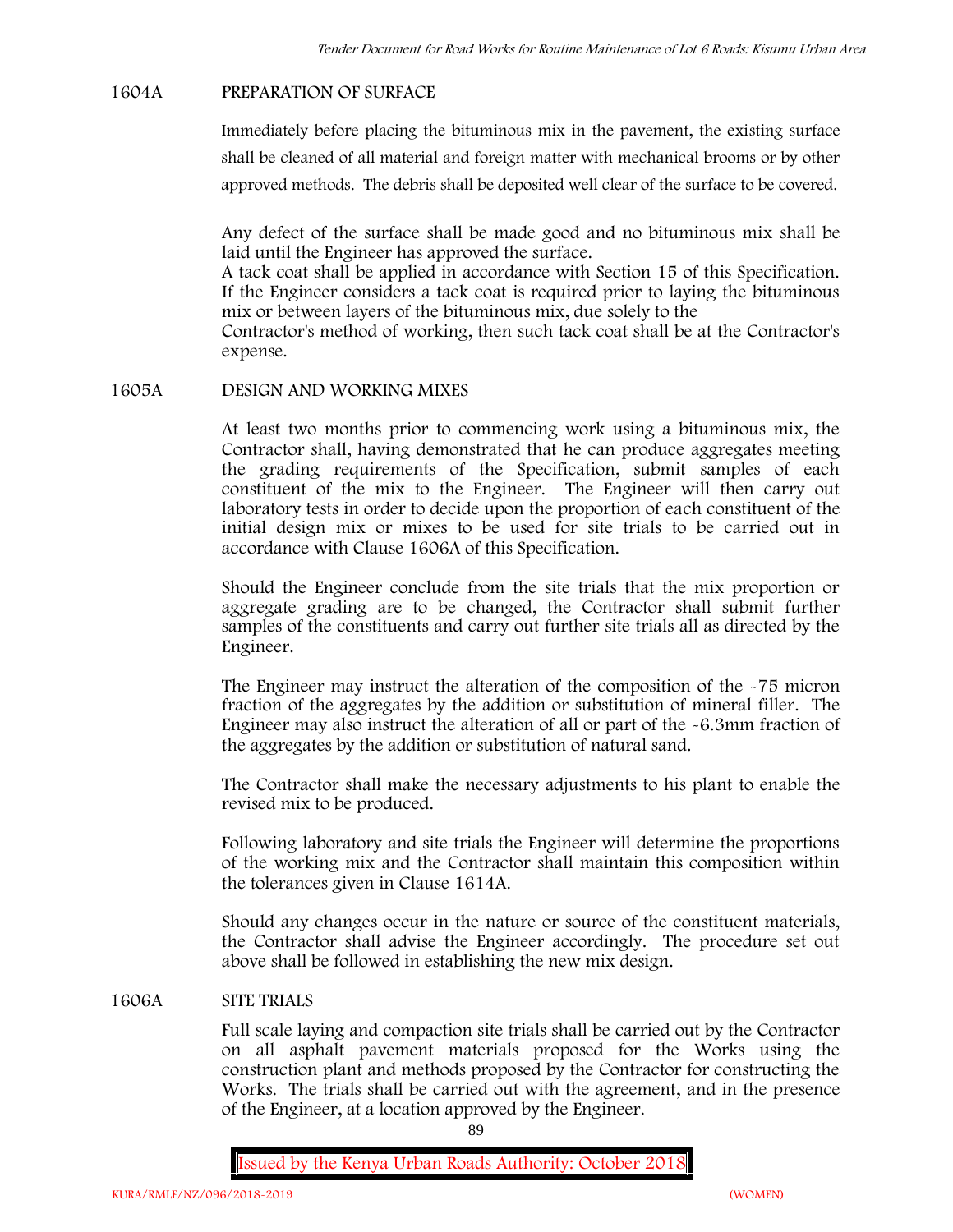The trials shall be carried out to:  $\sim$ 

- a) Test materials, designed in the laboratory, so that a workable mix that satisfies the specification requirements can be selected.
- b) To enable the Contractor to demonstrate the suitability of his mixing and compaction equipment to provide and compact the material to the specified density and to confirm that the other specified requirements of the completed asphalt pavement layer can be achieved.

Each trial area shall be at least 100 metres long and to the full construction width and depth for the material. It may form part of the Works provided it complies with this Specification. Any areas that do not comply with this Specification shall be removed.

The Contractor shall allow in his programme for conducting site trials and for carrying out the appropriate tests on them. The trial on any pavement layer shall be undertaken at least 21 days ahead of the Contractor proposing to commence full-scale work on that layer.

The Contractor shall compact each section of trial over the range of compactive effort the Contractor is proposing and the following data shall be recorded for each level of compactive effort at each site trial:  $\sim$ 

- i. The composition and grading of the material including the bitumen content and type and grade of bitumen used.
- ii. The moisture content of aggregate in the asphalt plant hot bins.
- iii. The temperature of the bitumen and aggregate immediately prior to entering the mixer, the temperature of the mix on discharge from the mixer and the temperature of the mix on commencement of laying, on commencement of compaction and on completion of compaction. The temperature of the mixture is to be measured in accordance with BS 598, Part 3, Appendix A.
- iv. The type, size, mass, width of roll, number of wheels, wheel load, tyre pressures, frequency of vibration and the number of passes of the compaction equipment, as appropriate for the type of roller.
- v. The target voids and other target properties of the mix together with the results of the laboratory tests on the mix.
- vi. The density and voids achieved.
- vii. The compacted thickness of the layer.
- viii. Any other relevant information as directed by the Engineer.

At least eight sets of tests shall be made by the Contractor and the Engineer on each 100 metres of trial for each level of compactive effort and provided all eight sets of results over

the range of compactive effort proposed by the Contractor meet the specified requirements for the material then the site trial shall be deemed successful. The above data recorded in the trial shall become the agreed basis on which the particular material shall be provided and processed to achieve the specified requirements.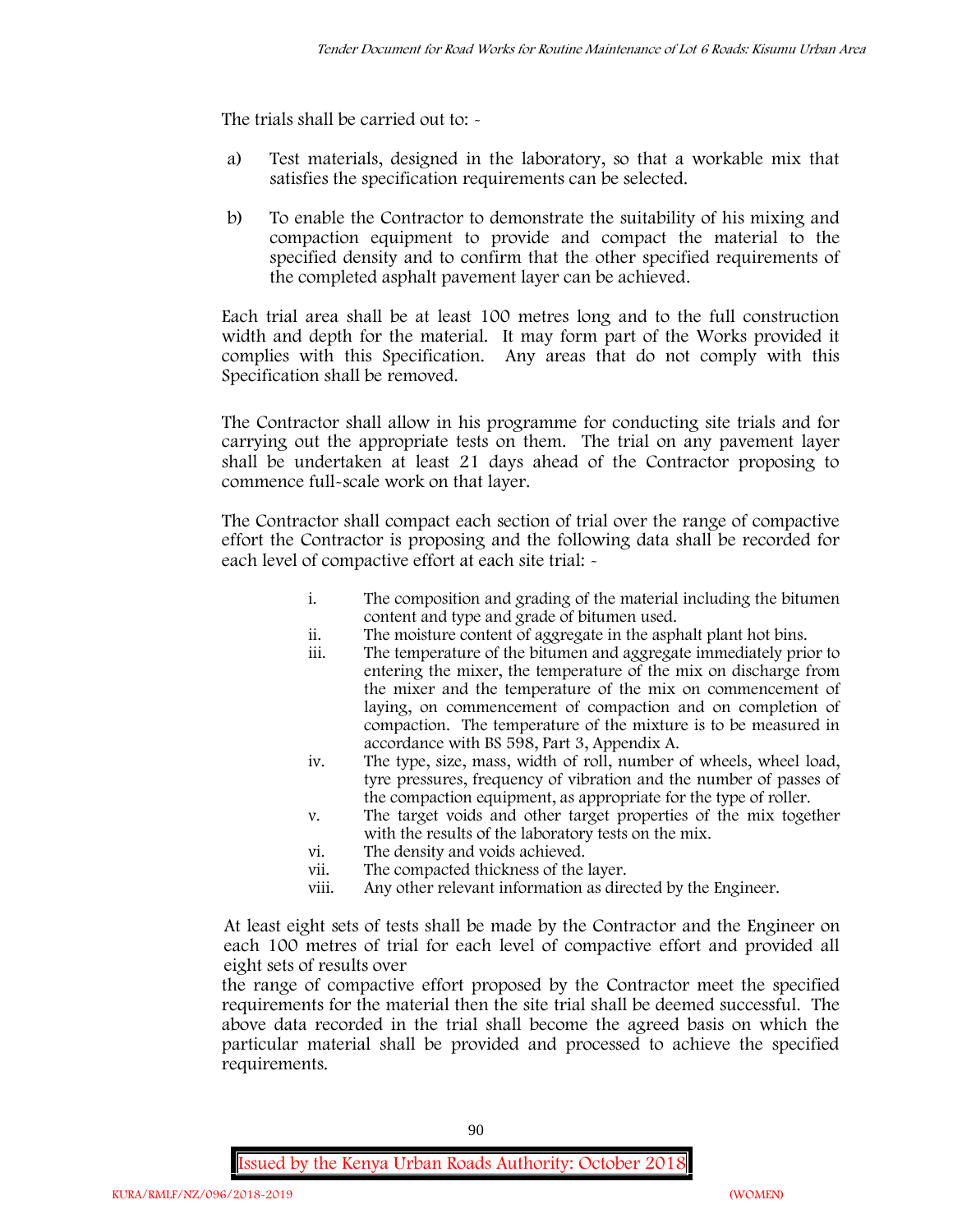### **1607A MIXING OF AGGREGATES AND BITUMEN**

The bitumen shall be heated so that it can be distributed uniformly and care shall be taken not to overheat it. The temperature shall never exceed  $170^{\circ}$ C for 80/100-penetration grade bitumen.

The aggregates shall be dried and heated so that they are mixed at the following temperatures: -

125-1650C when 80/100 bitumen is used

The dried aggregates shall be combined in the mixer in the amount of each fraction instructed by the Engineer and the bitumen shall then be introduced into the mixer in the amount specified. The materials shall then be mixed until a complete and uniform coating of the aggregate is obtained.

The mixing time shall be the shortest required to obtain a uniform mix and thorough coating. The wet mixing time shall be determined by the Contractor and agreed by the Engineer for each plant and for each type of aggregate used. It shall normally not exceed 60 seconds.

**1608A TRANSPORTING THE MIXTURE**

The bituminous mix shall be kept free of contamination and segregation during transportation. Each load shall be covered with canvas or similar covering to protect it from the weather and dust.

**1609A LAYING THE MIXTURE**

Immediately after the surface has been prepared and approved, the mixture shall be spread to line and level by the laying plant without segregation and dragging.

The mixture shall be placed in widths of one traffic lane at a time, unless otherwise agreed by the Engineer. The compacted thickness of any layer shall be at least 2.5 times the maximum size of the aggregate for wearing course and at least 2 times for binder course. The minimum thickness shall be 25mm.

Only on areas where irregularities or unavoidable obstacles make the use of mechanical laying impracticable, may the mixture be spread and compacted by hand.

## **1610A COMPACTION**

Immediately after the bituminous mixture has been spread, it shall be thoroughly and uniformly compacted by rolling.

The layer shall be rolled when the mixture is in such a condition that rolling does not cause undue displacement or shoving.

The number, weight and type of rollers furnished shall be sufficient to obtain the required compaction while the mixture is in a workable condition. The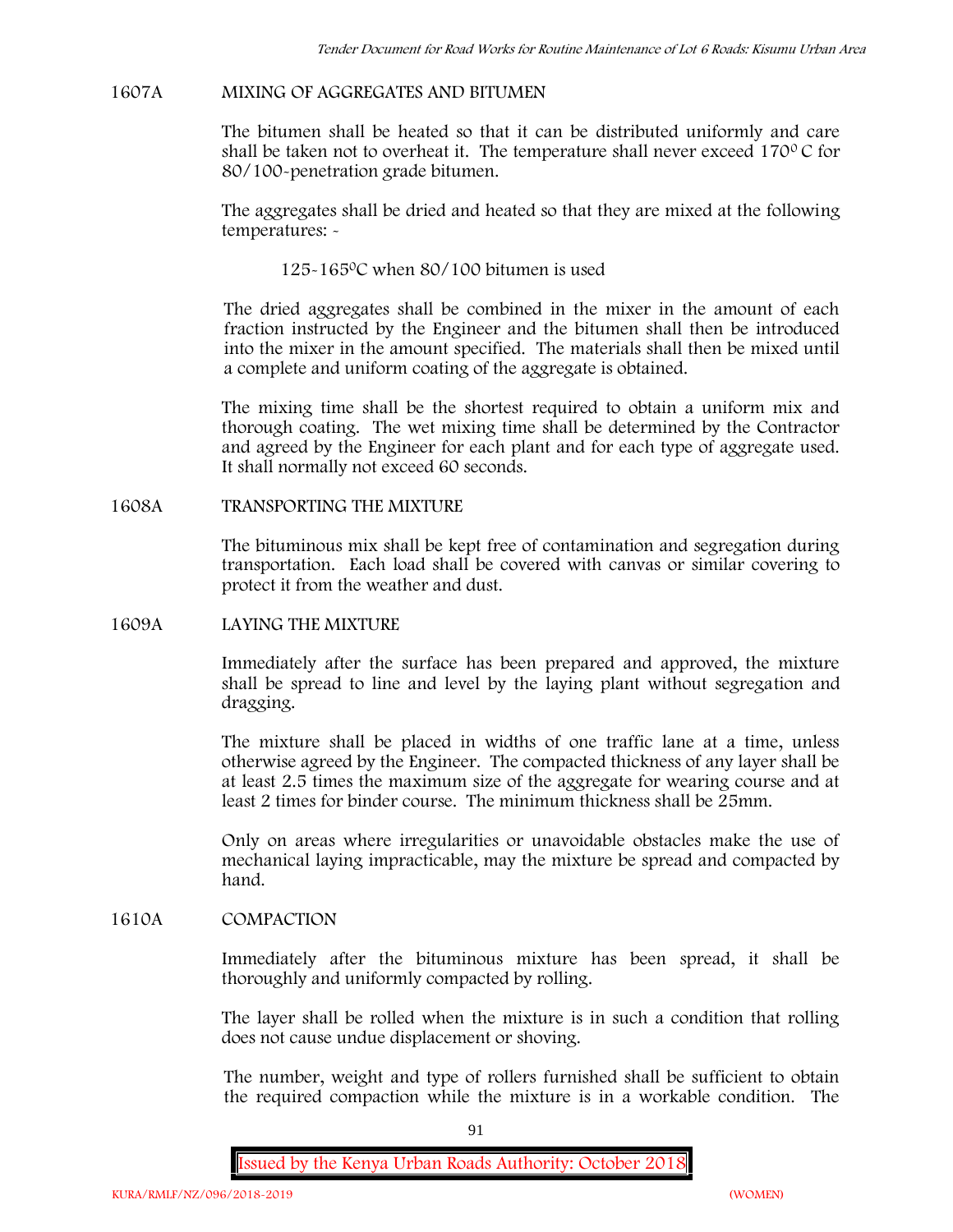sequence of rolling operations shall be as agreed with the Engineer and proved during site trials. Initial rolling

with steel tandem or three-wheeled roller shall follow the laying plant as closely as possible. The rollers shall be operated with the drive roll nearest the laying plant, at a slow and uniform speed (not exceeding 5 Km/Hr).

Rolling shall normally commence from the outer edge and proceed longitudinally parallel to the centreline, each trip overlapping one half of the roller width. On super elevated curves, rolling shall begin at the low side and progress to the high side. Where laying is carried out in lanes care must be taken to prevent water entrapment.

Intermediate rolling with a pneumatic-tyred or vibratory roller shall follow immediately. Final rolling with a steel-wheeled roller shall be used to eliminate marks from previous rolling.

To prevent adhesion of the mixture to the rollers, the wheels shall be kept lightly moistened with water.

In areas too small for the roller, a vibrating plate compactor or a hand tamper shall be used to achieve the specified compaction.

# **1611A FINISHING, JOINTS AND EDGES**

Any mixture that becomes loose and broken, mixed with dirt or foreign matter or is in any way defective, shall be removed and replaced with fresh hot mixture, which shall be compacted to conform to the surrounding area.

Spreading of the mixture shall be as continuous as possible. Transverse joints shall be formed by cutting neatly in a straight line across the previous run to expose the full depth of the course. The vertical face so formed shall be painted lightly with hot 80/100 penetration grade bitumen just before the additional mixture is placed against it.

Longitudinal joints shall be rolled directly behind the paving operation. The first lane shall be placed true to line and level and have an approximately vertical face. The mixture placed in the abutting lane shall then be tightly crowded against the face of the previously placed lane. The paver shall be positioned to spread material overlapping the joint face by 20-30mm. Before rolling, the excess mixture shall be raked off and discarded.

When the abutting lane is not placed in the same day, or the joint is destroyed by traffic, the edge of the lane shall be cut back as necessary, trimmed to line and painted lightly with hot 80/100 penetration grade bitumen just before the abutting lane is placed.

Any fresh mixture spread accidentally on the existing work at a joint shall be carefully removed by brooming it back on to uncompacted work, so as to avoid formation of irregularities at the joint. The finish at joints shall comply with the surface requirements and shall present the same uniformity of finish, texture and density as other sections of the work.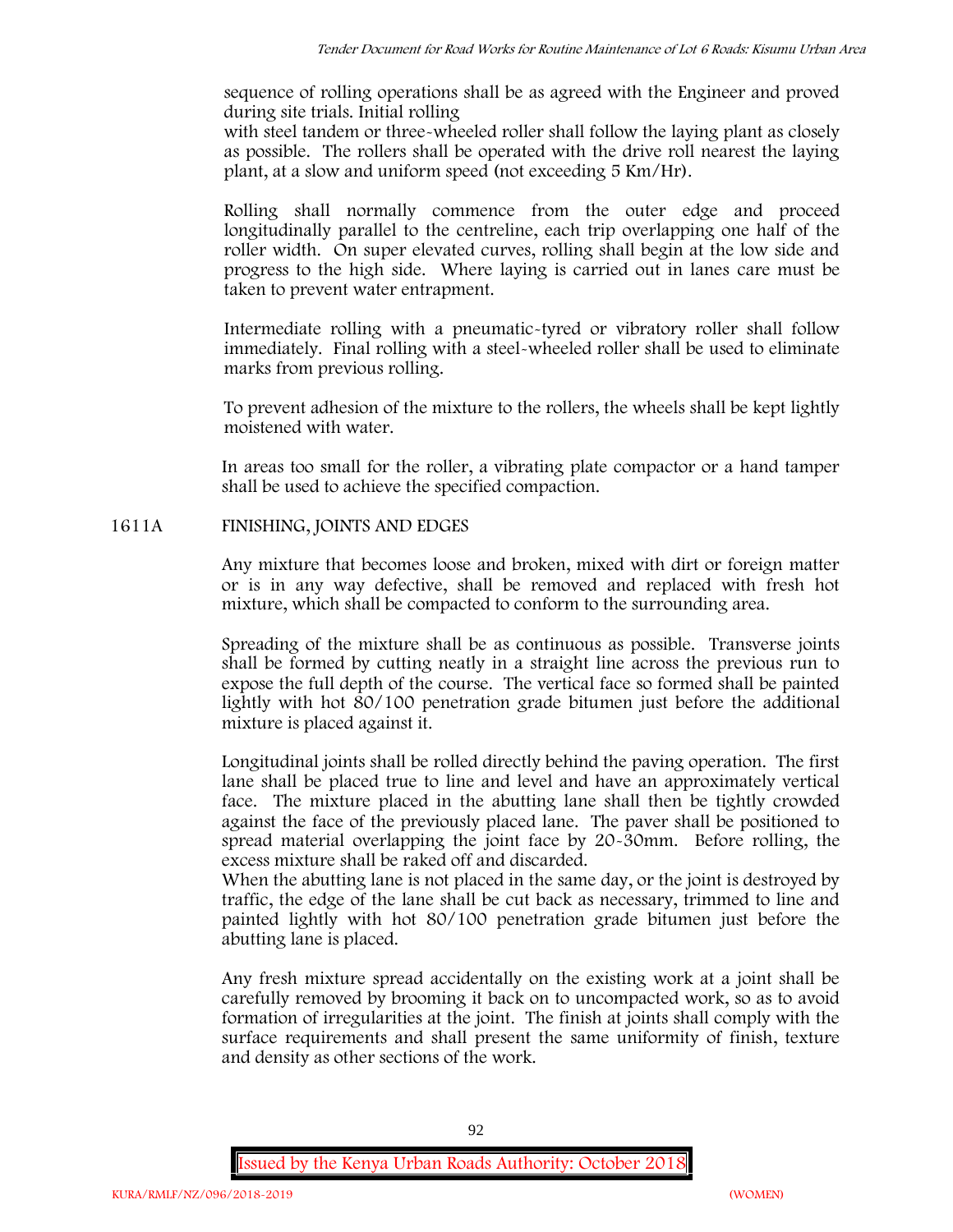The edges of the course shall be rolled concurrently with or immediately after the longitudinal joint. In rolling the edges, roller wheels shall extend 50 to 100mm beyond the edge.

## **1612A SAMPLING AND TESTING OF BITUMINOUS MIXTURES**

The sampling of bituminous mixtures shall be carried out in accordance with AASHTO T168 (ASTM Designation D979).

## **1613A QUALITY CONTROL TESTING**

During mixing and laying of bituminous mixtures, control tests on the constituents and on the mixed material shall be carried out in accordance with Clause 1612A and Section 2 of this Specification.

If the results of any tests show that any of the constituent materials fail to comply with this Specification, the Contractor shall carry out whatever changes may be necessary to the materials or the source of supply to ensure compliance.

If the results of more than one test in ten on the mixed material show that the material fails to comply with this Specification, laying shall forthwith cease until the reason for the failure has been found and corrected. The Contractor shall remove any faulty material laid and replace it with material complying with this Specification all at his own expense.

## **1614A TOLERANCES**

Surfacing courses and base shall be constructed within the geometric tolerances specified in Section 3 of this Specification.

The Contractor shall maintain the composition of the mixture as determined from the laboratory and site trials within the following tolerances, per single test: -

| Bitumen Content         | 0.3% (by total weight of total mix)                               |
|-------------------------|-------------------------------------------------------------------|
| Passing 10mm sieve      | 6% (by total weight of dry aggregate                              |
| and larger sieves       | including mineral filler)                                         |
| Passing sieves between  | 4% (by total weight of dry aggregate                              |
| 10mm and 1.0mm sieves   | including mineral filler)                                         |
| Passing sieves between  | 3% (by total weight of dry aggregate                              |
| 1.0mm and 0.075mm sieve | including mineral filler)                                         |
| Passing 0.075mm sieve   | 2% (by total weight of dry aggregate<br>including mineral filler) |

The average amount of bitumen in any length of any layer, calculated as the product of the bitumen contents obtained from single tests and the weight of mixture represented by each test, shall not be less than the amount ordered.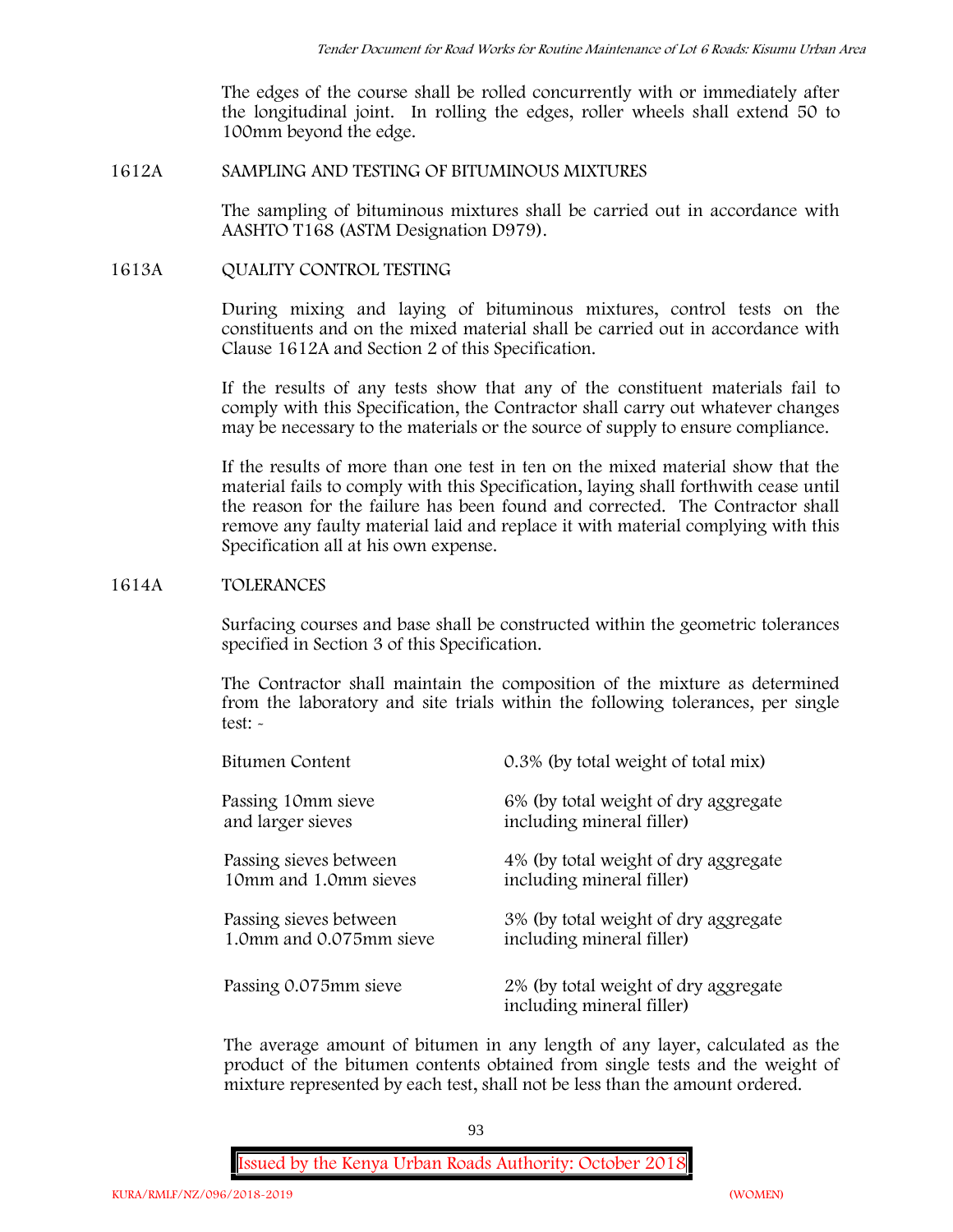The average amount of bitumen for each day's production calculated from the checked weights of mixes shall not be less than the amount ordered. The average amount of bitumen in any length of any layer, calculated as the product of the bitumen contents obtained from single tests and the weight of mixture represented by each test, shall not be less than the amount ordered.

The average amount of bitumen for each day's production calculated from the checked weights of mixes shall not be less than the amount ordered.

The final average overall width of the upper surface of a bituminous mix layer measured at six equidistant points over a length of 100m shall be at least equal to the width specified. At no point shall the distance between the centreline of the road and the edge of the upper surface of a bituminous mix layer be narrower than that specified by more than 13mm.

## **1615A MEASUREMENT AND PAYMENT**

No separate measurement and payment shall be made for complying with the requirements of Clauses 1601A to 1614A inclusive and the Contractor shall be deemed to have allowed in his rates in Parts B and C of Section 16 of this Specification for the costs of complying with the requirements of Part A of Section 16 of this Specification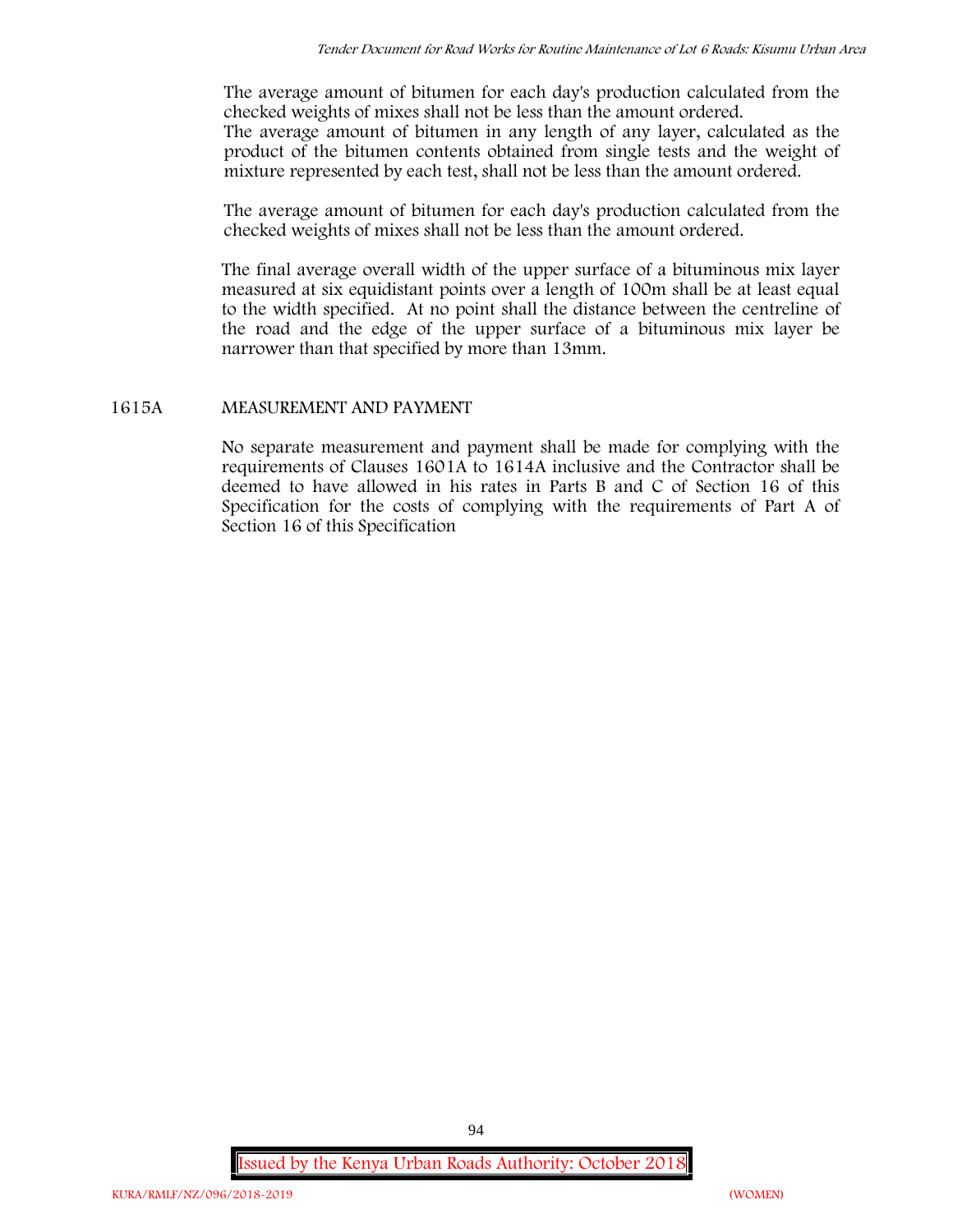### **PART B - ASPHALT CONCRETE FOR SURFACING**

### **1601B DEFINITION**

Asphalt concrete means a thoroughly controlled, hot-mixed, hot-laid, plant mixture of well-graded dried aggregate and penetration grade bitumen, which, when compacted forms a dense material.

A distinction is drawn between asphalt concrete Type I (High Stability) and asphalt concrete Type II (Flexible). The asphalt concrete type to be used will be Type I.

## **1602B MATERIALS FOR ASPHALT CONCRETE TYPE 1**

a) **Type of bituminous material**

The type of material to be used on severe sites will be of the continuously graded type similar to Asphaltic Concrete or Close Graded Macadam. It is essential that these materials are sealed with a single or double surface dressing or a Cape seal.

b) **Penetration Grade Bitumen**

Bitumen shall be 80/100 penetration grade since material is being laid at an altitude of more than 2,500m.

c) **Aggregate**

Coarse aggregate (retained on a 6.3mm sieve) shall consist of crushed stone free from clay, silt, organic matter and other deleterious substances. The aggregate class will be specified in the Special Specification and it shall comply with the requirements given in Table 16B-1(b). The grading for 0/20 mm for carriageway and 0/14mm for shoulders for binder course is as specified below:

| <b>Sieve size</b> | 0/20       | 0/14       |
|-------------------|------------|------------|
| 28                | 100        |            |
| 20                | $90 - 100$ | 100        |
| 14                | 75-95      | $90 - 100$ |
| 10                | 60-82      | 70-90      |
| 6.3               | $47 - 68$  | $52 - 75$  |
| 4                 | $37 - 57$  | $40 - 60$  |
| $\overline{2}$    | 25-43      | $30 - 45$  |
|                   | 18-32      | $20 - 35$  |
| 0.425             | $11 - 22$  | $12 - 24$  |
| 0.300             | $9 - 17$   | $10 - 20$  |
| 0.150             | $5 - 12$   | $6 - 14$   |
| 0.075             | $3 - 7$    | $4 - 8$    |

**TABLE 16B-1(b) - REQUIREMENTS FOR COARSE AGGREGATE**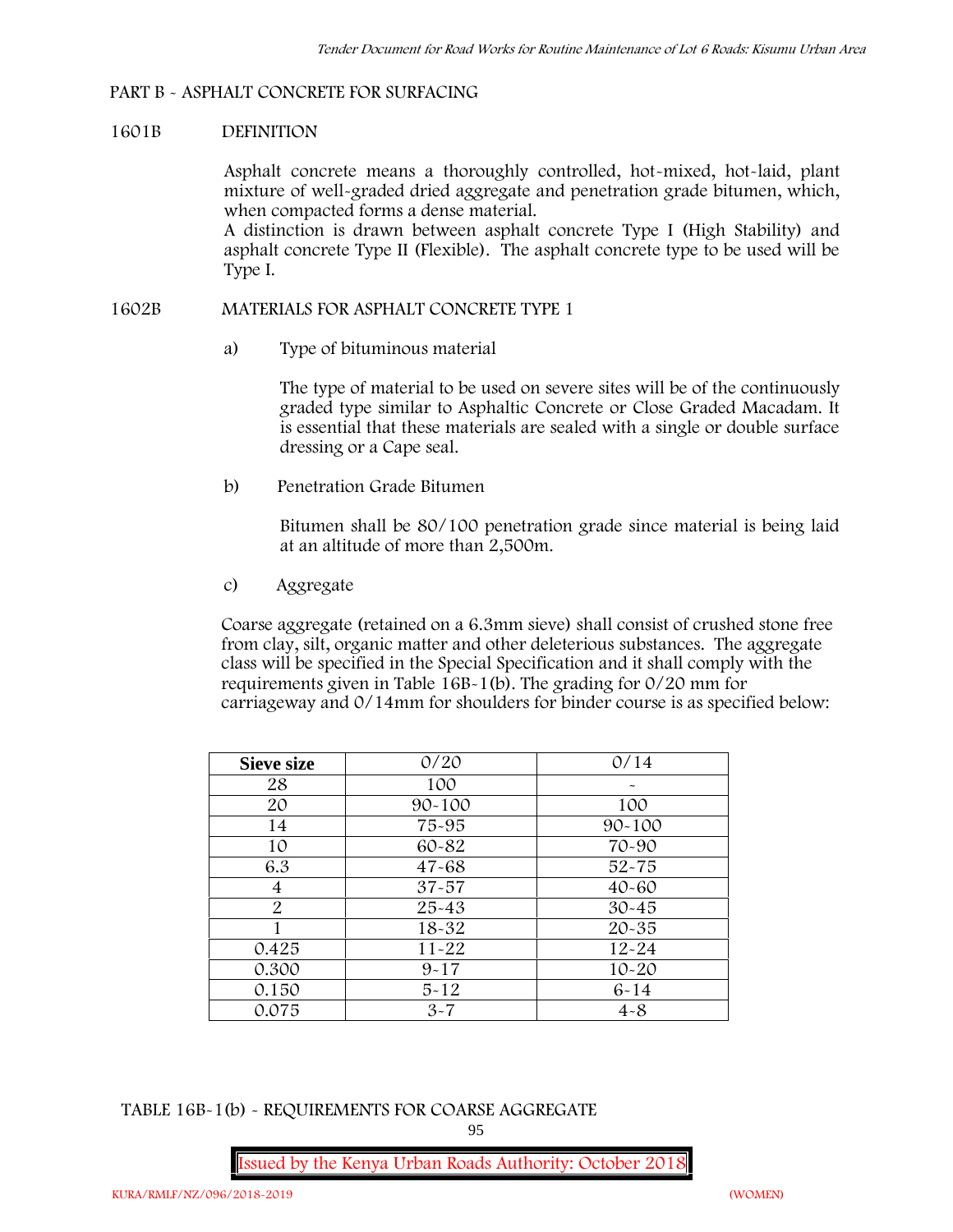| Coarse Aggregate<br>(Retained on a 6.3mm Sieve) |                      |
|-------------------------------------------------|----------------------|
| Test                                            | Maximum Value        |
| LAA<br><b>ACV</b><br>SSS                        | 30<br>25<br>12<br>25 |

Fine aggregate (passing a 6.3mm sieve) shall be free from clay, silt, organic and other deleterious matter and shall be non-plastic. Unless otherwise specified in the Special Specification it shall consist of entirely crushed rock produced from stone having a Los Angeles Abrasion of not more than 40. The Sand Equivalent of the fine aggregate shall not be less than 40 and the SSS not more than 12.

**b) Mineral Filler**

Mineral Filler shall consist of ordinary Portland Cement

## **1603B GRADING REQUIREMENTS**

The grading of the mixture of coarse and fine aggregate shall be within and approximately parallel to the grading envelopes given in Table 16B-1(b), for 0/14mm as specified for binder course, as described below.

# **GRADING REQUIREMENTS**

To arrive at a suitable design it is necessary to investigate a number of gradings so that a workable mix, which also retains a minimum of 3 % voids at refusal density, is identified.

The largest particle size used should not be more than 25mm so that the requirements of the Marshall test method can be complied with.

Although the complete range of nominal maximum particle sizes is shown in the Tables, the total thickness of material laid should not be more than 75mm.

## **1604B REQUIREMENTS FOR ASPHALT CONCRETE TYPE 1**

The mixture shall comply with the requirements given in Table 16B-2 as specified in the Specification. In addition, minimum Marshall Stability for 2 x 75 blows shall be 9 kN and maximum 18 kN and at compaction to refusal shall have 3% VIM.

The proportion, by weight of total mixture, of bitumen shall be  $5.0 - 6.5\%$  for  $0/14$  mm and  $4.5 - 6.5$  % for  $0/20$ mm. This shall be termed the nominal binder content. The binder content of the working mix will be instructed by the Engineer following laboratory and site trials.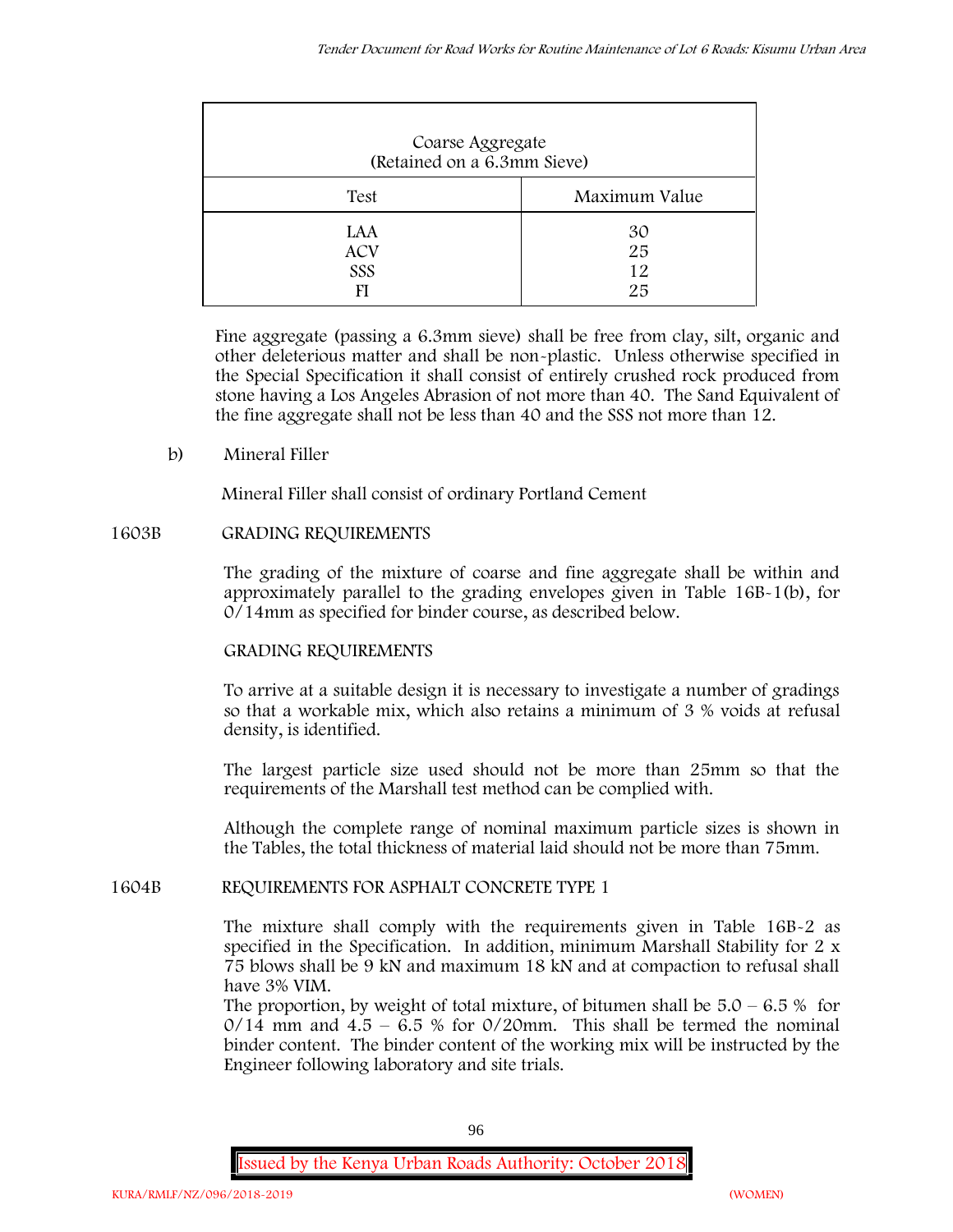In order to determine the suitability of a coarse aggregate source a Marshall test programme shall be carried out. It will be advantageous to use a crushed rock which is known from past experience to give good results in this test procedure. A grading conforming to the Type I Binder Course detailed in Table 16B-1(a) 0/20 of this Specification should be tested (but with 100% passing the 25mm sieve) and it shall meet the requirements of Table 16B-2 of this Specification.

Having established the suitability of the aggregate source several grading shall be tested in the laboratory, including that used for the Marshall test, to establish relationships between bitumen content and VIM at refusal density. For each mix, samples will be made up to a range of bitumen contents and compacted to refusal using a gyratory compactor and a vibratory hammer in accordance with the procedure described in BS 598 (Part 104 : 1989), with one revision.

It should first be confirmed that compaction on one face of the sample gives the same refusal density as when the same compaction cycle is applied to both faces of the same sample. The procedure, which gives the highest density, must be used.

From the bitumen content-VIM relationship it will be possible to identify a bitumen content which corresponds to a VIM of 3 - 7%. If it is considered that the workability of the mix may be difficult then compaction trials should be undertaken. It is advisable to establish two or more gradings for compaction trials.

The mixes identified for compaction trials should be manufactured to the laboratory design bitumen content and to two other bitumen contents of +0.5% and +1% additional bitumen. Cores will be cut to determine the density of the compacted material, having completed this the core will then be reheated to  $145+/5$  C in the appropriate mould and compacted torefusal in the vibrating hammer test. To be acceptable the cores cut from the compaction trial must have a density equivalent to at least 95% of refusal density.

The compaction trials will identify a workable mix which can be made to a bitumen content which gives 3% VIM at refusal density.

**1605B MIXING AND LAYING HEAVY DUTY ASPHALT**

The temperature of the bitumen and aggregates when mixed shall be  $110+/$ 30C above the softening point (R&B) of the bitumen.

Compaction should commence as soon as the mix can support the roller without undue displacement of material and completed before the temperature of the mix falls below 900C.

The minimum thickness of individual layers should be as follows:-

| a) | For the 37.5mm mix | 65mm |  |
|----|--------------------|------|--|
| b) | For the 25.0mm mix | 60mm |  |
| C) | For the 19.0mm mix | 50mm |  |
| d) | For the 12.5mm mix | 40mm |  |

**1606B COMPACTION**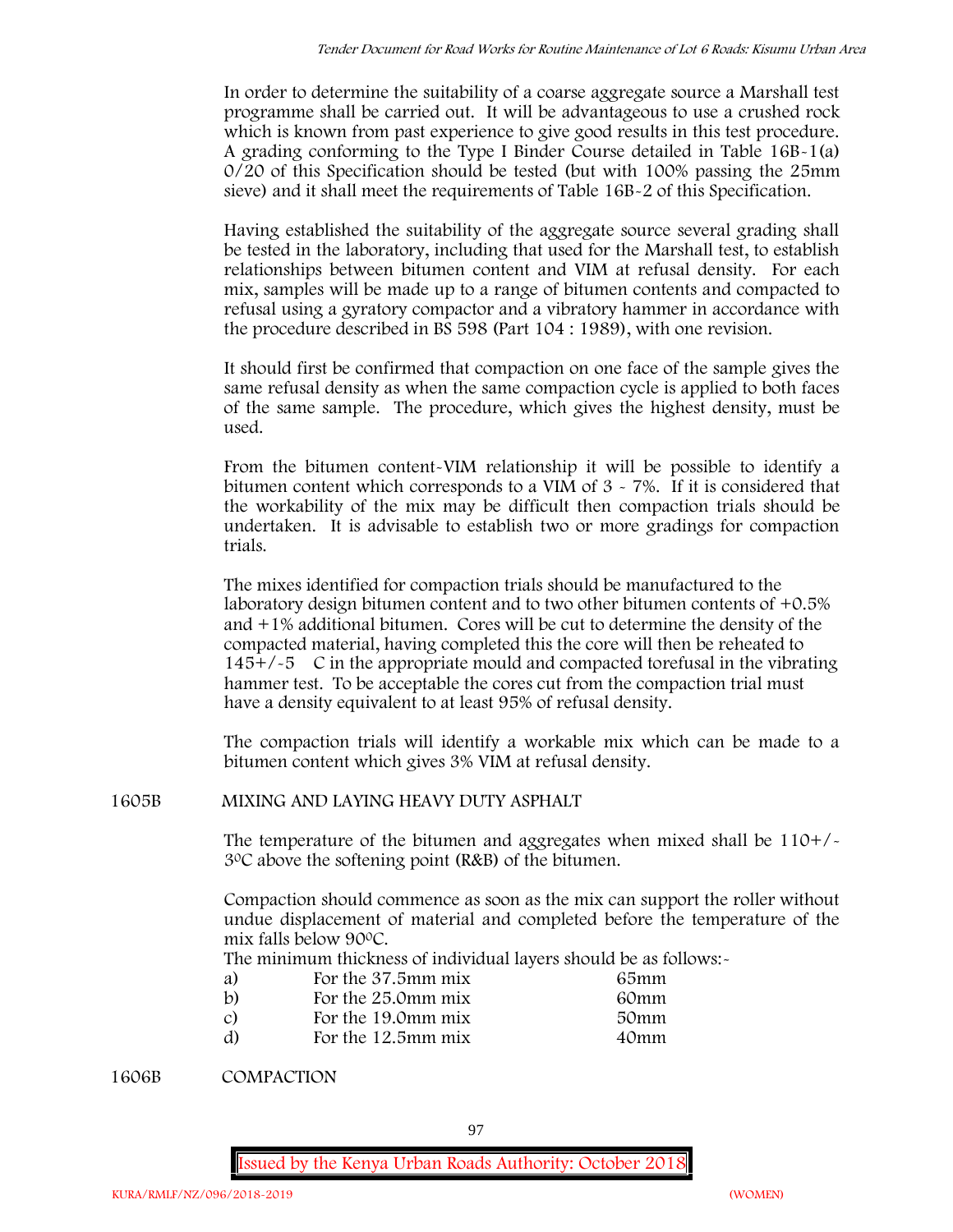Rolling shall be continued until the voids measured in the completed layer are in accordance with the requirement for a minimum density of 98% of Marshall optimum, or, a minimum mean value of 95% of refusal density (no value less than 93%) as appropriate.

**1607B MEASUREMENT AND PAYMENT**

- a) Item : Asphalt Concrete
	- Unit : m<sup>3</sup> of Asphalt Concrete Used

Asphalt concrete shall be measured by the cubic metre compacted on the road calculated as the product of the length instructed to be laid an the compacted cross-sectional area shown on the Drawings or instructed by the Engineer.

The rate for asphalt concrete shall include for the cost of providing, transporting, laying and compacting the mix with the nominal binder content and complying with the requirements of Parts A and B of Section 16 of this Specification.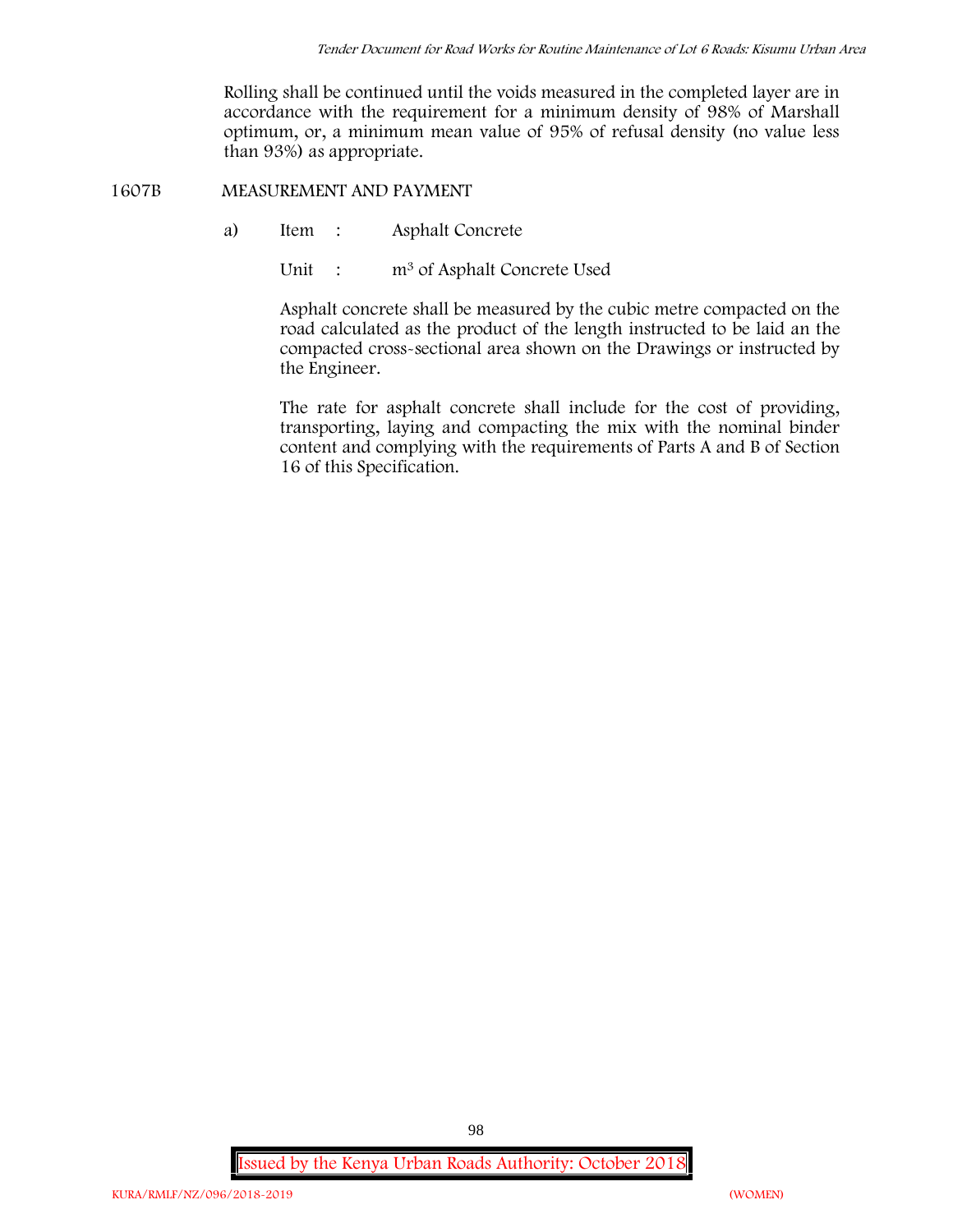## **SECTION 17 - CONCRETE WORKS**

## **1703 MATERIALS FOR CONCRETE**

This work shall consist of placing selected approved material of 250mm minimum diameter on the foundation put after excavation to receive levelling concrete in accordance with these specifications and in conformity with the lines, grades and cross sections shown on the Drawings as directed by the Engineer.

(a) **Materials**

Selected rock: The selected rock builders to be placed for this work shall be hard, sound, durable quarry stones as approved by the Engineer. Samples of the stone to be used shall be submitted to and approved by the Engineer before any stone is placed.

The maximum size of the stone boulders shall be 300mm.

(b) **Construction Method**

After completion of the structural excavation the surface of the loose soil shall be levelled and compacted. Then the stone of the above sizes shall be placed in one layer of 250mm over the compacted bed where the bottom slab will rest. Coarse sand shall be spread to fill up the voids in the stone boulders, and compaction with vibratory compactors should be performed to make this layer dense whereon a concrete of levelling course shall be placed.

(c) **Measurement and payment**

Measurement for the bedding materials shall be made in cubic metres for the completed and accepted work, measured from the dimension shown on the Drawings, unless otherwise directed by the Engineer.

Payment for the bedding Materials for Levelling Concrete Works shall be full compensation for furnishing and placing all materials, all labour equipment, tools and all other items necessary for proper completion of the work in accordance with the Drawings and specifications and as directed by the Engineer.

**1703(A) LEVELLING CONCRETE (CLASS 15/20) FOR BOTTOM SLAB INCLUSIVE OF COST OF FORM WORKS**

> This work shall consist of placing and levelling lean concrete class 15/20 over the prepared bed of stone boulders in the foundation for bottom slab and wingwalls in accordance with these specifications and which conformity with the lines, grades, thickness and typical cross-sections shown on the drawings unless otherwise directed by the Engineer.

(a) **Materials for Levelling Concrete**

Requirement for the concrete class  $15/20$  is specified as follows:-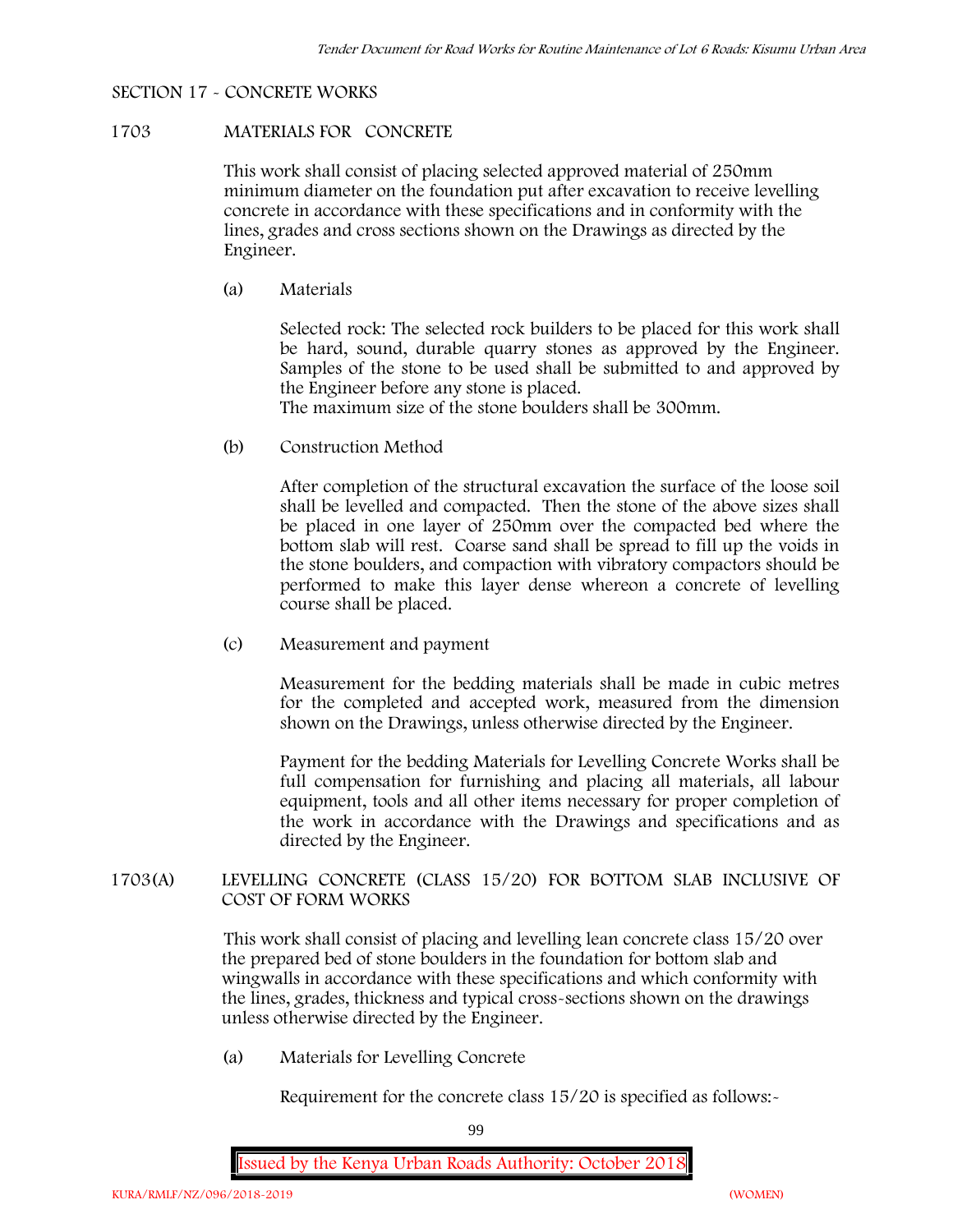Design compressive strength (28) days :  $15N/mm^2$ Maximum size of coarse aggregate : 20mm Maximum cement content  $: 300 \text{ kg/m}^3$ . Maximum water/cement ration of 50% with slump of 80mm.

(b) **Construction Method**

The bed of stone boulders upon which the levelling concrete will be placed shall be smooth, compacted and true to the grades and crosssection shall be set to the required lines and grades.

**36.2** (c) **Measurement and payment**

Measurement for levelling concrete (class 15/20) shall be made in cubic metres completed and accepted levelling concrete work measured in place which is done in accordance with the Drawings and the Specifications.

Payment for this work shall be the full compensation for furnishing and placing all materials, labour, equipment and tools, and other incidentals to Specifications and as directed by the Engineer.

Pay item No. 17/02 Levelling Concrete Works (Class 15/20) for Box Culvert and wingwalls inclusive of Cost of Form works.

## **1703 (C) FORMWORK FOR CULVERT WALLS**

This work shall consist of all temporary moulds for forming the concrete for culvert walls and slabs together with all temporary construction required for their support. Unless otherwise directed by the Engineer all formworks shall be removed on completion of the walls and slabs.

(a) **Materials**

Forms shall be made of wood or metal and shall conform to the shape, lines and dimensions shown on the Drawings.

All timber shall be free from holes, loose material, knots, cracks, splits and warps or other defects affecting the strength or appearance of the finished structure.

Release Agents – Release agents shall be either neat oils containing a surface activating agent, cream emulsions, or chemical agents to be approved by the Engineer.

- (b) **Construction Method**
	- (i) **Formworks** Formworks shall be designed to carry the maximum loads that may be imposed, and so be rigidly constructed as to prevent deformation due to load, drying and wetting, vibration and other causes. After forms have been set in correct location, they shall

100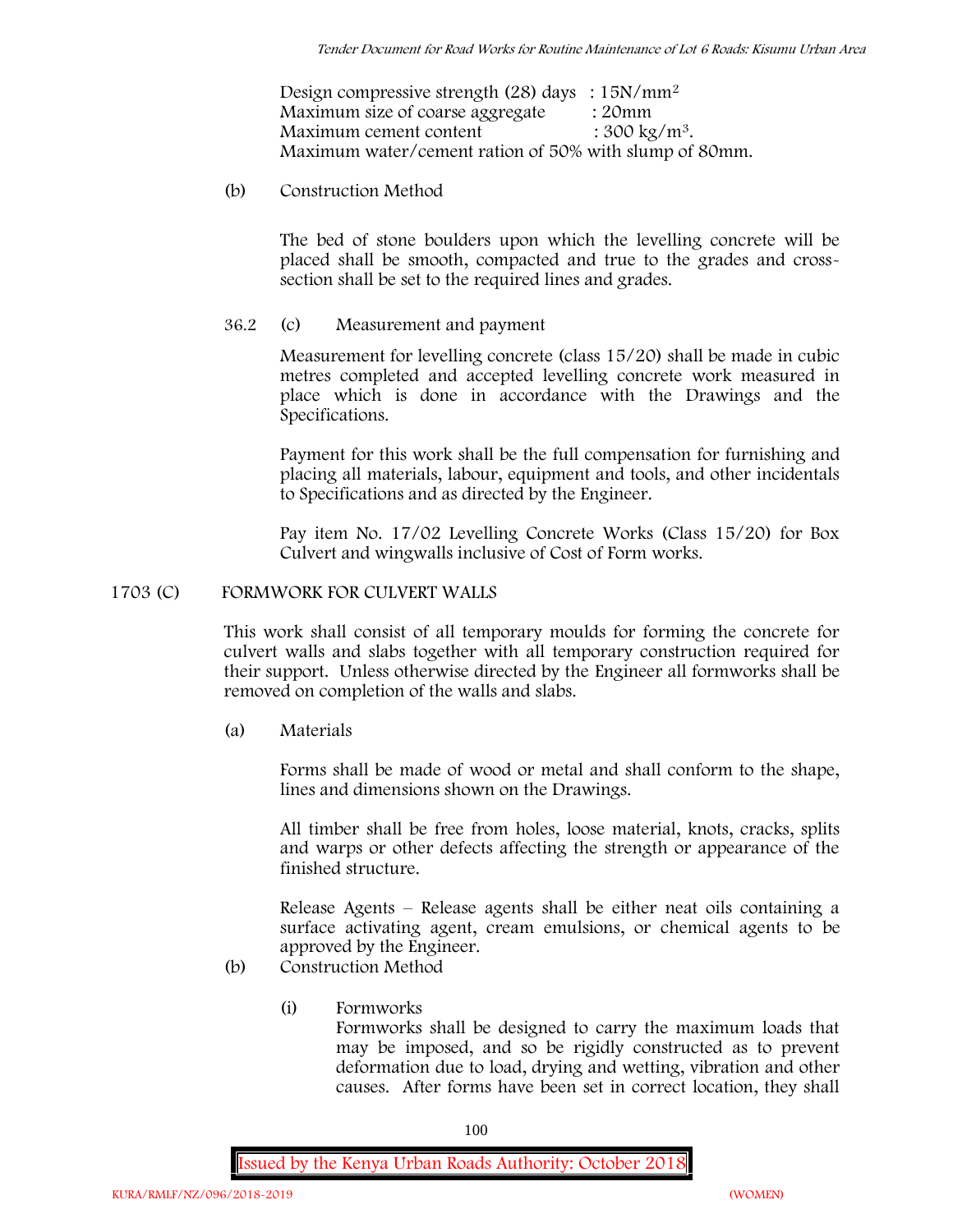be inspected and approved by the Engineer before the concrete is placed.

If requested, the contractor shall submit to the Engineer working drawings of the forms and also, if requested, calculations to certify the rigidity of the forms.

## **1703(D) CONCRETE WORKS (CLASS 20/20) OF CULVERT WALLS AND SLABS**

This work shall consist of furnishing, mixing, delivering and placing of the concrete for the construction of culvert walls and slabs, in accordance with these Specifications and in conformity with the requirements shown on the Drawings.

Concrete class 20/20 shall be used for Culvert walls and slabs.

**(a) Concrete Materials**

(i) Cement: Cement shall be of Portland type and shall conform to the requirements of BS 12 or equivalent.

The contractor shall select only one type or brand of cement or others. Changing of type or brand of cement will not be permitted without a new mix design approved by the Engineer. All cement is subject to the Engineer's approval; however, approval of cement by the Engineer shall not relieve the Contractor of the responsibility to furnish concrete of the specified compressive strength.

Conveyance of cement by jute bags shall not be permitted. Storage in the Contractor's silo or storehouse shall not exceed more than two (2) months, and age of cement after manufacture at mill shall not exceed more than four (4) months. The Contractor shall submit to the Engineer for his approval the result of quality certificate prepared by the manufacturer.

Whenever it is found out that cement have been stored too long, moist, or caked, the cement shall be rejected and removed from the project.

**(b) Aggregates**

Fine and coarse aggregates must be clean, hard, strong and durable, and free from absorbed chemicals, clay coating, or materials in amounts that could affect hydration, bonding, strength and durability of concrete. Grading of aggregates shall conform to the following requirements: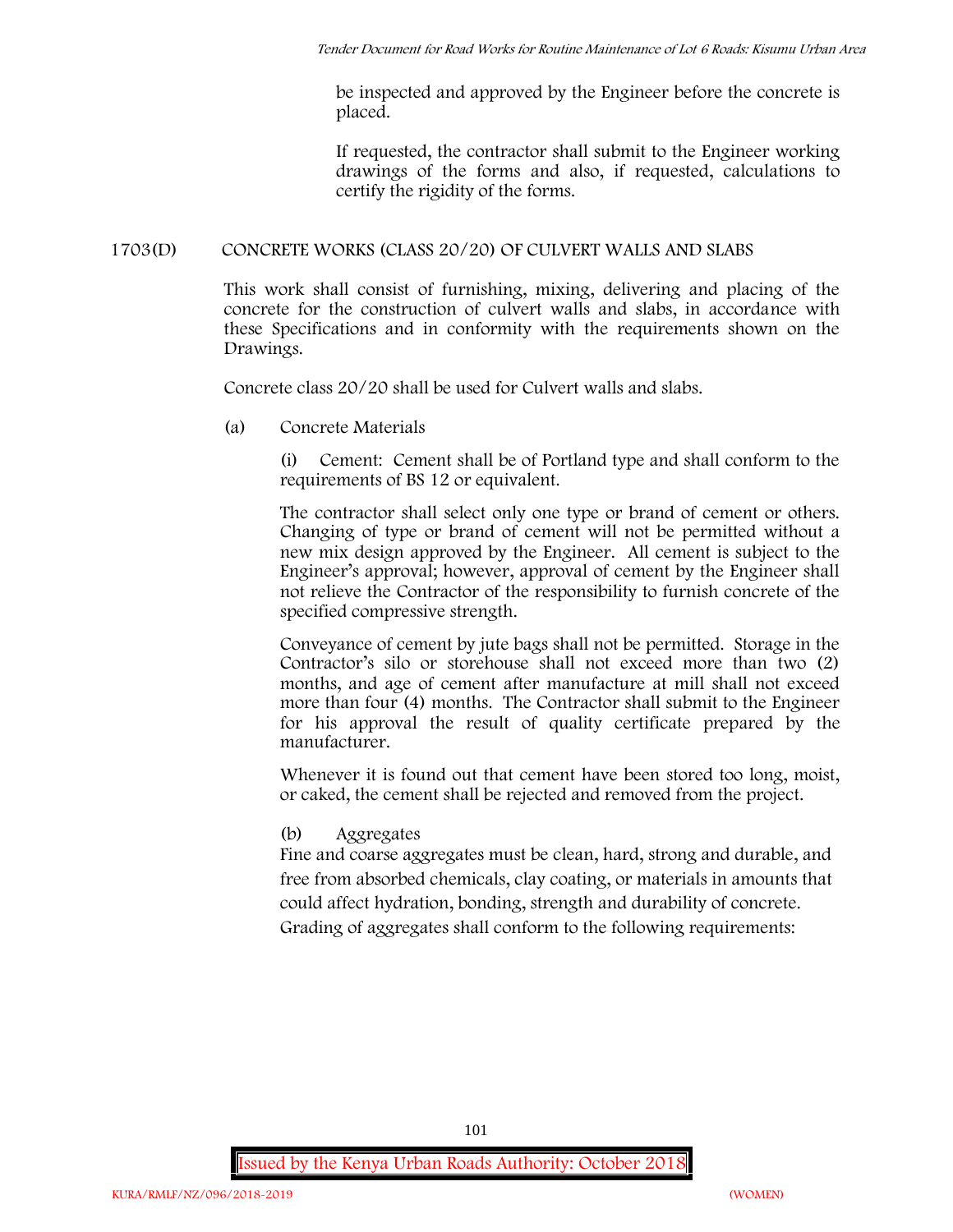# **(i) Grading of Fine Aggregates**

| Sieve Size        | <b>Percentage by Weight Passing</b> |
|-------------------|-------------------------------------|
| 10<br>mm          | 100                                 |
| 5<br>mm           | 89-100                              |
| $2.5$ mm          | 60-100                              |
| $1.2 \cdot mm$    | $30 - 100$                          |
| $0.6$ mm          | $15 - 54$                           |
| $0.3$ mm          | $5 - 40$                            |
| $0.15 \text{ mm}$ | $0 - 15$                            |

# **(ii) Grading of Coarse Aggregates**

| Size     |                       |                       |    | of Amounts finer than each standard sieve percentage by |    |       |          |
|----------|-----------------------|-----------------------|----|---------------------------------------------------------|----|-------|----------|
| Coarse   | weight                |                       |    |                                                         |    |       |          |
| Aggregat | 40                    | 30                    | 25 | 20                                                      | 15 |       | 局        |
|          | 2.5                   |                       |    |                                                         |    |       |          |
|          | 100                   | $\tilde{\phantom{a}}$ |    | $90 - 100$ -                                            |    | 30-69 | $0 - 10$ |
|          | $\tilde{\phantom{a}}$ |                       |    |                                                         |    |       |          |

Other requirements for aggregates are as follows:

**(iii) Fine Aggregates**

| Fitness Modulus, AASHTO M-6                           | $: 2.3 - 3.1$         |
|-------------------------------------------------------|-----------------------|
| Sodium Sulphate Soundness, AASHTO T104: Max. 10% loss |                       |
| Content of Friable Particles AASHTO 112               | : Max $1\%$ by weight |
| Sand Equivalent, AASHTO T176                          | : Min. 75             |

**(iv) Coarse Aggregate**

| Abrasion, AASHTO T96                             | : Max. $405$ loss      |
|--------------------------------------------------|------------------------|
| Soft Fragment and shale, AASHTO M80              | : Max. $5\%$ by weight |
| Thin and elongated Pieces, AASHTO M80 : Max. 15% |                        |

**(v) Water**

All sources of water to be used with cement shall be approved by the Engineer. Water shall be free from injurious quantities of oil, alkali, vegetable matter and salt as determined by the Engineer.

**(vi) Admixture**

Only admixture, which have been tested and approved in the site laboratory through trial mixing for design proportion shall be used. Before selection of admixture, the Contractor shall submit to the Engineer the specific information or guarantees prepared by the admixture supplier.

The contractor shall not exclude the admixture from concrete proportions.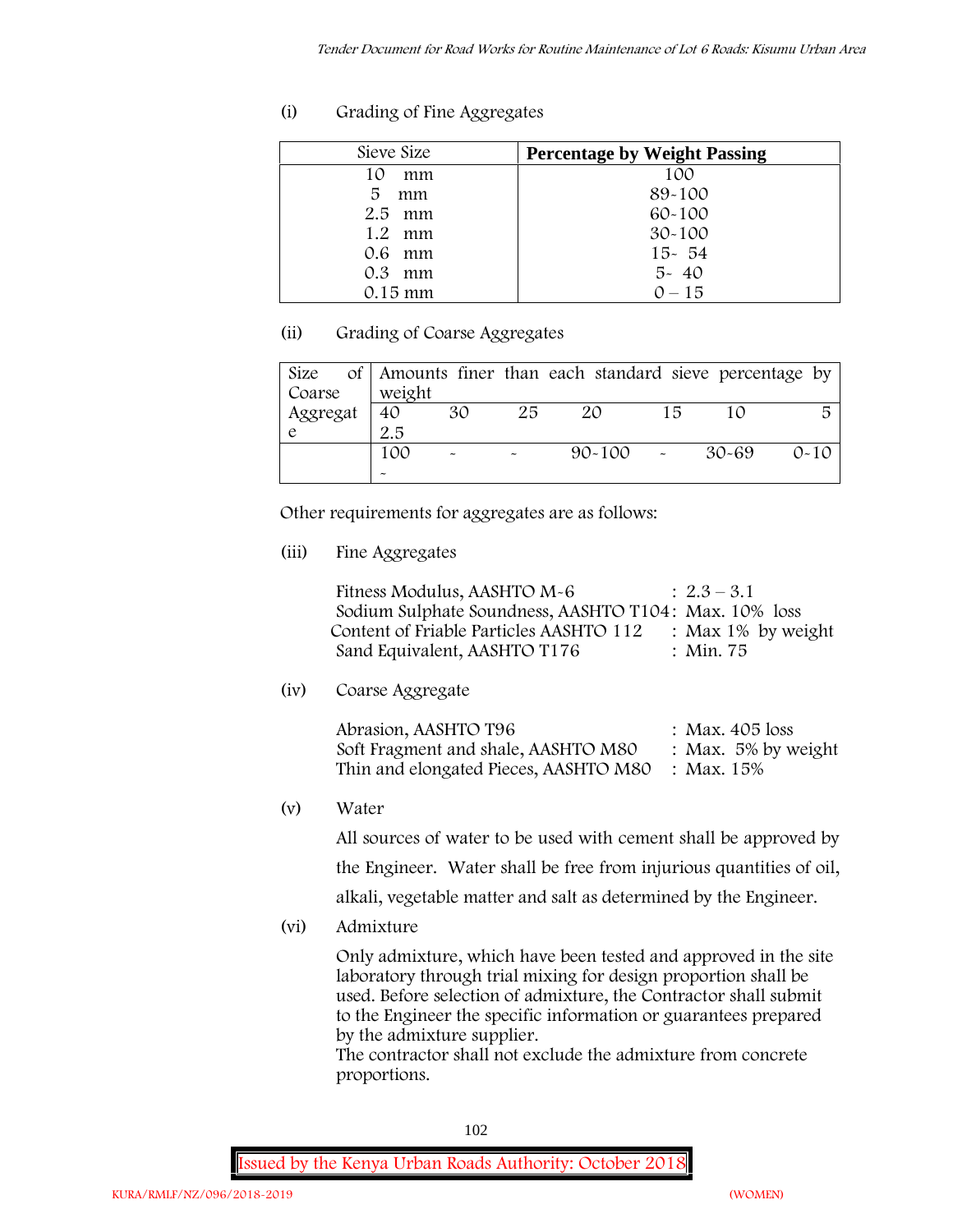**Concrete class 20/20**

Concrete class 20/20 shall be used for culvert walls and slabs. The requirements of Concrete class 20/20 are provided as follows unless otherwise the Engineer will designate any alteration.

Design compressive strength (28 days) : 20N/mm<sup>2</sup> Maximum size of coarse aggregates : 20mm Maximum water/cement ratio of 45% with slump of 80mm

(d) **Proportioning Concrete**

The Contractor shall consult with the Engineer as to mix proportions at least thirty (30) days prior to beginning the concrete work. The actual mix proportions of cement, aggregates, water and admixture shall be determined by the Contractor under supervision of the Engineer in the site laboratory.

The Contractor shall prepare the design proportions which has 120% of the strength requirement specified for the designated class of concrete.

No class of concrete shall be prepared or placed until its job-mix proportions have been approved by the Engineer.

## (e) **Concrete Work**

**(ii) Batching**

Batching shall be done by weight with accuracy of:

| Cement              | $\frac{1}{2}$ percent |
|---------------------|-----------------------|
| Aggregate           | $\frac{1}{2}$ percent |
| Water and Admixture | : 1 percent.          |

Equipment should be capable of measuring quantities within these tolerances for the smartest batch regularly used, as well as for larger batches.

The accuracy of batching equipment should be checked every month in the presence of the Engineer and adjusted when necessary.

**(iii) Mixing and delivery**

Slump of mixed concrete shall be checked and approved at an accuracy of +25mm against designated slump in these specifications.

**(iv) Concrete in hot weather**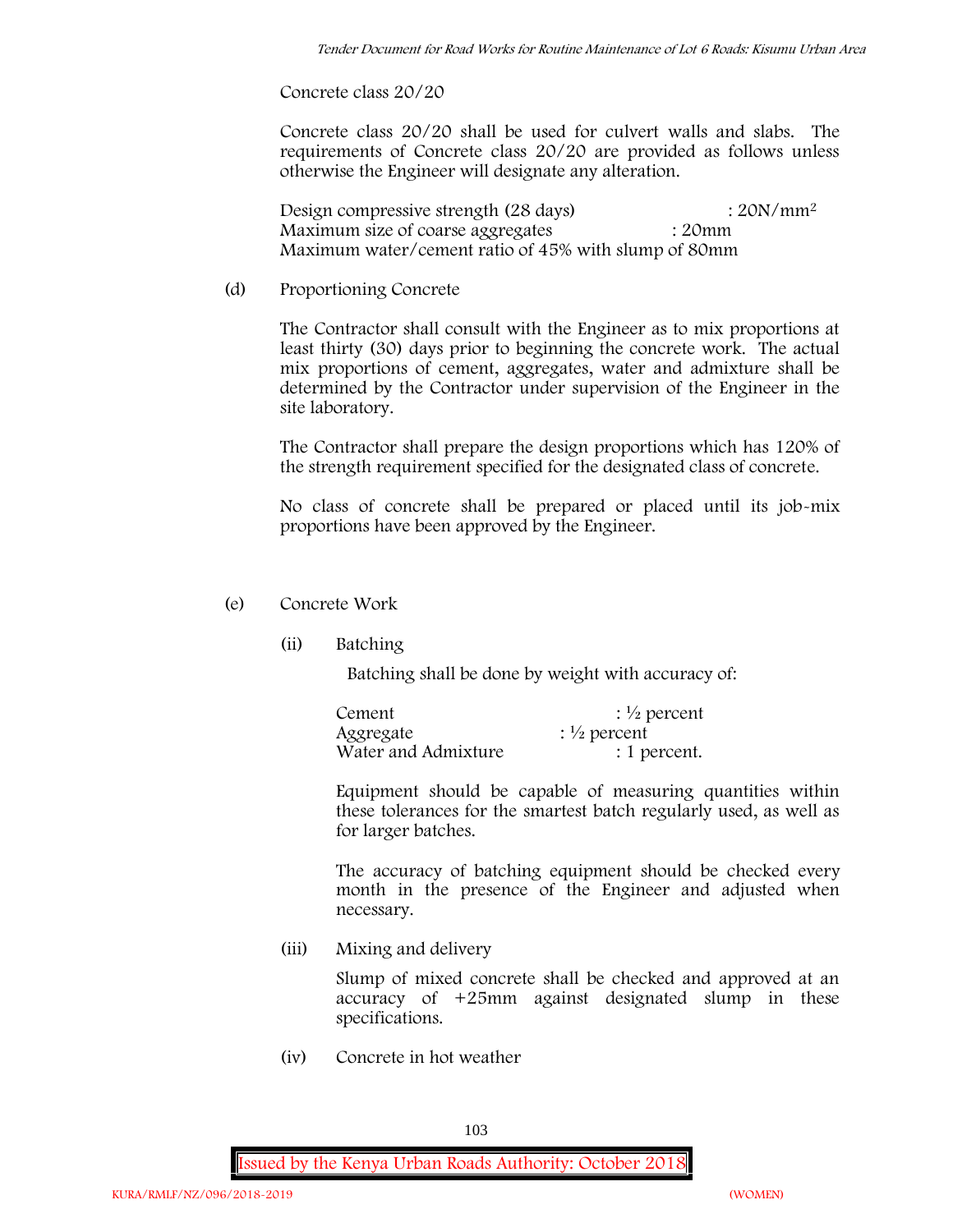No concrete shall be placed when the ambient air temperature is expected to exceed thirty three degrees celsius (330c) during placement operations).

**(v) Concreting at night**

No concrete shall be mixed, placed or finished when natural light is insufficient, unless an adequate approved artificial lighting system is operated; such night work is subject to approval by the engineer.

**(vi) Placing**

In preparation of the placing of concrete, the interior space of forms shall be cleaned and approved by the engineer prior to placing concrete. All temporary members except tie bars to support forms shall be removed entirely from the forms and not buried in the concrete. The use of open and vertical chute shall not be permitted unless otherwise directed by the engineer.

The Contractor shall provide a sufficient number of vibrators to properly compact each batch immediately after it is placed in the forms.

(f) **Measurement and Payment**

Measurements for the Concrete Works Class 20/20 of culvert walls and slabs shall be made in cubic metres for the walls and slabs actually constructed, measured from their dimensions shown on the Drawings. Payment for the Concrete Works (Class 20/20) of culvert walls and slabs shall be the full compensation for furnishing all materials of the concrete mixing, delivering, placing and curing the concrete, equipment and tools, labour and other incidental necessary for the completion of the work in accordance with the Drawings and these Specifications and as directed by the Engineer.

# **SECTION 20 - ROAD FURNITURE**

## **2001 ROAD RESERVE BOUNDARY POSTS**

Road reserve boundary posts shall be provided as directed by the Engineer and in compliance with Standard Specification clause 2001. They shall be placed at 50m. intervals along the boundary of the road reserve.

## **2003 EDGE MARKER POST**

Edge marker post shall be provided as directed by the Engineer and in compliance with Standard Specification clause clause 2003

# **2004 PERMANENT ROAD SIGNS**

Permanent Road Signs shall be provided as directed by the Engineer and in compliance with the requirements of the "Manual for Traffic Signs in Kenya" Part II and standard Specification clause 2004.

104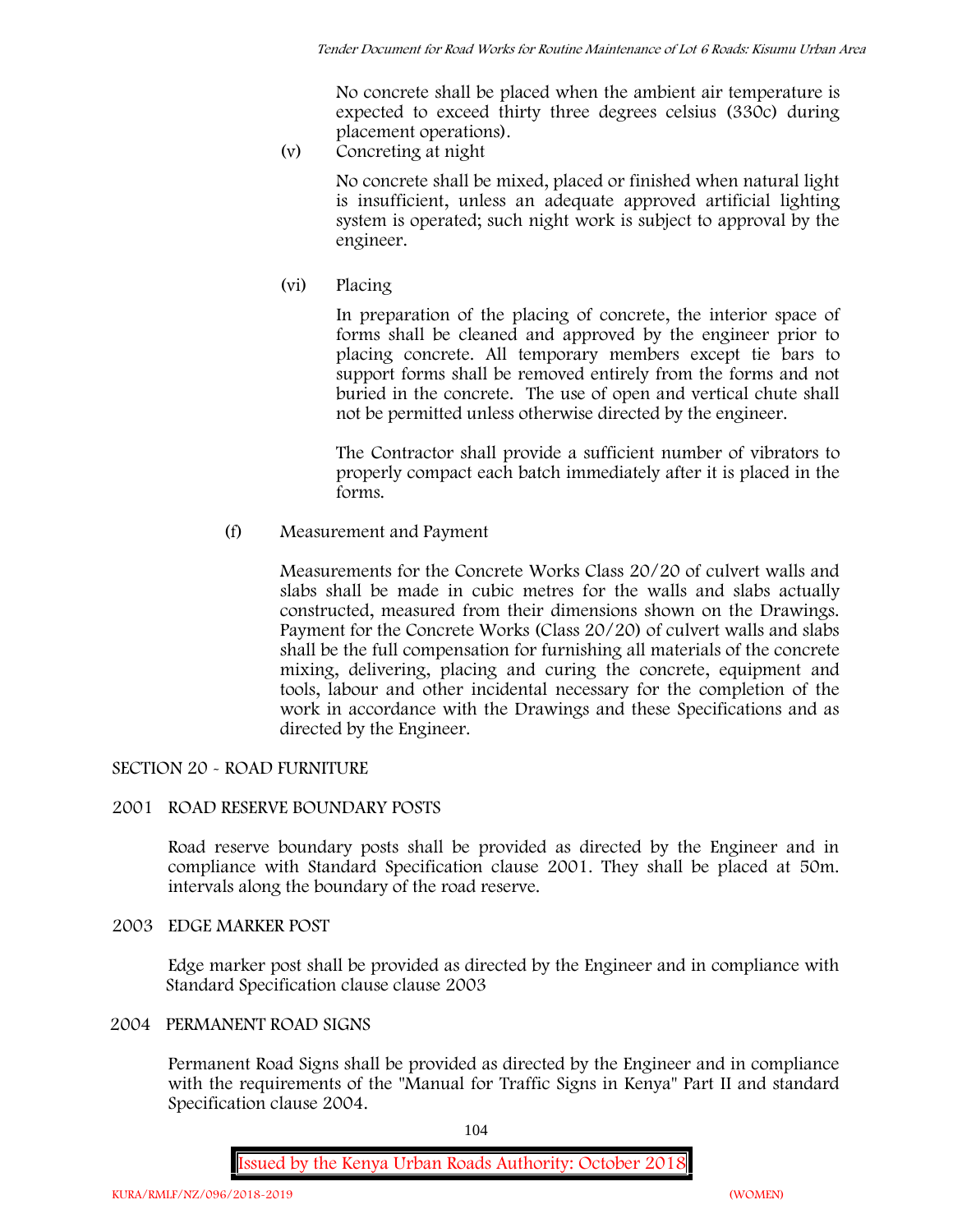## **2004B EXISTING ROAD SIGNS**

Where directed by the Engineer, the Contractor shall take down road signs including all posts, nuts, bolts and fittings, and remove and dispose of the concrete foundation and backfill the post holes. The signs shall be stored as directed by the Engineer.

Measurement and payment for taking down road signs shall be made by the number of signs of any type and size taken down, cleaned and stored as directed.

## **2005 ROAD MARKING**

Paint for road marking shall be internally reflectorised hot applied thermoplastic material in accordance with Clause 219 of the Standard Specification.

The rates inserted in the Bills of Quantities for road marking shall include for prior application of approved tack coat.

## **2005A RAISED PAVEMENT MARKERS – ROAD STUDS**

## **MATERIAL**

Road studs are moulded of acrylonitrile butadiene styrene (ABS) conforming to ASTM Specification D1788 – 68, class  $5 - 2 - 2$  shell filled with inert, thermosetting compound and filler. The lens portion of the marker of the marker is of optical menthly methacrylic.

## **CONSTRUCTION**

The road studs shall be constructed of high impact ABS containing a multi-biconvex glass lens reflector system. It shall be of monolithic construction, and not less than 98.5. m2. The height of the marker shall not exceed 17mm and the underside shall contain a non-honeycomb base (flat).

## **REQUIREMENTS**

The markers shall conform to the following requirements

**Colour**

Shall be white, yellow or red as specified and the Retro – reflectance values should conform to the testing procedures of ASTME 809.

## **Impact Resistance**

The market shall not crack or break when tested using a 1000**-**gram weight from a height of 1 metre. (ASTM D 2444) or BS 3900 Part E3.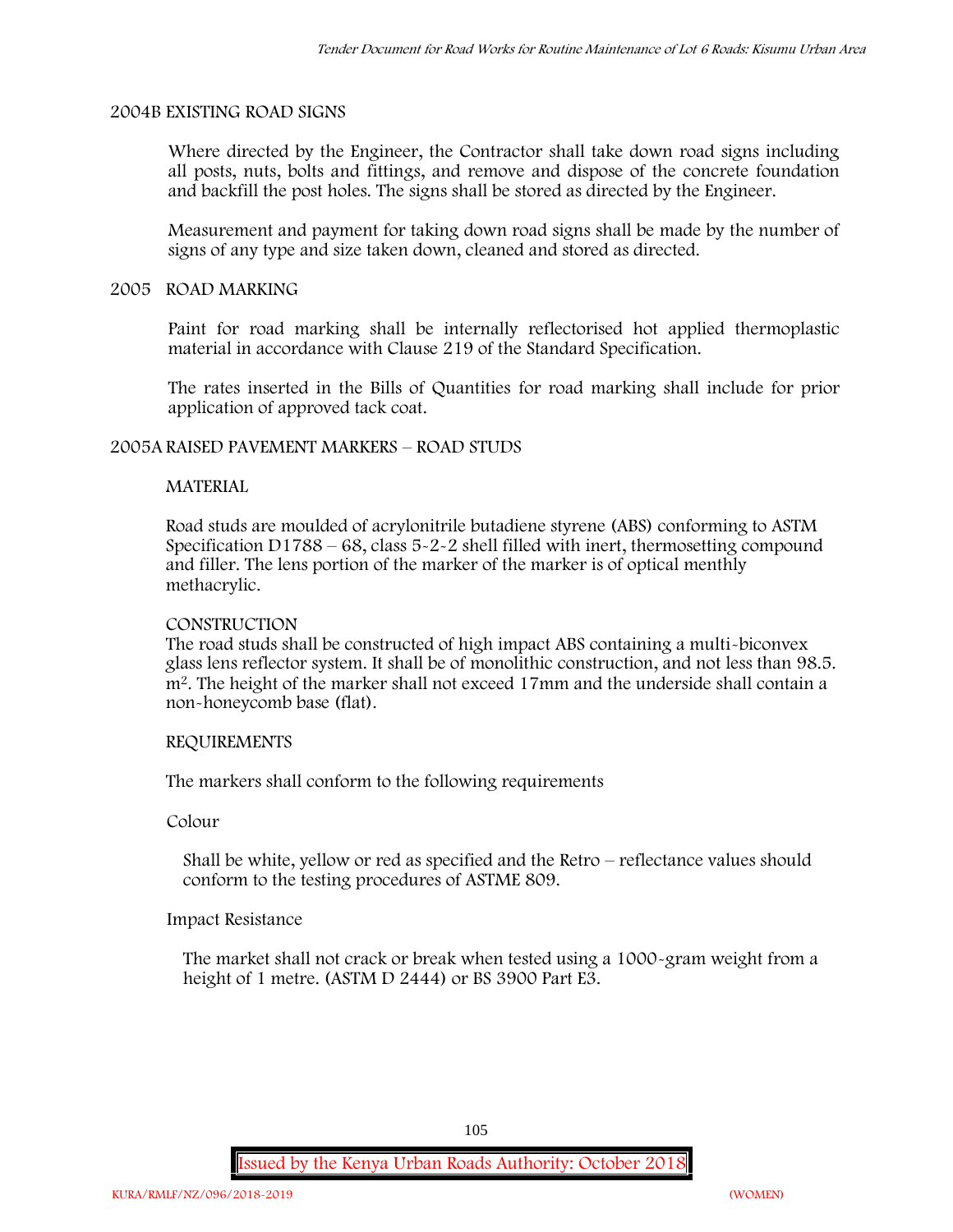## **Resistance to Water Penetration**

Shall not have water penetration behind the lens after submerged in a water bath at 70 + 50 oF for 10 minutes. And it should still meet the reflectance Requirement. BS 998.

**Heat Resistance**

Shall comply with the initial brightness as per BS 873 Part IV of 1978

**Night Visibility**

The marker shall be bright as per BS 873 Part IV of 1978

**Compression Resistance**

There shall be no cracking sound at a pressure lower than 25 tones as per BS 873 Part IV of 1978.

**Corrosion Resistance**

After immersing a sample of Road stud in a solution containing 30g/1 of sodium chloride for 30 days, there shall not be any signs of corrosion **-**(BS998).

**NOTE**: These markers are intended for application directly to pavement surfaces and are compatible with raised pavement makers. These adhesives should be of high quality and tested for conformance to customer requirements.

## **ADHESIVES**

They shall be of Resin Type–Epoxy of 2 different components part 1 and 2 i.e Adhesive and Reactor without any volatile solvents in both.

| Pot life:             | not less than 20 minutes at 20 $\degree$ C  |
|-----------------------|---------------------------------------------|
| Rotational cure time: | between 20 and 30 minutes at 20 $\degree$ C |
| Hard cure:            | Between 40 and 60 minutes at 20 $\degree$ C |

## **APPLICATION INSTRUCTION**

**Preparation of Pavements**

Make sure that the road surface is absolutely dry and free of oil and grease**.**

**Mixing of Adhesive**

Pour component B into the container of component A. Stir mixture by hand with a wooden or metal stick until uniform Grey Tint without a striae is obtained.

**Installation**

Pour the mixture on to the underside of the road stud. Then place the road stud firmly on the road surface. Adhesive should stand out for about 5mm to 10 mm over the edges of the stud.

106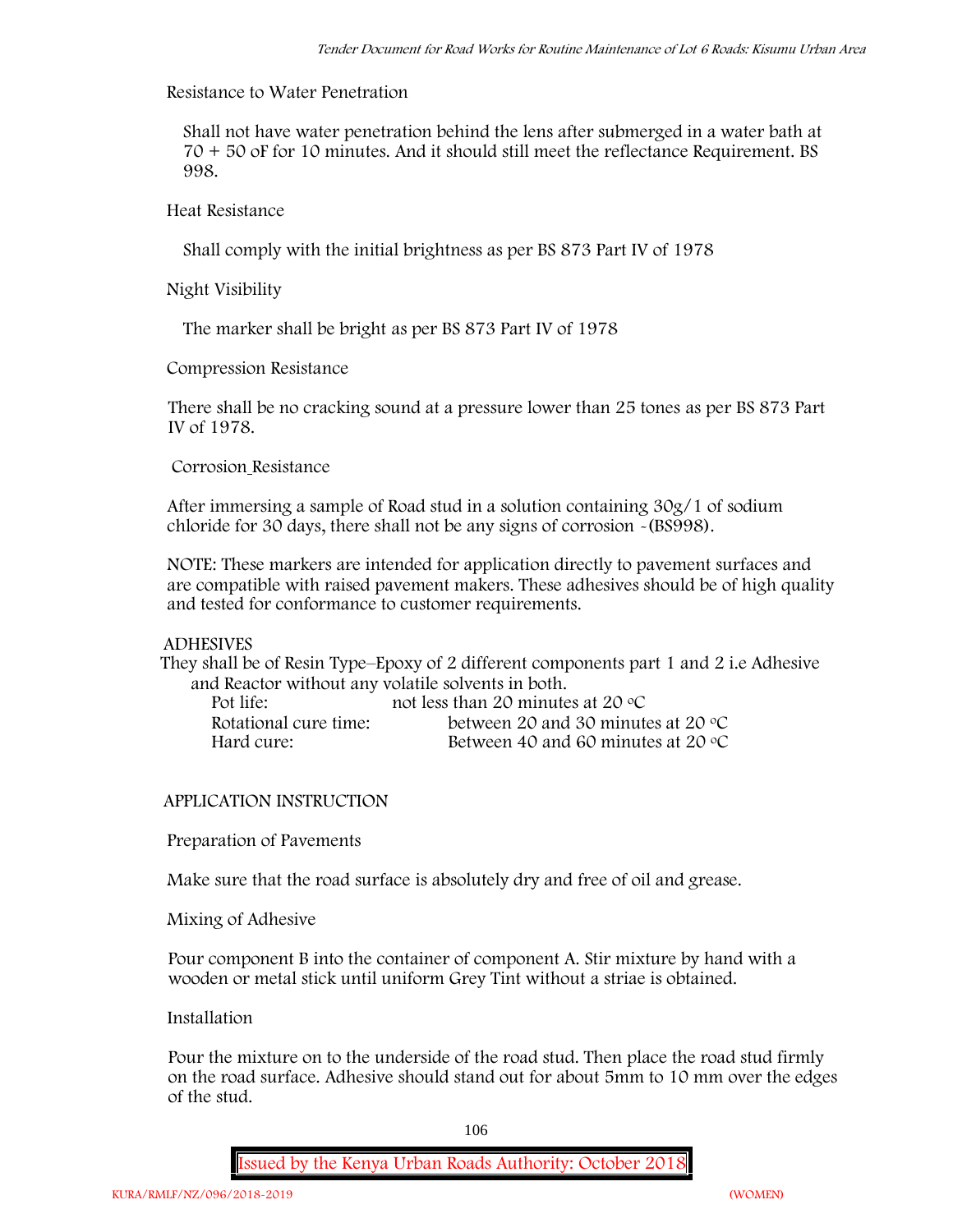**Protection from the Traffic**

Protect studs from traffic for 2 hours until the adhesive has properly hardened. Try by touching the adhesive.

**NUMBER OF STUDS NEEDED FOR LABORATORY TESTS.**

In order to approve a particular type of road stud, 4 sample road studs of each colour shall be submitted.

**2006 GUARDRAILS**

Contrary to the Standard Specification, guardrail posts shall be concrete 200 mm diameter set vertically at least 1.2m into the shoulder as directed by the Engineer. Spacer blocks shall also be made of concrete.

Beams for guardrails shall be "Armco Flexbeam" or similar obtained from a manufacturer approved by the Engineer.

# **2007 KERBS**

## a) **Vertical Joints**

Vertical joints between adjacent Kerbs shall not be greater than 5 mm in width and shall be filled with a mortar consisting of 1:3 cement: sand by volume.

# b) **Transition between flush and raised kerbs**

The transition between flush and raised kerbs (e.g. at bus bays) shall be termed as ramped kerbs. The transition between flush and raised kerbs shall occur within a length of 2.0 m.

# **2008 KILOMETRE MARKER POSTS**

Kilometre marker posts shall be provided as directed by the Engineer and in compliance with Standard Specification clause 2008.

# **2009 RUMBLE STRIPS**

Where directed by the Engineer, the Contractor shall provide, place, trim, shape and compact to line and level asphalt concrete rumble strips on the finished shoulders. This shall be done to the satisfaction of the Engineer

## **2011 MEASUREMENT AND PAYMENT**

## **Road reserve boundary posts**

Road reserve boundary posts shall be measured by the number erected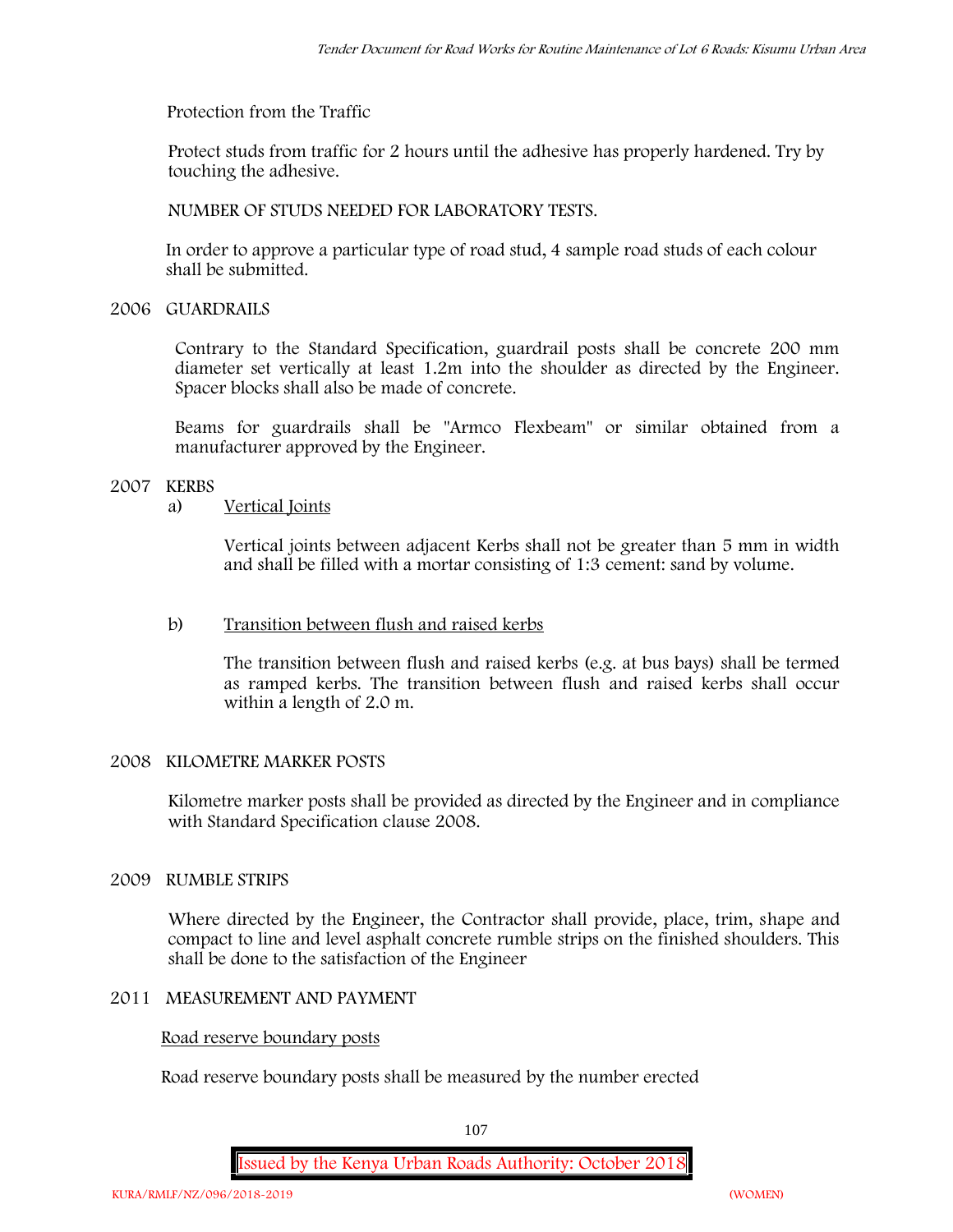#### **Permanent road signs**

Permanent road signs shall be measured by the number of each particular size erected.

#### **Road marking**

Road markings in yellow or white material shall be measured in square metres calculated as the plan area painted.

#### **Road Studs**

Road studs shall be measured by the number of each particular size erected.

#### **Guardrail**

Guardrail shall be measured by the metre as the length of the guardrail constructed.

**Kerbs**

Kerbs shall be measured by the metre as the length of kerb constructed

#### **SECTION 22-DAYWORKS**

#### **2202 MEASUREMENTS AND PAYMENT**

(a) Plant

Where items of major plant listed in the schedule of Day works are specified by type (e.g. Concrete mixer etc.) the power rating if such items of plant are provided by the Contractor shall not be lower than the power ratings of such plant manufactured within the last two years prior to the date of BID. Any item of major plant employed upon Dayworks that has a power rating lower than specified above shall be paid for at rates lower than those in the schedule of Dayworks. The reduction in the rate payable shall be in proportion to the reduction in power rating below that specified above.

#### **SECTION 23: CONCRETE PAVING BLOCKS**

This works shall consist of providing, laying and fixing of concrete paving blocks and concrete paving slabs on a sand base on the driveway and walkways and other areas as directed by the Engineer.

#### **a. Concrete Paving Blocks**

The paving blocks shall be of type S of any shape fitting within a 295 mm square coordinating space and a work size thickness of at least 30 mm. The blocks shall confirm to the requirements of BS 6717:Pt. 1:1986 or Kenya standard equivalent.

The laying shall be broken at intervals of 50 m by concrete ribs of class 25 concrete.

The blocks shall be laid on a 40 mm minimum sand base whose specifications are as in section (b) of this specification.

#### **b. Sand For Sand Base**

108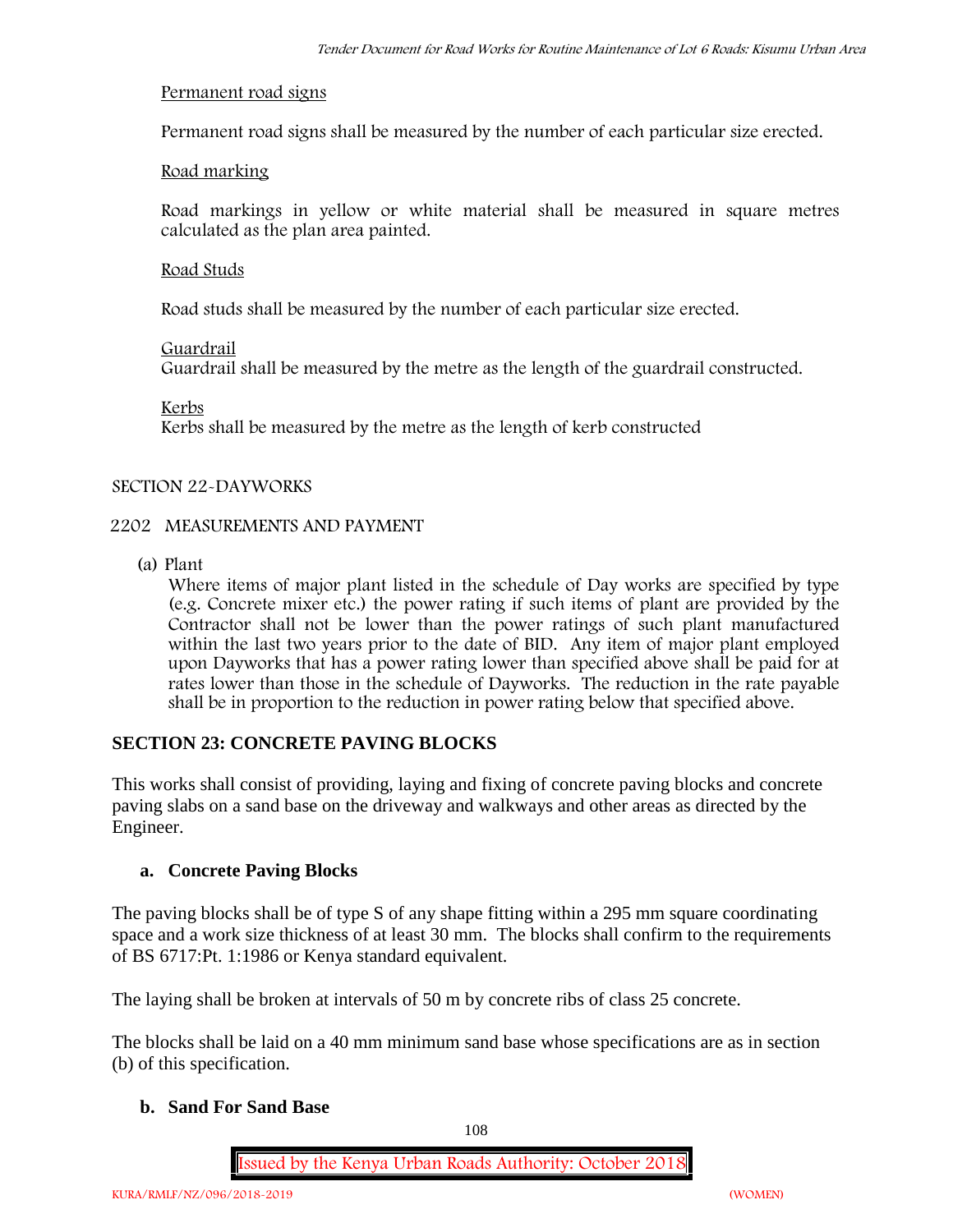Sand used as bedding for paving blocks and slabs shall be natural sand either pit or river sand. The grading shall conform and be parallel as much as possible to KS02 – 95 Parts 1 &2: 1984 for zones 1,2 or 3. The other requirements shall be as specified in section 1703 (c ) of Standard Specifications.

#### **c. Measurement and Payment**

Payment for paving blocks and paving slabs shall be by square metre laid. The rate quoted would include the cost of haulage to site of the blocks, slabs and sand, as no extra payment shall be made for haulage

### **SECTION VI: SUPERVISION AND CONTRACT EVALUATION MANUAL 2012**

The Manual refers to the Ministry of Roads 'Supervision and Contract evaluation Manual for Road Maintenance Works 2012.

**Issued by the Kenya Urban Roads Authority: October 2018**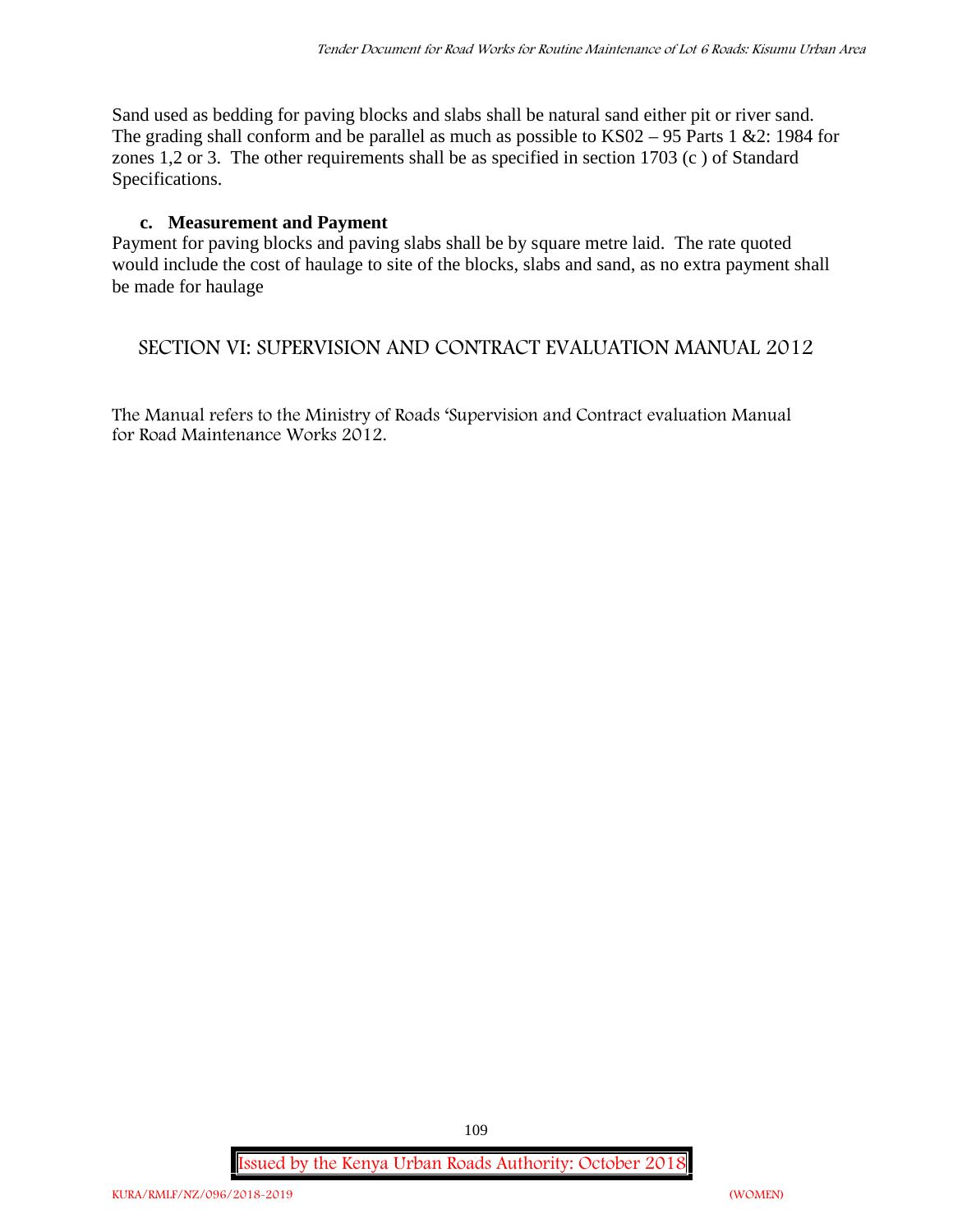## **SECTION VII: DRAWINGS**

The bidder shall provide design drawings on A3 sheets including plan and profile, typical cross-sections, layouts and standard drawings, setting out data and design reports which should include design standards used and key project features as described in section 14.

**Issued by the Kenya Urban Roads Authority: October 2018**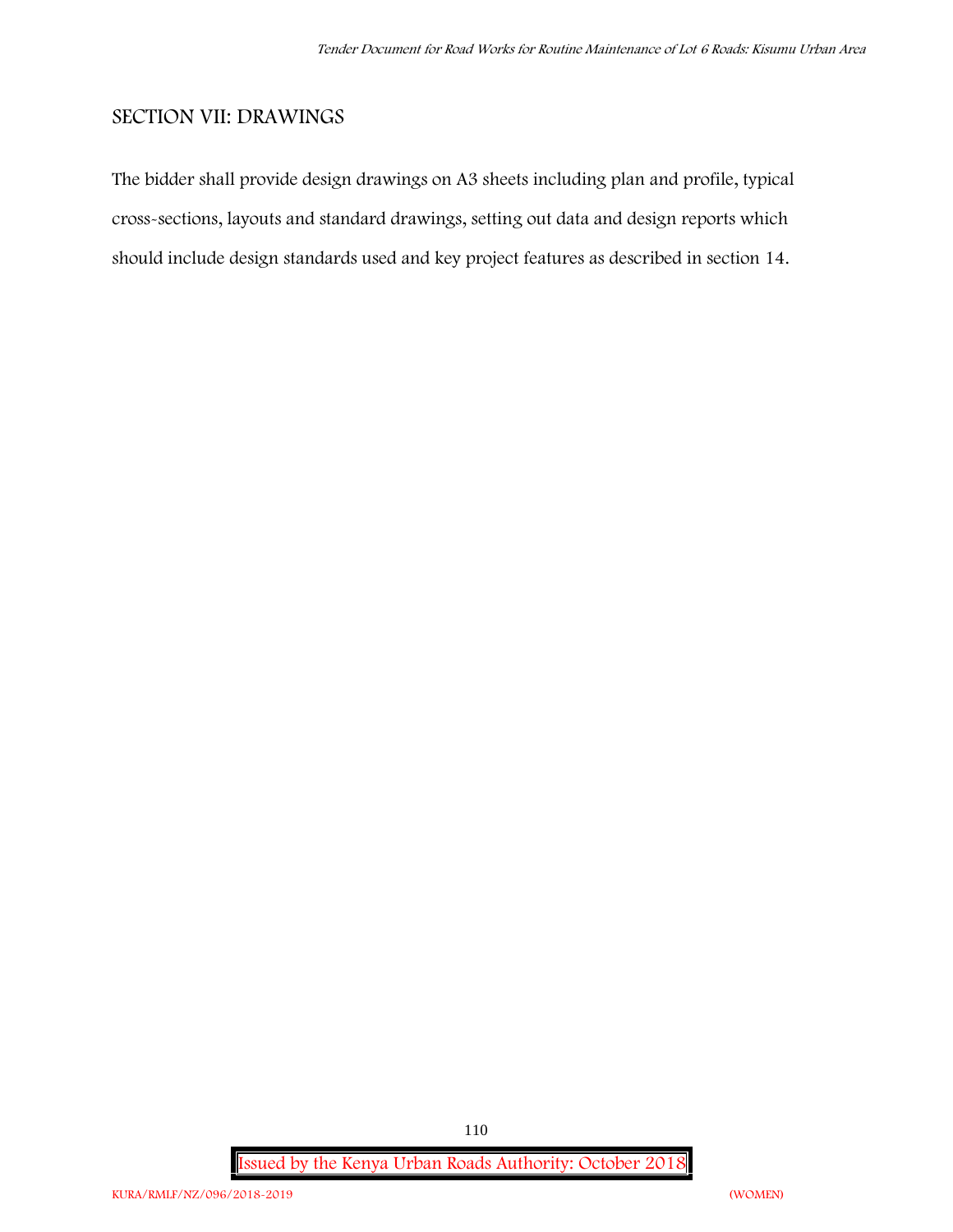## **SECTION VIII: ROAD MAINTENANCE MANUAL**

The Manual refers to the Ministry of Roads 'Road Maintenance Manual, May 2010 Edition'.

**Issued by the Kenya Urban Roads Authority: October 2018**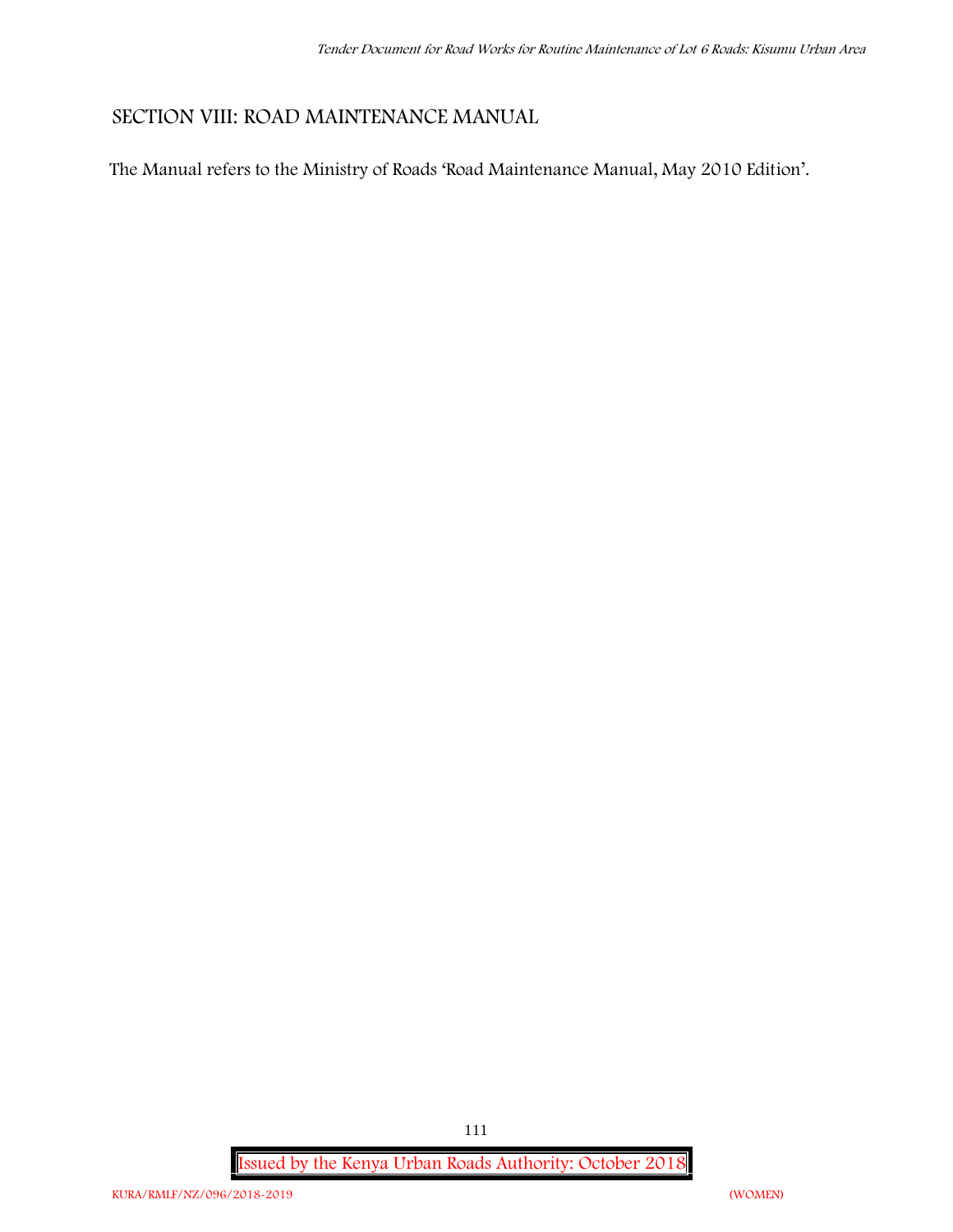# **SECTION IX: BILLS OF QUANTITIES**

**Issued by the Kenya Urban Roads Authority: October 2018**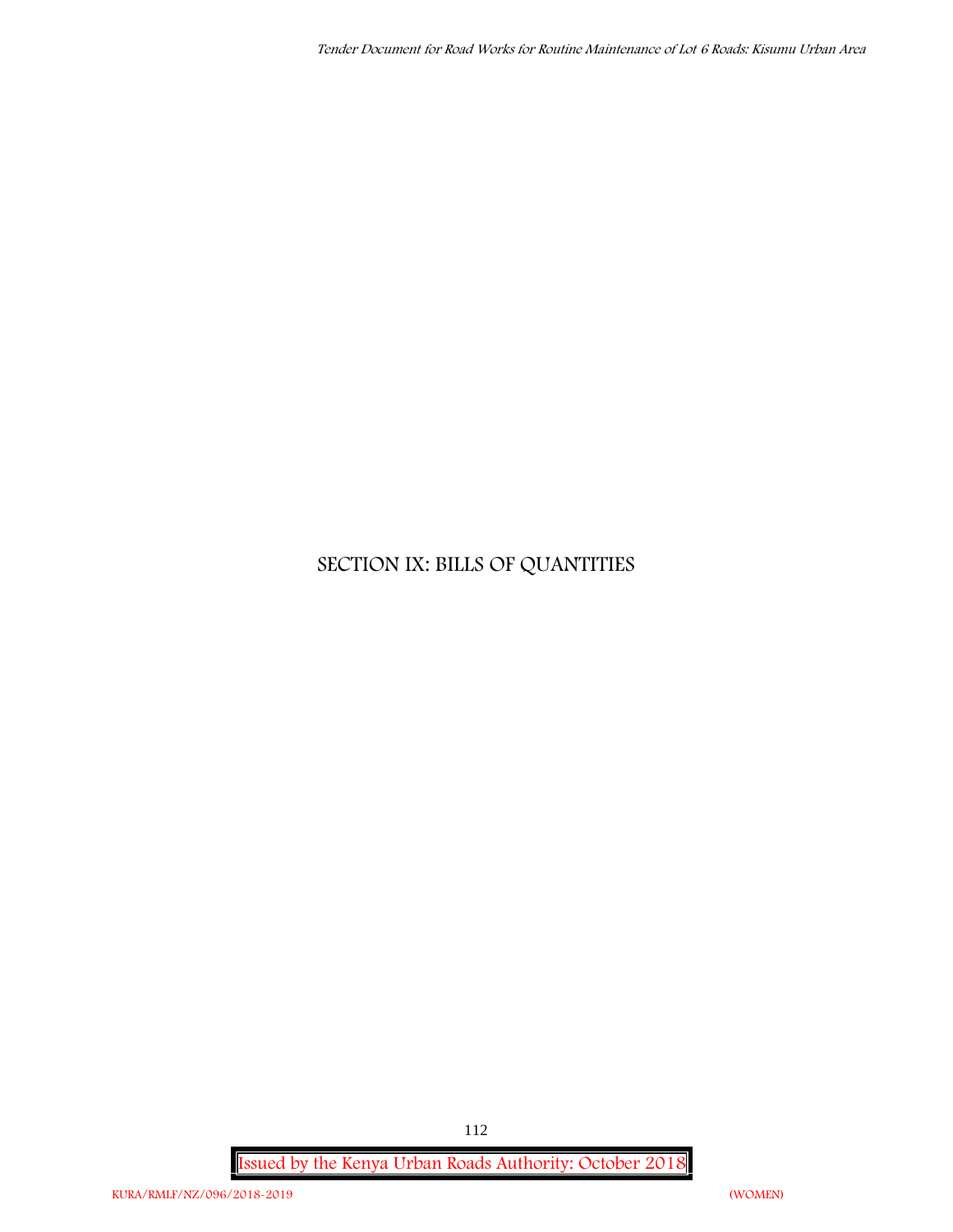#### **PREAMBLE TO BILL OF QUANTITIES**

- 1. The Bills of Quantities forms part of the Contract Documents and are to be read in conjunction with the Instructions to Bidders, Conditions of Contract Parts I and II, Specifications and Drawings.
- 2. The brief description of the items in the Bills of Quantities is purely for the purpose of identification, and in no way modifies or supersedes the detailed descriptions given in the conditions of Contract and Specifications for the full direction and description of work and materials.
- 3. The Quantities set forth in the Bills of Quantities are estimated, representing substantially the work to be carried out, and are given to provide a common basis for bidding and comparing of Bids. There is no guarantee to the Contractor that he will be required to carry out all the quantities of work indicated under any one particular item or group of items in the Bill of Quantities. The basis of payment shall be the Contractor's rates and the quantities of work actually done in fulfilment of his obligation under the Contract.
- 4. The prices and rates inserted in the Bills of Quantities will be used for valuing the work executed, and the Engineer will only measure the whole of the works executed in accordance with this Contract.
- 5. The rates inserted in any road in the tender shall apply to other roads within the same lot upon written instructions to be issued by the Engineer or his representative during execution of works and shall be used only to pay for activities of similar description and nature which may not have been included in the Bills of Quantities for that road.
- 6. A price or rate shall be entered in ink against every item in the Bills of Quantities with the exception of items that already have Provisional sums affixed thereto. The bidders are reminded that no "nil" or "included" rates or "lump-sum" discounts will be accepted. The rates for various items should include discounts if any. Bidders who fail to comply will be disqualified.
- 7. Provisional sums (including Dayworks) in the Bills of Quantities shall be expended in whole or in part at the discretion of the Engineer or his representative.
- 8. Where there are no quantities against the line item especially on dayworks, the bidder shall only fill his rates
- 9. Quantified instructions shall be extracted from the main BOQ for purposes of part implementation of the works and interim measurements/payments shall be based on the quantified instructions read together with the bills of quantities.

The price and rates entered in the Bills of Quantities shall, except insofar as it is otherwise provided under the Contract, include all Constructional plant to be used, labour, insurance, supervision, compliance testing, materials, erection, maintenance of works, overheads and profits, taxes and duties together with all general risks, liabilities and obligations set out or implied in the Contract, transport, electricity and telephones, water, use and replenishment of all consumables, including those required under the contract by the Engineer and his staff.

Errors in the pricing of the Bills of Quantities will be corrected in accordance with Clause (29) of instructions to bidders.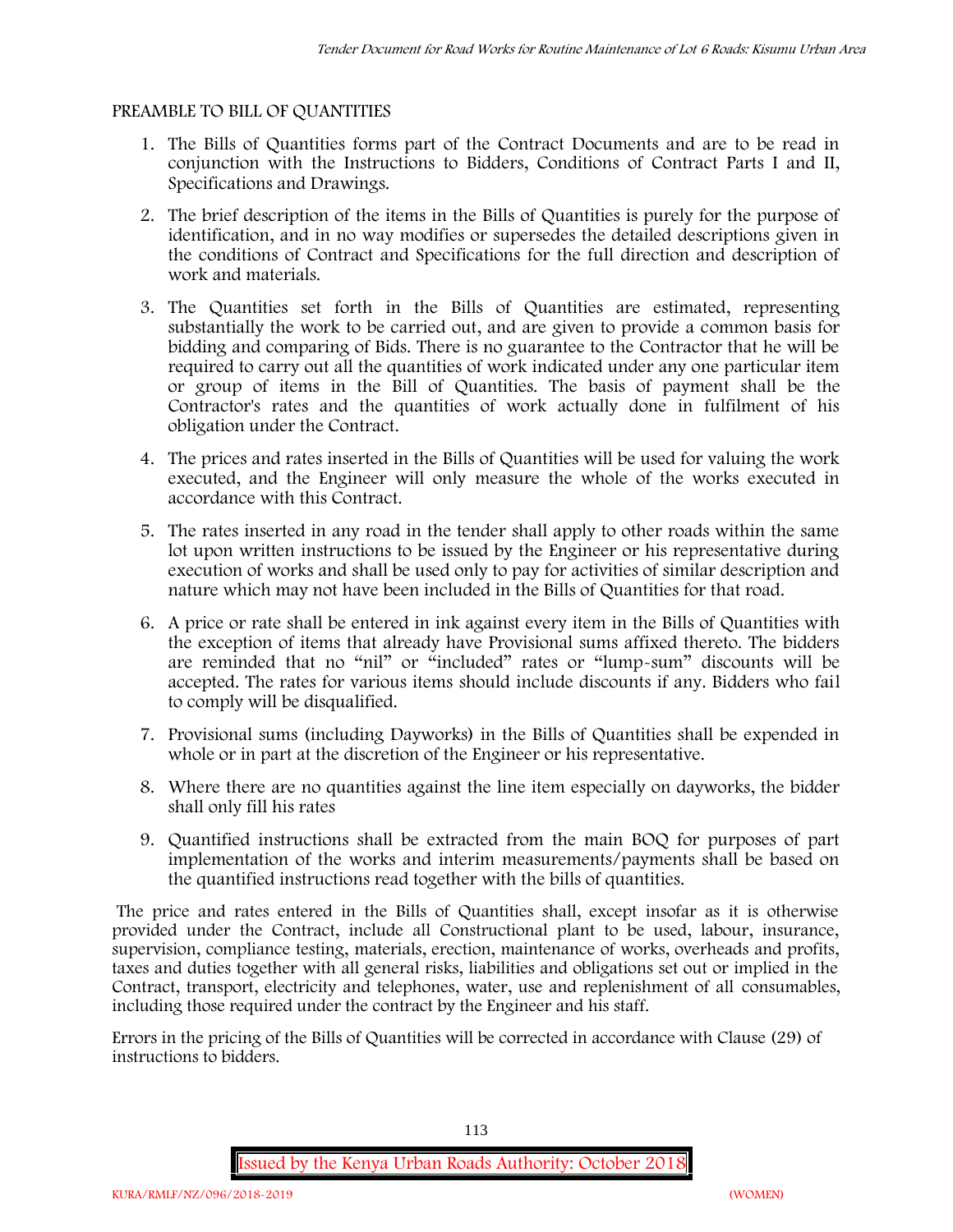## **Contract Name ROUTINE MAINTENANCE OF LOT 6 ROADS (KISUMU URBAN AREA) Nyanza BILL OF QUANTITIES** 2018-2019<br>Activity Group Title Road Code L

**Activity Group Title Road Code UCB6-KSM Section Name Angawa Avenue (0.8KM)**

| <b>Bill</b><br>No. | <b>ITEM CODE</b> | <b>DESCRIPTION</b>                                                                                                 | Quantity  | <b>UNIT</b> | Unit<br><b>Bid</b><br><b>RATE</b><br>(KShs) | <b>Bill Item</b><br>Cost<br>without<br>VAT (KSHs) |
|--------------------|------------------|--------------------------------------------------------------------------------------------------------------------|-----------|-------------|---------------------------------------------|---------------------------------------------------|
| $\mathbf{1}$       | 01-80-010        | Allow a prime cost of sum<br>for material testing as<br>directed by the Engineer                                   | 4,000.00  | PC SUM      | 1.00                                        |                                                   |
| $\mathbf{1}$       | 01-80-011        | Extra over item 01-80-010<br>for contractors overheads<br>and profits                                              | 4,000.00  | $\%$        |                                             |                                                   |
| $\mathbf{1}$       | 01-80-026        | Allow a prime cost sum for<br>the REs miscellaneuos<br>account                                                     | 5,000.00  | PC SUM      | 1.00                                        |                                                   |
| $\mathbf{1}$       | 01-80-027        | Extra over 01-80-026 for<br>profits and overheads                                                                  | 5,000.00  | $\%$        |                                             |                                                   |
| $\mathbf{1}$       | 01-80-030a       | Prime cost sum for payment<br>of allowances for Engineer's<br>site staff (Permanent staff)                         | 10,000.00 | PC SUM      | 1.00                                        |                                                   |
| $\mathbf{1}$       | 01-80-030b       | Extra Over on Item 01-80-<br>030a for the Contractor's<br>Overheads and Profit.                                    | 10,000.00 | $\%$        |                                             |                                                   |
| $\mathbf{1}$       | 01-80-030        | Allow a prime cost for<br>attendance to the RE,s<br>supervisory staff including<br>overtime                        | 10,000.00 | PC SUM      | 1.00                                        |                                                   |
| $\mathbf{1}$       | 01-80-031        | Include percentage of PC<br>sum in item $01 - 80 - 030$ for<br>contractors overhead and<br>profit                  | 10,000.00 | $\%$        |                                             |                                                   |
| 8                  | 08-50-003        | Drain cleaning                                                                                                     | 800.00    | Metres      |                                             |                                                   |
| 8                  | 08-50-034        | Desilt and clean existing<br>culverts to free flowing<br>condition                                                 | 36.00     | Metres      |                                             |                                                   |
| 8                  | 08-50-007        | Lined drains repairs                                                                                               | 50.00     | Sq.Metres   |                                             |                                                   |
| 12                 | 12-50-001        | Hand packed stone paving<br>including filling voids with<br>stone dust, watering and<br>compaction for base repair | 60.00     | Cub.Metres  |                                             |                                                   |
| 15                 | 15-92-001        | Provide and Spray MC 30<br>cut-back bitumen as prime<br>coat to carriageway,<br>shoulders, busbays and             | 480.00    | Litres      |                                             |                                                   |

114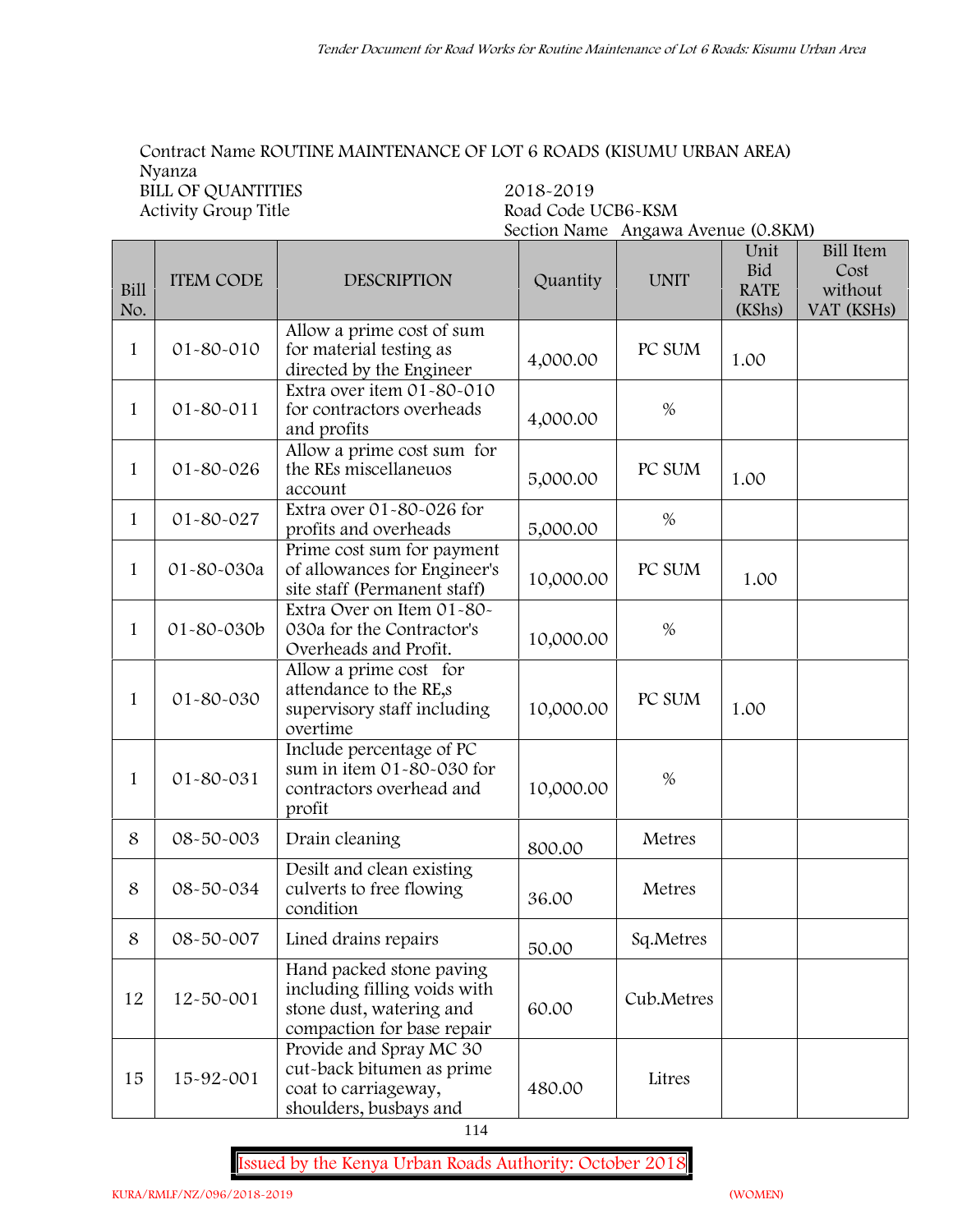|    |           | junctions at rate 0.8-1.2<br>lts/m2 as prime coat                                                               |        |                |  |
|----|-----------|-----------------------------------------------------------------------------------------------------------------|--------|----------------|--|
| 16 | 16-50-008 | Provide, lay and compact AC<br>Type I for repair to potholes<br>and edge repair                                 | 19.00  | Cub.Metres     |  |
| 16 | 16-80-003 | Provide and spray K-160 as<br>tack coat at a rate of 0.8-1.0<br>L/sq metre as directed by<br>the Engineer       | 400.00 | Litres         |  |
| 16 | 16-80-004 | Clearing and cutting of<br>potholes and failed areas                                                            | 80.00  | Cub.Metres     |  |
| 20 | 20-70-041 | Provide thermoplastic<br>material for road marking<br>and mark lines on the road<br>as directed by the Engineer | 50.00  | Sq.Metres      |  |
| 22 | 22-50-002 | Unskilled Labour                                                                                                | 90.00  | Person<br>days |  |
|    |           |                                                                                                                 |        |                |  |
|    |           | Sub Total                                                                                                       |        |                |  |
|    |           | VAT @ 16%                                                                                                       |        |                |  |
|    |           | Total taken to Summary                                                                                          |        |                |  |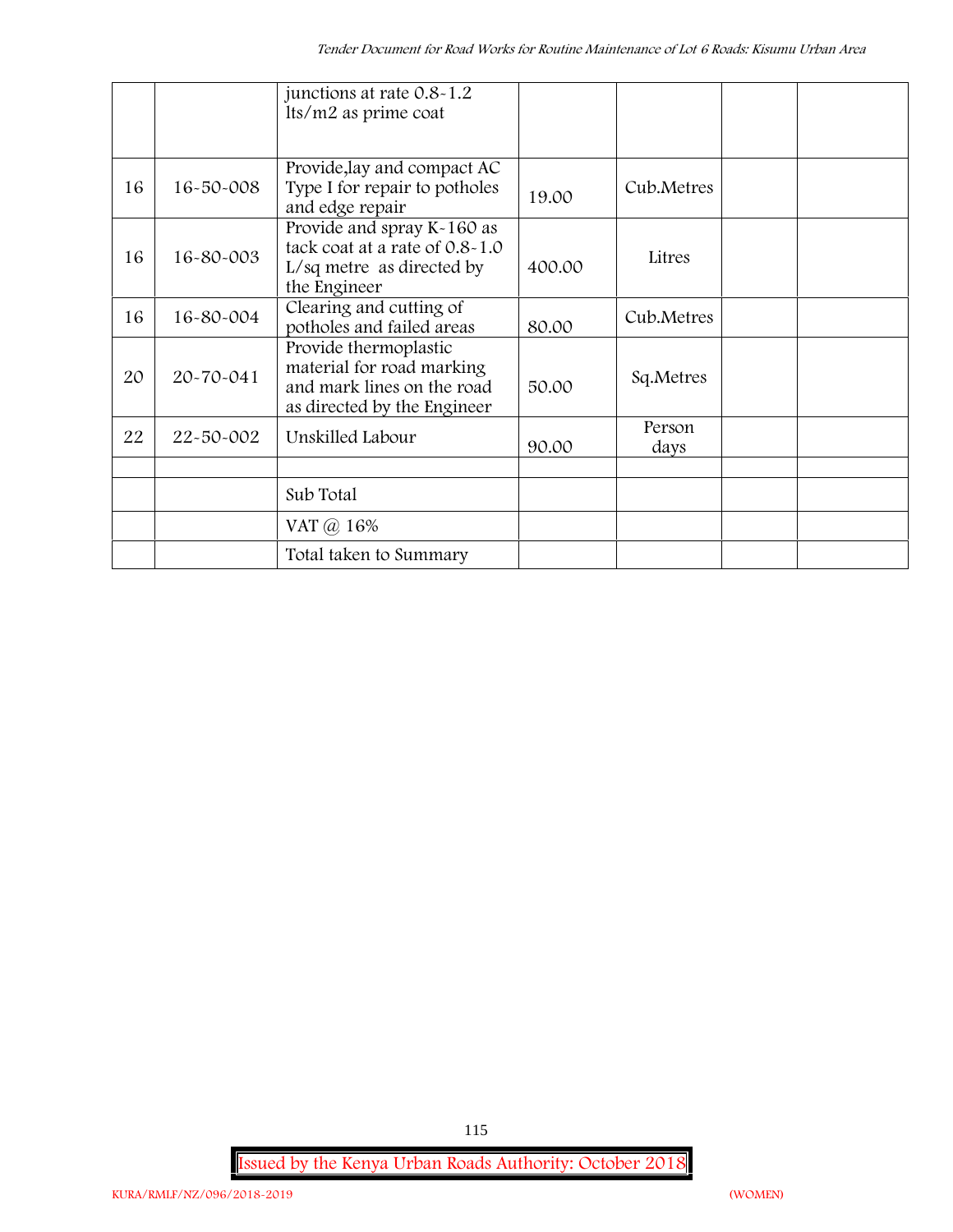**Contract Name ROUTINE MAINTENANCE OF LOT 6 ROADS (KISUMU URBAN AREA) Nyanza**

**BILL OF QUANTITIES 2018-2019**

**Road Code UCB2-KSM**<br>Section Name Achieng Q **Section Name Achieng Oneko – Ojijo Oteko Road (6.1KM)**

| <b>Bill</b><br>No. | <b>ITEM CODE</b> | <b>DESCRIPTION</b>                                                                                                                                          | Quantity  | <b>UNIT</b> | Unit Bid<br><b>RATE</b><br>(KShs) | <b>Bill Item</b><br>Cost<br>without<br><b>VAT</b><br>(KSHs) |
|--------------------|------------------|-------------------------------------------------------------------------------------------------------------------------------------------------------------|-----------|-------------|-----------------------------------|-------------------------------------------------------------|
| 1                  | 01-80-010        | Allow a prime cost of sum<br>for material testing as<br>directed by the Engineer                                                                            | 4,000.00  | PC SUM      | 1.00                              |                                                             |
| $\mathbf{1}$       | $01 - 80 - 011$  | Extra over item 01-80-010<br>for contractors overheads<br>and profits                                                                                       | 4,000.00  | $\%$        |                                   |                                                             |
| 1                  | 01-80-026        | Allow a prime cost sum for<br>the REs miscellaneuos<br>account                                                                                              | 10,000.00 | PC SUM      | 1.00                              |                                                             |
| $\mathbf{1}$       | 01-80-027        | Extra over 01-80-026 for<br>profits and overheads                                                                                                           | 10,000.00 | $\%$        |                                   |                                                             |
| $\mathbf{1}$       | 01-80-030a       | Prime cost sum for payment<br>of allowances for Engineer's<br>site staff (Permanent staff)                                                                  | 40,000.00 | PC SUM      | 1.00                              |                                                             |
| 1                  | 01-80-030b       | Extra Over on Item 01-80-<br>030a for the Contractor's<br>Overheads and Profit.                                                                             | 40,000.00 | $\%$        |                                   |                                                             |
| 1                  | 01-80-030        | Allow a prime cost for<br>attendance to the RE,s<br>supervisory staff including<br>overtime                                                                 | 50,000.00 | PC SUM      | 1.00                              |                                                             |
| 1                  | 01-80-031        | Include percentage of PC<br>sum in item 01-80-030 for<br>contractors overhead and<br>profit                                                                 | 50,000.00 | $\%$        |                                   |                                                             |
| 8                  | 08-50-003        | Drain cleaning                                                                                                                                              | 1,000.00  | Metres      |                                   |                                                             |
| 8                  | 08-50-034        | Desilt and clean existing<br>culverts to free flowing<br>condition                                                                                          | 90.00     | Metres      |                                   |                                                             |
| 12                 | 12-50-001        | Hand packed stone paving<br>including filling voids with<br>stone dust, watering and<br>compaction for base repair                                          | 80.00     | Cub.Metres  |                                   |                                                             |
| 15                 | 15-92-001        | Provide and Spray MC 30<br>cut-back bitumen as prime<br>coat to carriageway,<br>shoulders, busbays and<br>junctions at rate 0.8-1.2<br>lts/m2 as prime coat | 720.00    | Litres      |                                   |                                                             |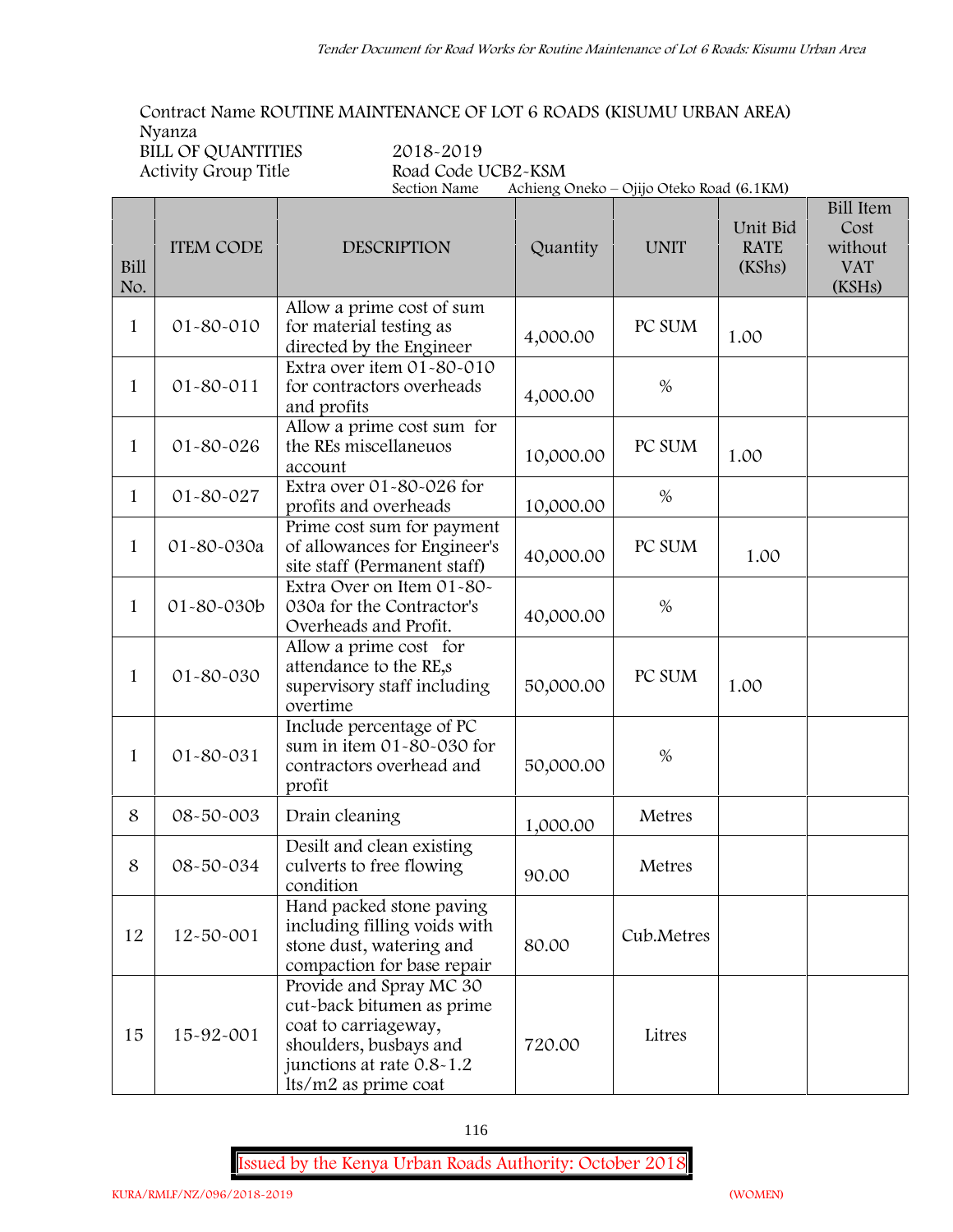| 16 | $16 - 50 - 008$ | Provide, lay and compact AC<br>Type I for repair to potholes<br>and edge repair                                 | 28.00  | Cub.Metres     |  |
|----|-----------------|-----------------------------------------------------------------------------------------------------------------|--------|----------------|--|
| 16 | 16-80-003       | Provide and spray K-160 as<br>tack coat at a rate of 0.8-1.0<br>L/sq metre as directed by<br>the Engineer       | 600.00 | Litres         |  |
| 16 | 16-80-004       | Clearing and cutting of<br>potholes and failed areas                                                            | 130.00 | Cub.Metres     |  |
| 20 | 20-70-041       | Provide thermoplastic<br>material for road marking<br>and mark lines on the road<br>as directed by the Engineer | 615.00 | Sq.Metres      |  |
| 22 | 22-50-002       | Unskilled Labour                                                                                                | 100.00 | Person<br>days |  |
|    |                 |                                                                                                                 |        |                |  |
|    |                 | Sub Total                                                                                                       |        |                |  |
|    |                 | VAT $\omega$ 16%                                                                                                |        |                |  |
|    |                 | Total taken to Summary                                                                                          |        |                |  |

**Issued by the Kenya Urban Roads Authority: October 2018**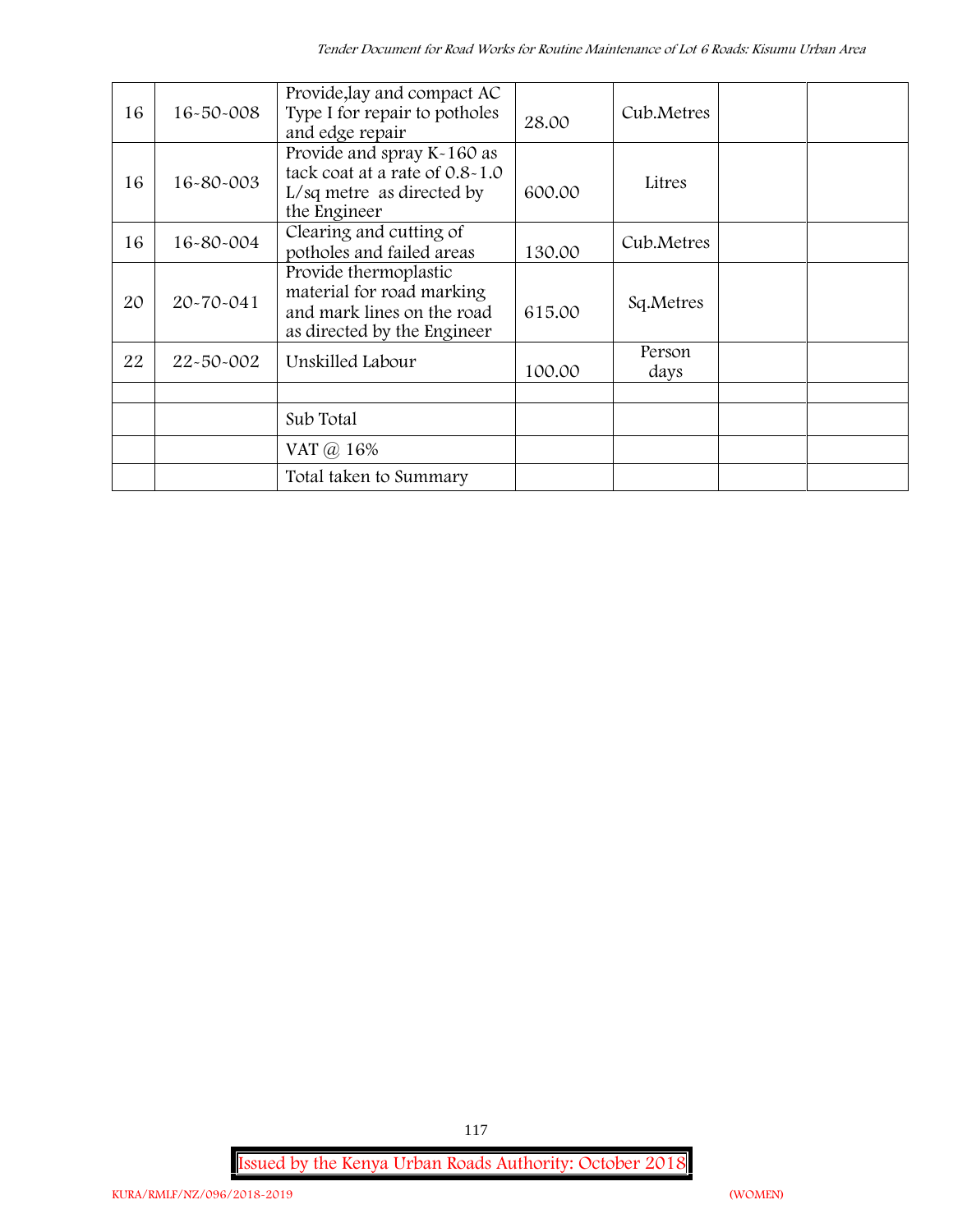**Contract Name ROUTINE MAINTENANCE OF LOT 6 ROADS (KISUMU URBAN AREA) Nyanza**

**BILL OF QUANTITIES 2018-2019**

**Activity Group Title Road Code UCB12-KSM Section Name Awuor Otiende Road (0.5KM)**

| <b>Bill</b><br>No. | <b>ITEM CODE</b> | <b>DESCRIPTION</b>                                                                                                                                          | Quantity  | <b>UNIT</b> | Unit<br><b>Bid</b><br><b>RATE</b><br>(KShs) | <b>Bill Item</b><br>Cost<br>without<br>VAT (KSHs) |
|--------------------|------------------|-------------------------------------------------------------------------------------------------------------------------------------------------------------|-----------|-------------|---------------------------------------------|---------------------------------------------------|
| $\mathbf{1}$       | 01-80-010        | Allow a prime cost of sum for<br>material testing as directed by<br>the Engineer                                                                            | 4,000.00  | PC SUM      | 1.00                                        |                                                   |
| $\mathbf{1}$       | 01-80-011        | Extra over item 01-80-010<br>for contractors overheads and<br>profits                                                                                       | 4,000.00  | $\%$        |                                             |                                                   |
| $\mathbf{1}$       | 01-80-026        | Allow a prime cost sum for<br>the REs miscellaneuos account                                                                                                 | 10,000.00 | PC SUM      | 1.00                                        |                                                   |
| $\mathbf{1}$       | 01-80-027        | Extra over 01-80-026 for<br>profits and overheads                                                                                                           | 10,000.00 | $\%$        |                                             |                                                   |
| $\mathbf{1}$       | 01-80-030a       | Prime cost sum for payment<br>of allowances for Engineer's<br>site staff (Permanent staff)                                                                  | 75,000.00 | PC SUM      | 1.00                                        |                                                   |
| $\mathbf{1}$       | 01-80-030b       | Extra Over on Item 01-80-<br>030a for the Contractor's<br>Overheads and Profit.                                                                             | 75,000.00 | $\%$        |                                             |                                                   |
| $\mathbf{1}$       | 01-80-030        | Allow a prime cost for<br>attendance to the RE,s<br>supervisory staff including<br>overtime                                                                 | 75,000.00 | PC SUM      | 1.00                                        |                                                   |
| $\mathbf{1}$       | 01-80-031        | Include percentage of PC sum<br>in item 01-80-030 for<br>contractors overhead and<br>profit                                                                 | 75,000.00 | $\%$        |                                             |                                                   |
| 8                  | 08-50-003        | Drain cleaning                                                                                                                                              | 1,015.00  | Metres      |                                             |                                                   |
| 8                  | 08-50-034        | Desilt and clean existing<br>culverts to free flowing<br>condition                                                                                          | 60.00     | Metres      |                                             |                                                   |
| 12                 | 12-50-001        | Hand packed stone paving<br>including filling voids with<br>stone dust, watering and<br>compaction for base repair                                          | 140.00    | Cub.Metres  |                                             |                                                   |
| 15                 | 15-92-001        | Provide and Spray MC 30<br>cut-back bitumen as prime<br>coat to carriageway,<br>shoulders, busbays and<br>junctions at rate 0.8-1.2<br>lts/m2 as prime coat | 1,100.00  | Litres      |                                             |                                                   |
| 16                 | 16-50-008        | Provide, lay and compact AC<br>Type I for repair to potholes                                                                                                | 42.00     | Cub.Metres  |                                             |                                                   |

118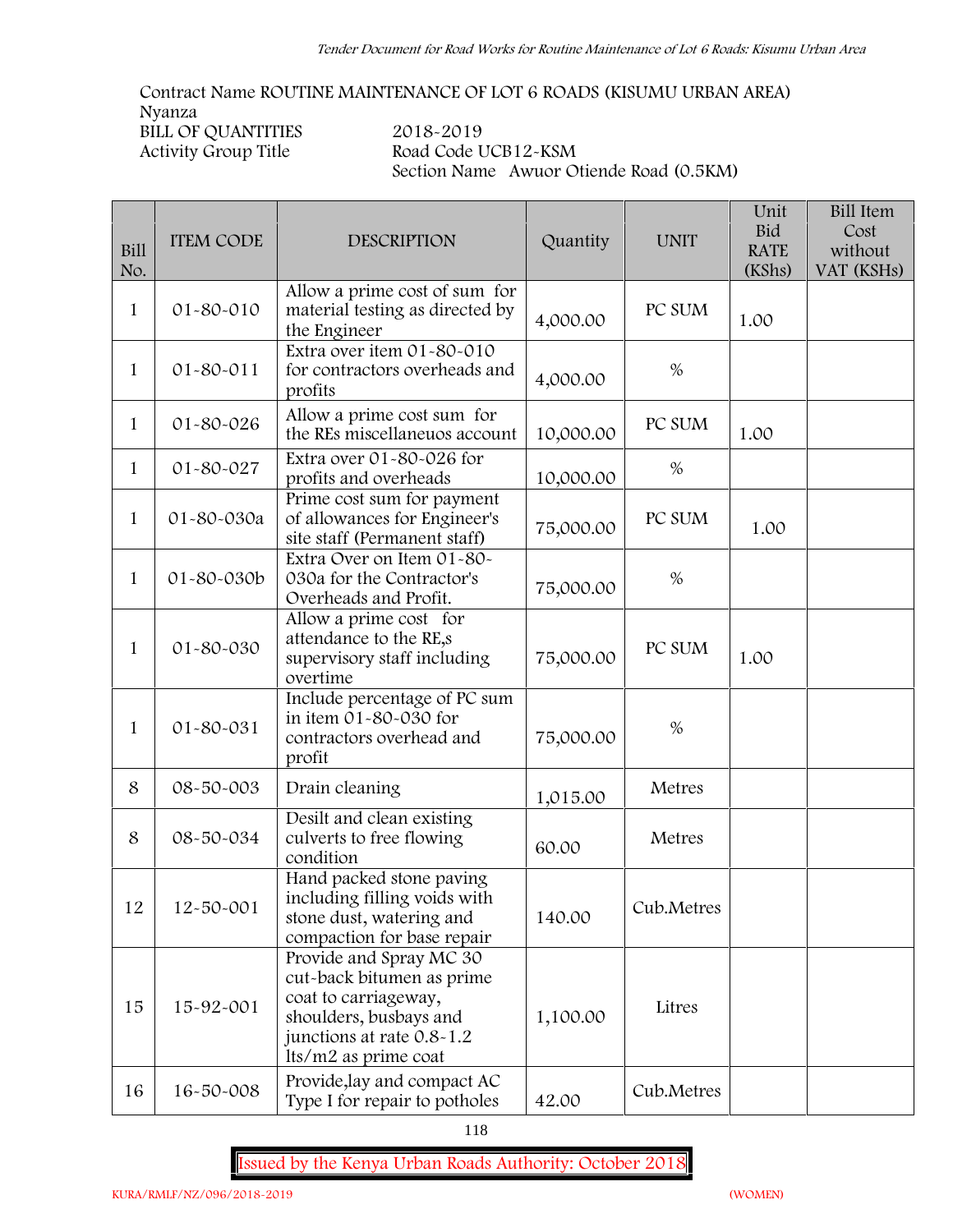|    |            | and edge repair                                                                                                                                        |          |                |  |
|----|------------|--------------------------------------------------------------------------------------------------------------------------------------------------------|----------|----------------|--|
| 16 | 16-80-003  | Provide and spray K-160 as<br>tack coat at a rate of 0.8-1.0<br>$L/sq$ metre as directed by the<br>Engineer                                            | 1,000.00 | Litres         |  |
| 16 | 16-80-004  | Clearing and cutting of<br>potholes and failed areas                                                                                                   | 200.00   | Cub.Metres     |  |
| 20 | 20-70-041  | Provide thermoplastic<br>material for road marking<br>and mark lines on the road as<br>directed by the Engineer                                        | 500.00   | Sq.Metres      |  |
| 22 | 22-50-002  | Unskilled Labour                                                                                                                                       | 50.00    | Person<br>days |  |
| 25 | 25-50-029a | Collect, erect, brand, maintain<br>publicity sign and return to<br>the employer upon expiry of<br>the contract period as<br>intructed by the Engineer. | 1.00     | No.            |  |
|    |            |                                                                                                                                                        |          |                |  |
|    |            | Sub Total                                                                                                                                              |          |                |  |
|    |            | VAT $\omega$ 16%                                                                                                                                       |          |                |  |
|    |            | Total taken to Summary                                                                                                                                 |          |                |  |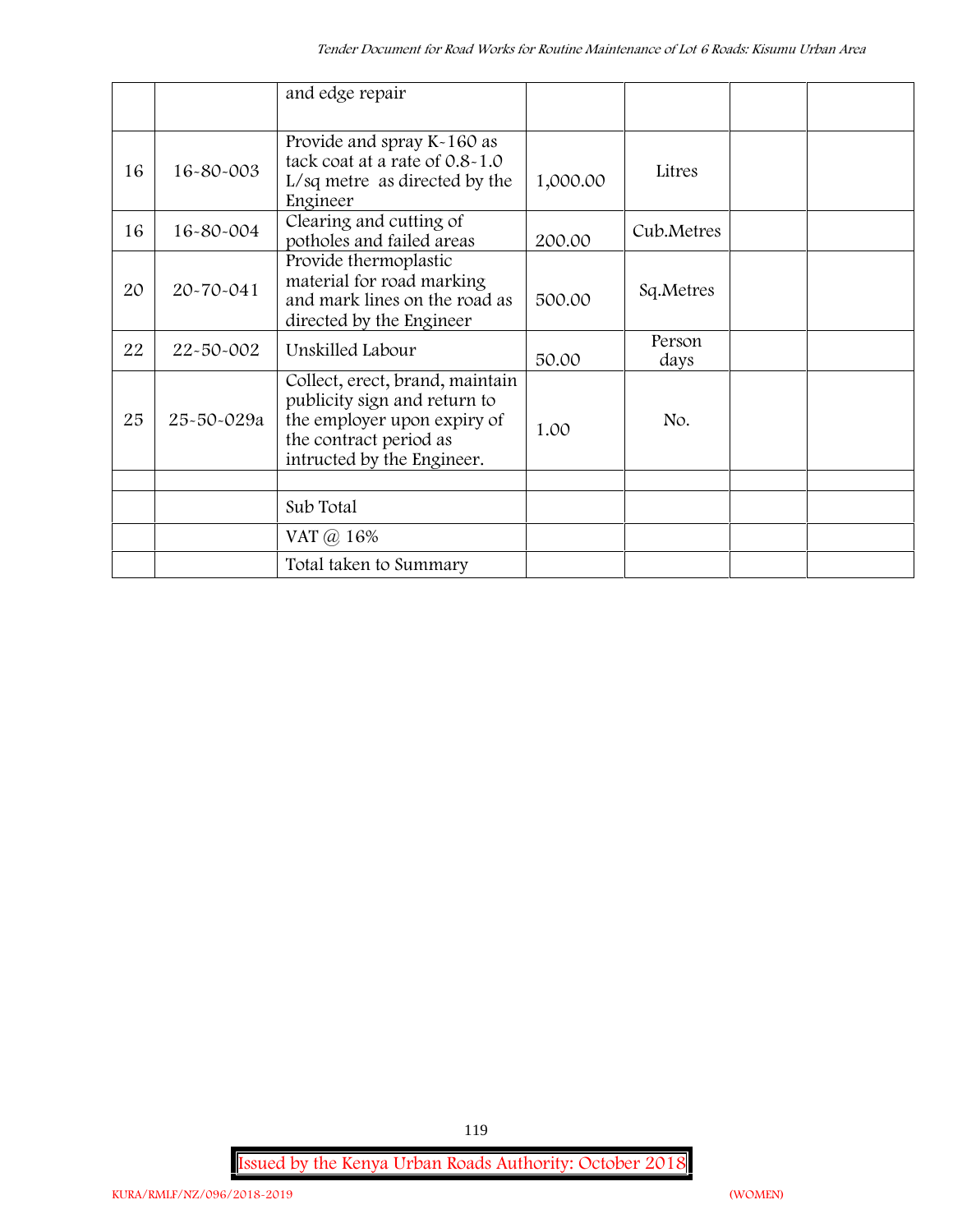## **Contract Name ROUTINE MAINTENANCE OF LOT 6 ROADS (KISUMU URBAN AREA) Nyanza BILL OF QUANTITIES 2018-2019**

**Activity Group Title Road Code UCB3-KSM Section Name Nyerere Road (0.5KM)**

| Bill<br>No.  | <b>ITEM CODE</b> | <b>DESCRIPTION</b>                                                                                                                                          | Quantity  | <b>UNIT</b> | Unit<br>Bid<br><b>RATE</b><br>(KShs) | <b>Bill Item</b><br>Cost<br>without<br><b>VAT</b><br>(KSHs) |
|--------------|------------------|-------------------------------------------------------------------------------------------------------------------------------------------------------------|-----------|-------------|--------------------------------------|-------------------------------------------------------------|
| 1            | 01-80-010        | Allow a prime cost of sum for<br>material testing as directed by<br>the Engineer                                                                            | 4,000.00  | PC SUM      | 1.00                                 |                                                             |
| 1            | 01-80-011        | Extra over item 01-80-010<br>for contractors overheads and<br>profits                                                                                       | 4,000.00  | $\%$        |                                      |                                                             |
| $\mathbf{1}$ | 01-80-026        | Allow a prime cost sum for<br>the REs miscellaneous account                                                                                                 | 10,000.00 | PC SUM      | 1.00                                 |                                                             |
| 1            | 01-80-027        | Extra over 01-80-026 for<br>profits and overheads                                                                                                           | 10,000.00 | $\%$        |                                      |                                                             |
| $\mathbf{1}$ | 01-80-030a       | Prime cost sum for payment<br>of allowances for Engineer's<br>site staff (Permanent staff)                                                                  | 75,000.00 | PC SUM      | 1.00                                 |                                                             |
| 1            | 01-80-030b       | Extra Over on Item 01-80-<br>030a for the Contractor's<br>Overheads and Profit.                                                                             | 75,000.00 | $\%$        |                                      |                                                             |
| 1            | 01-80-030        | Allow a prime cost for<br>attendance to the RE,s<br>supervisory staff including<br>overtime                                                                 | 50,000.00 | PC SUM      | 1.00                                 |                                                             |
| 1            | 01-80-031        | Include percentage of PC sum<br>in item 01-80-030 for<br>contractors overhead and<br>profit                                                                 | 50,000.00 | $\%$        |                                      |                                                             |
| 8            | 08-50-003        | Drain cleaning                                                                                                                                              | 500.00    | Metres      |                                      |                                                             |
| 8            | 08-50-034        | Desilt and clean existing<br>culverts to free flowing<br>condition                                                                                          | 30.00     | Metres      |                                      |                                                             |
| 12           | 12-50-001        | Hand packed stone paving<br>including filling voids with<br>stone dust, watering and<br>compaction for base repair                                          | 100.00    | Cub.Metres  |                                      |                                                             |
| 15           | 15-92-001        | Provide and Spray MC 30<br>cut-back bitumen as prime<br>coat to carriageway,<br>shoulders, busbays and<br>junctions at rate 0.8-1.2<br>lts/m2 as prime coat | 800.00    | Litres      |                                      |                                                             |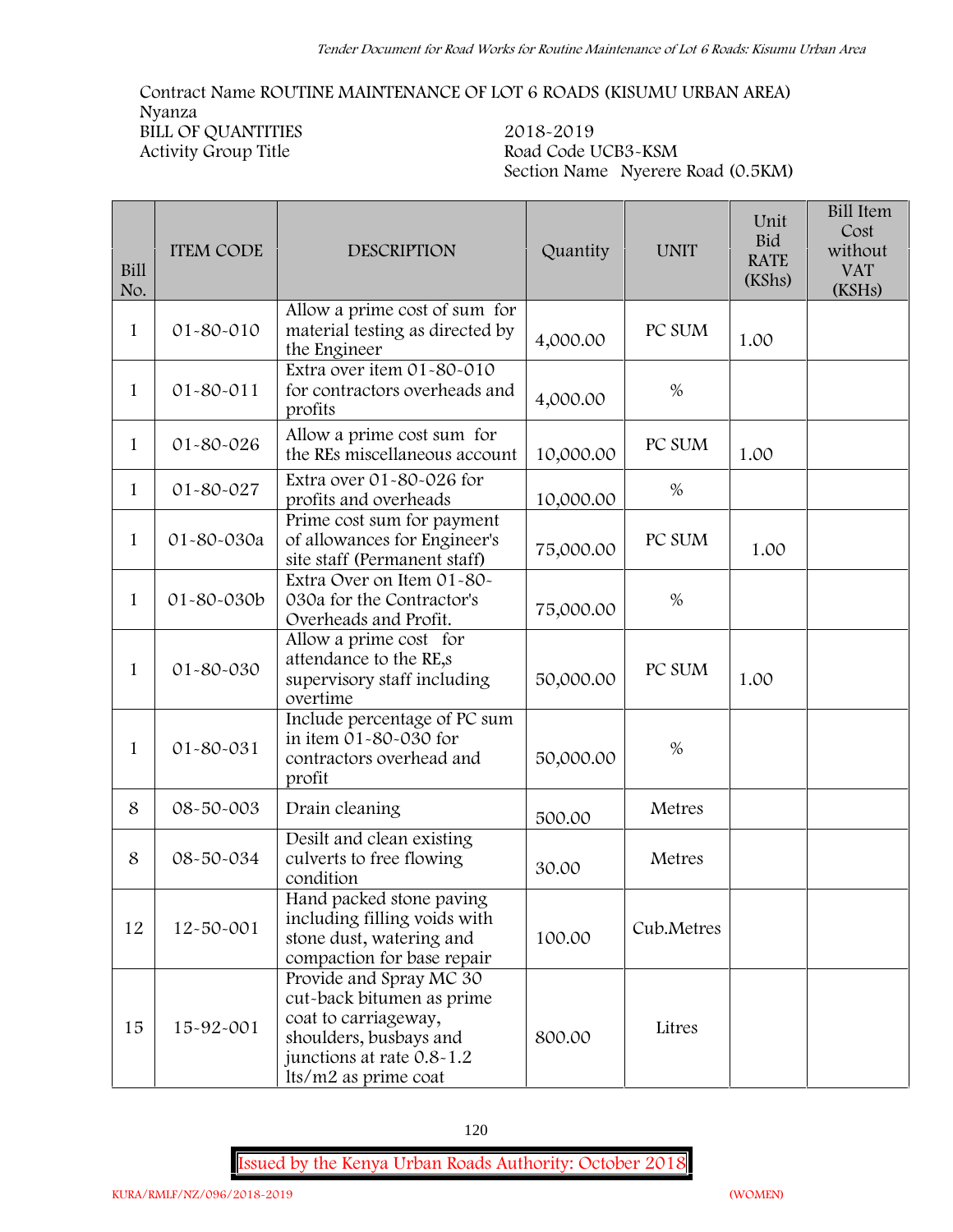| 16 | $16 - 50 - 008$ | Provide, lay and compact AC<br>Type I for repair to potholes<br>and edge repair                                 | 40.00  | Cub.Metres     |  |
|----|-----------------|-----------------------------------------------------------------------------------------------------------------|--------|----------------|--|
| 16 | 16-80-003       | Provide and spray K-160 as<br>tack coat at a rate of 0.8-1.0<br>L/sq metre as directed by the<br>Engineer       | 600.00 | Litres         |  |
| 16 | 16-80-004       | Clearing and cutting of<br>potholes and failed areas                                                            | 160.00 | Cub.Metres     |  |
| 20 | 20-70-041       | Provide thermoplastic<br>material for road marking<br>and mark lines on the road as<br>directed by the Engineer | 350.00 | Sq.Metres      |  |
| 22 | 22-50-002       | Unskilled Labour                                                                                                | 100.00 | Person<br>days |  |
|    |                 |                                                                                                                 |        |                |  |
|    |                 | Sub Total                                                                                                       |        |                |  |
|    |                 | VAT @ 16%                                                                                                       |        |                |  |
|    |                 | Total taken to Summary                                                                                          |        |                |  |

| <b>SUMMARY OF LOT 6 ROADS</b> |                                            |                |  |  |  |  |
|-------------------------------|--------------------------------------------|----------------|--|--|--|--|
| $S/NO$ .                      | Road Name                                  | Amount (Kshs.) |  |  |  |  |
| $\mathbf{1}$                  | Angawa Avenue                              |                |  |  |  |  |
| 2                             | Achieng Oneko-Ojijo Oteko Road             |                |  |  |  |  |
| $\mathfrak{B}$                | Awuor Otiende Road                         |                |  |  |  |  |
| $\overline{4}$                | Nyerere Road                               |                |  |  |  |  |
|                               |                                            |                |  |  |  |  |
|                               | Grand Total Carried Forward to Form of Bid |                |  |  |  |  |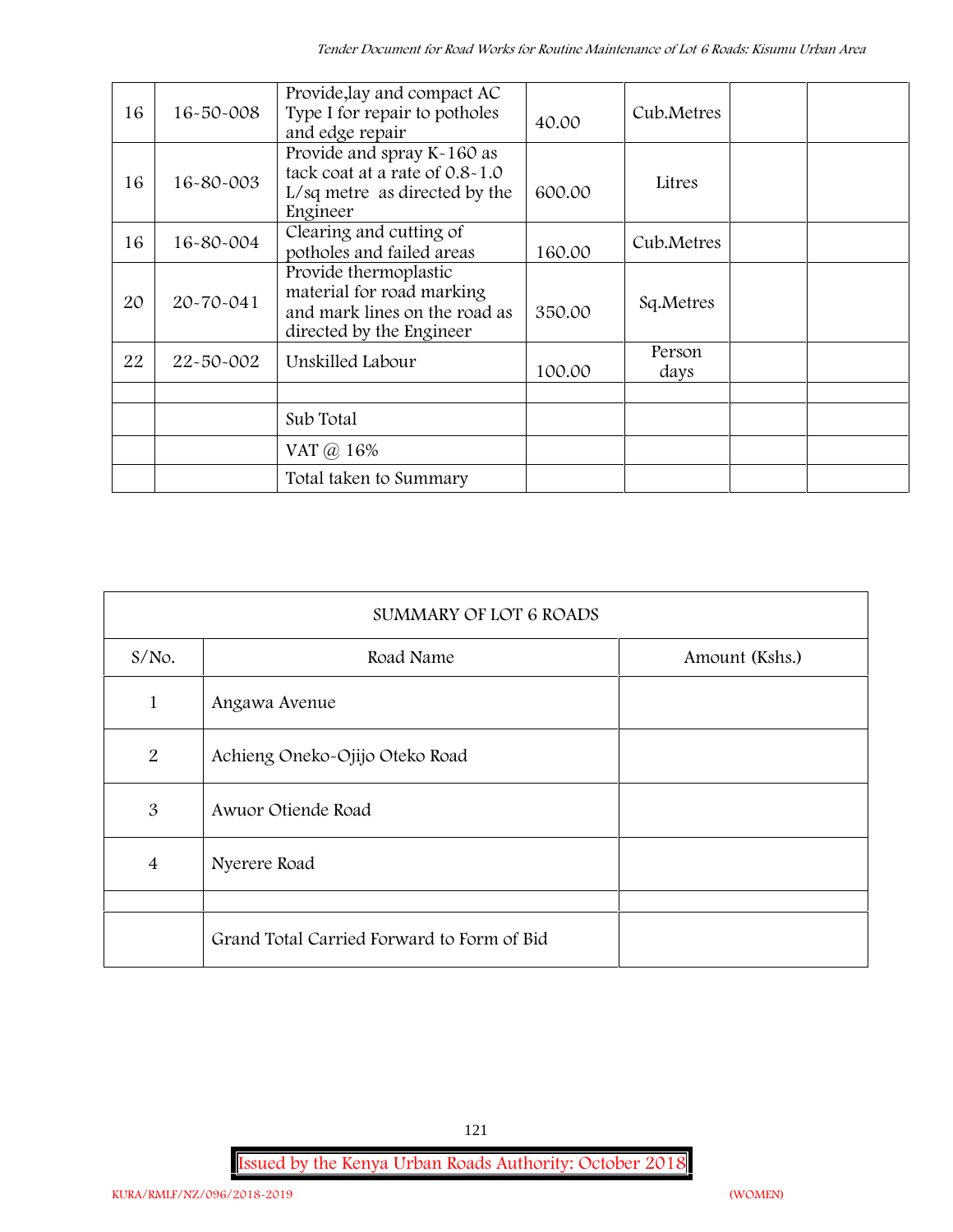## **SECTION X: STANDARD FORMS**

**Issued by the Kenya Urban Roads Authority: October 2018**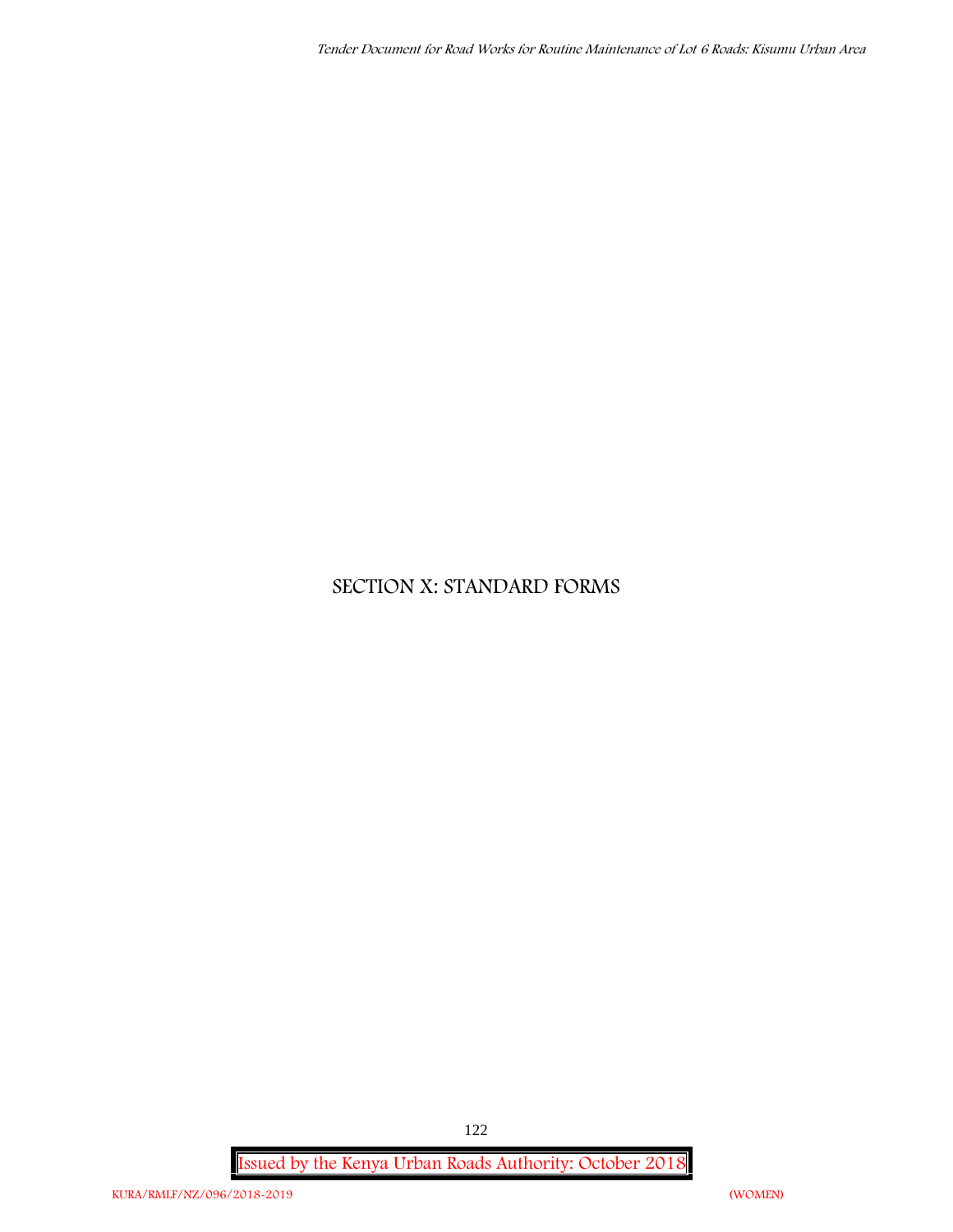## **Form of Bid**

(NOTE: The Appendix forms part of the Bid. Bidders are required to fill all the blank spaces in this form of Bid and Appendix)

**NAME OF CONTRACT:**

#### **ROUTINE MAINTENANCE OF LOT 6 ROADS: KISUMU URBAN AREA**

TO: Director General, Kenya Urban Roads Authority, P. O. Box 41727-00100, **NAIROBI, KENYA**

Sir,

1. Having examined the Conditions of Contract, Specifications, Bill of Quantities, and Drawings for the execution of the above-named works we, the undersigned, offer to construct and install such works and remedy any defects therein in conformity with the said Bill of Quantities, Conditions of Contract, Specifications and Drawings for the sum of

(Insert amount in words)

………………………………………………………………………………………………..

(Insert amount in figures)…………………………………………………………………

as specified in the Appendix to Bid or such other sums as may be ascertained in accordance with the said Conditions.

- 2. We undertake, if our bid is accepted, to commence the works within fourteen (14) days of receipt of the Engineer's order to commence, and to complete and deliver the whole of the works comprised in the contract within the time stated in the Appendix to Bid.
- 3. If our bid is accepted we will, when required, obtain the guarantee of a Bank or other sureties (to be approved by you) to be jointly and severally bound with us in a sum not exceeding 5% of the above named sum for the due performance of the contract under the terms of a Bond to be approved by you.
- 4. We agree to abide by this bid for the period of 90 days from the date fixed for receiving the same and it shall remain binding upon us and may be extended at any time before the expiration of that period.
- 5. We understand that you are not bound to accept the lowest or any bid you may receive.
- 6. On the basis of our previous experience we are fully experienced and competent in the type of work included in this tender and we have adequate financial resources to carry

123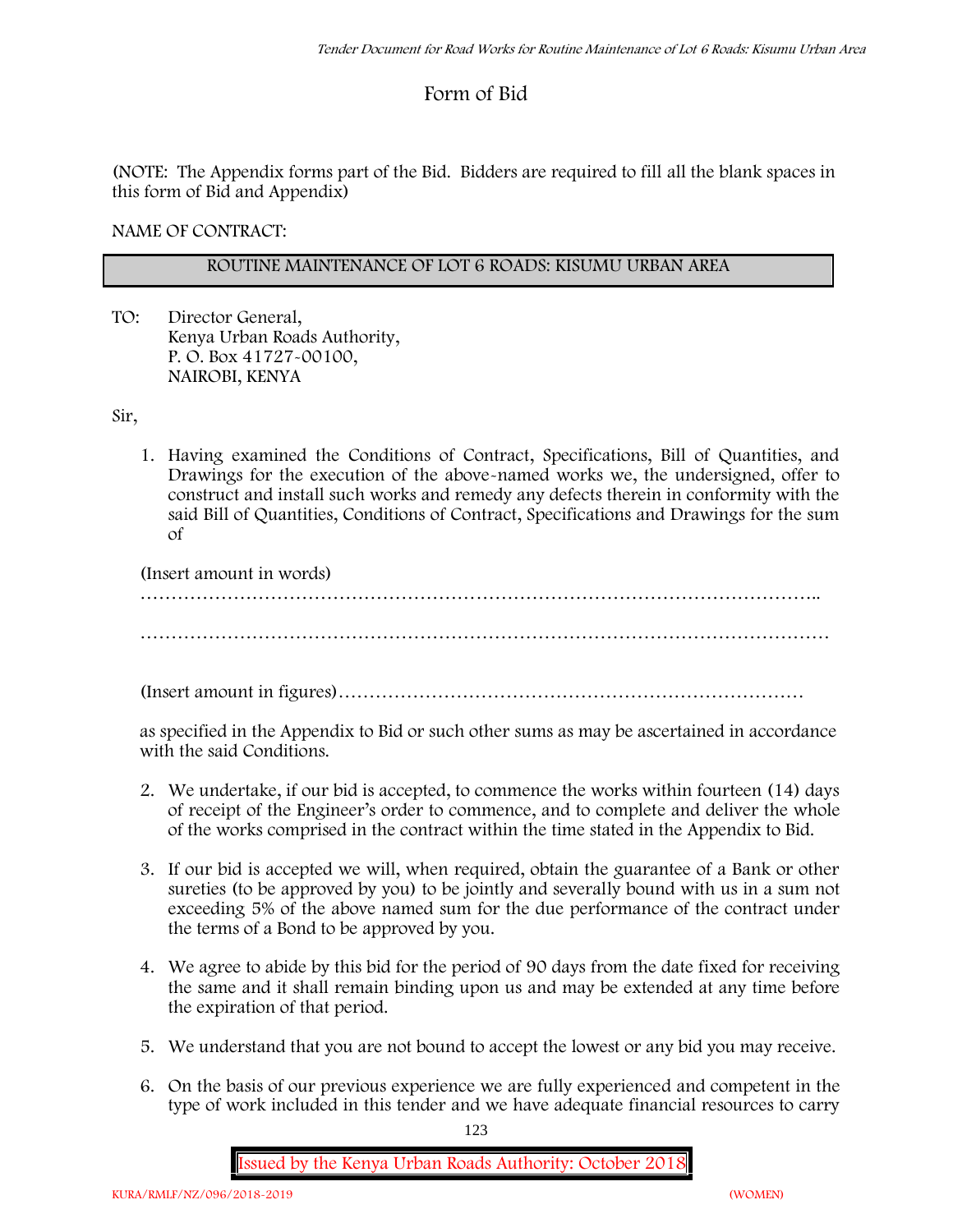out the works described within the period for completion. We are in a position to fulfil the contract for which we have tendered.

**Issued by the Kenya Urban Roads Authority: October 2018**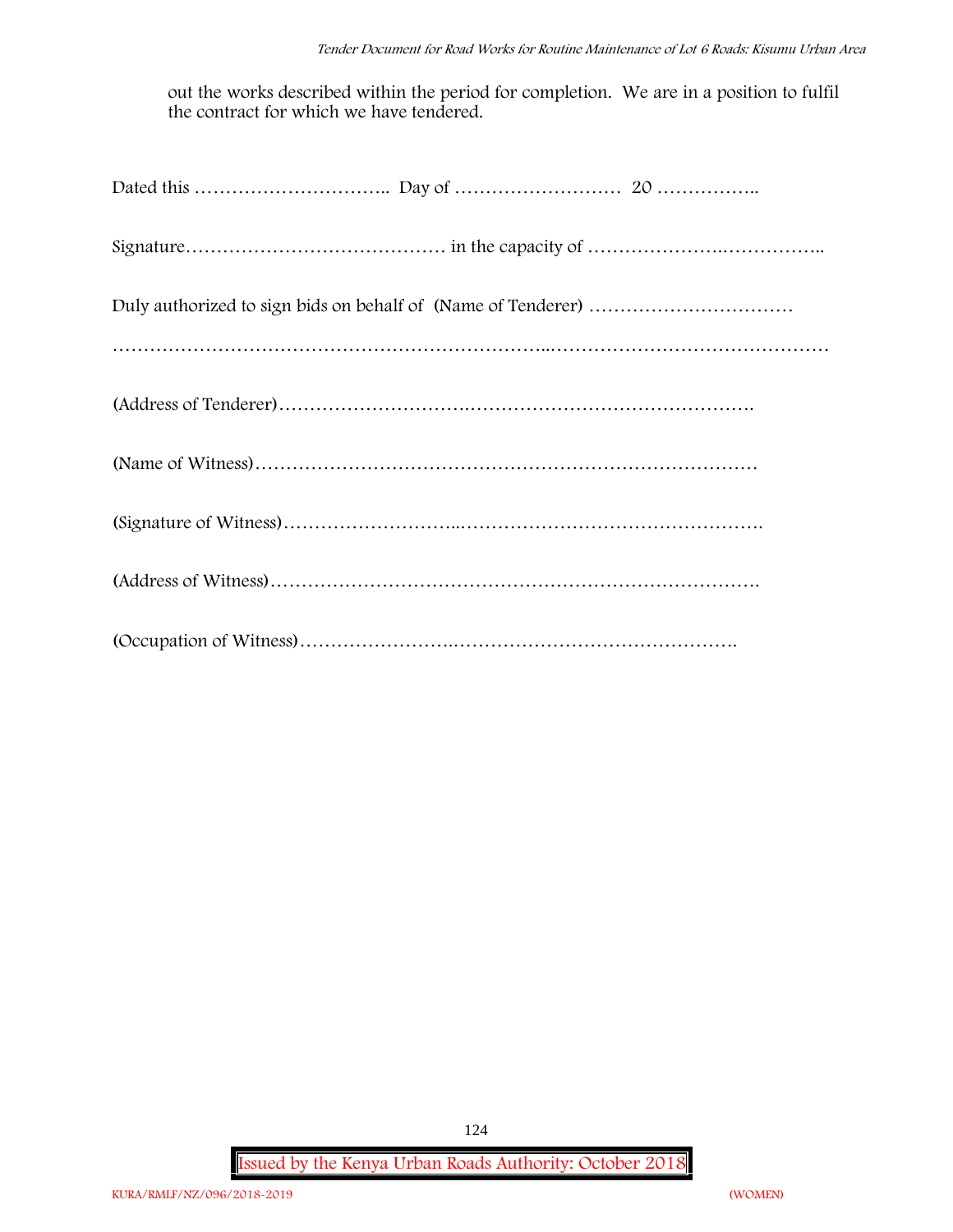**Appendix to Form of Bid**

**Issued by the Kenya Urban Roads Authority: October 2018**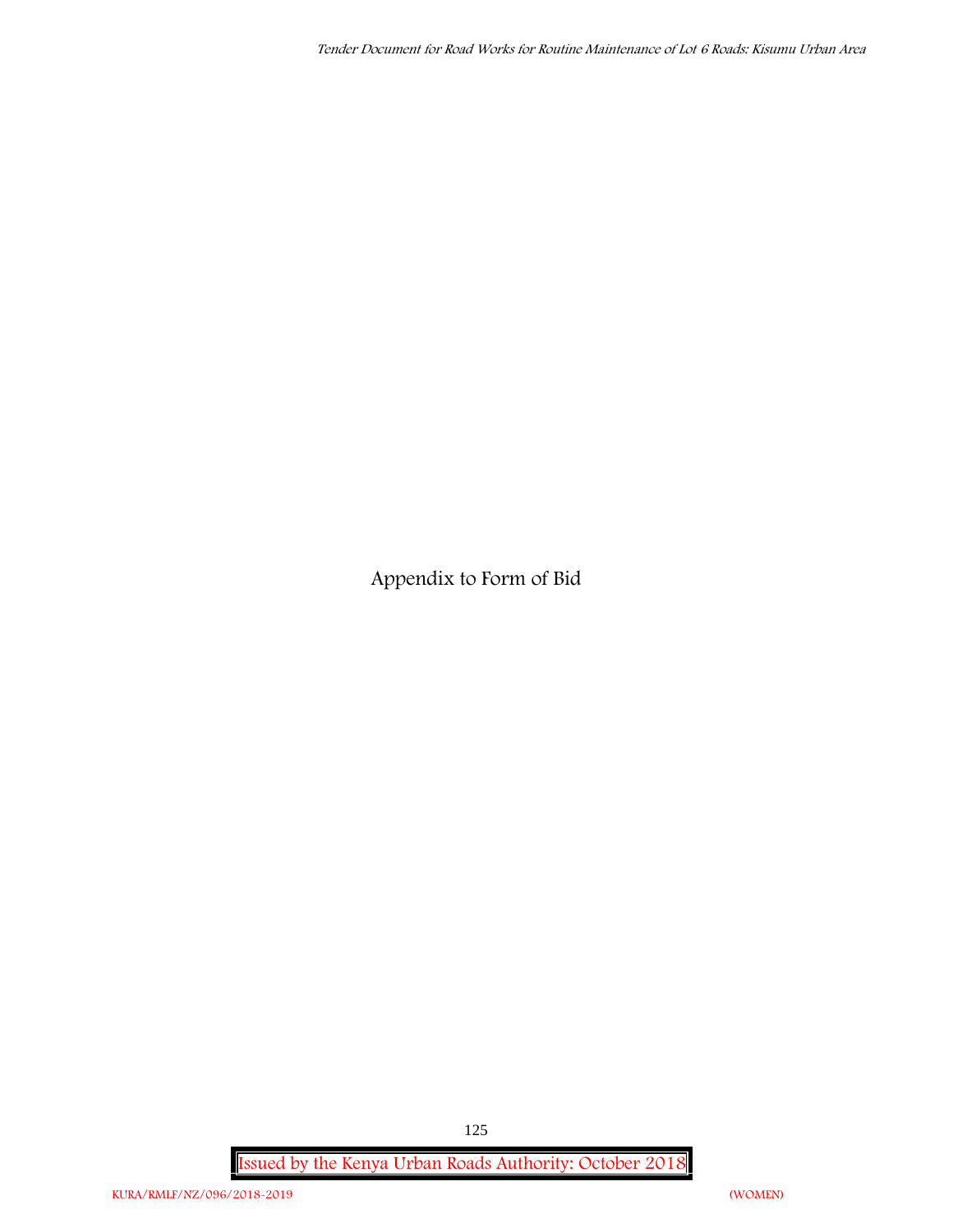| (This appendix forms part of the bid)          |               |                                            |  |  |  |  |
|------------------------------------------------|---------------|--------------------------------------------|--|--|--|--|
| CONDITIONS OF CONTRACT                         | <b>CLAUSE</b> | <b>AMOUNT</b>                              |  |  |  |  |
| <b>Bid Security</b>                            |               | The bidder must fill the Bid Securing      |  |  |  |  |
|                                                |               | Declaration Form                           |  |  |  |  |
| Instructions in Writing                        | 2.5           | Execution of works under site instructions |  |  |  |  |
|                                                |               | from Resident Engineer to commence         |  |  |  |  |
|                                                |               | within three (3) days                      |  |  |  |  |
| Amount of Performance Security                 | 10.1          | 1 per cent of Tender Sum in the form of    |  |  |  |  |
| (Unconditional Bank Guarantee)                 |               | Unconditional Bank Guarantee               |  |  |  |  |
| Program to be submitted                        | 14.1          | Immediately after issuance of Order to     |  |  |  |  |
|                                                |               | Commence                                   |  |  |  |  |
| Cash flow estimate to be submitted             | 14.3          | Immediately after issuance of Order to     |  |  |  |  |
|                                                |               | Commence                                   |  |  |  |  |
| Minimum amount of Third Party Insurance        | 23.2          | 1% of the Contract Sum                     |  |  |  |  |
| Period for commencement, from Engineer's       | 41.1          | 14 days                                    |  |  |  |  |
| order to commence                              |               |                                            |  |  |  |  |
| Time for completion                            | 43.1          | 6 months                                   |  |  |  |  |
| Amount of liquidated damages                   | 47.1          | 0.05% of Contract Sum per day              |  |  |  |  |
| Limit of liquidated damages                    | 47.1          | 5% of Contract Sum                         |  |  |  |  |
|                                                |               |                                            |  |  |  |  |
| Defects Liability period                       | 60.3          | 1 month                                    |  |  |  |  |
| Percentage of Retention                        | 60.3          | 5% of Interim Payment Certificate          |  |  |  |  |
| Limit of Retention Money                       | 60.3          | 5% of Contract Sum                         |  |  |  |  |
| Minimum amount of interim certificates         | 60.2          | Kshs 2,000,000.00                          |  |  |  |  |
| Time within which payment to be made after     | 60.10         | 28 days                                    |  |  |  |  |
| Interim Payment Certificate signed by Engineer |               |                                            |  |  |  |  |
| Time within which payment to be made after     | 60.10         | 28 days                                    |  |  |  |  |
| Final Payment Certificate signed by Engineer   |               |                                            |  |  |  |  |
| Appointer of Adjudicator                       | 67.3          | The Chartered Institute of Arbitrators     |  |  |  |  |
|                                                |               | (Kenya)                                    |  |  |  |  |
| Notice to Employer and Engineer                | 68.2          | The Employers address is:                  |  |  |  |  |
|                                                |               | The Director General,                      |  |  |  |  |
|                                                |               | Kenya Urban Roads Authority (KURA),        |  |  |  |  |
|                                                |               | P.O. Box 41727 - 00100                     |  |  |  |  |
|                                                |               | <b>NAIROBI</b>                             |  |  |  |  |
|                                                |               |                                            |  |  |  |  |
|                                                |               | The Engineer's address is:                 |  |  |  |  |
|                                                |               | Director (Road Asset and Corridor          |  |  |  |  |
|                                                |               | Management),                               |  |  |  |  |
|                                                |               | Kenya Urban Roads Authority (KURA),        |  |  |  |  |
|                                                |               | P.O. Box 41727 - 00100                     |  |  |  |  |
|                                                |               | <b>NAIROBI</b>                             |  |  |  |  |

### **Appendix to Form of Bid (This appendix forms part of the bid)**

Signature of Tenderer…………………………………….……. Date ………………………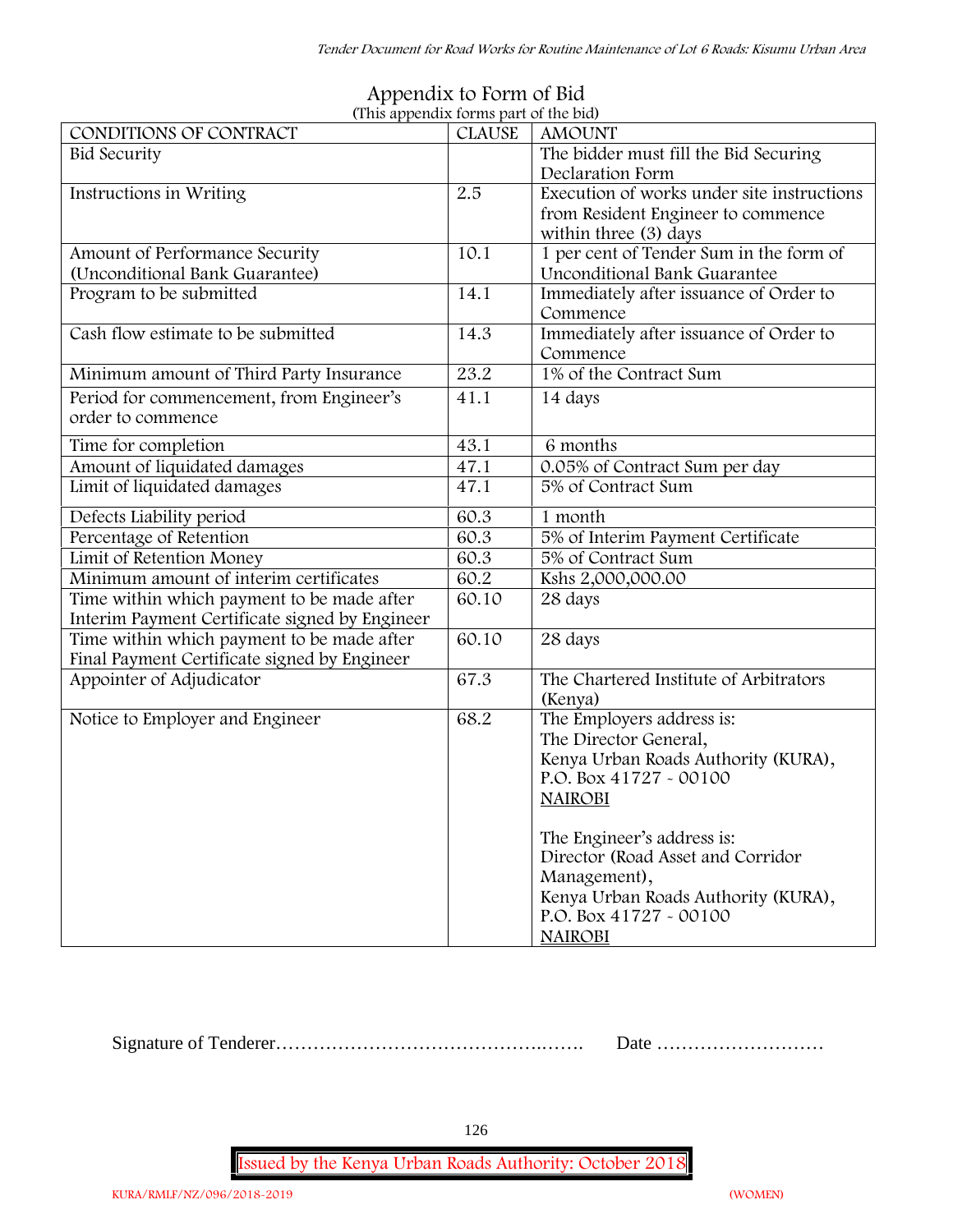**Bid Securing Declaration Form**

**Issued by the Kenya Urban Roads Authority: October 2018**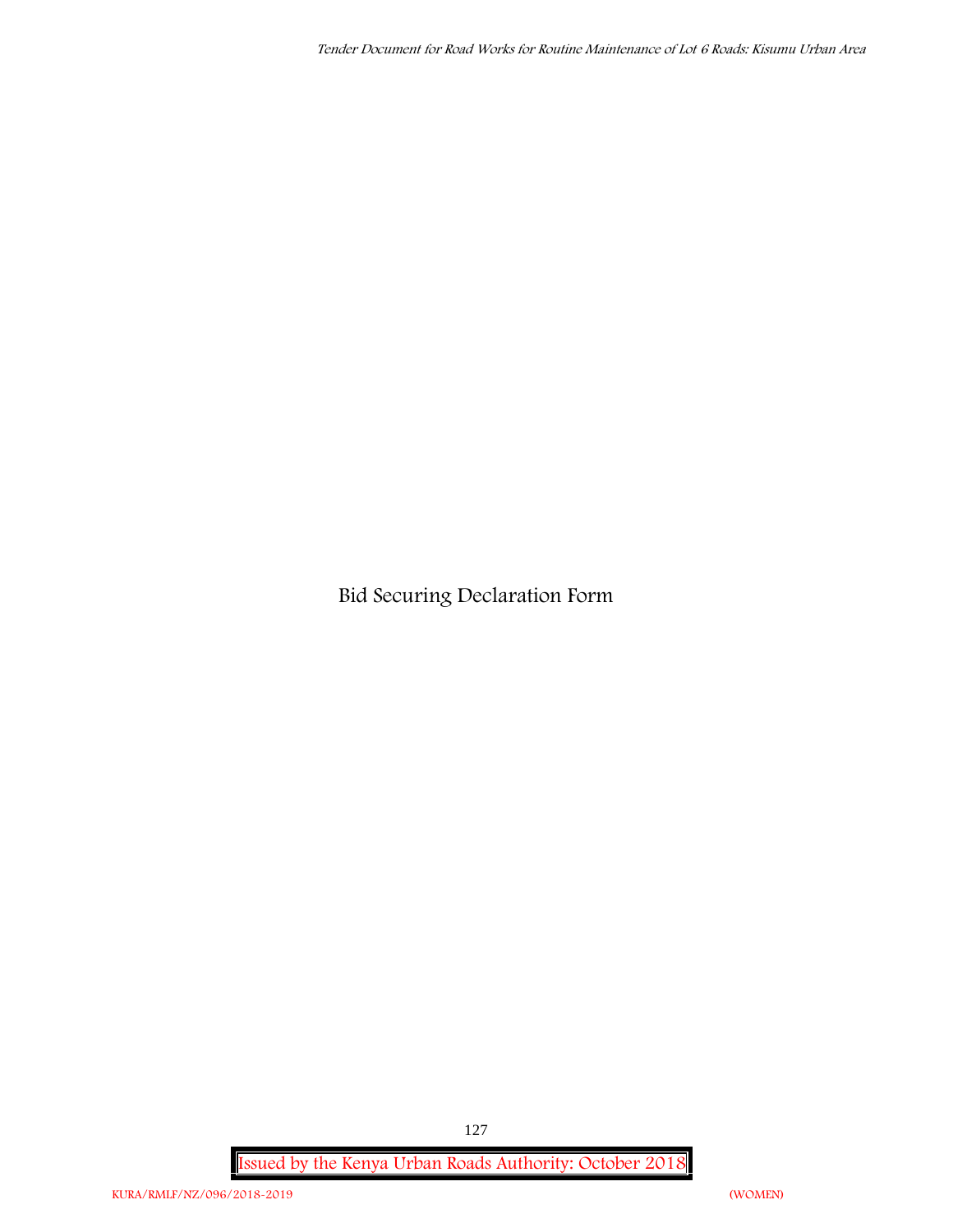#### **BID -SECURING DECLARATION FORM**

[The Bidder shall complete in this Form in accordance with the instructions indicated]

Date:…………………….. [insert date (as day, month and year) of Bid Submission] Tender No. ……………………………………….[insert number of bidding process]

To:..……………………………………………………………………………………………

insert complete name of Purchaser]

We, the undersigned, declare that:

- 1 We understand that, according to your conditions, bids must be supported by a Bid-Securing Declaration.
- 2 We accept that we will automatically be suspended from being eligible for bidding in any contract with the Purchaser for the period of time of **5 years** starting on the date of expiration of tender validity period, if we are in breach of our obligation(s) under the bid conditions, because we –
	- (a) have withdrawn our Bid during the period of bid validity specified by us in the Bidding Data Sheet; or
	- (b) having been notified of the acceptance of our Bid by the Purchaser during the period of bid validity,
		- (i) fail or refuse to execute the Contract, if required, or
		- (ii) fail or refuse to furnish the Performance Security, in accordance with the Instruction to tenderers.
- 3 We understand that this Bid Securing Declaration shall expire if we are not the successful Bidder, upon the earlier of
	- (i) our receipt of a copy of your notification of the name of the successful Bidder; or
	- (ii) twenty-eight days after the expiration of our Tender.
- 4 We understand that if we are a Joint Venture, the Bid Securing Declaration must be in the name of the Joint Venture that submits the bid, and the Joint Venture has not been legally constituted at the time of bidding, the Bid Securing Declaration shall be in the names of all future partners as named in the letter of intent.

Signed: …………………………[insert signature of person whose name and capacity are shown] in the capacity of ……………………………………………………… [insert legal capacity of person signing the Bid Securing Declaration]

Name: ………………………………………………[insert complete name of person signing the Bid Securing Declaration]

Duly authorized to sign the bid for and on behalf of: ………………………………….. [insert complete name of Bidder]

Dated on …………………. day of ……………., ………………. [insert date of signing

128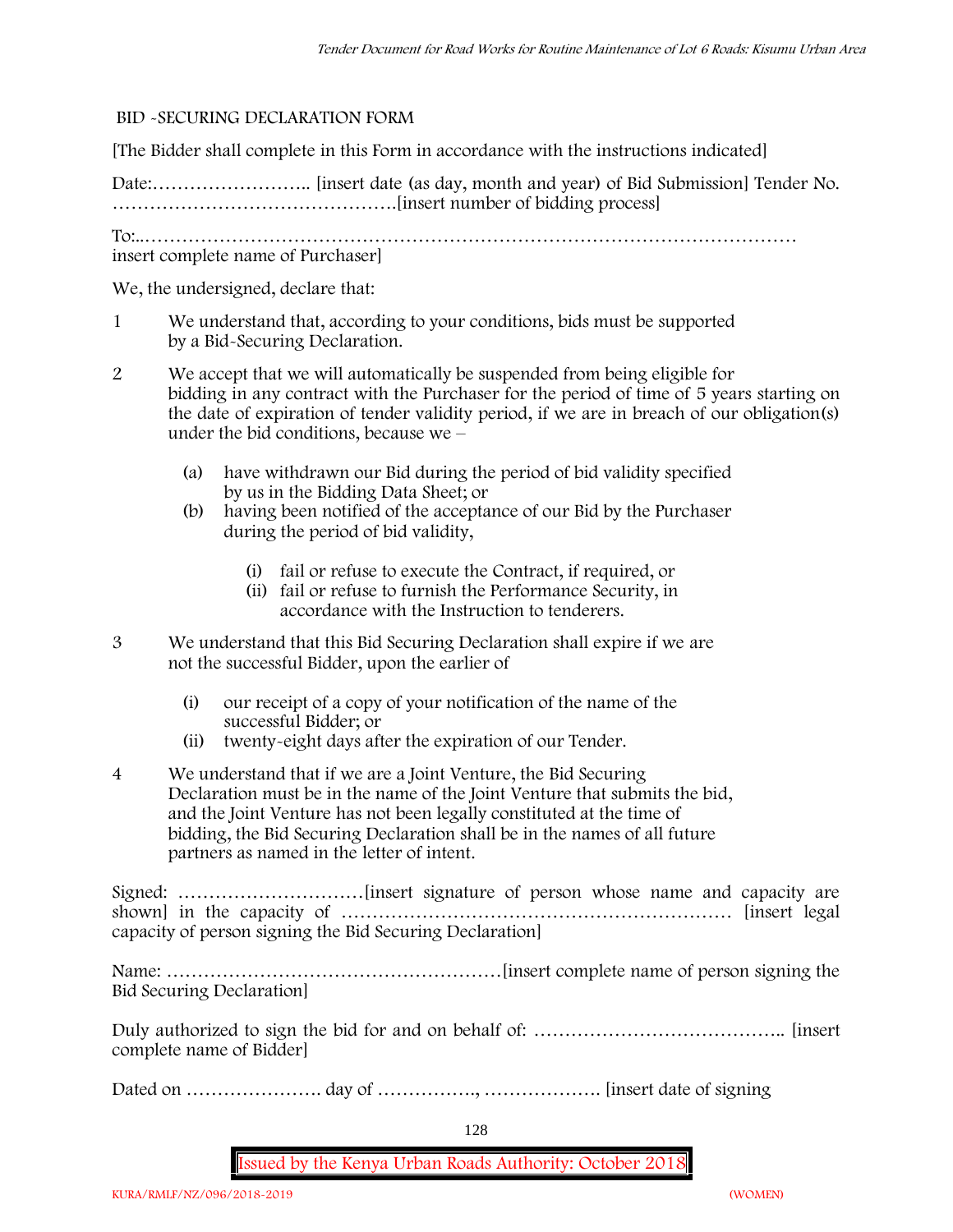## **SECTION XI: SCHEDULES OF SUPPLEMENTARY INFORMATION**

**Issued by the Kenya Urban Roads Authority: October 2018**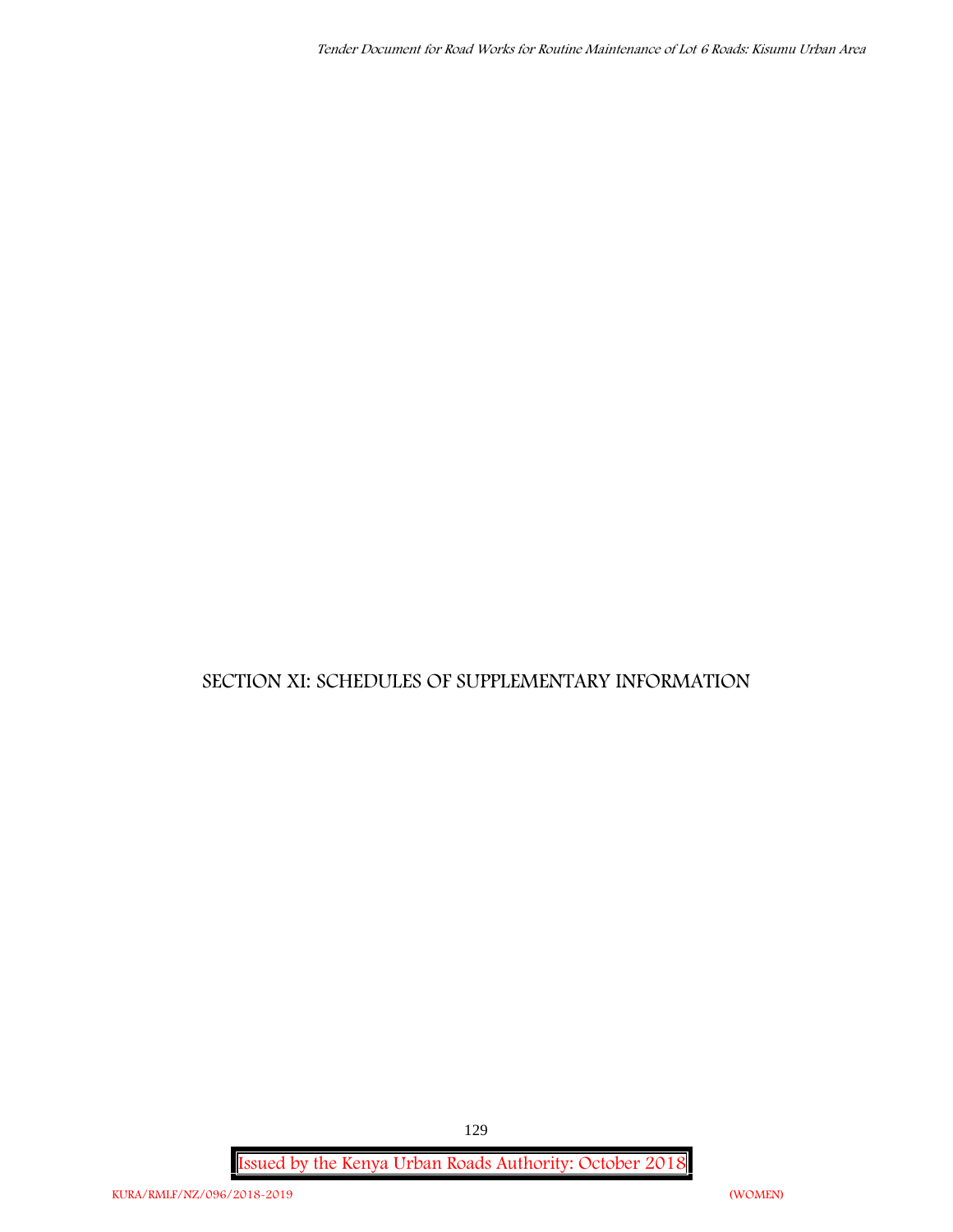| SCHEDULE 4: MAJOR ITEMS OF CONSTRUCTION PLANT AND EQUIPMENT 137             |  |
|-----------------------------------------------------------------------------|--|
|                                                                             |  |
| SCHEDULE 6: SCHEDULE OF ROADWORKS CARRIED OUT BY THE BIDER IN THE LAST FIVE |  |
| <b>YEARS:</b> 139                                                           |  |
|                                                                             |  |
|                                                                             |  |
|                                                                             |  |
|                                                                             |  |
| SCHEDULE 11: DECLARATION FORM (DEBARMENT) Error! Bookmark not defined.      |  |
| SCHEDULE 12: ANTI CORRUPTION DECLARATION / COMMITMENT / PLEDGE FORM147      |  |

**Issued by the Kenya Urban Roads Authority: October 2018**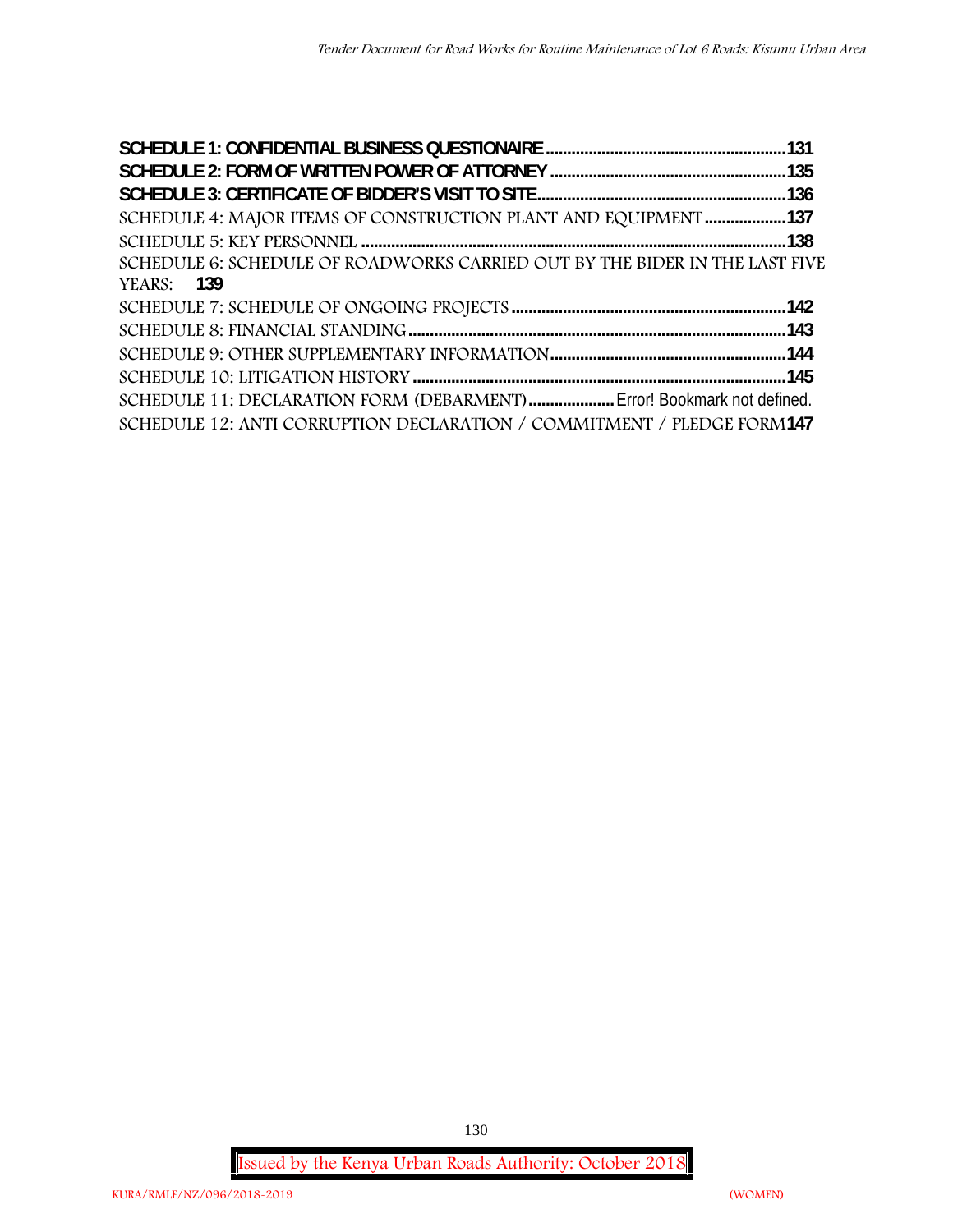#### **SCHEDULE 1: CONFIDENTIAL BUSINESS QUESTIONAIRE**

This Confidential Business Questionnaire of the Government of Kenya shall be completed by the Bidder.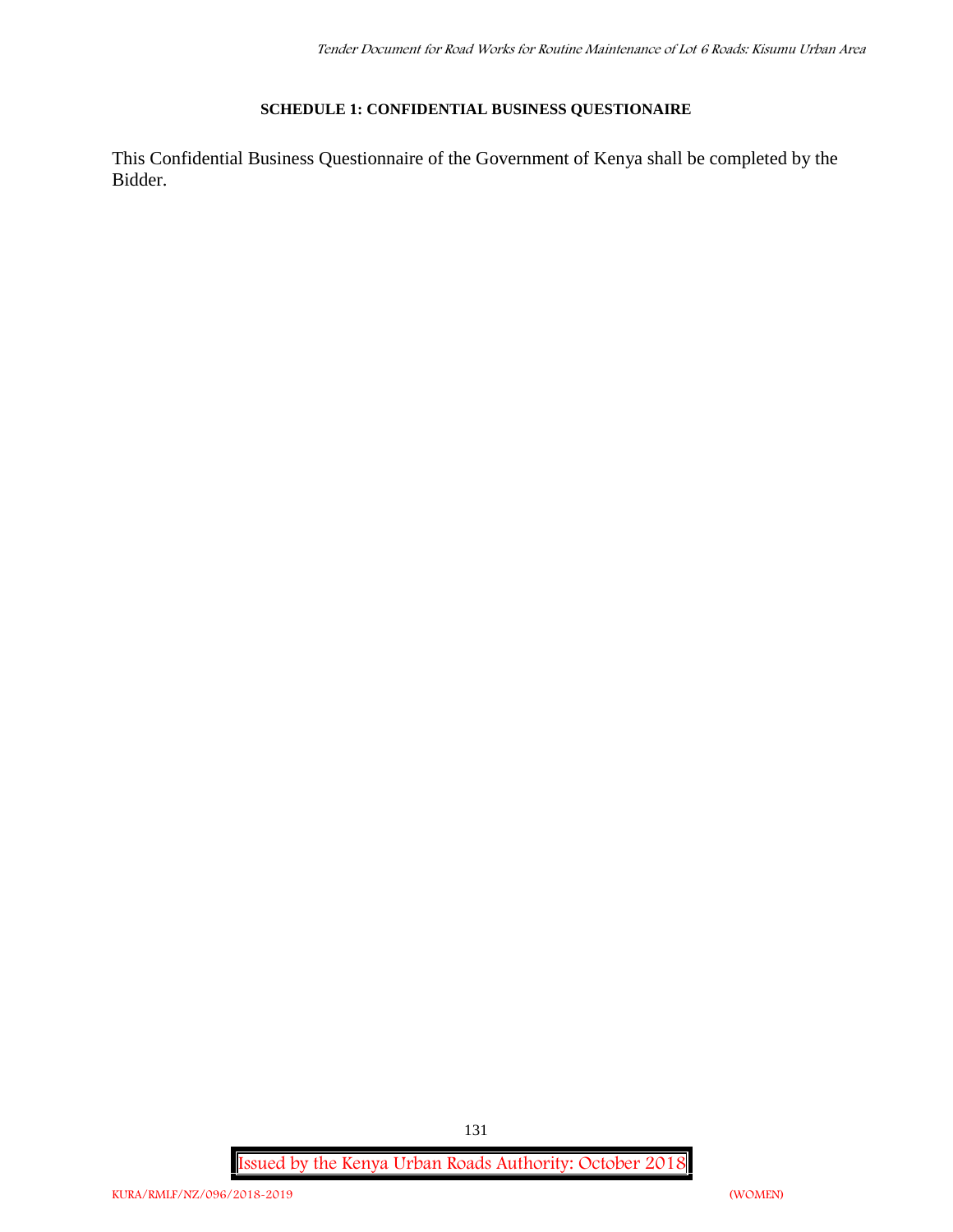### **REPUBLIC OF KENYA**

## **CONFIDENTIAL BUSINESS QUESTIONNAIRE**

You are requested to give the particulars indicated in Part 1 and either Part 2 (a). 2(b) or 2(c) whichever applies to your type of business.

You are advised that it is a serious offence to give false information on this Form. *Part 1 - General*:

Business name

| Location of business premises                                   |
|-----------------------------------------------------------------|
|                                                                 |
|                                                                 |
|                                                                 |
|                                                                 |
|                                                                 |
| Maximum value of business which you can handle at any one time: |
|                                                                 |
|                                                                 |
|                                                                 |
| Part 2(a) - Sole Proprietor:                                    |
| Your name in full                                               |
|                                                                 |
|                                                                 |
|                                                                 |
| 132                                                             |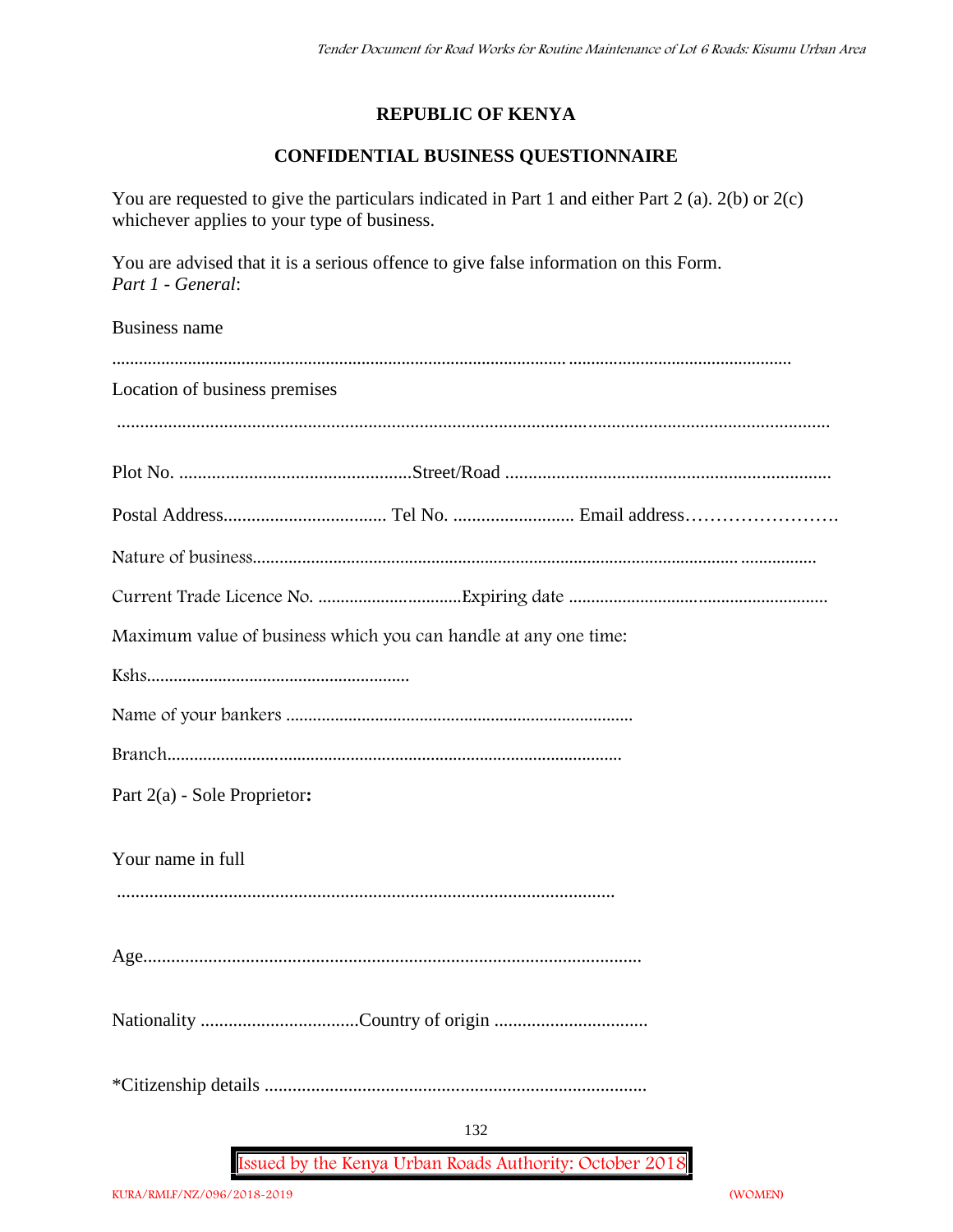Part 2(b) - Partnership:

|      | Give details of partners as follows:                                                        |                                  |               |
|------|---------------------------------------------------------------------------------------------|----------------------------------|---------------|
| Name | Nationality                                                                                 | Citizenship Details <sup>•</sup> | <b>Shares</b> |
|      |                                                                                             |                                  |               |
|      |                                                                                             |                                  |               |
|      |                                                                                             |                                  |               |
|      |                                                                                             |                                  |               |
|      |                                                                                             |                                  |               |
|      | Part 2(c) - Registered Company:                                                             |                                  |               |
|      |                                                                                             |                                  |               |
|      | State the nominal and issued capital of the company-                                        |                                  |               |
|      |                                                                                             |                                  |               |
|      |                                                                                             |                                  |               |
|      | Give details of all directors as follows:                                                   |                                  |               |
|      | Name Nationality                                                                            | Citizenship Details <sup>•</sup> | <b>Shares</b> |
|      |                                                                                             |                                  |               |
|      |                                                                                             |                                  |               |
|      |                                                                                             |                                  |               |
|      |                                                                                             |                                  |               |
|      |                                                                                             |                                  |               |
|      | Attach proof of citizenship (Compulsory)<br>Attach certified copy of Form CR12 (Compulsory) |                                  |               |
|      | I certify that the information given above is correct.                                      |                                  |               |
|      |                                                                                             |                                  |               |
|      | Date                                                                                        | Signature of Bidder              |               |
|      |                                                                                             | 133                              |               |

Issued by the Kenya Urban Roads Authority: October 2018

(WOMEN)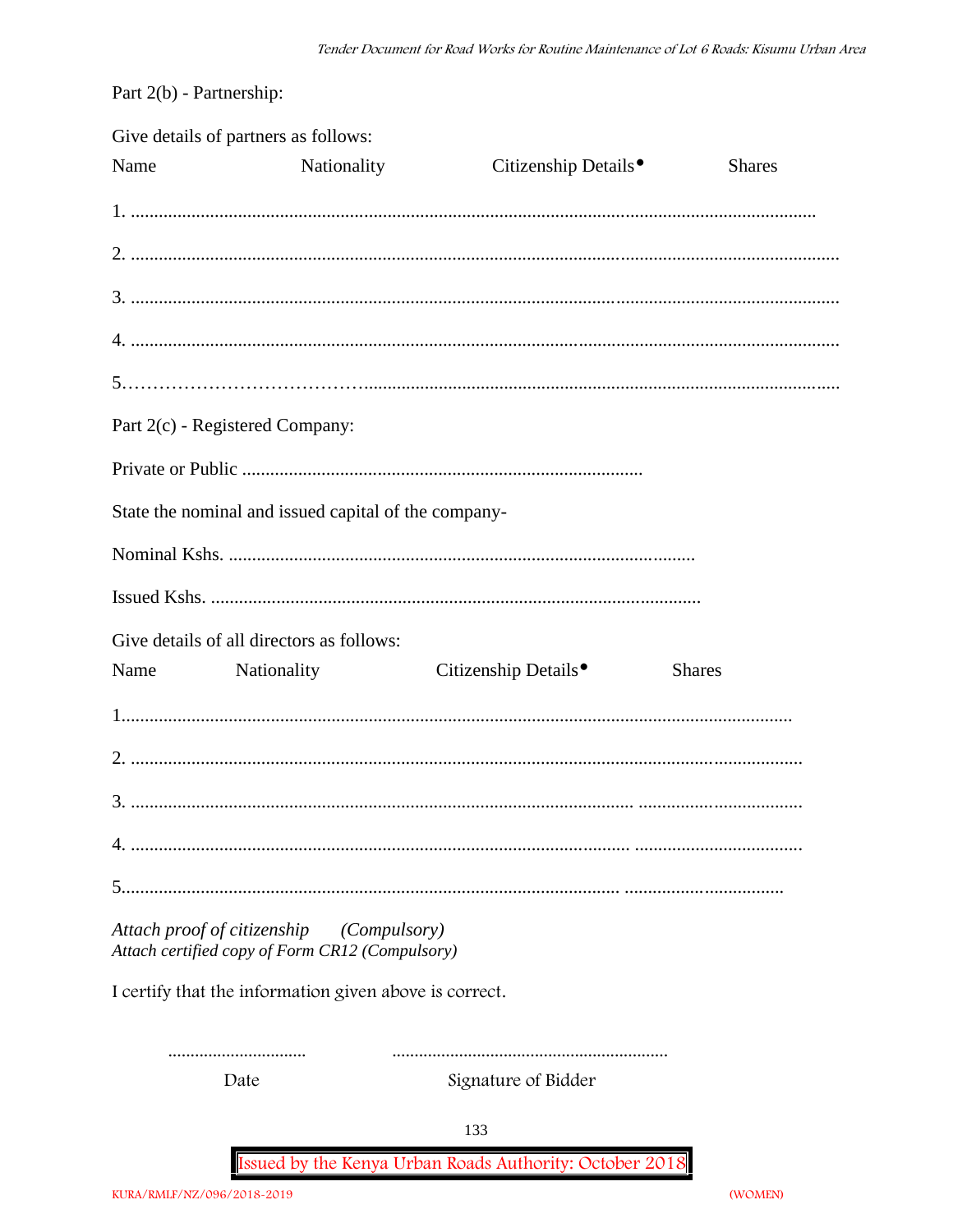Part 3: Interest in the Firm:

Is there any person / persons in the Kenya Urban Roads Authority (KURA) who has interest in this firm? Yes /No\*\*………………………….

I certify that the information given above is correct.

............................... .............................................................. Date Signature of Bidder

\*\* Delete as necessary

**Issued by the Kenya Urban Roads Authority: October 2018**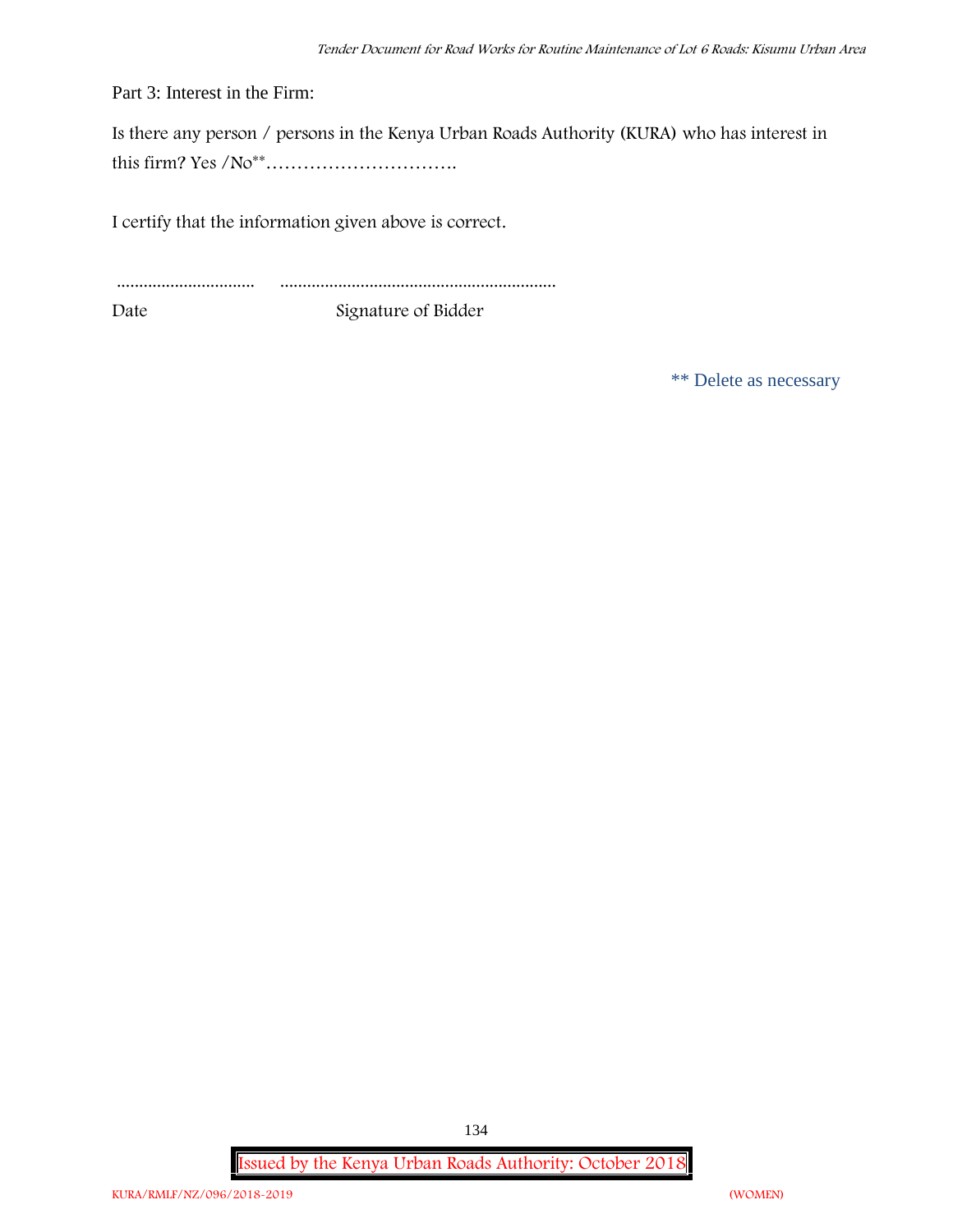#### **SCHEDULE 2: FORM OF WRITTEN POWER OF ATTORNEY**

The Bidder shall state here below the name(s) and address of his representative(s) who is/are authorized to receive on his behalf correspondence in connection with the Bid.

………………………………………………………….. (Name of Bidder's Representative in block letters)

…………………………………………………………………………… (Address of Bidder's Representative)

………………………………………………………….. (Signature of Bidder's Representative)

Alternate:

………………………………………………………….. (Name of Bidder's Representative in block letters)

…………………………………………………………..

(Address of Bidder's Representative)

…………………………………………………………..

(Signature of Bidder's Representative)

\*To be filled by all Bidders.

\*Both representative and alternate must attach copy of National Identification card or Passport.

135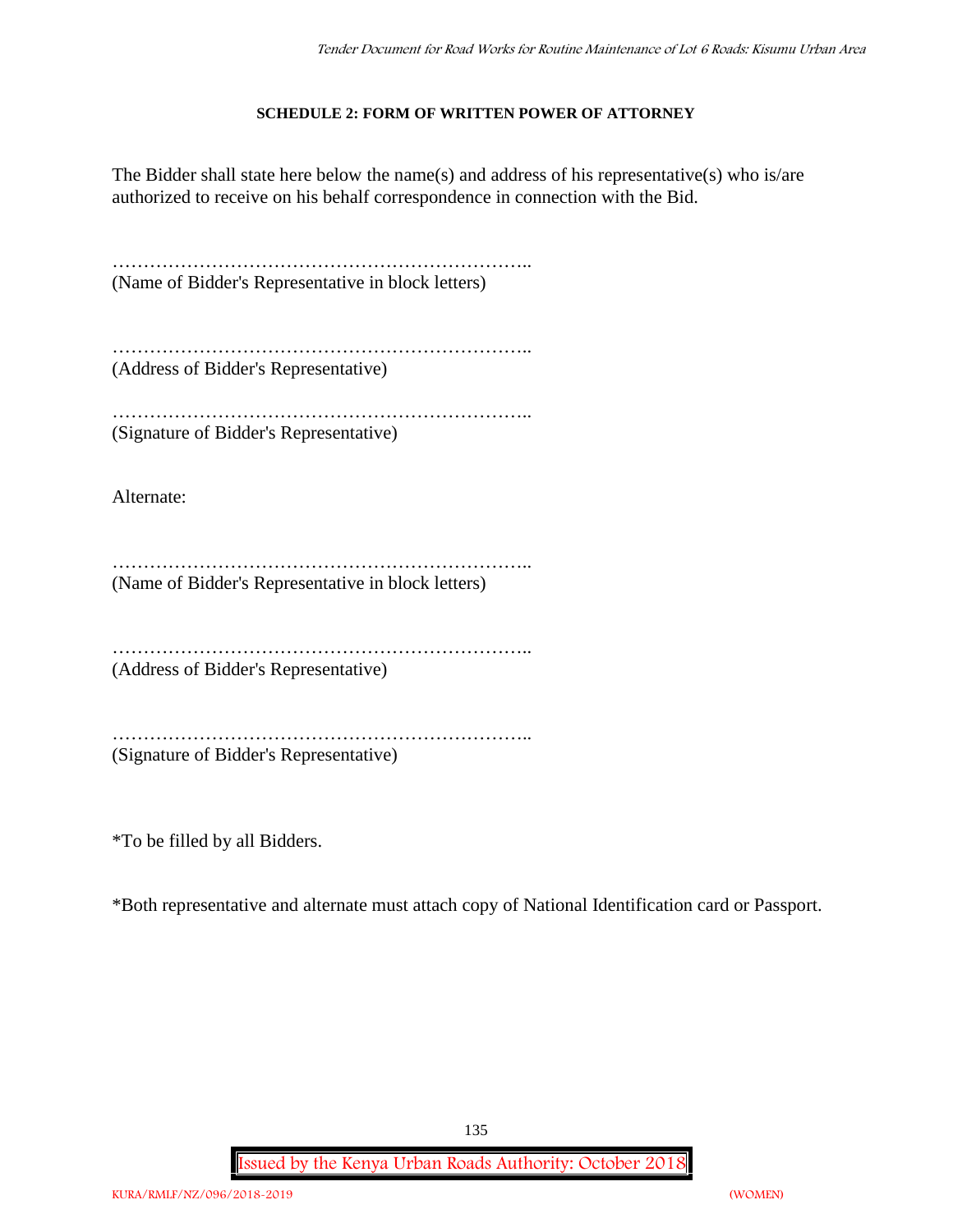#### **SCHEDULE 3: CERTIFICATE OF BIDDER'S VISIT TO SITE**

This is to certify that

[*Name/s*]…………………………………………………………………………………………

……………………………………………………………………………………………………

Being the authorized representative/Agent of [*Name of bidder*]

………………………………………………………………………………………………………

………………………………………………………………………………………………………

participated in the organised inspection visit of the site of the works for the

#### **ROUTINE MAINTENANCE OF LOT 6 ROADS: KISUMU URBAN AREA**

held on………………………..day of……………………………20………………..

Signed………………………………………………………………………………………….. (Employer's Representative)

……………………………………… ………………………………….. (Name of Employer's Representative) (Designation)

NOTE: This part is to be completed at the time of the organized site visit.

**Issued by the Kenya Urban Roads Authority: October 2018**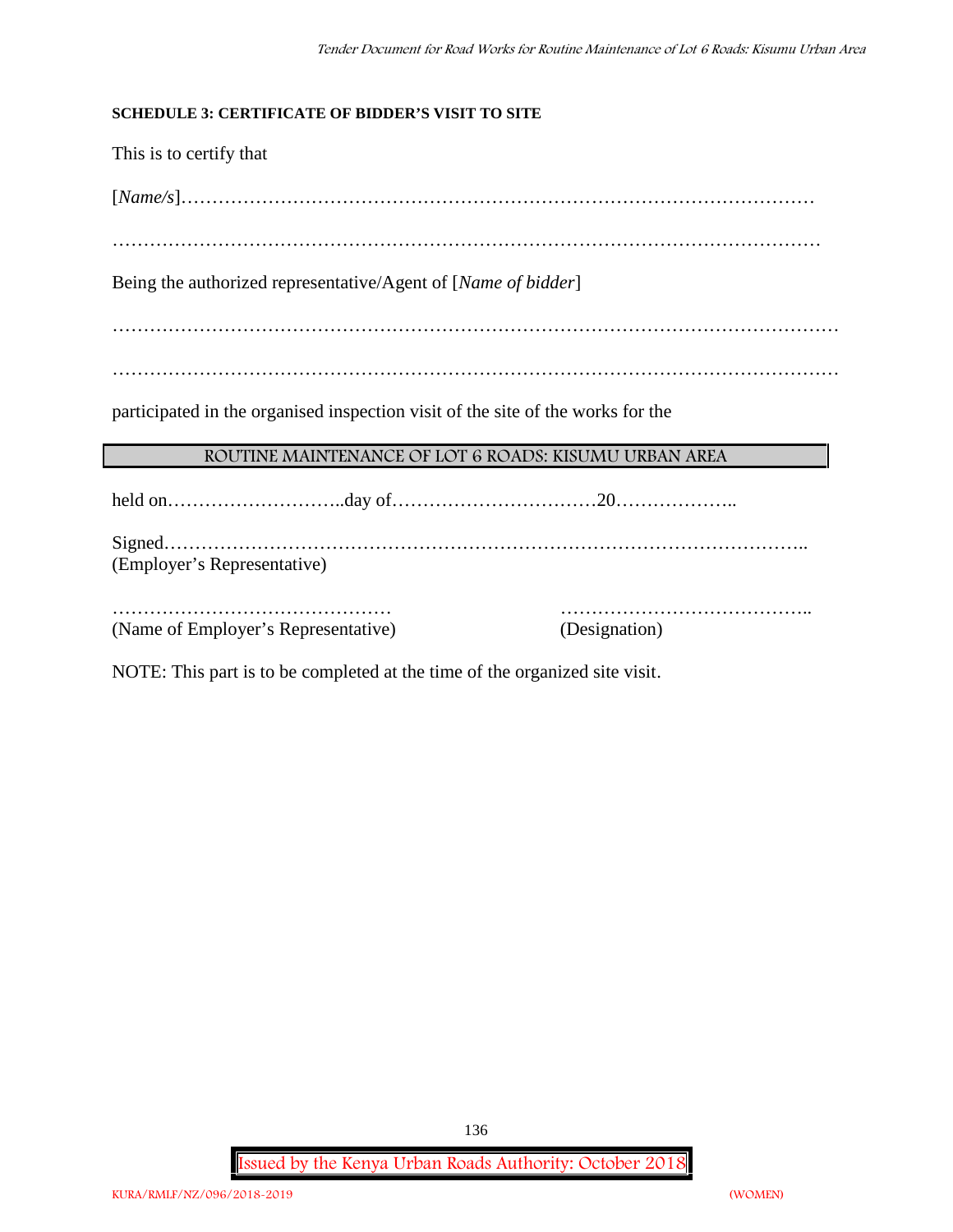#### **SCHEDULE 4: MAJOR ITEMS OF CONSTRUCTION PLANT AND EQUIPMENT**

The Bidder shall enter in this schedule all major items of plant and equipment which he proposes to bring to site. Only reliable plant in good working order and suitable for the work required of it shall be shown on this Schedule. Summary of the same shall be entered in Section

| commence)<br>(Days after<br>Arrival on                              |        |  |  |  |  |  |
|---------------------------------------------------------------------|--------|--|--|--|--|--|
| Date of<br>Project                                                  |        |  |  |  |  |  |
| Power<br>Rating                                                     |        |  |  |  |  |  |
| Leased/<br>Imported<br>Owned/                                       |        |  |  |  |  |  |
| Source                                                              |        |  |  |  |  |  |
| Imported)<br>Mombasa<br>Estimated<br>If to be<br>Value<br><b>UD</b> |        |  |  |  |  |  |
| Capacity t or $\mathbf{m}^3$                                        |        |  |  |  |  |  |
| Used<br>New or                                                      |        |  |  |  |  |  |
| Year of<br>Manufact<br>ure                                          |        |  |  |  |  |  |
| each<br>Σό.                                                         |        |  |  |  |  |  |
| Description<br>Type,<br>Model,<br>Make                              |        |  |  |  |  |  |
| 5: Qualification Criteria, Part 7.                                  |        |  |  |  |  |  |
| I certify that the above information is correct.                    |        |  |  |  |  |  |
| (Signature of Bidder)                                               | (Date) |  |  |  |  |  |

………………………… ………………………

137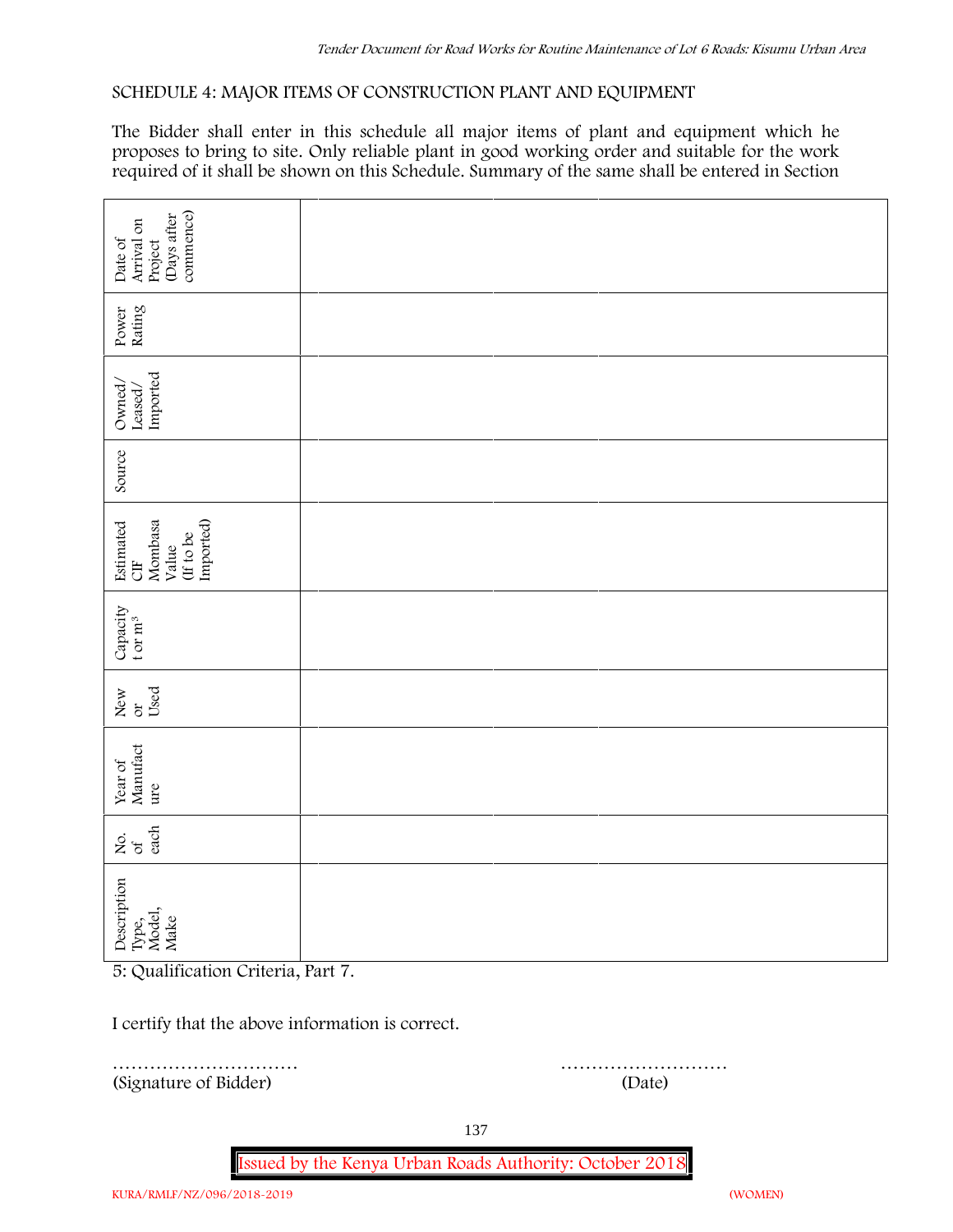#### **SCHEDULE 5: KEY PERSONNEL**

| <b>DESIGNATION</b>                                           | <b>NAME</b> | <b>NATIONALITY</b> | SUMMARY OF QUALIFICATIONS<br>AND EXPERIENCE |                                |                                 |
|--------------------------------------------------------------|-------------|--------------------|---------------------------------------------|--------------------------------|---------------------------------|
| Headquarters                                                 |             |                    | Qualifications                              | General<br>Experience<br>(Yrs) | Specific<br>Experience<br>(Yrs) |
| Partner/Director or<br>other key staff (give<br>designation) |             |                    |                                             |                                |                                 |
| Site Office                                                  |             |                    |                                             |                                |                                 |
| Site Agent                                                   |             |                    |                                             |                                |                                 |
|                                                              |             |                    |                                             |                                |                                 |
| Foreman                                                      |             |                    |                                             |                                |                                 |
| Site Surveyor                                                |             |                    |                                             |                                |                                 |

**Note:** The Bidder shall list in this schedule the key personnel he will employ from the Contractor's headquarters and from the Contractor's site office to direct and execute the work together with documentary evidence of their qualifications, experience, position held and nationality in accordance with Clause 15.2 and 16.3 of the Conditions of Contract Part II (where required, use separate sheets to add extra data for column 4). Bidders shall attach signed and certified CVs of all key staff.

I certify that the above information is correct.

(Signature of Bidder) (Date)

………………………… ………………………

138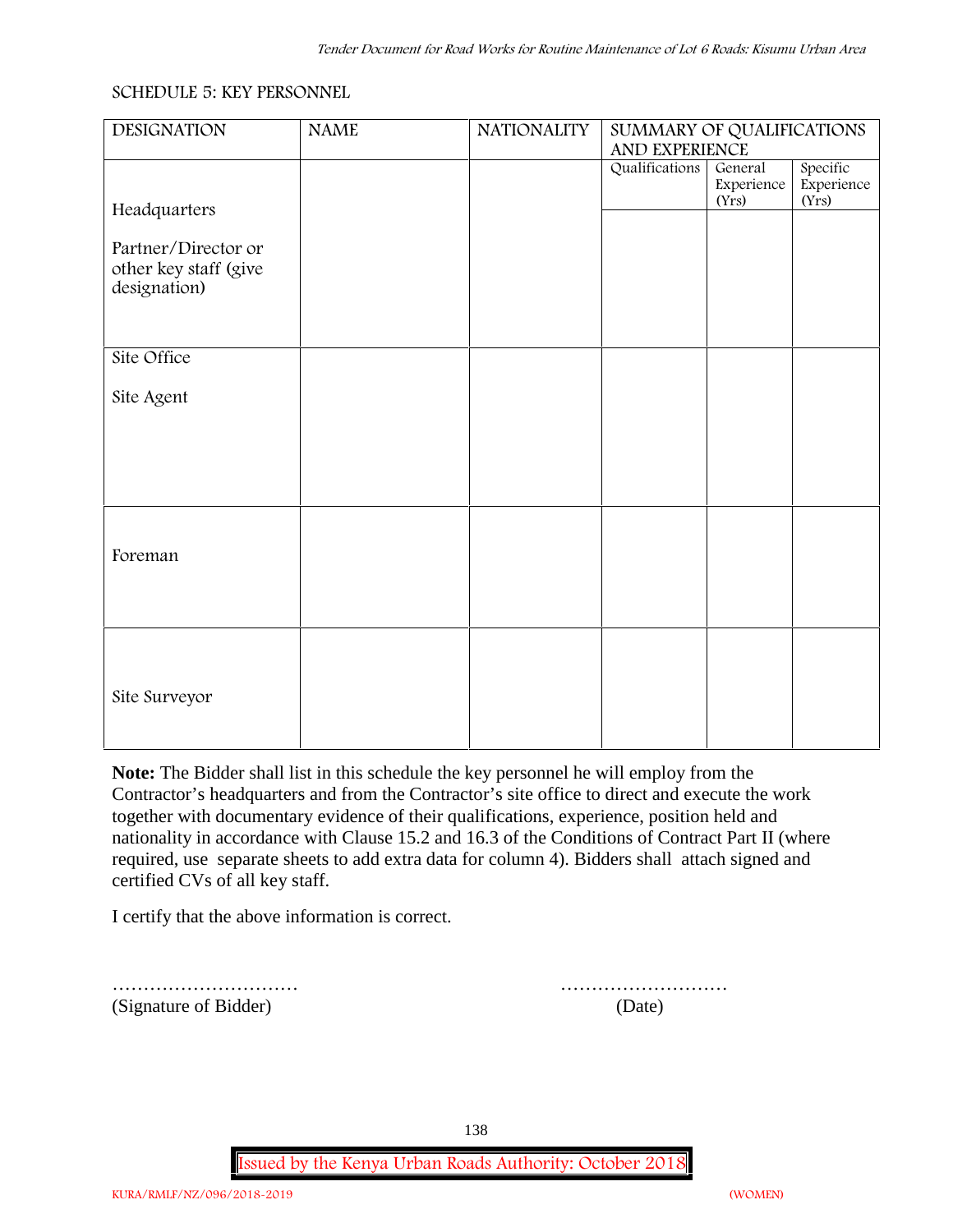#### **SCHEDULE 6: SCHEDULE OF ROADWORKS CARRIED OUT BY THE BIDER IN THE LAST FIVE YEARS:**

#### **SCHEDULE 6 A): NON-COMPLETED WORKS**

| DESCRIPTION OF WORKS   | NAME OF CLIENT | VALUE OF             | YEAR COMPLETED/ |
|------------------------|----------------|----------------------|-----------------|
|                        |                | WORKS (KSHS) $^\ast$ | <b>REMARKS</b>  |
| A) Non-completed Works |                |                      |                 |
|                        |                |                      |                 |
|                        |                |                      |                 |
|                        |                |                      |                 |
|                        |                |                      |                 |
|                        |                |                      |                 |
|                        |                |                      |                 |
|                        |                |                      |                 |
|                        |                |                      |                 |
|                        |                |                      |                 |
|                        |                |                      |                 |
|                        |                |                      |                 |
|                        |                |                      |                 |
|                        |                |                      |                 |
|                        |                |                      |                 |
|                        |                |                      |                 |
|                        |                |                      |                 |
|                        |                |                      |                 |
|                        |                |                      |                 |
|                        |                |                      |                 |
|                        |                |                      |                 |
|                        |                |                      |                 |
|                        |                |                      |                 |
|                        |                |                      |                 |
|                        |                |                      |                 |
|                        |                |                      |                 |
|                        |                |                      |                 |
|                        |                |                      |                 |

I certify that the above works were successfully carried out by this Bidder and hereby attach relevant copies of completion certificates.

………………………… (Signature of Bidder)

| (Date) |  |  |  |  |  |  |  |  |  |  |  |  |
|--------|--|--|--|--|--|--|--|--|--|--|--|--|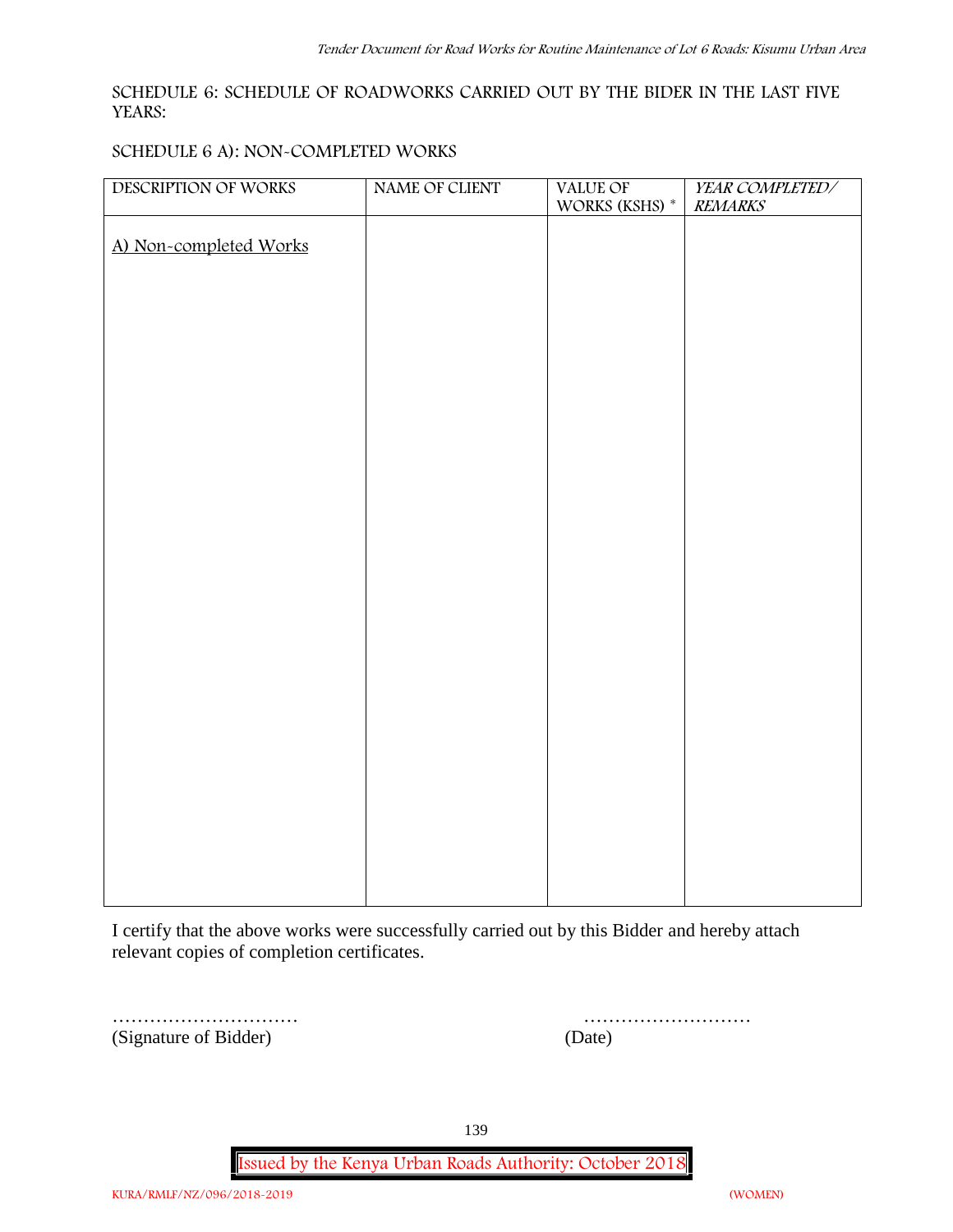### **SCHEDULE 6 B): COMPLETED WORKS**

| DESCRIPTION OF WORKS      | NAME OF CLIENT | VALUE OF       | YEAR COMPLETED/ |
|---------------------------|----------------|----------------|-----------------|
|                           |                | WORKS (KSHS) * | <b>REMARKS</b>  |
| <b>B)</b> Completed Works |                |                |                 |
|                           |                |                |                 |
|                           |                |                |                 |
|                           |                |                |                 |
|                           |                |                |                 |
|                           |                |                |                 |
|                           |                |                |                 |
|                           |                |                |                 |
|                           |                |                |                 |
|                           |                |                |                 |
|                           |                |                |                 |
|                           |                |                |                 |
|                           |                |                |                 |
|                           |                |                |                 |
|                           |                |                |                 |
|                           |                |                |                 |
|                           |                |                |                 |
|                           |                |                |                 |
|                           |                |                |                 |
|                           |                |                |                 |
|                           |                |                |                 |
|                           |                |                |                 |
|                           |                |                |                 |
|                           |                |                |                 |
|                           |                |                |                 |
|                           |                |                |                 |
|                           |                |                |                 |
|                           |                |                |                 |
|                           |                |                |                 |
|                           |                |                |                 |
|                           |                |                |                 |

I certify that the above works were successfully carried out by this Bidder and hereby attach relevant copies of completion certificates.

(Signature of Bidder) (Date)

………………………… ………………………

140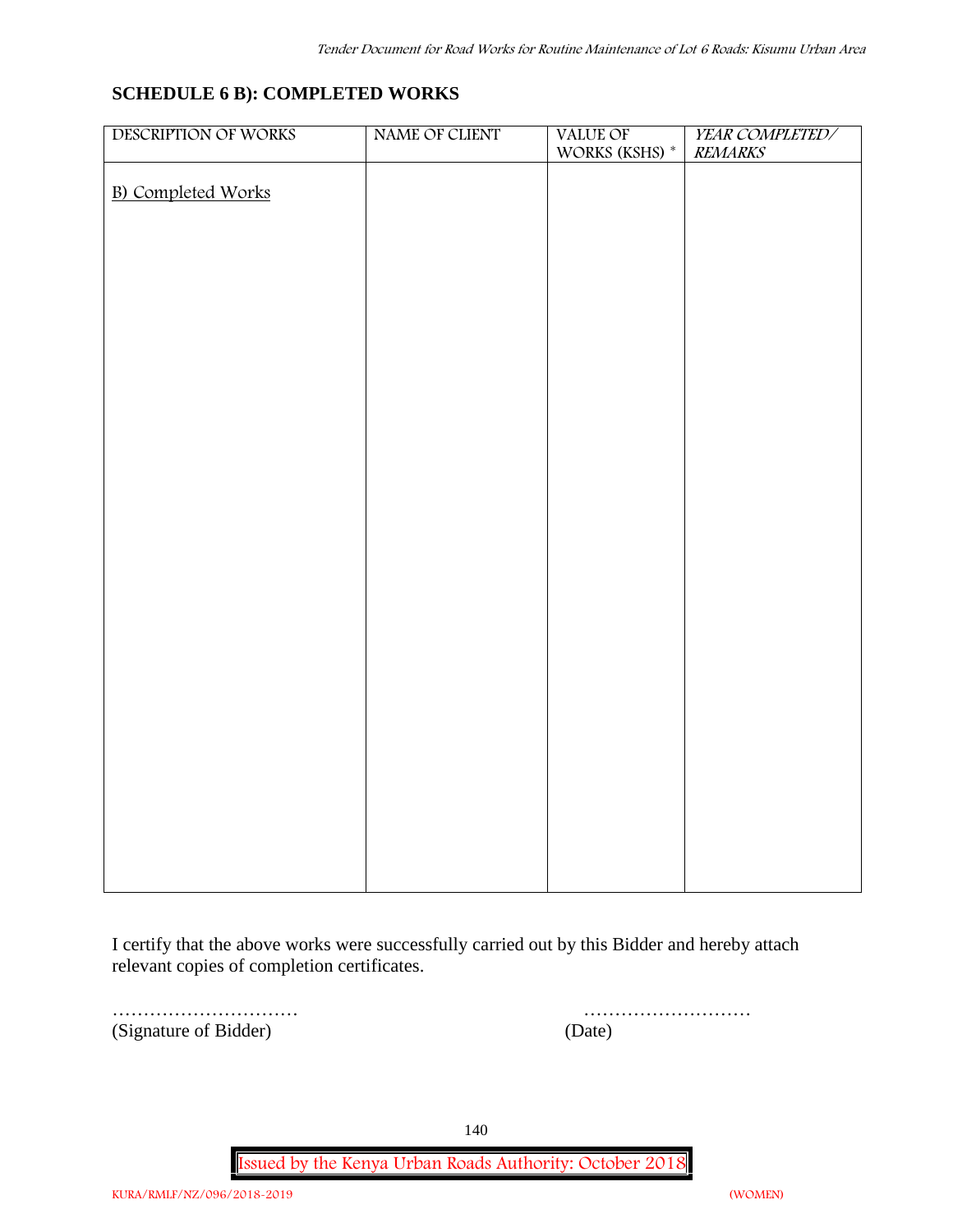### **SCHEDULE 6 C): SPECIFIC CONSTRUCTION EXPERIENCE**

| DESCRIPTION OF WORKS                   | NAME OF CLIENT | VALUE OF             | YEAR COMPLETED/ |
|----------------------------------------|----------------|----------------------|-----------------|
|                                        |                | WORKS (KSHS) $^\ast$ | <b>REMARKS</b>  |
|                                        |                |                      |                 |
| C) Specific Construction<br>Experience |                |                      |                 |
|                                        |                |                      |                 |
|                                        |                |                      |                 |
|                                        |                |                      |                 |
|                                        |                |                      |                 |
|                                        |                |                      |                 |
|                                        |                |                      |                 |
|                                        |                |                      |                 |
|                                        |                |                      |                 |
|                                        |                |                      |                 |
|                                        |                |                      |                 |
|                                        |                |                      |                 |
|                                        |                |                      |                 |
|                                        |                |                      |                 |
|                                        |                |                      |                 |
|                                        |                |                      |                 |
|                                        |                |                      |                 |
|                                        |                |                      |                 |
|                                        |                |                      |                 |
|                                        |                |                      |                 |
|                                        |                |                      |                 |
|                                        |                |                      |                 |
|                                        |                |                      |                 |
|                                        |                |                      |                 |
|                                        |                |                      |                 |
|                                        |                |                      |                 |
|                                        |                |                      |                 |
|                                        |                |                      |                 |
|                                        |                |                      |                 |
|                                        |                |                      |                 |
|                                        |                |                      |                 |

I certify that the above works were successfully carried out by this Bidder and hereby attach relevant copies of completion certificates.

(Signature of Bidder) (Date)

………………………… ………………………

141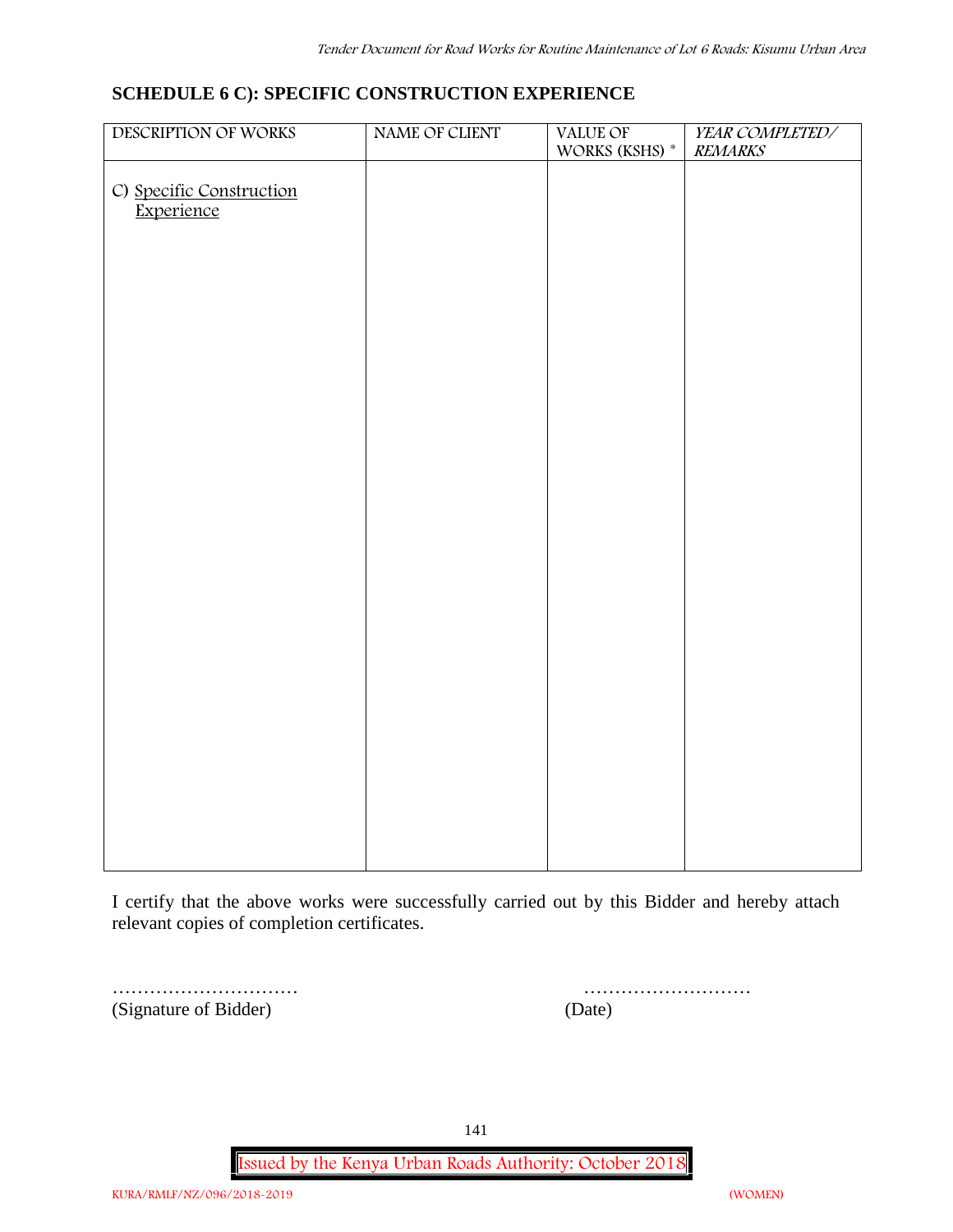| <b>DESCRIPTION OF</b><br>WORKS | NAME OF<br>${\rm CLIENT}$ | DATE OF<br>$\mathsf{COMMENC}$<br><b>EMENT</b> | DATE OF<br>COMPLETION | VALUE OF<br>WORKS (KSHS) | <b>VALUE</b><br>COMPLETED<br>UP TO DATE<br>$\%$ | PHYSICALLY<br>COMPLETED<br>UP TO DATE<br>$\%$ |  |
|--------------------------------|---------------------------|-----------------------------------------------|-----------------------|--------------------------|-------------------------------------------------|-----------------------------------------------|--|
|                                |                           |                                               |                       |                          |                                                 |                                               |  |
|                                |                           |                                               |                       |                          |                                                 |                                               |  |
|                                |                           |                                               |                       |                          |                                                 |                                               |  |
|                                |                           |                                               |                       |                          |                                                 |                                               |  |
|                                |                           |                                               |                       |                          |                                                 |                                               |  |
|                                |                           |                                               |                       |                          |                                                 |                                               |  |
|                                |                           |                                               |                       |                          |                                                 |                                               |  |

## **SCHEDULE 7: SCHEDULE OF ONGOING PROJECTS**

*(The bidders must indicate all their on-going works as at the time of bidding. Any non disclosure shall constitute non-responsiveness).*

I certify that the above information is correct.

(Signature of Bidder) (Date)

………………………… ………………………

142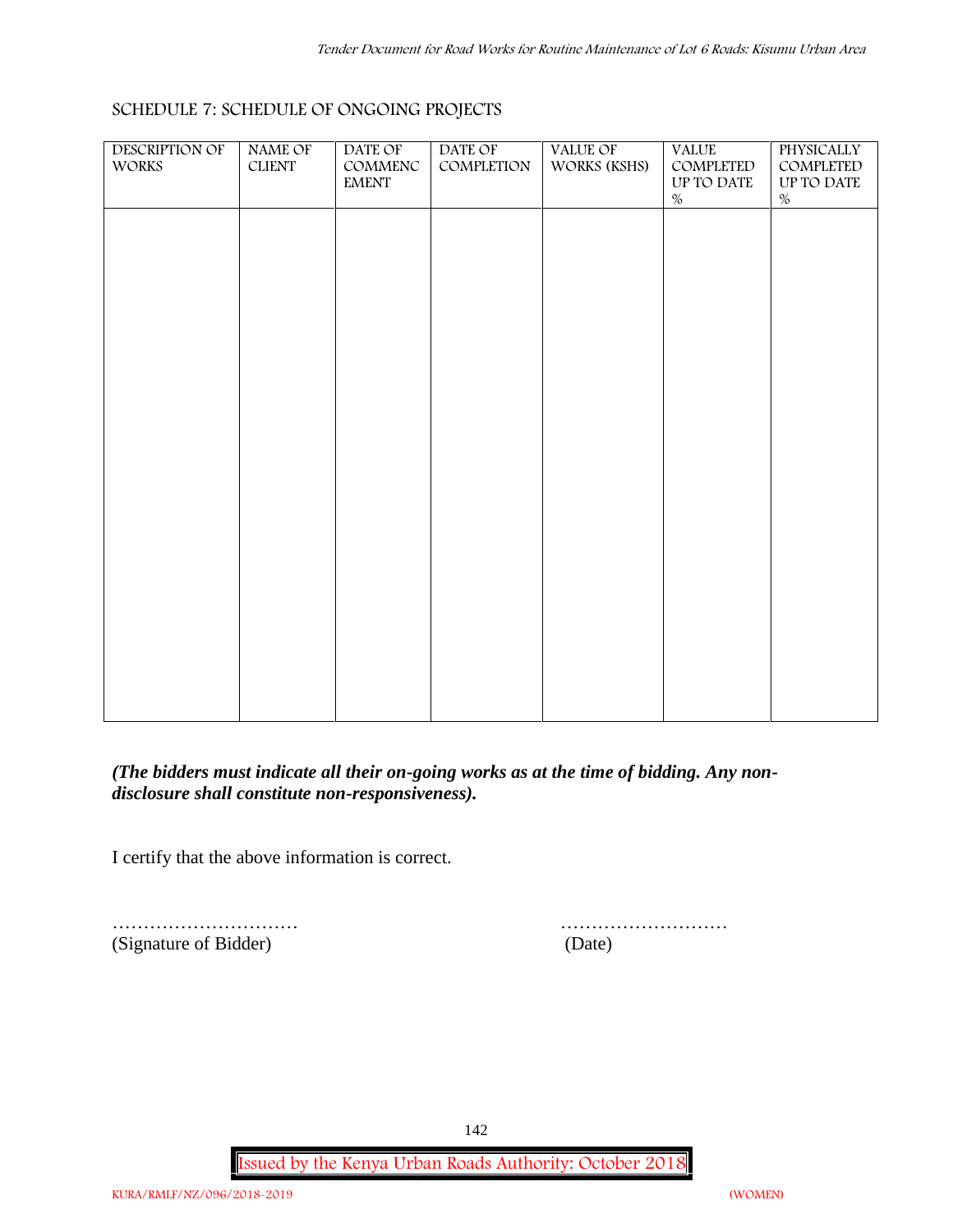#### **SCHEDULE 8: FINANCIAL STANDING**

- 1 Submit copies of audited profit and loss statements and balance sheet for the last five calendar years and estimated projection for the next two years with certified English translation where appropriate.
- 2 Give turnover figures for each of the last two (2) financial years. Quote in millions and decimal thereof.

|                               | Year 1 (2016) | Year 2 (2017) |
|-------------------------------|---------------|---------------|
|                               | Ksh.          | Ksh.          |
| Road works                    |               |               |
| Other civil Engineering works |               |               |
| Other (specify)               |               |               |
| Total                         |               |               |

#### SUMMARY OF ASSETS AND LIABILTIES OF THE AUDITED FINANCIAL STATEMENTS OF THE LAST TWO (2) FINANCIAL YEARS.

|                              | Year 1 (2016) | Year 2 (2017) |
|------------------------------|---------------|---------------|
|                              | KShs.         | KShs.         |
| 1. Total Assets              |               |               |
| 2. Current Assets            |               |               |
| 3. Bank Credit Line Value    |               |               |
| 4. Total Liabilities         |               |               |
| 5. Current Liabilities       |               |               |
| 6. Net Worth $(1-4)$         |               |               |
| 7. Working capital $(2+3-4)$ |               |               |

#### (a) Name/Address of Commercial Bank providing credit line

………………………………………………………………………………………………

………………………………………………………………………………………………

(b) Total amount of credit line KShs………………………………………………

Attach a certified copy of Undertaking of the Bank to provide the credit.

(c) Attach bank statements for the last six (6) months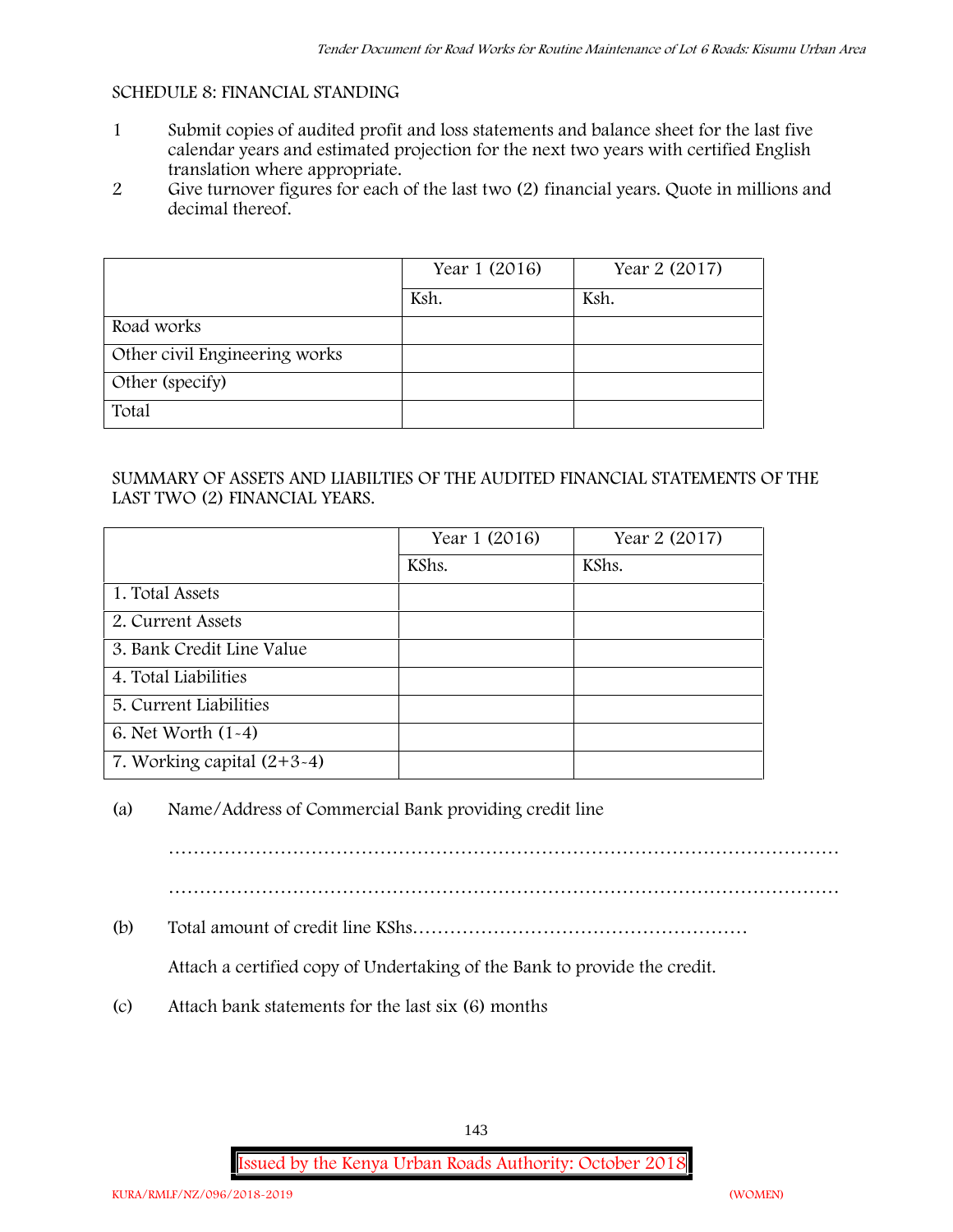## **SCHEDULE 9: OTHER SUPPLEMENTARY INFORMATION**

Financial reports for the last three years, balance sheets, profit and loss statements, auditors' reports etc. List them below and attach copies.



Date Signature of Bidder

(To be signed by authorized representative and officially stamped)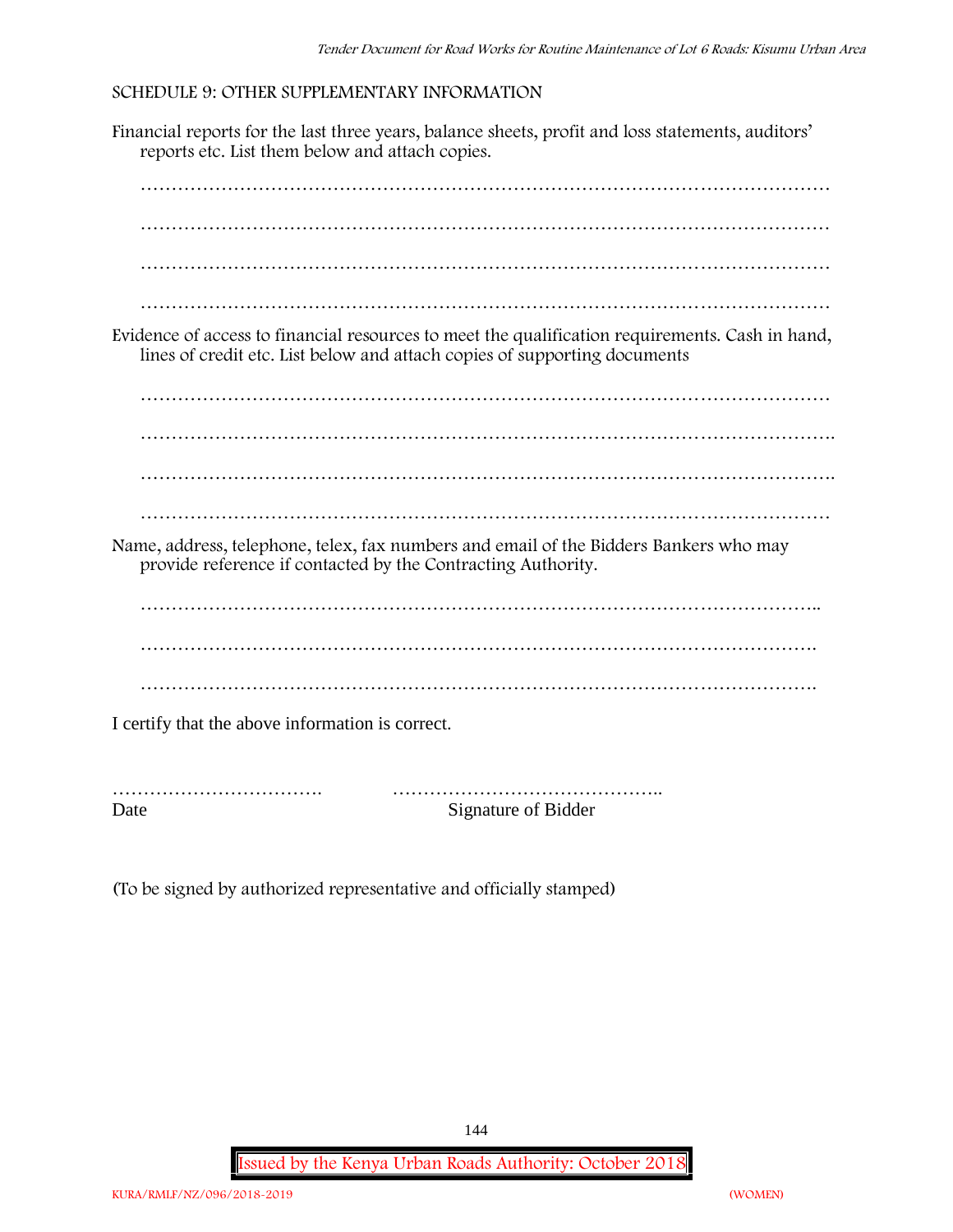# **SCHEDULE 10: LITIGATION HISTORY**

Information on current litigation in which the Bidder is involved.

| <b>OTHER PARTY (IES)</b> | <b>CAUSE OF DISPUTE</b> | AMOUNT INVOLVED (KSHS) |
|--------------------------|-------------------------|------------------------|
|                          |                         |                        |
|                          |                         |                        |
|                          |                         |                        |
|                          |                         |                        |
|                          |                         |                        |

I certify that the above information is correct.

| Signature of Bidder |
|---------------------|

(To be signed by authorized representative and officially stamped)

**Issued by the Kenya Urban Roads Authority: October 2018**

145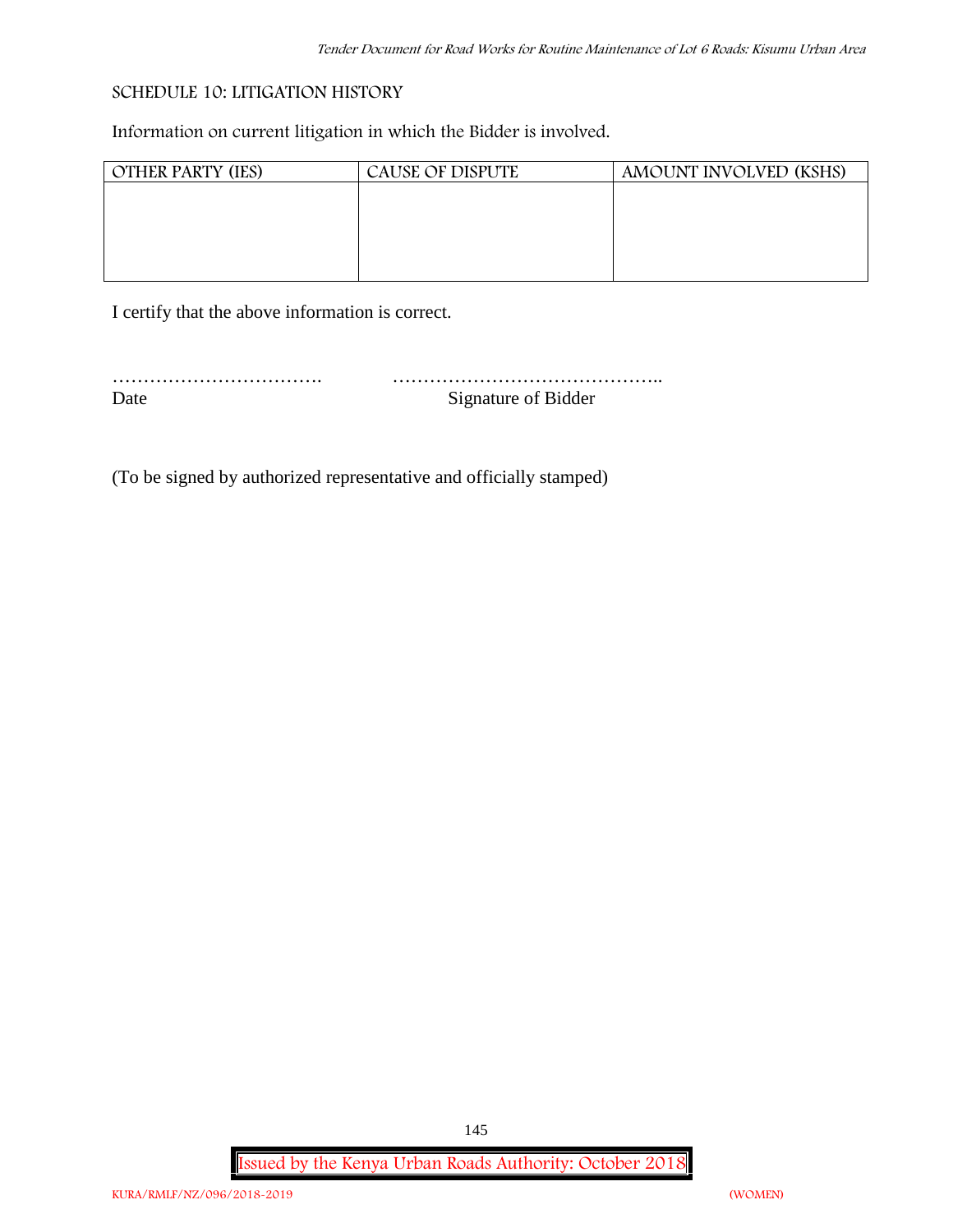## **SCHEDULE 11: DECLARATION FORM FOR BANKRUPT OR INSOLVENT**

| AND DEBARMENT                                                                              |
|--------------------------------------------------------------------------------------------|
| Date                                                                                       |
| To                                                                                         |
| The Kenya Urban Roads Authority                                                            |
| P.O Box $41727 - 00100$ ,                                                                  |
| IKM Place, 5 <sup>th</sup> Ngong Ave, Nairobi,                                             |
| KENYA.                                                                                     |
| Ladies and Gentlemen,                                                                      |
| The Tenderer i.e. (full name and complete physical and postal address)                     |
|                                                                                            |
|                                                                                            |
| declare the following: -                                                                   |
| a) That I/ We have not been debarred from participating in public procurement by anybody,  |
| institution or person.                                                                     |
| b) That I/ We have not been involved in and will not be involved in corrupt and fraudulent |

practices regarding public procurement anywhere.

c) That I/ We are not insolvent, in receivership, bankrupt or in the process of being wound up and is not the subject of legal proceedings relating to the foregoing.

d) That I/We are not under any ongoing investigation by the Ethics and Anti-Corruption Commission (EACC) for any corrupt and/or economic crimes or practices.

e) That I/ We are not associated with any other Tenderer participating in this Tender.

f) That I/We do hereby confirm that all the information given in this tender is accurate, factual and true to the best of our knowledge.

Yours sincerely,

……………………………………………………

Name of Tenderer

………………………………………………………………………………..

Signature of duly authorised person signing the Tender

…………………………………………………………………………..

Name and Capacity of duly authorised person signing the Tender

………………………………………

Stamp or Seal of Tenderer

146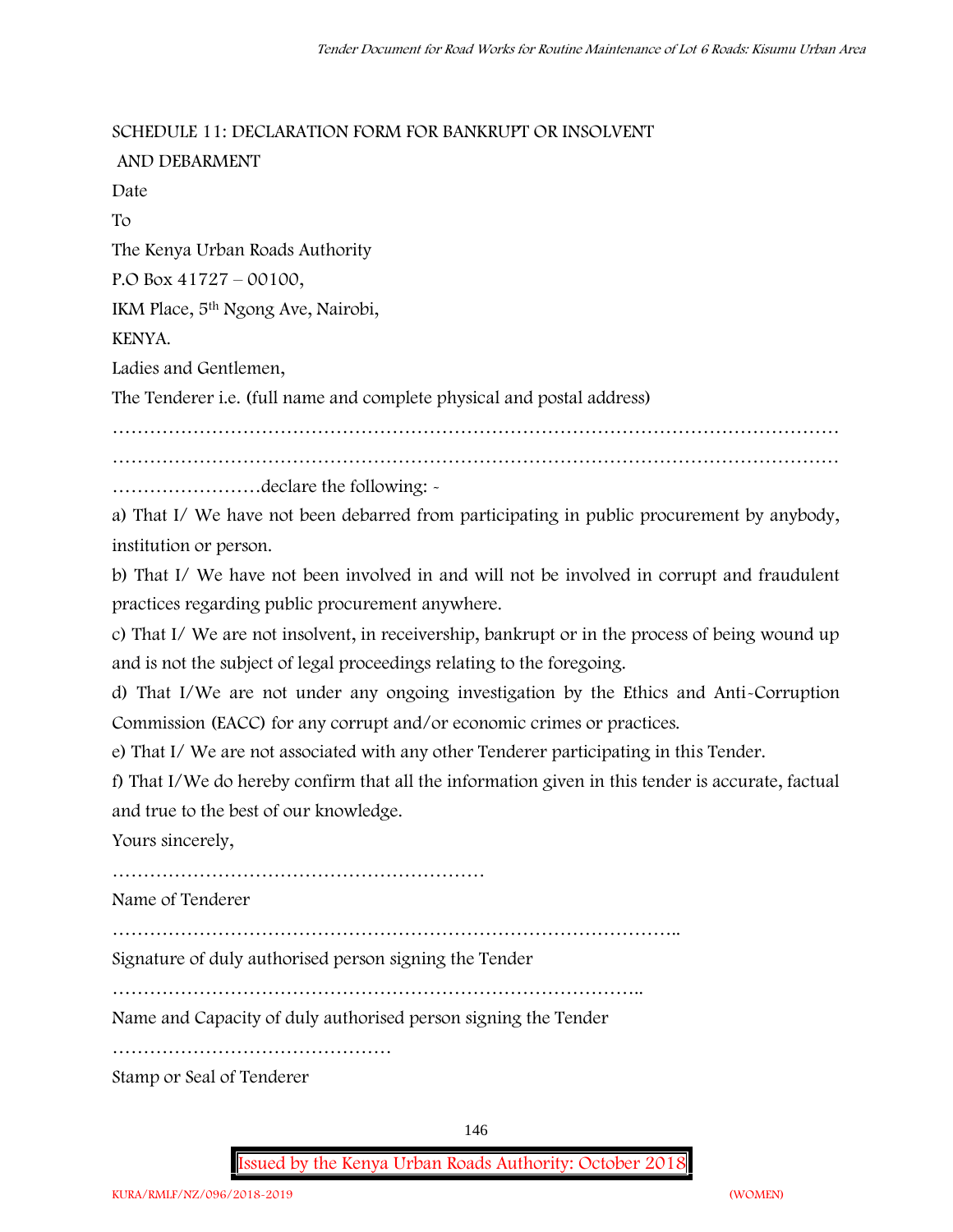# **SCHEDULE 12: ANTI CORRUPTION DECLARATION / COMMITMENT / PLEDGE FORM**

| Public Procurement is based on a free, fair and competitive tendering process which should |  |
|--------------------------------------------------------------------------------------------|--|
| not be open to abuse.                                                                      |  |

| I/We will not offer or facilitate, directly or indirectly, any inducement or reward to any |  |
|--------------------------------------------------------------------------------------------|--|
| public officer, their relations or business associates, in connection with tender No.      |  |
|                                                                                            |  |
| contract if I/We am/are successful.                                                        |  |

Signed by ……………………………… C.E.O. or Authorized Representative.

| $\mathbf{a}$ $\mathbf{a}$ |  |
|---------------------------|--|

Signature…………………………………….

Date………………………………………..

**In case of sub-contracting**

Signed by ………………………………….. CEO of the firm to be subcontracted

Name……………………………………………

Designation……………………………………..

Signature………………………………….

Date………………………………………..

147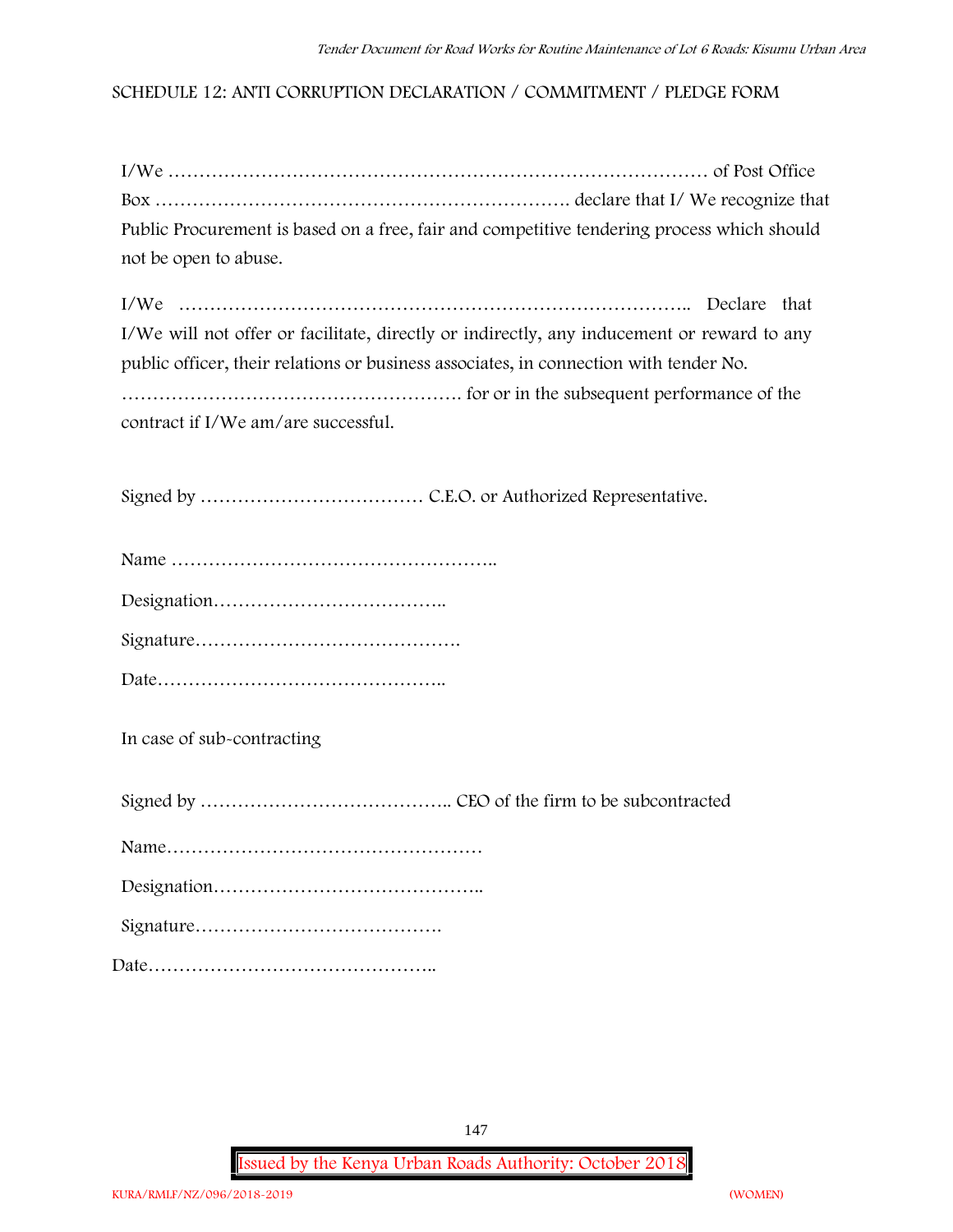# **SECTION XII: FORM OF AGREEMENT**

**Issued by the Kenya Urban Roads Authority: October 2018**

148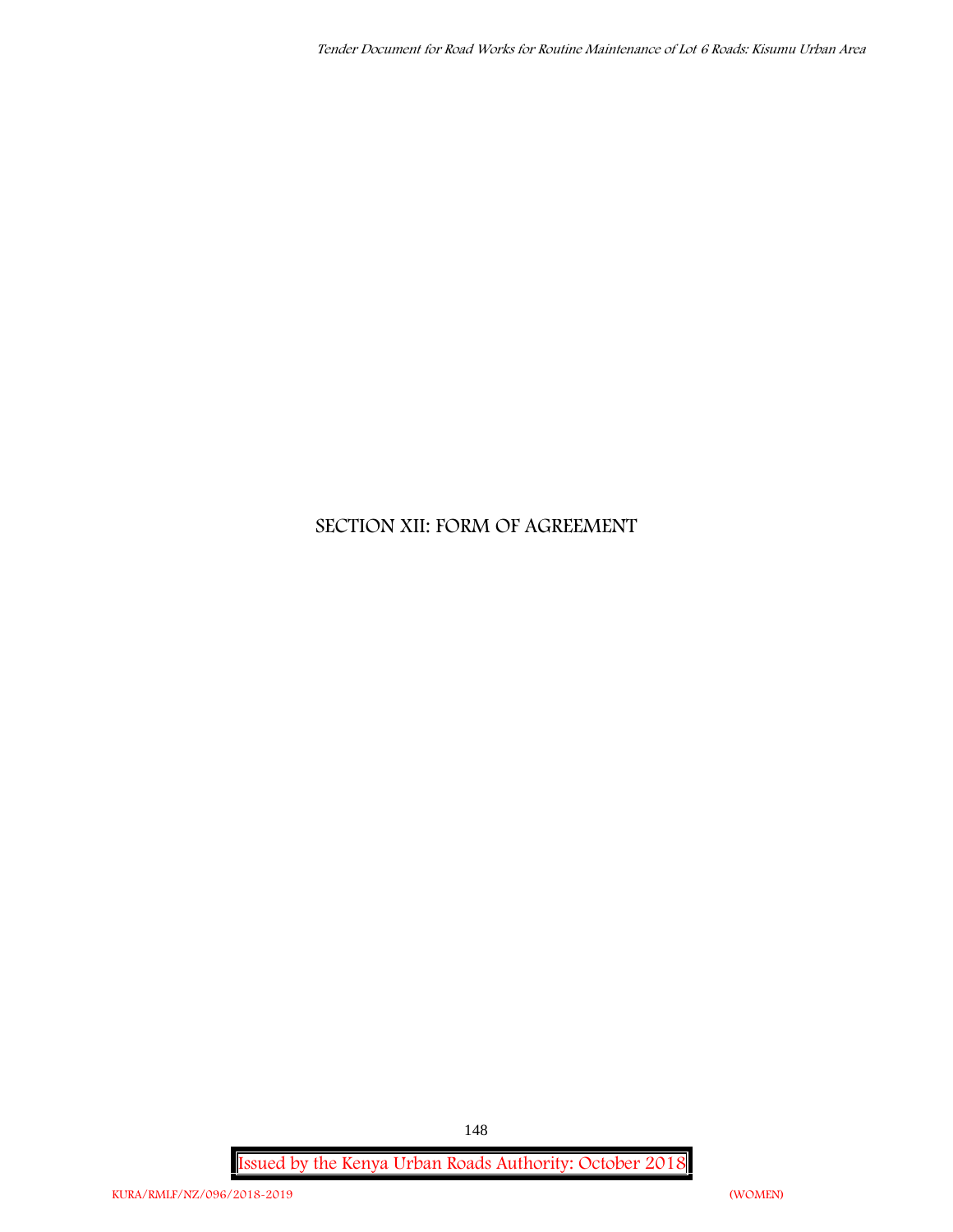# **FORM OF AGREEMENT**

THIS AGREEMENT is made on the …………………… day of …………………. 20 …………… between the **KENYA URBAN ROADS AUTHORITY** of **P. O. BOX 41727-00100, NAIROBI, KENYA** hereinafter called "the Employer" of the one part and **M/s ……………………………………………………………..** hereinafter called "the Contractor" of the other part.

WHEREAS the Employer is desirous that certain works should be executed, viz.

**ROUTINE MAINTENANCE OF LOT 6 ROADS (KISUMU URBAN AREA)** and has a Contract with the Contractor for the execution completion and maintenance of such works in the region NOW THIS AGREEMENT WITNESSETH as follows:

In this agreement words and expressions shall have the same meanings as are respectively assigned to them in the Conditions of Contract hereinafter referred to.

The following document shall be deemed to form and be read and construed as part of this Agreement, viz.:

- The form of bid dated **……………………………………..**
- The Conditions of Contract (FIDIC IV) Part 2
- The Conditions of Contract (FIDIC IV) Part 1
- The Special Specification
- The Standard Specifications
- The Priced Bill of Quantities
- The Letter of Award and Acceptance
- Schedules of Supplementary Information
- -The Drawings
- -Other documents as may be agreed and listed

All aforesaid documents are hereinafter referred to as "The Contract".

In consideration of the payment to be made by the Employer to the Contractor, the Contractor hereby covenants with the Employer to execute, complete and maintain the works in conformity in all respects with the provisions of the Contract.

The Employer hereby covenants to pay the Contractor in consideration of the execution, completion and maintenance of the works the Contract Price at the times and in the manner prescribed by the Contract.

IN WITNESS WHEREOF the parties have hereunto set their respective hands on the day and year first above written.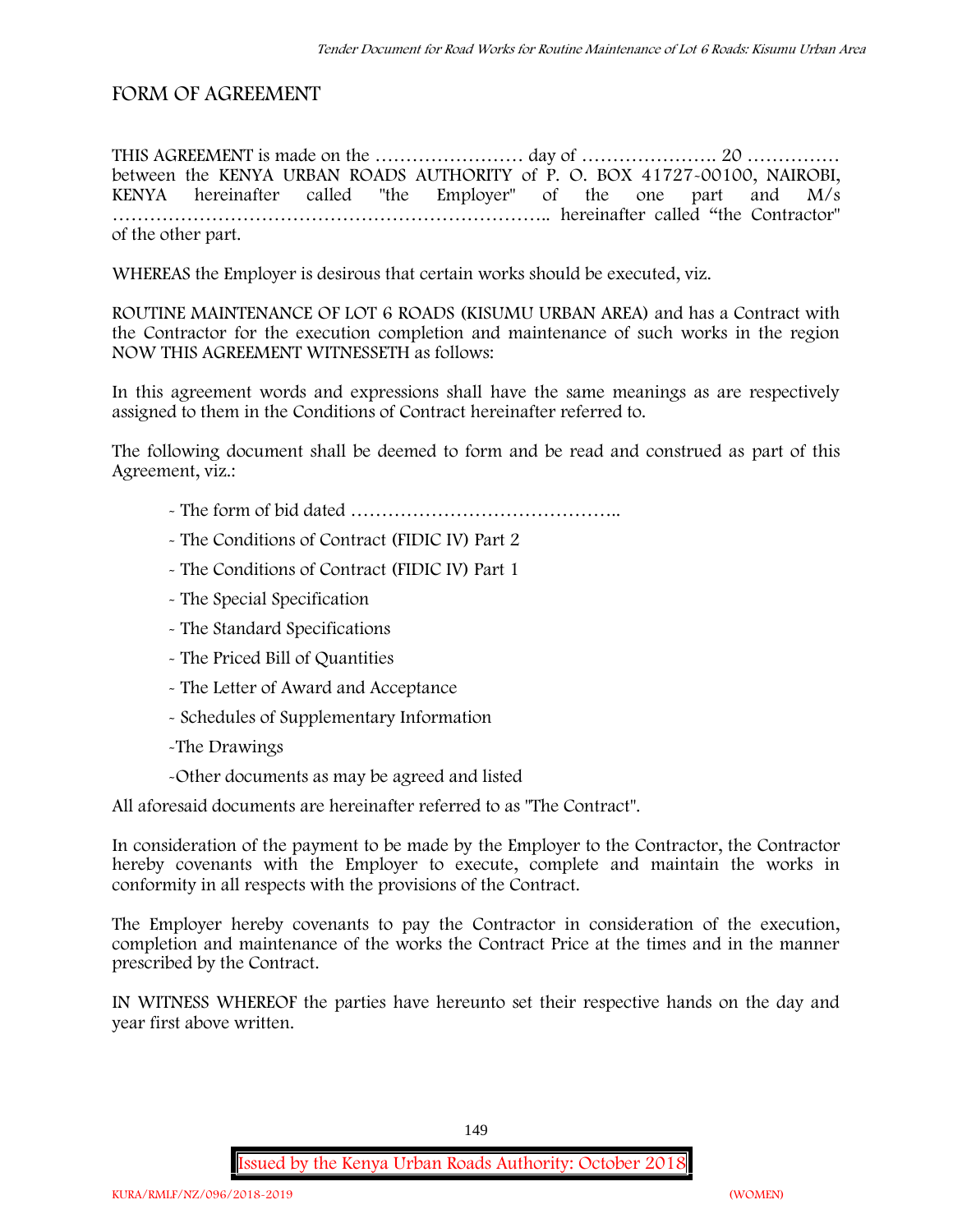### **SIGNED SEALED AND DELIVERED**

| By the said Employer:   | (Director General, Kenya Urban Roads Authority)<br>For and on behalf of the said Employer |
|-------------------------|-------------------------------------------------------------------------------------------|
| In the presence of:     | (Name and Designation of Witness)                                                         |
|                         | (Signature of Witness)                                                                    |
|                         | (Address Of witness)                                                                      |
|                         |                                                                                           |
| By the said Contractor: |                                                                                           |
|                         | (Signature)                                                                               |
|                         | (Name of the Director)                                                                    |
| In the presence of:     | (Name and Designation of Witness)                                                         |
|                         | (Signature of Witness)                                                                    |
|                         | (Address Of witness)                                                                      |

150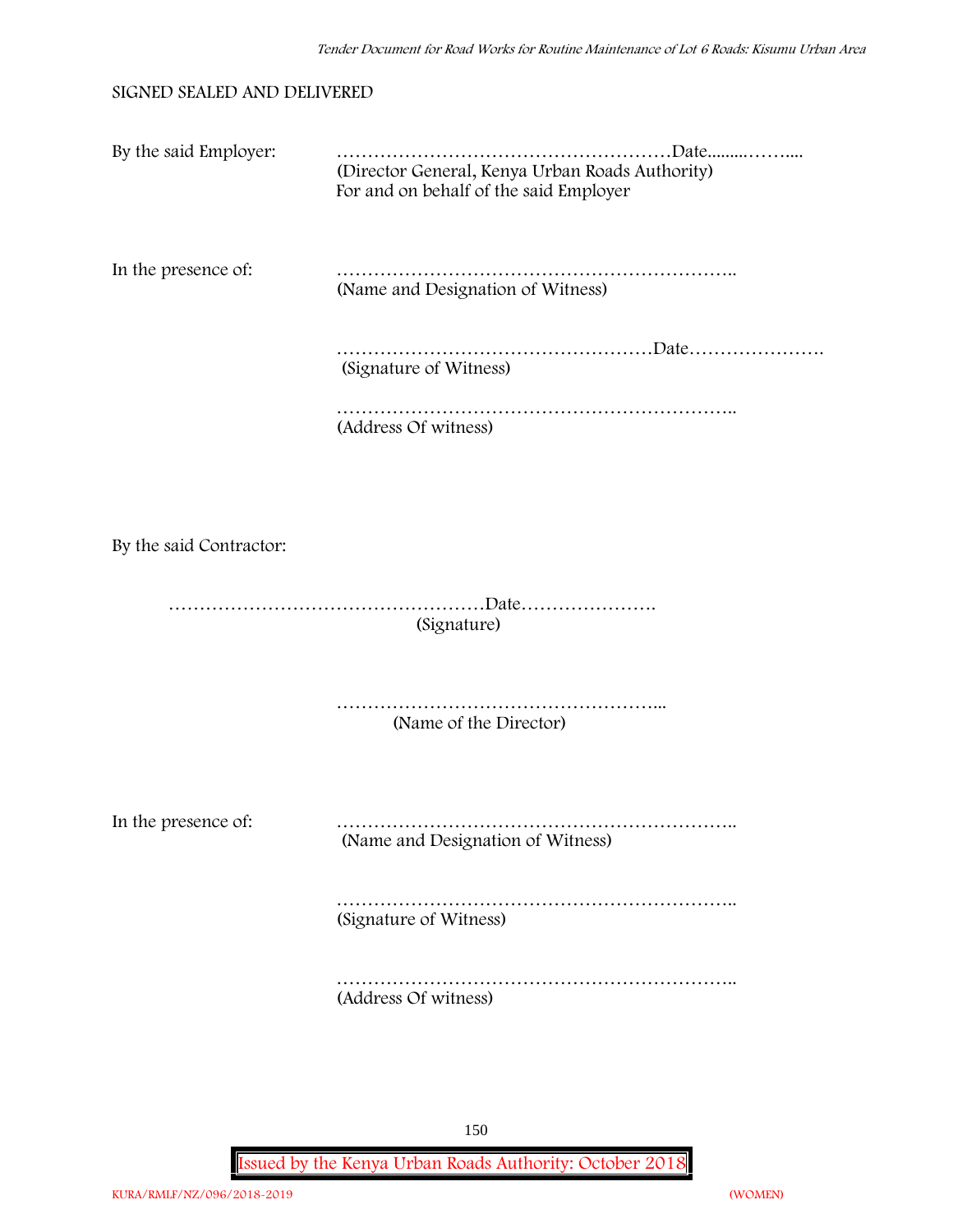# **SECTION XIII: FORM OF PERFORMANCE BANK GUARANTEE (UNCONDITIONAL)**